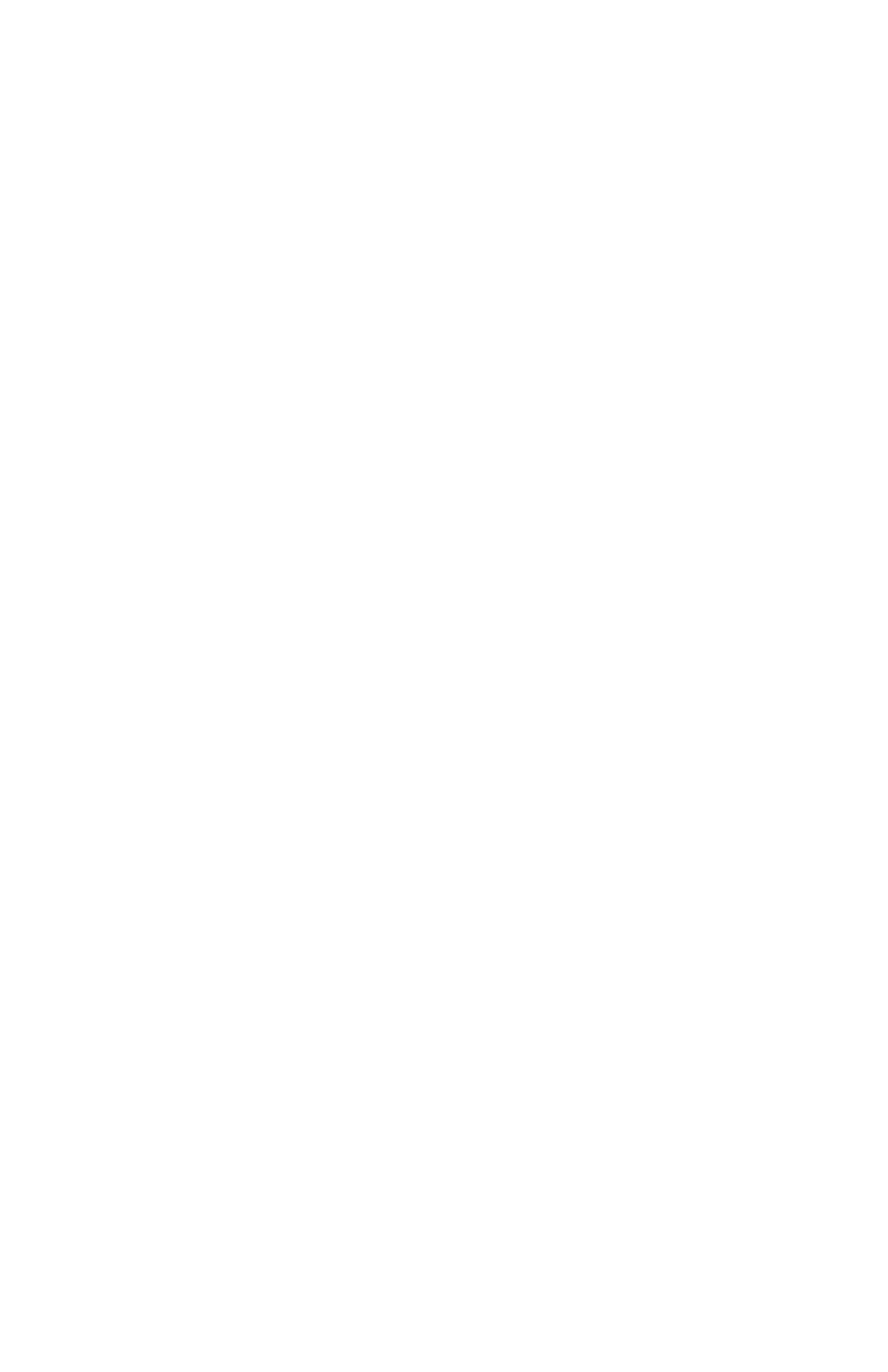# **ISLAM AND** RELIGIOUS PLURALISM

Āyatullāh Murtadhā Muțahharī

Translated by Sayyid Sulayman Ali Hasan Introduction by Sayyid Muhammad Rizvi Foreword by Hasnain Walji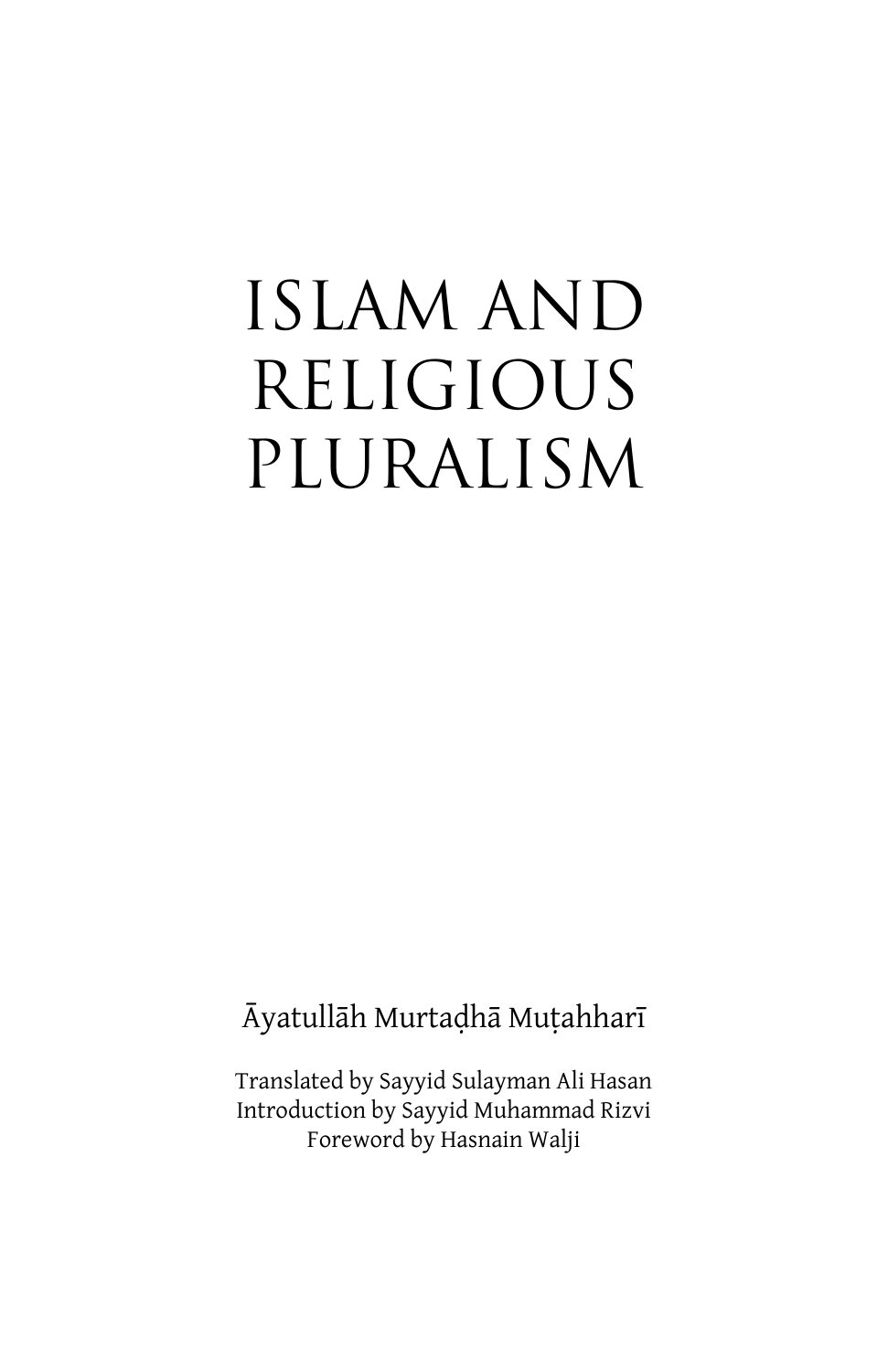British Library Cataloguing-in-Publication Data A catalogue record for this book is available from the British Library

ISBN 1-898449-91-0

© Copyright 2006 The World Federation of KSIMC

#### Published by

World Federation of Khoja Shia Ithna-Asheri Muslim Communities Registered Charity in the UK No. 282303 Islamic Centre - Wood Lane Stanmore, Middlesex, United Kingdom, HA7 4LQ www.world-federation.org/ieb ieb@world-federation.org

In conjunction with:

#### Islamic Humanitarian Service

81 Hollinger Crescent Kitchener, Ontario, Canada, N2K 2Y8 Tel: 519-576-7111 · Fax: 519-576-8378 www.al-haqq.com ihs@primus.ca

#### Academy for Learning Islam

Box 12 150-11331 Coppersmith Way Richmond, BC, Canada, V7A 5J9 Tel: 604-214-0786 · Fax: 604-648-8370 www.academyofislam.com director@academyofislam.com

#### Darul Tabligh North America

786 Summa Avenue Westbury, NY, USA, 11590 Tel: 516-334-2479 · Fax: 516-334-2624 www.darultabligh.org info@darultabligh.org

All rights reserved. No part of this publication may be reproduced, stored in a retrieval system, or transmitted in any form or by any means, electronic, mechanical, photocopying, recording, or otherwise, without the prior written permission of the copyright holder, except in the case of brief quotations quoted in articles or reviews.

Printed in Canada By Friesens Corporation – www.friesens.com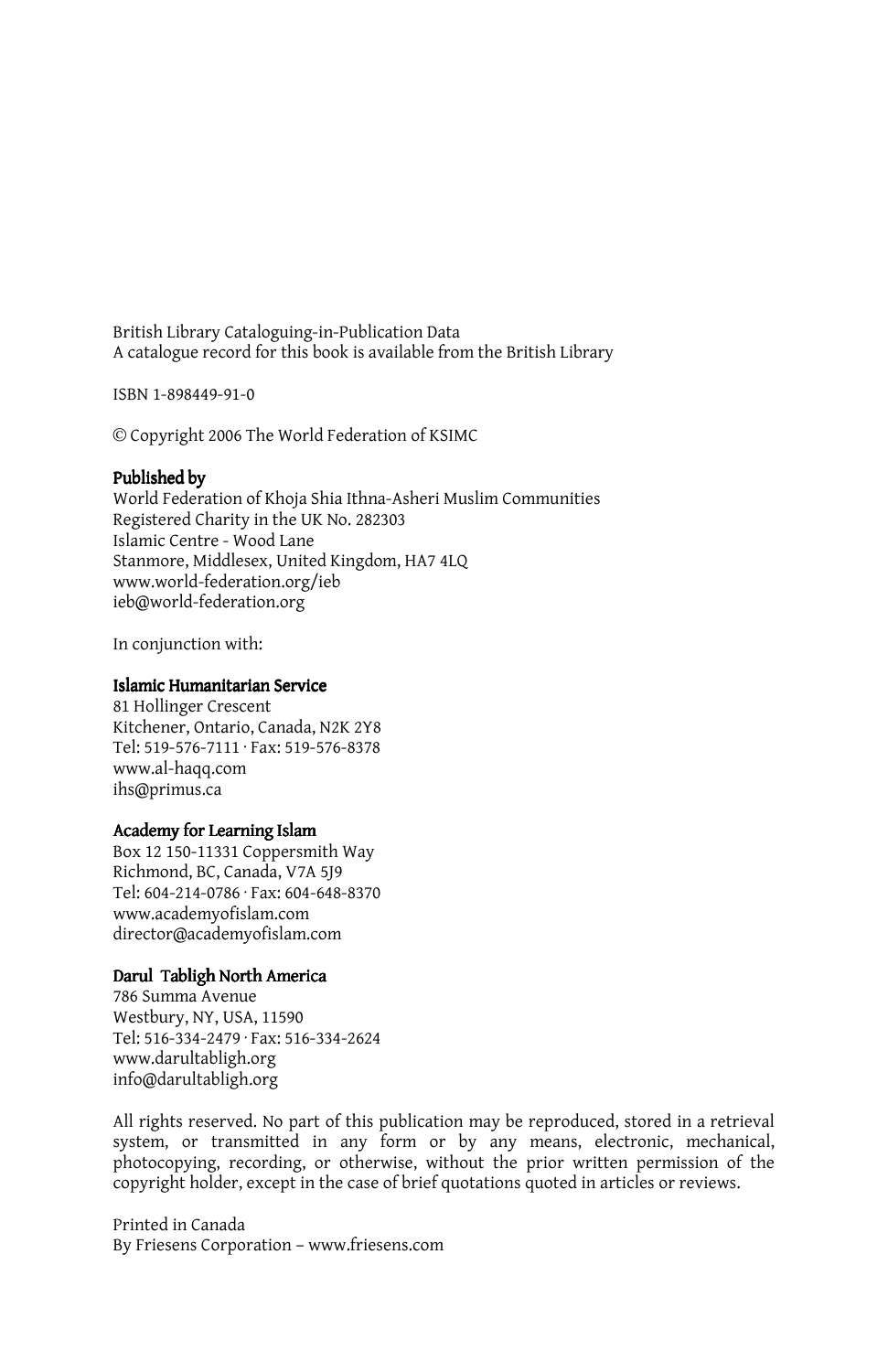# TABLE OF CONTENTS

| 2. Sincerity, the Condition for the Acceptance of Actions50 |  |
|-------------------------------------------------------------|--|
|                                                             |  |
|                                                             |  |
|                                                             |  |
|                                                             |  |
|                                                             |  |
|                                                             |  |
|                                                             |  |
|                                                             |  |
|                                                             |  |
| Creational Conditions and Conventional Conditions 90        |  |
|                                                             |  |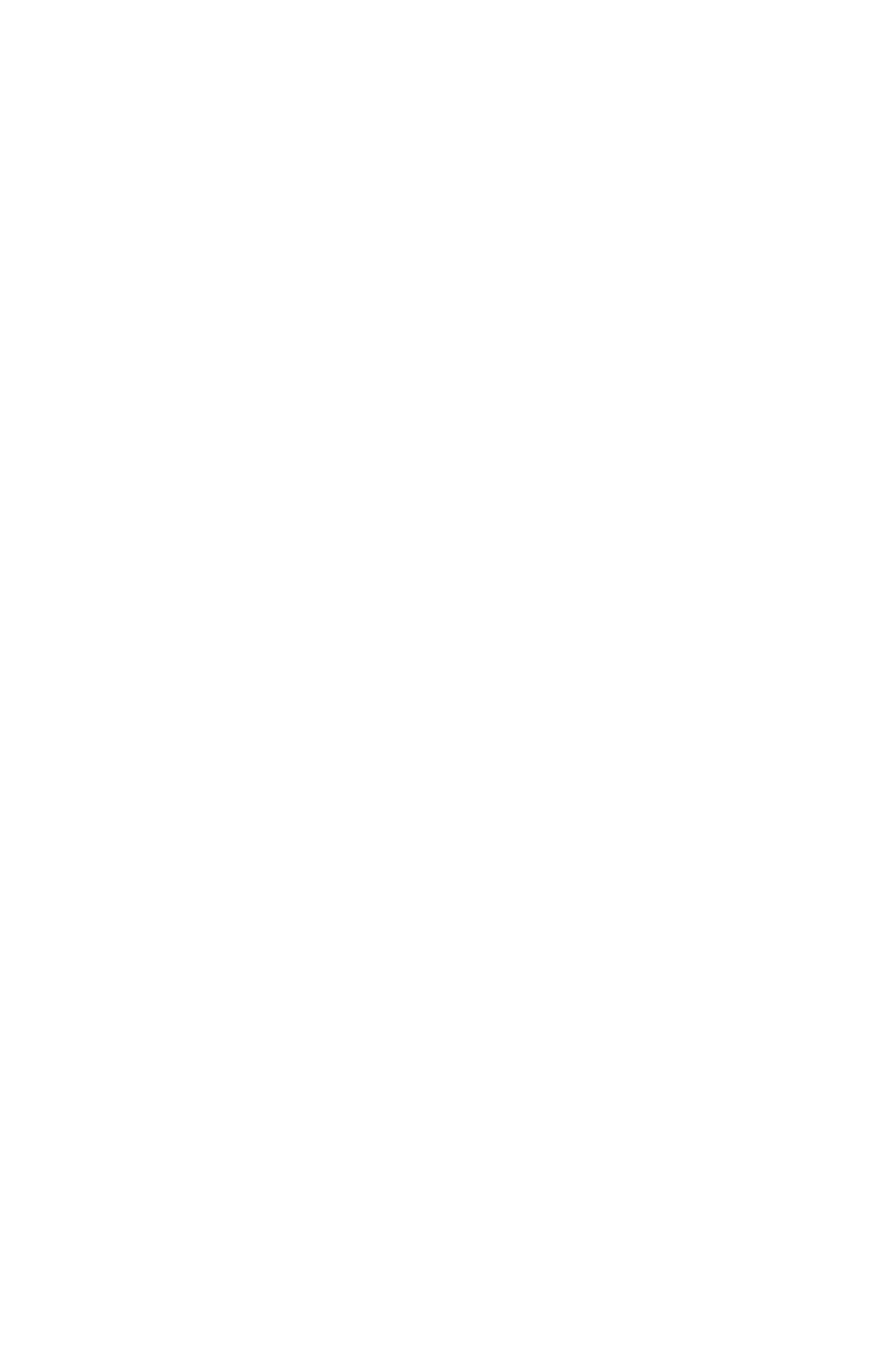سواالمالجدزالجيم

In the Name of God, the Most Gracious, the Most Merciful

# FOREWORD

Where will Mother Teresa go ?

ome years ago, in Brampton, Ontario, Canada, one of my lectures on the subject of religious pluralism provoked the question: 'Where will Mother Teresa go – Heaven or Hell?' This was in reaction to my submission challenging the notion of religious pluralism, reflecting on discussions within the academia that "all roads lead to Rome." S<sub>This</sub>

My subsequent deliberations with a number of young intellectuals in the audience quickly revealed their unawareness that the original concept of religious pluralism was a subtle defence to the doctrine of salvation through Christ; thereby, providing in Christianity, toleration for other religions.

Essentially, the roots of religious pluralism lie in the development of political liberalism in eighteenth century Europe, which was heeling from the horrible tales of religious persecution. The Enlightened European thinkers of the time were reacting to religious intolerance, which had resulted in the history of sectarian wars to be avoided by all means. Having witnessed the consequences of religious intolerance, the eighteenth century European Christians were anxious to recover through an ideology that was entrenched in religious principles and thereby securing its permanent effect of ensuring peace and progress in Europe - both politically and philosophically - whilst preserving the sanctity of Christianity.

The principal advocate, Professor John Hick, devised the original concept of religious pluralism by incorporating the Christian doctrine of salvation, allowing almost anyone to enter heaven.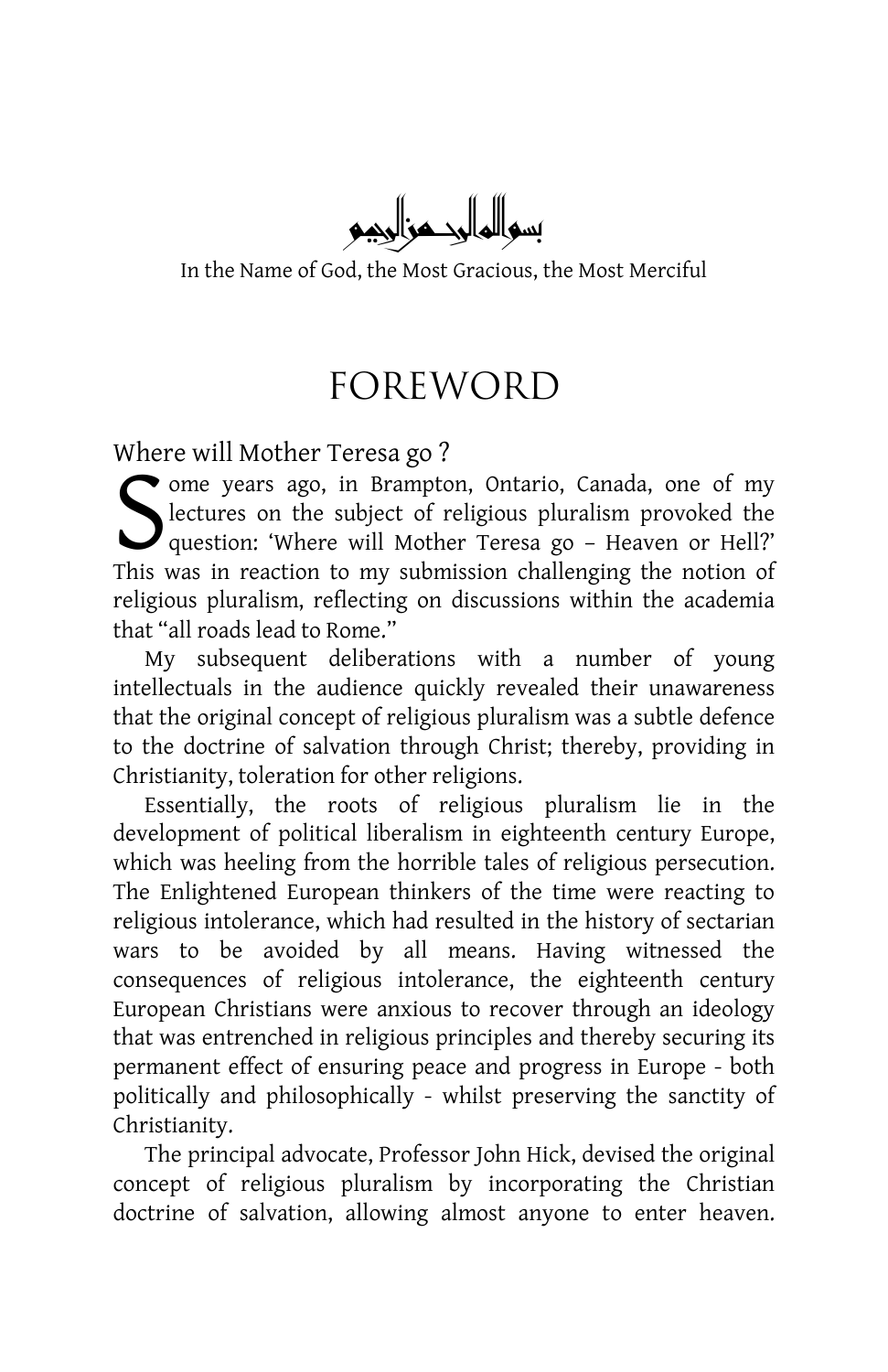Ironically to make his case, Hick used, amongst other arguments, Rumi's fable of the blind men describing an elephant thus, suggesting that in our visualization of the ultimate reality, we are in the position of the blind men describing the elephant. Our ultimate reality is limited by the structures of the various religions. In other words, be it through the trunk, leg or the ear, it was sufficient to conceptualize the elephant! Paradoxically, Rumi used the parable to demonstrate our limitations in knowing the ultimate reality. Hick expounded religious pluralism by suggesting that the world's numerous faiths had reconcilable differences in striving for the ultimate reality.

It is indeed a sorry state of affairs that when we are blessed with far more profound answers to the issues of rigid exclusivity offered by Islam that Muslim intellectuals should be impressed by Hick's weak defence on the subject. Hence, to enable us to better understand the Islamic perspective on religious pluralism, this translation of the Persian essay on *Islam and Religious Pluralism* by Ayatullāh Mutahhari is very timely. Indeed the first edition of this publication proved to be so popular, that a second revised edition the book you now have on your hands - has been published.

This work is yet another example of the scholar's inspired foresight as decades ago, he undertook to address the topical questions which vex Muslim youths exposed to Western academia today!

It is important to mention that this essay is part of a compilation on the broader subject of Divine Justice by the author. That he has chosen to address the issue of religious pluralism under the heading of Divine Justice is a telling enunciation of the fundamental belief in the justice of God – that no good act will go unrewarded. Thus, this book offers rational answers to questions such as: will the great inventors and scientists, despite their worthy services for humanity, go to Hell? Will the likes of Pasteur and Edison go to Hell whilst indolent people who have spent their lives in a corner of the mosque go to Heaven? Has God created Heaven solely for a given minority?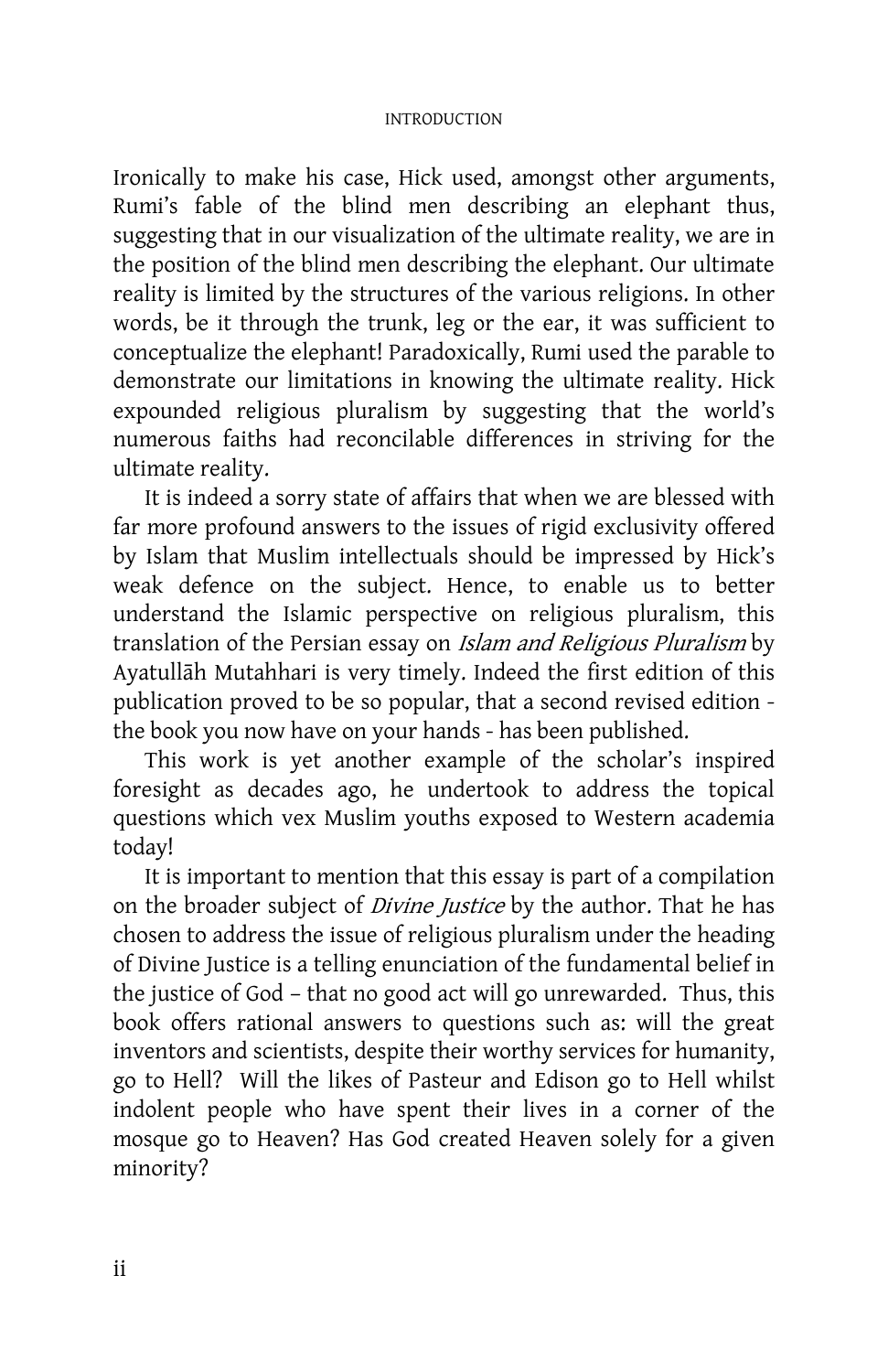In contrast to Hick's compromising view, Shi'a scholars generally agree that God's damnation does not arbitrarily apply to all who lack faith in His revelations. For instance, exceptions are made for those who are incapable  $(q\bar{a}sir)$  such as children and adults who are intellectually impaired. Uniquely, most Shi'a scholars make a distinction between the incapable and the negligent (muqassir) who have misplaced convictions despite having access to Islam.

The late Ayatullah Mutahhari's enquiry into the problem of religious pluralism elaborated the distinction of these two categories.

What is even more interesting, however, is that he defines the category of the incapable to include those for whom Islam has not been accessible! For instance, remote residences where Islam has not been propagated or those living in an Islamaphobic environment which has resulted in ill-founded misconceptions!

Ayatullāh Mutahhari's brilliant rationale of the incapable clearly establishes that heaven has not been reserved for a minority within a minority, thus, boldly answering the dogmatism actively promoted by those he has identified in his essay as "narrow minded dry holy ones."

This facet has another important consideration. In this day and age when Islam is mis-defined by fanatical elements within the Muslim community, and such misperception are fanned by the media under in the name of freedom of speech, issues addressed in this book; invite us towards greater understanding and peaceful coexistence, especially amongst all people of faith.

Hasnain Walji Plano, Texas March  $8<sup>th</sup>$  2006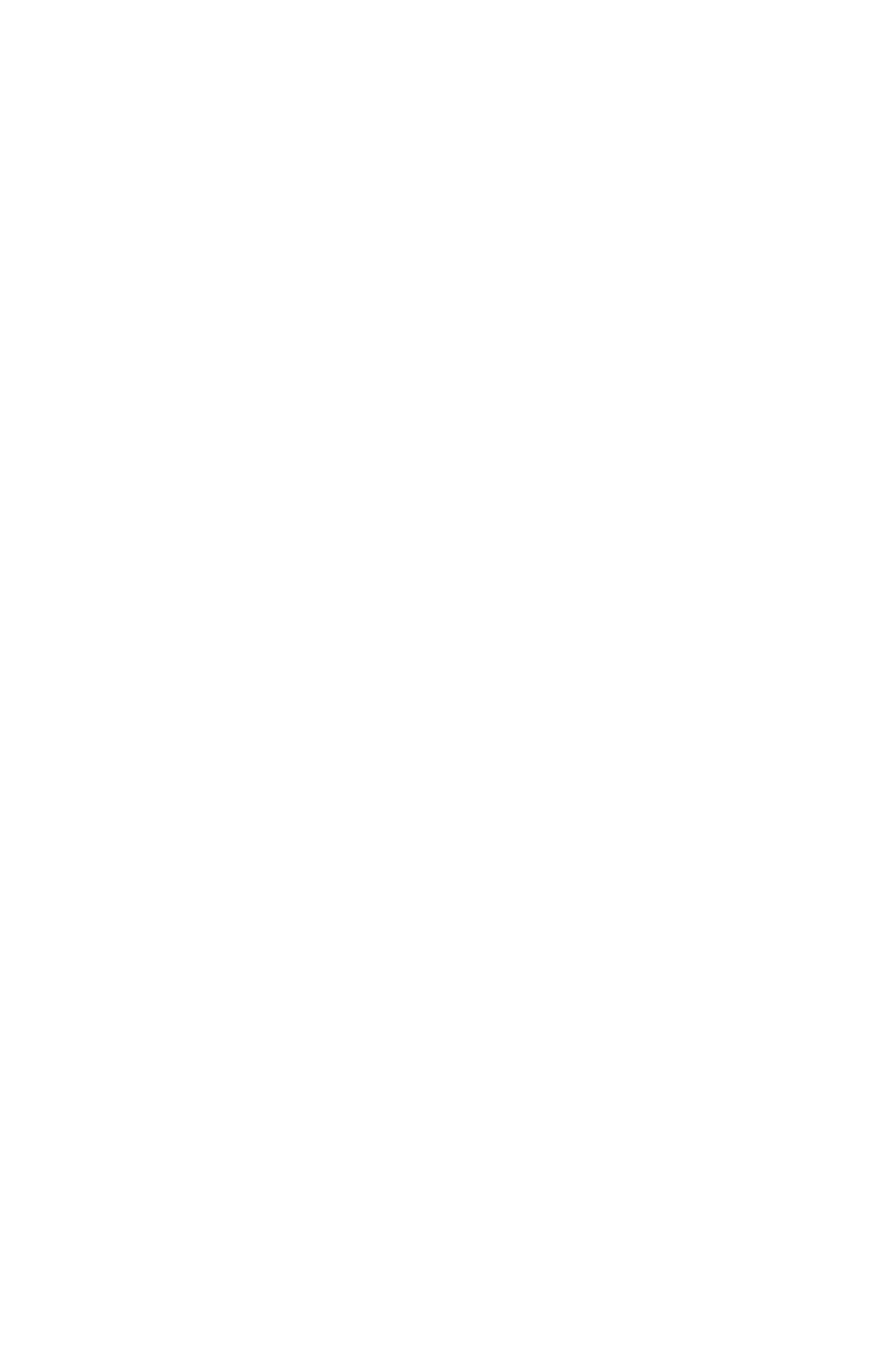$\blacksquare$  s Islam the only right path? Is as-Siratul Mustaqim (the right path) a single phenomena or are there multiple paths leading to the same destination? What happens to the non-Muslims who live a decent life and do not violate the rights of other people? Do they gain salvation, and go to Paradise or not? These are some of the burning questions of the modern era. I<sub>live</sub>

 The concept of religious pluralism is not new; it has been discussed in one form or another by past philosophers and theologians of various schools. However, with the increased interaction between followers of different religions and inter-faith dialogues, religious pluralism has taken a new life in the stream of current thought.

When the great philosopher, Āyatullāh Murtadhā Muțahharī, wrote his seminal work, 'Adl-e Ilahī (The Divine Justice) about thirty-five years ago, the debate on religious pluralism had not yet become that popular in Iran. What you have in your hands is the translation of The Divine Justice's last chapter on "Good Deeds of Non-Muslims". The more appropriate place to discuss religious pluralism and its related issues would be under the theme of "prophethood" when discussing the finality of Prophet Muḥammad's prophethood, however the question "What happens to the good deeds of non-Muslims?" is also connected to the theme of Divine justice; and so Ayatullah Muțahharī has answered it at the end of his work, The Divine Justice.

Nonetheless, before discussing that question in detail, Āyatullāh Muțahharī has also briefly stated his views on religious pluralism itself. As you will read yourself, he expresses the prevailing view of the Muslim theologians and philosophers that Islam is the only right path. However, and more importantly, he cautions the readers not to jump to the conclusion that since Islam is the only right path therefore all non-Muslims will go to hell. The exclusivist view of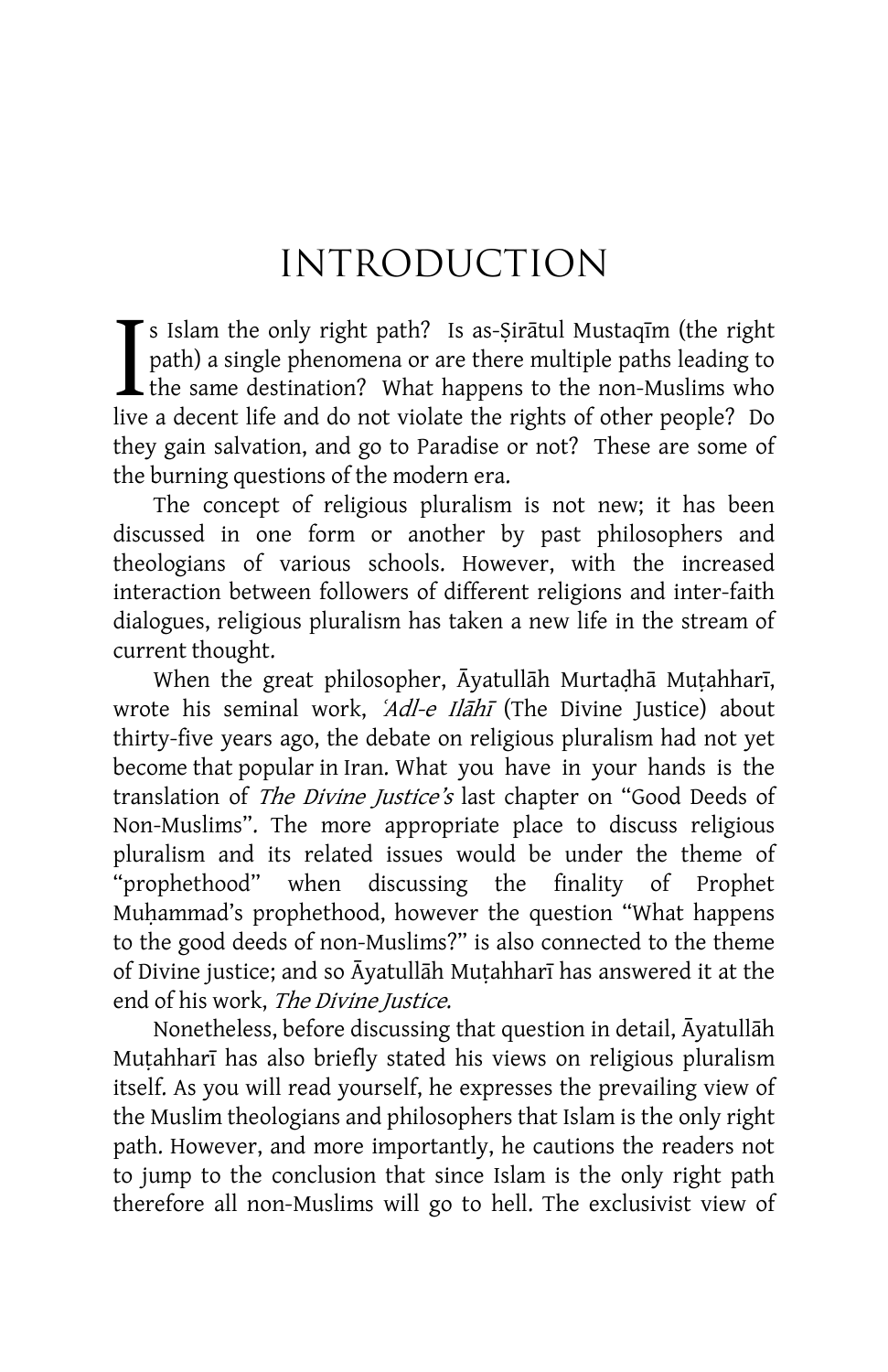Islam being the right path does not automatically and necessarily lead to the belief that all non-Muslims will go to hell.

 In the last one and a half decades, the question of religious pluralism has been passionately debated among the Muslims in the West as well as the East. Some Muslim intellectuals have even tried to impose the concept of religious pluralism onto the Qur`an itself!

 I would like to take this opportunity to briefly present this discussion as a preamble to the writing of the great scholar, Āyatullāh Murtadhā Muțahharī.

 While discussing the concept of pluralism in the Islamic context, it is important to define the term clearly. Pluralism can be used in two different meanings: "Social pluralism" in the sociological sense means a society which consists of a multi-faith or multi-cultural mosaic. "Religious pluralism" in the theological sense means a concept in which all religions are considered to be equally true and valid.

# Social Pluralism

 As far as social pluralism is concerned, Islam seeks for peaceful co-existence and mutual tolerance between the people of different religions and cultures. Among the three Abrahamic religions, it is only Islam which has accorded recognition to Judaism and Christianity. Judaism does not recognize Jesus as the awaited Messiah or the Prophet; and Christianity does not recognize Muhammad as the true Prophet and Messenger of God.

 In the Islamic worldview, God sent many prophets and messengers to guide mankind; the number given in the traditions is 124,000 prophets. The first prophet was Adam and the last Prophet was Muhammad - the Prophet of Islam. However, not all the 124,000 prophets were of the same rank and status.<sup>1</sup> Five of these prophets are given the highest rank in the spiritual hierarchy: and they are Noah, Abraham, Moses, Jesus, and Muhammad. Almighty Allāh says in the Qur'an: "And when We made a covenant with the prophets: with you, with Noah, Abraham, Moses, and Jesus, son of Mary ..."<sup>2</sup>

 A Muslim is required to believe in all the prophets, otherwise he cannot be considered a "Muslim".<sup>3</sup> If a person, for instance, says that I believe in Muhammad, Jesus, Abraham, Noah but not in Moses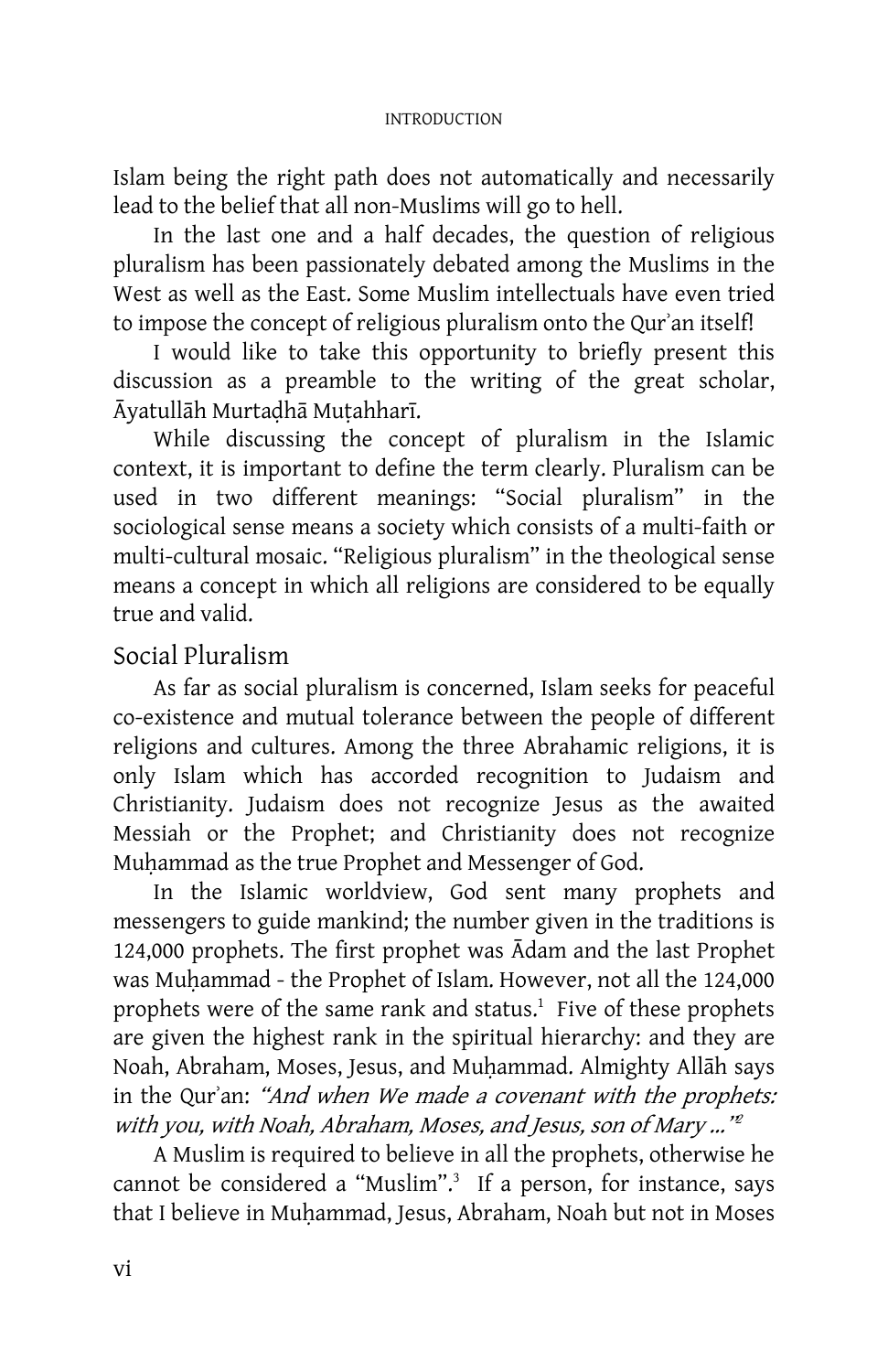as one of the prophets of God, then he cannot be accepted as a Muslim; similarly, if a person believes in all the prophets but refuses to accept Jesus as one of the prophets and messengers of God, then he is not a Muslim. That is why Islam considers the Christian and the Jewish communities as "the People of the Book" or "the People of Scripture" (Ahlul Kitāb). Islam has even allowed a Muslim man to marry a Christian or Jewish woman, but not those from the other faiths.

 What is noteworthy is that Islam accorded this recognition to the People of the Book fourteen centuries ago when there was absolutely no talk of tolerance among people of different faiths or an ecumenical movement among religions.<sup>4</sup>

 On a socio-political level, a Muslim government would readily sign an agreement with its Christian and Jewish minorities. Imam 'Alī Zaīnul 'Ābidīn<sup>5</sup>, the great-grandson of the Prophet, writes: "It is the right of the non-Muslims living in a Muslim country that you should accept what Allah has accepted from them and fulfill the responsibilities which Allah has accorded them... And there must be a barrier keeping you from doing any injustice to them, from depriving them of the protection of Allah, and from flaunting the commitments of Allah and His Messenger concerning them. Because we have been told that the Holy Prophet said, 'Whosoever does injustice to a protected non-Muslim, I will be his enemy (on the Day of Judgement).'" 6

 Although Islam does not accord to followers of other religions the same recognition that it has accorded to Jews and Christians, it believes in peaceful co-existence with them. One of the earliest messages of peaceful co-existence given by the Prophet Muhammad to the idol-worshippers of Mecca is reflected in Chapter 109 of the Qur'an: Say: "O unbelievers! Neither do I worship what you worship; nor do you worship what I worship. Neither am I going to worship what you worship; nor are you going to worship what I worship. To you shall be your religion and to me shall be my religion."

 From the historical perspective, the treatment that Muslim societies have given to the minorities under their rule, especially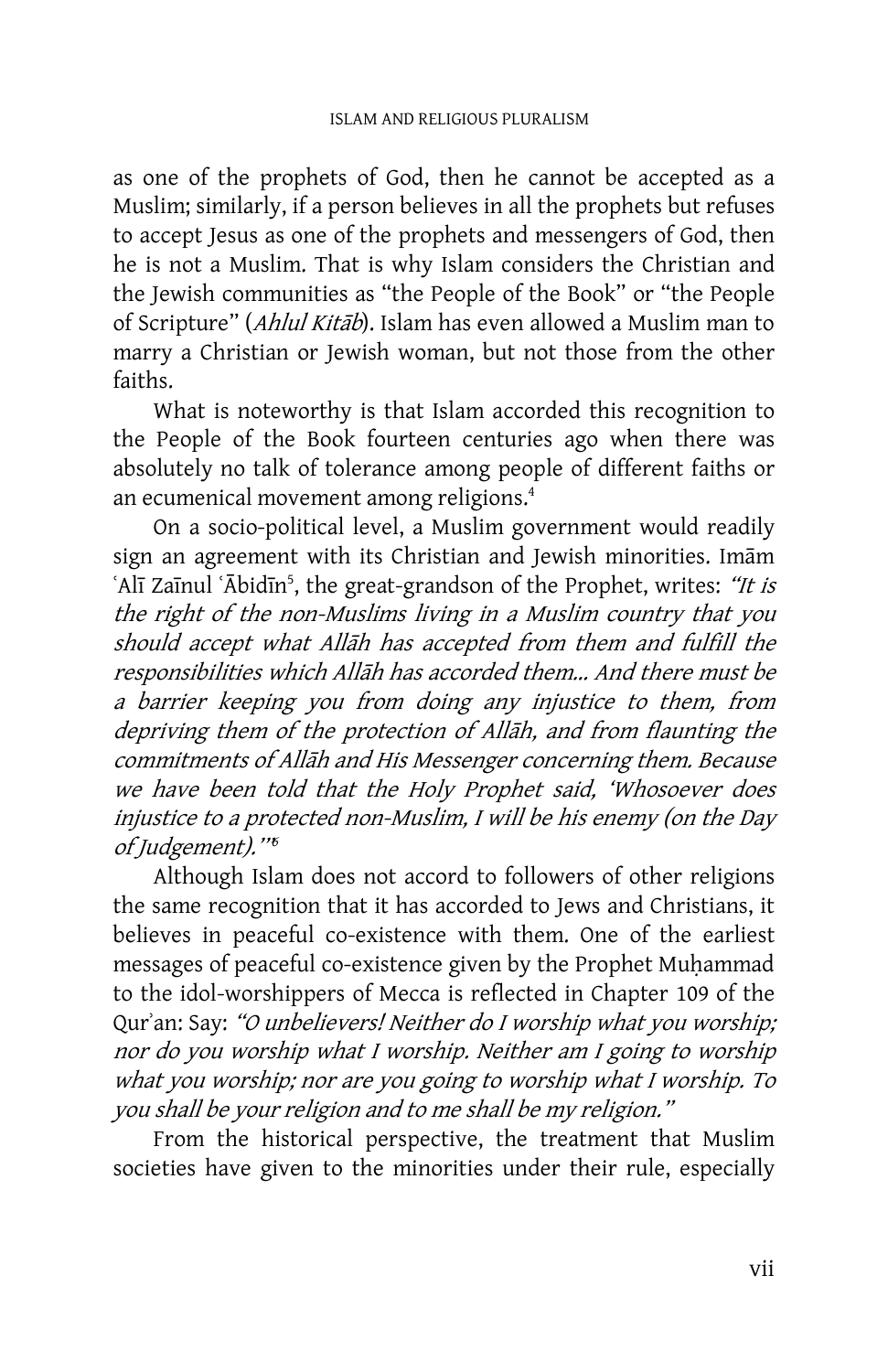the Christians and the Jews, is comparatively better than the way minorities were treated in Christian Europe.<sup>7</sup>

 While writing about the last Muslim Empire, Ira Lapidus says, "The Ottomans, like previous Muslim regimes, considered the non-Muslim subjects autonomous but dependent peoples whose internal social, religious, and communal life was regulated by their own religious organizations, but their leaders were appointed by, and responsible to, a Muslim state."<sup>8</sup>

## Religious Pluralism

The most famous proponent of modern religious pluralism is John Hick, who abandoned his Catholic exclusivist view and formulated his specific theory in the seventies. Hick's pluralistic hypothesis claims that each religion in its own way represents an authentic revelation of the Divine world and a fully authentic means of salvation. He believes that all religions are culturally conditioned responses to the same ultimate reality; and, therefore, are equally valid, and salvation is possible through any of them.

 Hick uses the famous story of the Hindu mystics to illustrate his point: "An elephant was brought to a group of blind men who had never encountered such an animal before. One felt a leg and reported that an elephant is a great living pillar. Another felt the trunk and reported that an elephant is a great snake. Another felt a tusk and reported that an elephant is like a sharp ploughshare, and so on. And then they all quarrelled together, each claiming that his own account was the truth and therefore all the others false. In fact of course, they were all true, but each referring only to one aspect of the total reality and all expressed in very imperfect analogies."<sup>9</sup>

 There are many flaws in Hick's hypothesis. The most serious problem is of reconciling the conflicting truth-claims of various religions: for example, monotheism of Islam as opposed to polytheism of Hinduism; death and resurrection of Islam and Christianity as opposed to reincarnations and reaching the state of nirvana of Buddhism; salvation through Trinity as opposed to Tawhid (Monotheism), etc.

 In order to resolve the problem of conflicting truth-claims, Hick suggests that religious traditions differ on three issues: (1) on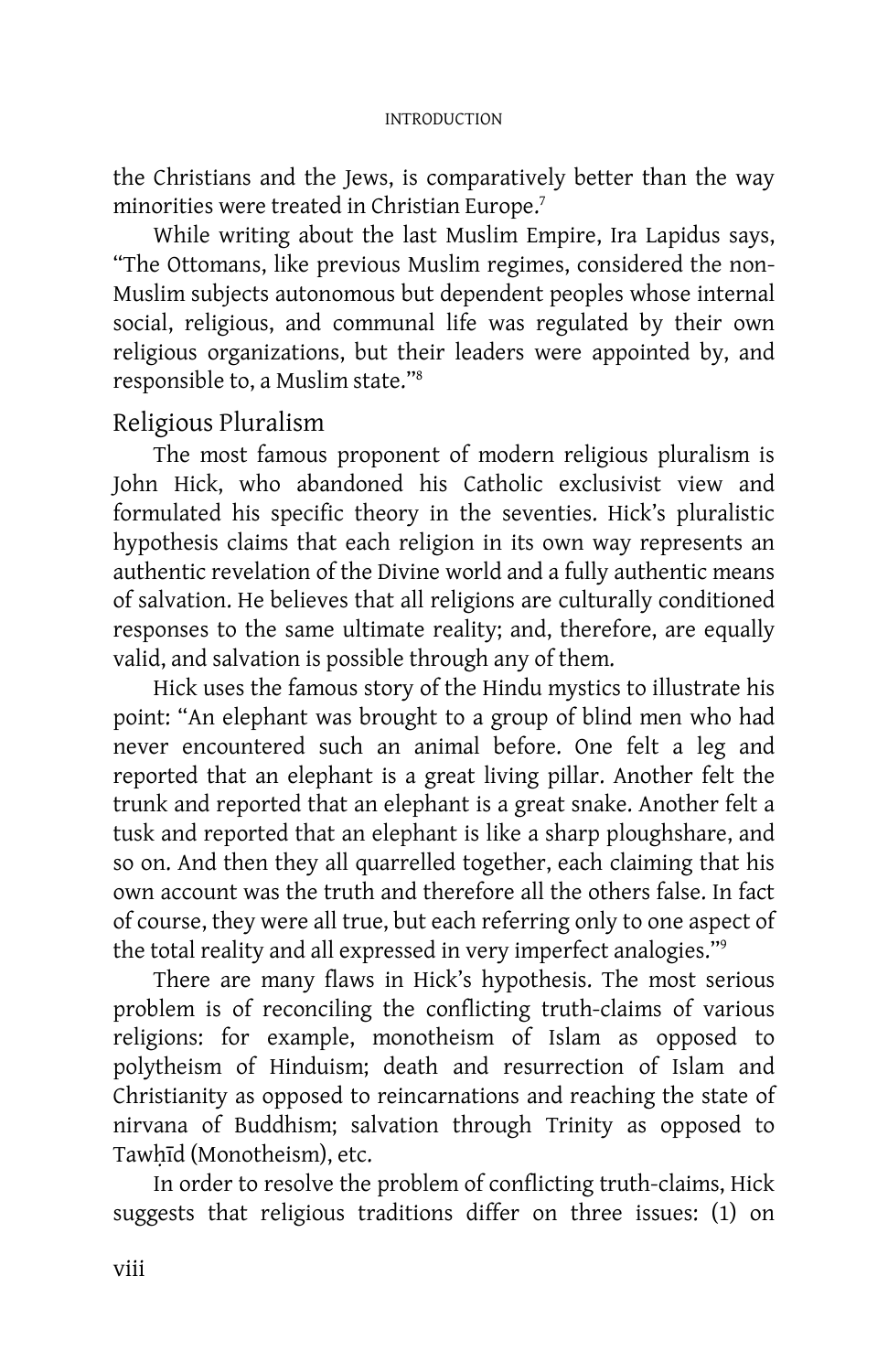historical facts; (2) on trans-historical facts; (3) on conceptions of the Real. Then he proposes the solution for these differences.

For the disagreements on **historical facts**, Hick suggests that they are minor issues and they could be resolved by application of the historical method. As for differences on **trans-historical facts** (i.e., matters that cannot be established by historical or empirical evidence such as "is the universe temporal or eternal" or "death and then resurrection versus reincarnations"), he says that the resolution of such differences are not necessary for salvation and that religions need to dialogue more in order to modify their beliefs. For differing conceptions of the Real, Hick assumes that all religious traditions are authentic manifestations of the Real and that each tradition's deity is an authentic face of the Real.<sup>10</sup> Finally, Hick believes that any religious belief that would conflict with, and if literally true, falsify another religious belief, must be treated as mythological.

 The end result of this theory is that in order to make it workable, Hick would have to redefine many religious beliefs in ways that the founders and followers of those religions would strongly protest! Take the example of the historical status of Jesus from Islamic, Christian and Jewish perspectives:

| Concept                | Christianity      | Islam             | <b>Judaism</b> |
|------------------------|-------------------|-------------------|----------------|
|                        |                   |                   |                |
| 1. Miraculous<br>birth | Yes               | Yes               | N <sub>o</sub> |
| 2. Miracles            | Yes               | Yes               | No             |
| 3. Status              | Messiah & Son of  | Prophet &         | N <sub>o</sub> |
|                        | God               | Messenger         |                |
| 4. Revelation          | Gospels written   | Injīl revealed by | N <sub>o</sub> |
|                        | by different      | God to Jesus      |                |
|                        | authors.          |                   |                |
| 5. Death and           | Crucified for the | Never crucified;  | Crucified and  |
| After                  | redemption of     | taken to the      | died.          |
|                        | sins and          | Heavens.          |                |
|                        | resurrected after |                   |                |
|                        | three days.       |                   |                |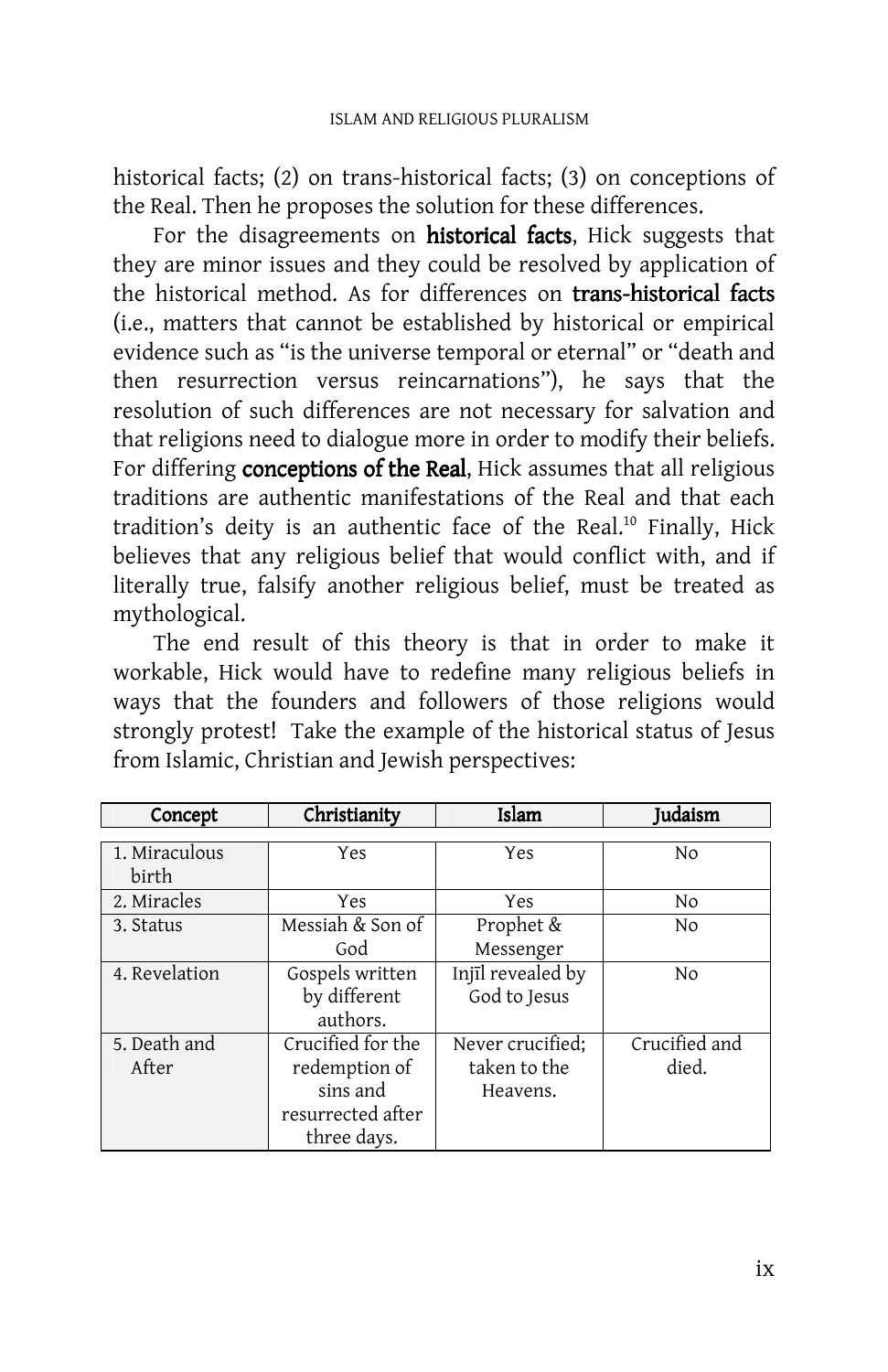Apart from the two first items (and that also only between Islam and Christianity), all three Abrahamic religions have conflicting views on Jesus. According to John Hick's theory, the first two common beliefs would be considered as "facts" (at the least in Christianity and Islam) whereas the other points of disagreements must be treated in two possible ways: Either these conflicting views should be resolved by historical/empirical inquiry or they should be put in the category of "mythology"! The first solution will force the Jews, the Christians and the Muslims to reject many verses of their respective scriptures while the second solution will place many statements from the Bibl]e and the Qur`an into the category of "mythology". None would be acceptable to any of the three faiths.

 I think this one example (that also of Islam vis-à-vis Christianity and Judaism which are closer to one another than Islam vis-à-vis Hinduism and Buddhism) suffices to show that Hick's theory of religious pluralism is not workable.

 Based on Hick's solution for meta-historical facts (issues related to death and after), Muslims will be forced to consider more than five hundred verses of the Qur`an on death, resurrection and afterlife as part of "mythology"!

 Coming to the third type of differences on conceptions of the Real, Dr. John Hick wants us to believe that the Trinity of Christians, the multiples idols of Hindus, and the Tawhid (Monotheism) of Muslims are equally valid and true! This hypothesis weakens the faith in one's religion and pushes one towards agnosticism if not atheism.

 Using Immanuel Kant's view of dualistic categories, Hick says that there is a difference "between an entity as 'it is in itself' and as 'it appears in perception'."<sup>11</sup> Something could be completely true "in itself" but when it is perceived by others, it is relatively true. Based on this idea, Hick wants all religions to accept all differing conceptions of God as equally authentic because none of them are absolutely true, all are only relatively true. The way Hick has used the story of the blind men and the elephant, he has assumed all religious people to be blind and that they lack the ability to know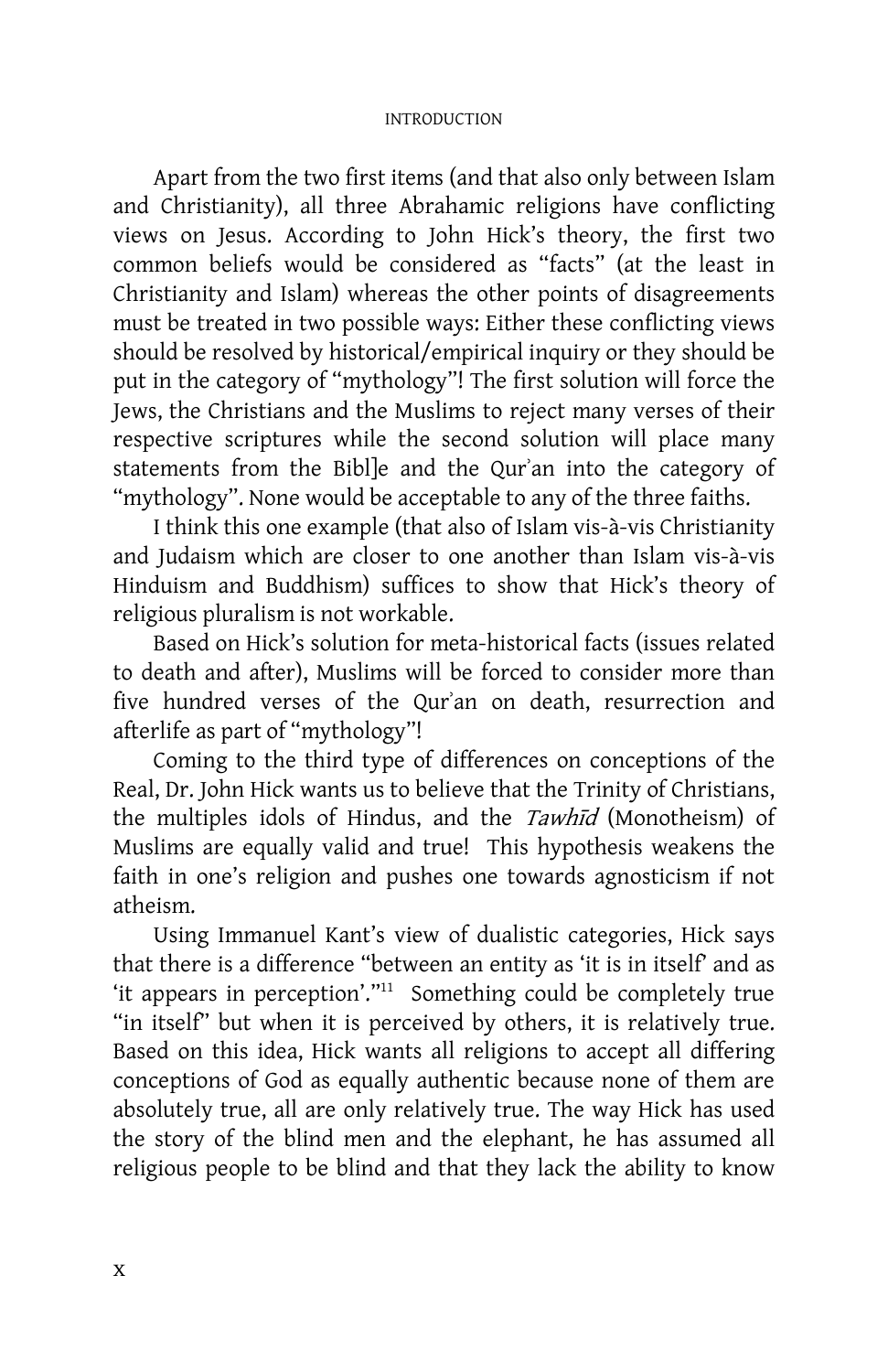the complete truth. Unfortunately, he has missed the moral of the same story as given by Mawlānā Rūmī:

Some Hindus have an elephant to show. No one here has ever seen an elephant. They bring it at night to a dark room. One by one, we go in the dark and come out saying how we experience the animal.

One of us happens to touch the trunk. "A water-pipe kind of creature." Another, the ear. "A very strong, always moving back and forth, fan-animal." Another, the leg. "I find it still, like a column on a temple."

 Another touches the curved back. "A leathery throne." Another, the cleverest, feels the tusk. "A rounded sword made of porcelain." He's proud of his description. Each of us touches one place and understands the whole in that way.

The palm and the fingers feeling in the dark are how the senses explore the reality of the elephant.

# If each of us held a candle there, and if we went in together, we could see it. $12$

 In Hick's story, these men were groping in darkness and, therefore, they came with wrong description of the elephant; if they had used a "candle", they would have seen the light! In Islam, God does not let a searcher for truth grope in darkness: "God is the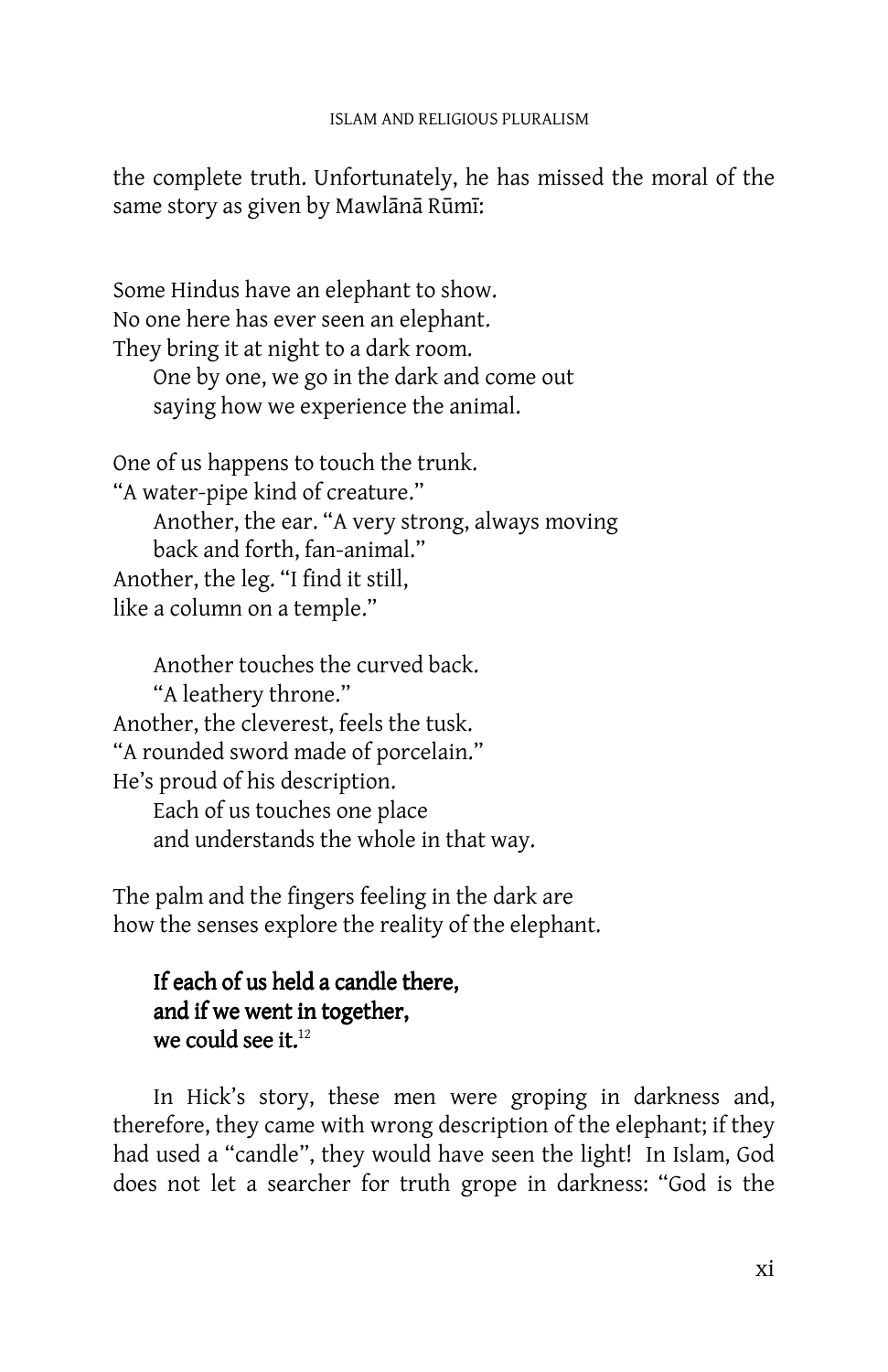Protector of the believers, He brings them forth from the shadows into the light." <sup>13</sup>

# The Qur`an and Religious Pluralism

 Some Muslim intellectuals have attempted to read the theory of religious pluralism into the Qur`an itself. The most famous argument used by them is that the term "Islam," in the Qur`an, should not be taken as a noun but just as a verb. Sometimes they differentiate between "islam" (the act of submission) and "Islam" (the religion); and say that the main message of God and the basis of salvation is submission to God, and that it does not matter whether the submission takes place through Abraham, Moses, Jesus, or Muhammad (peace be upon all of them)

This is nothing new; even Ayatullah Muțahharī, in the present work, writes, "If someone were to say that the meaning of 'Islam' in this verse is not our religion in particular; rather, the intent is the literal meaning of the word, or submission to God, the answer would be that undoubtedly 'Islam' means submission and the religion of Islam is the religion of submission, but the reality of submission has a particular form in each age. And in this age, its form is the same cherished religion that was brought by the Seal of the Prophets (Muhammad). So it follows that the word 'Islam' (submission) necessarily applies to it alone.

 "In other words, the necessary consequence of submission to God is to accept His commandments, and it is clear that one must always act on the *final* Divine commandments. And the final commandments of God is what His final Messenger [Muhammad] has brought."<sup>14</sup>

# "Islam" in the Qur`an [3:19-20]

 When the Qur`an says, for example: "Surely the religion with Allāh is al-Islam,"<sup>15</sup>, some Muslim intellectuals say that it does not mean "Islam" the religion that started in the seventh century by Prophet Muḥammad. They say it means "islām," submission to God through any of the Abrahamic religions.

 In their attempt to read a politically correct idea into the Qur'an, they even ignore the context of the verse. Let us read the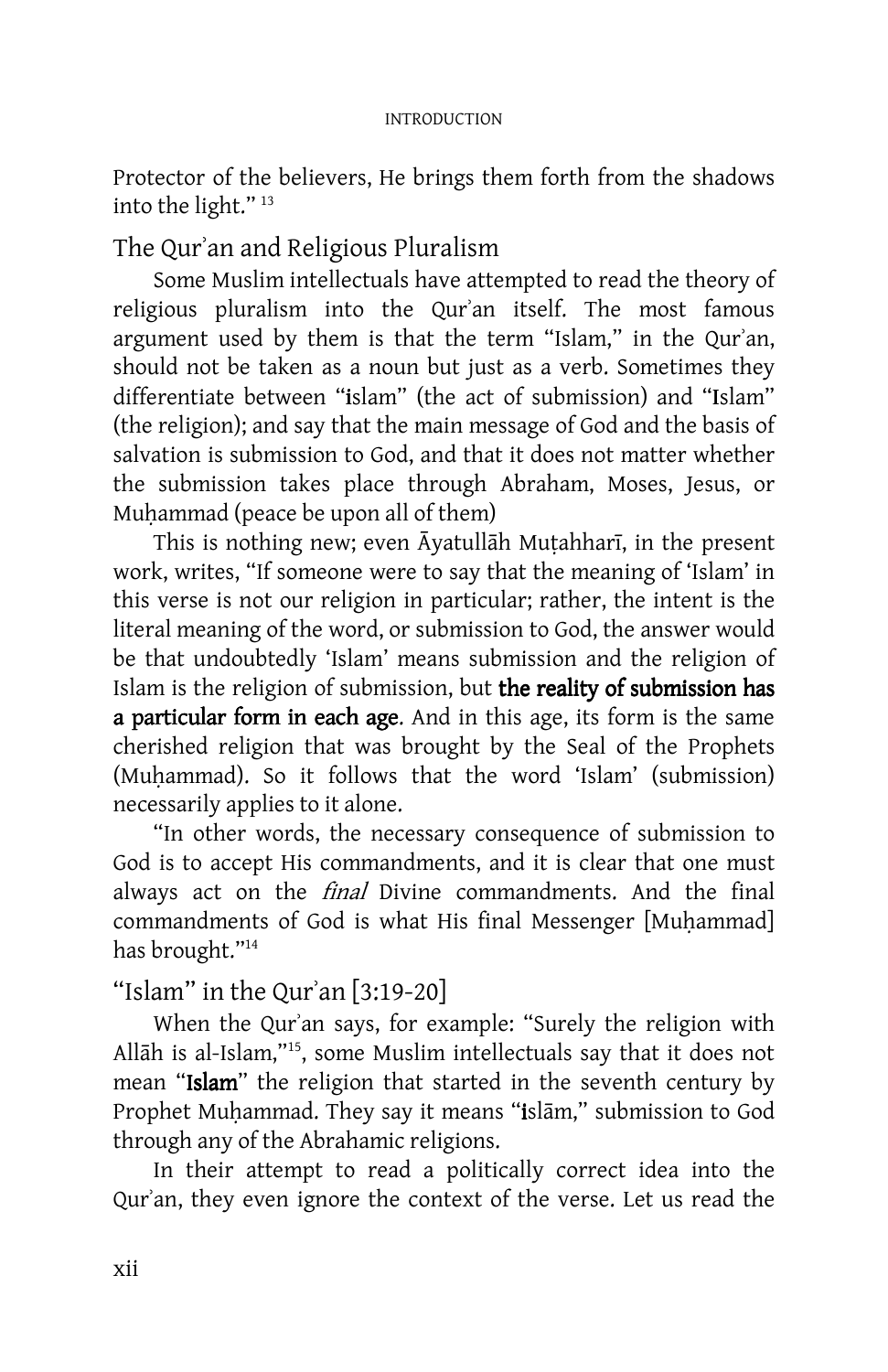whole passage together: "Surely the religion with Allah is al-Islam. And those who have been given the Book [i.e., the Christians and the Jews] did not show opposition but after knowledge had come to them, out of envy among themselves. And whoever disbelieves in the verses of Allah, then surely Allah is quick in reckoning. But if they dispute with you, say: "I have submitted myself entirely to Allah and (so has) everyone who follows me. And to those who have been given the Book [i.e., the Christians and the Jews] and to the idol-worshippers [of Mecca], say: "Do you submit?" If they submit, then they are rightly guided; but if they reject, then upon you is only the delivery of the message. And Allāh sees the servants."<sup>16</sup>

This passage clearly states the following:

- "Al-Islam" mentioned in this verse is the message of submission as brought by Prophet Muhammad.
- The People of the Scripture (i.e., Christians and Jews) are in opposition of this version of submission to God.
- The Prophet Muhammad and his followers are followers of the Islam which was brought by him.
- The People of the Scripture are being asked to submit to God through Prophet Muḥammad even though they already are followers of Prophets Moses and Jesus.
- The same message is given to the idol-worshippers of Mecca.
- If the People of the Scripture do not submit (as Prophet Muhammad and his followers have submitted), then they are not "rightly guided".

So the term al-Islam, in this verse, refers to "submission to God" through His final message brought by Prophet Muhammad and not through previous prophets.

"Islam" in the Qur'an  $[3:83-85]$ 

Another passage from the same chapter is also relevant for understanding the meaning of "Islam": "Is it then other than **Allah's** religion that they seek while to Him submits whoever is in the heavens and the Earth, willingly or unwillingly, and to Him shall they be returned? Say: "We believe in Allah, and what has been revealed to us, and what was revealed to Abraham, Ishmael, Isaac,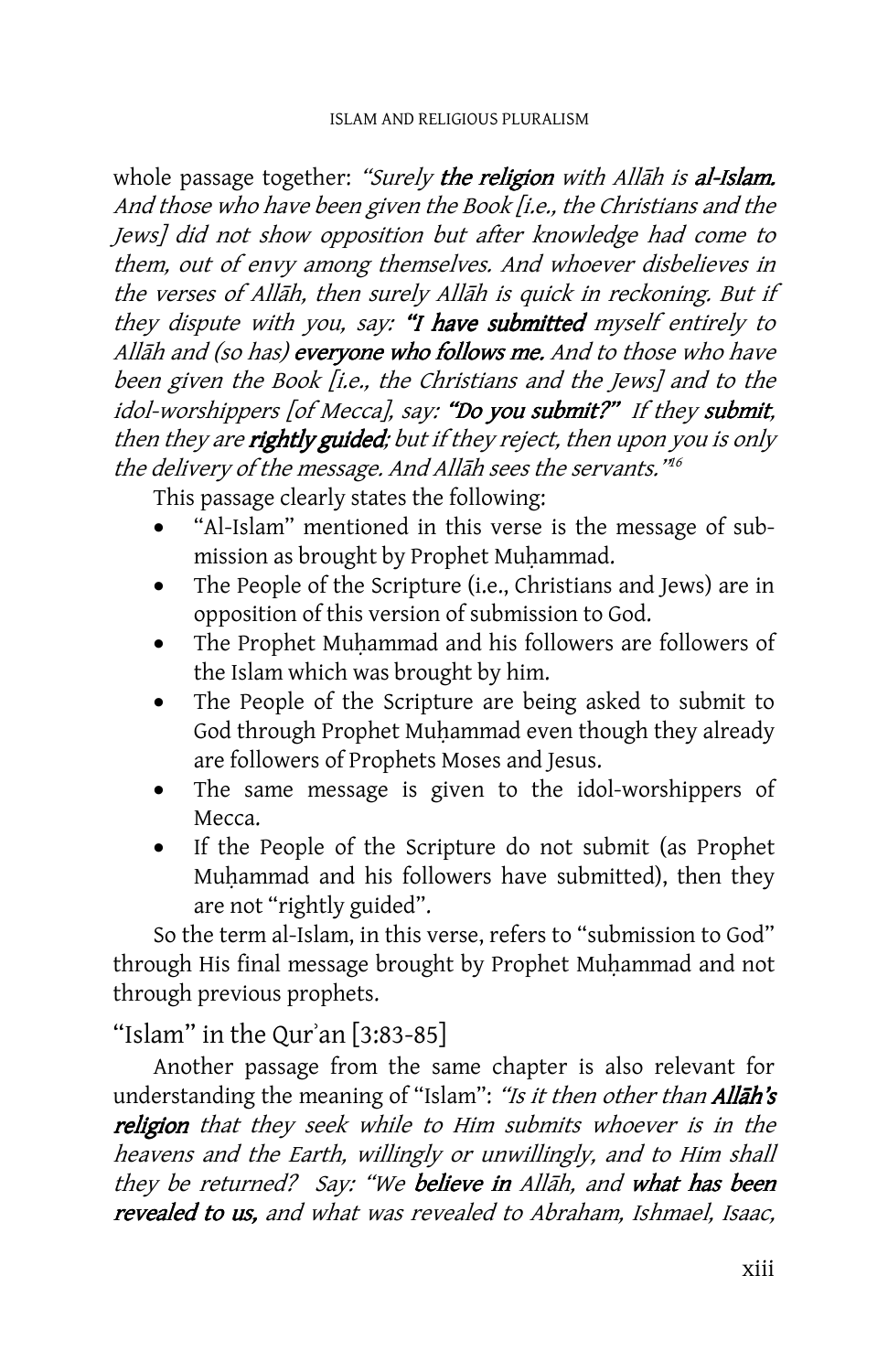Jacob, and the Tribes; and what was given to Moses and Jesus and to the prophets from their Lord. We do not make any distinction between (the claim of) any of them, and to Him do we submit. And whoever desires a religion other than Islam, it shall not be accepted from him, and in the hereafter he shall be one of the losers."

This passage clearly explains basic beliefs of Allāh's religion:

- Among those basic beliefs is the requirement to believe in "what has been revealed to us" (i.e., the Qur'an that has been revealed to Muslims).
- "Islam submission" only follows when one accepts all the prophets and does not differentiate in the truth of any one of them, including Prophet Muhammad.

"Islam" and "Im $\bar{a}$ n "in the Qur'an [2:135-137]

 The following passage in Chapter Two of the Qur`an further clarifies the meaning of "islām-submission" as well as "imānbelief": "And they say: "Be Jew or Christian and you will be guided aright. Say: "Nay! (we follow) the religion of Abraham, the sincere, and he was not one of the polytheists. Say: "We believe in Allah; and in what has been revealed to us; and in what has been revealed to Abraham, Ishmael, Isaac, Jacob, and the Tribes; and in what was given to Moses and Jesus; and in what has been given to the prophets from their Lord –– we do not differentiate between (the claim) of any of them; and to Him do we submit. If they (i.e., the Jews and the Christians) then believe as you believe, then they are rightly guided; but if they refuse, then they are only in great opposition; and Allah will suffice you against them. He is the Hearing, the Knowing."

These two verses clearly define the "iman - faith and belief" of the Muslims as opposed to that of the Jews and the Christians. Central to the iman of the Muslims is belief in the revelation of all the prophets, including the revelation to the Prophet Muhammad.

 They clearly say that if the Jews and the Christians "believe as you believe," only then will they be rightly guided.

 The second chapter of the Qur'an al-Baqarah (2), Verse 285 also confirms this meaning of "iman": "The Messenger (i.e., Muhammad) has believed in whatever that has been revealed to him from his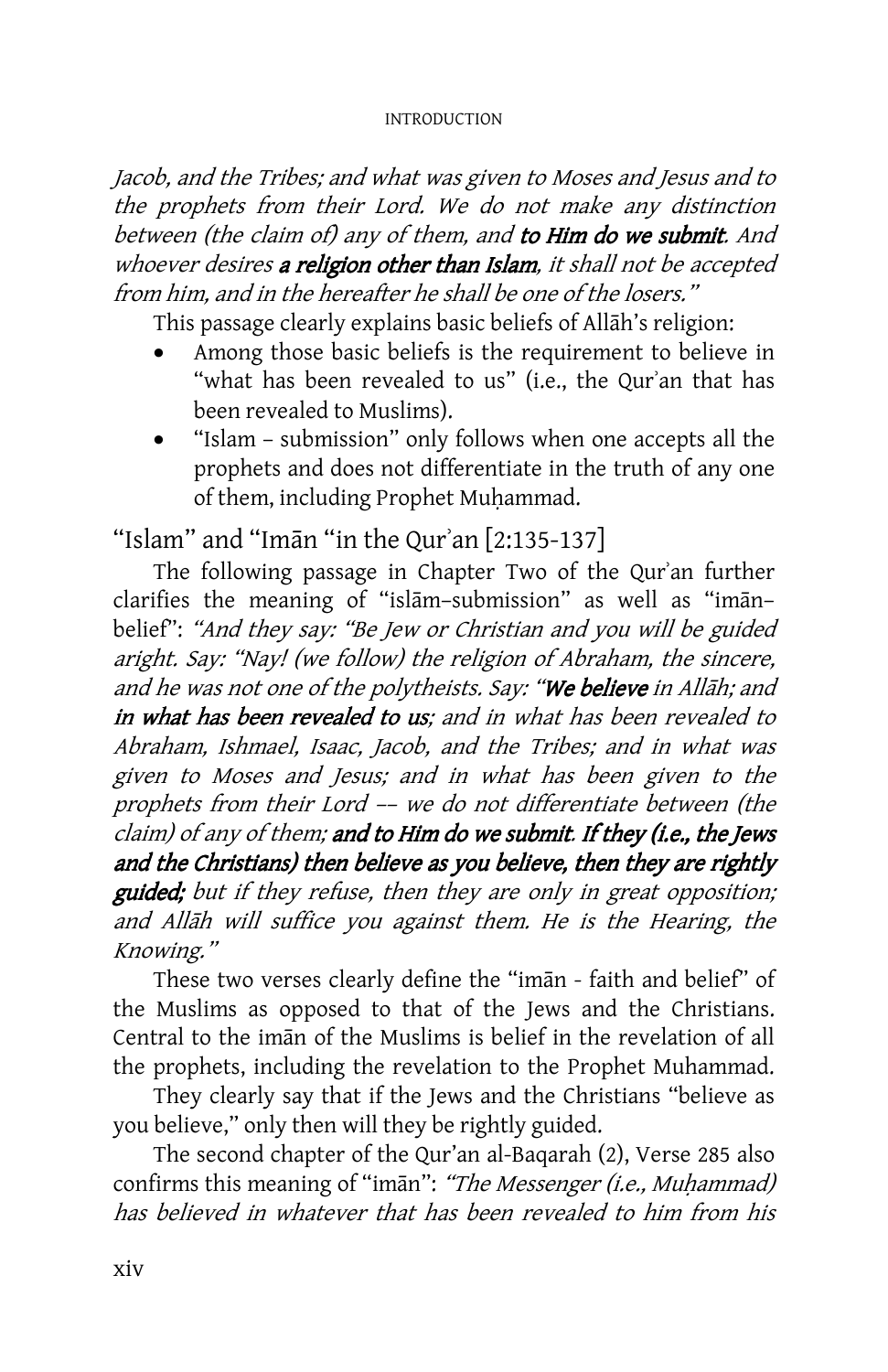Lord; and the believers all believe in Allāh, His Angels, His books, and His messengers. (And they say:) "We do not differentiate between (the claim of) any one of His messengers."

 A note on "we do not differentiate between any one of the messengers" or "we do not make any distinction between any one of them": it does not mean that all the prophets and messengers of Allāh are of the same rank and status. We have already mentioned that there are five prophets who rank highest in the spiritual hierarchy. Rather, this means that we do not make any distinction in the truth of any of the prophets; all are equally true in their claim. This is unlike the Jews who accept all the prophets but reject Jesus and Muhammad or the Christians who accept all the prophets but reject Muhammad.

## "Im $\bar{a}$ n" in the Qur'an [2:62]

 The verse which is presented as the most convincing support for religious pluralism is verse 62 of chapter two of the Qur'an: "Verily the believers, the Jews, the Christians and the Sabaeanes  $$ whoever believes in Allah and the Last Day, and does good deedsthey shall have their reward with their Lord and neither shall they have fear nor shall they grieve."

At the initial reading, it might seem that the Muslims (i.e., believers), the Jews, the Christians, and the Sābeans all will gain salvation in the hereafter as long as they believe in God and the Last Day, and do good deeds.

Does this verse say that even the Jews of post-Jesus era and the Christians of post-Muhammadan era will also gain salvation in the hereafter? This will be a correct understanding only if this verse is studied in isolation without taking the other relevant verses into consideration. Such a loop-sided understanding is not the correct way of studying the Qur`an, as it has been said that some verses of the Qur`an explain some other verses. The loop-sided understanding goes against the clear meanings of the followings verses: "They are certainly disbelievers who say: 'Messiah, son of Mary, is the God.'" (5:17) or "Indeed those who disbelieve from among the People of the Book and the polytheists will be in the fire of hell, to abide therein (forever). It is they who are the worst of creatures." (98:6) Compare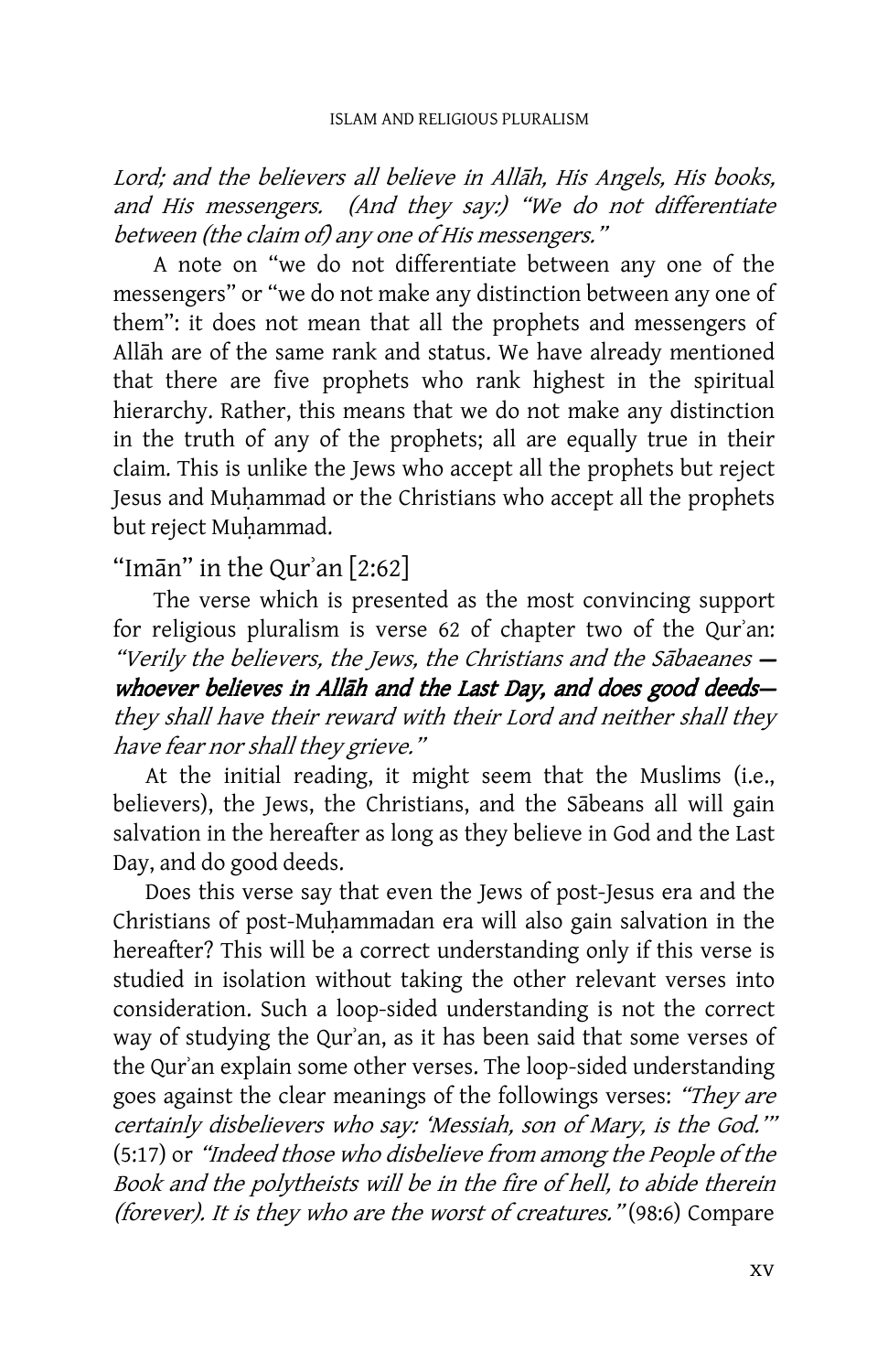that with the next verse: "Indeed those who believe and do good deeds – it is they who are the best of creatures: their reward, near their Lord, is the Gardens of Eden with rivers flowing in them, to abide therein (forever). Allah is pleased with them and they are pleased with Him. That is for those who fear their Lord." (98:7-8)

In addition: "Had the People of the Book believed and feared (God), We would surely have absolved them of their misdeeds. Had they observed the Torah (revealed to Moses) and the Evangel (revealed to Jesus), they would surely have drawn nourishment from above them and from beneath their feet." (5:65-66)

These three verses clearly describe the People of the Scripture as "disbelievers" and go completely opposite the initial meaning of verse 2:62 and as we know, there can be no contradiction in the Qur`an.

So how do we then interpret the verse 2:62?

First of all, verse 2:62 is actually emphasizing the issue of having true belief as opposed to just carrying the label of "Muslim" or "Christian" or "Jew" or "Sabaean". As the sentence in the middle of that verse clarifies, these labels have no value without the sound faith and good deeds.

Secondly, the meaning of "belief, faith-iman" in this verse, as supported by verses discussed earlier, includes the belief in the current (or final) Messenger of God. The implication of verse 2:62, in light of the other verses, will have to be curtailed to include only those People of the Scripture who followed the prophet of their own era.

So a Jew who lived during the era of Moses (i.e., before Jesus' advent), is guaranteed salvation provided he believed in Moses' message and followed him faithfully. Similarly, a Christian who lived during the era of Jesus (i.e., before Muhammad's advent) is guaranteed salvation provided he believed in Jesus' message and followed him faithfully. In other words, a Jew of Moses' era and a Christian of Jesus' era was as much a "believer – mu`min" as the Muslim of the Muhammadan era, and just like him, they also will gain salvation and blessings of God in the hereafter.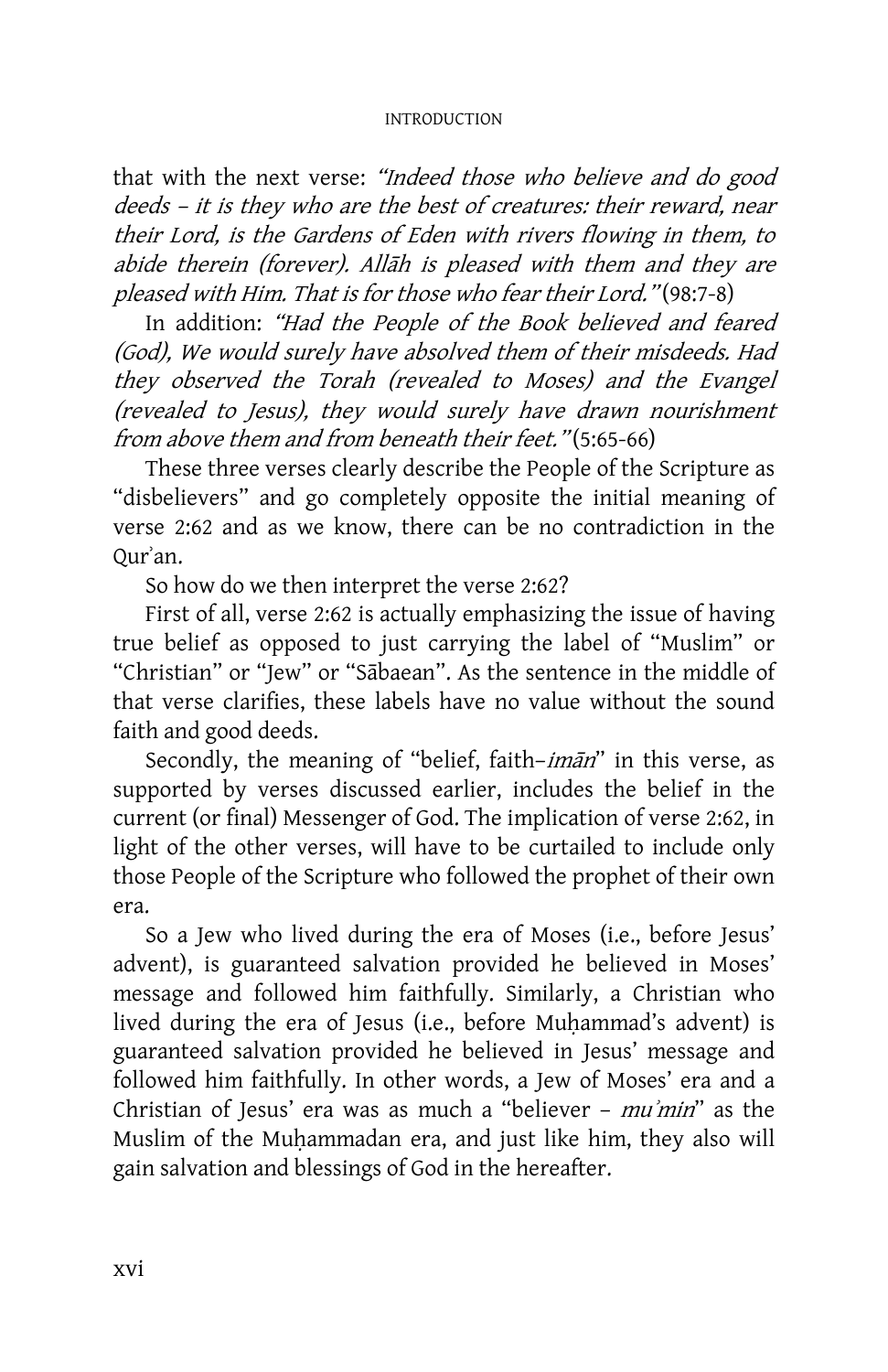However, if a person who lives in the Islamic era and has received the final message of God through Prophet Muhammad but still does not accept it, then he is definitely not included in the salvation and blessings of verse 2:62. Read the following verse (4:115) which is very decisive in this matter: "But whosoever defies the Messenger (i.e., Muhammad), after the guidance has become manifest to him, and follows a way other than that of the believers, We shall abandon him to his devices and We shall make him enter hell, and that is an evil destination."

# Prophet Muhammad and Religious Pluralism

 Those Muslim intellectuals who preach about religious pluralism in Islam seem to be oblivious of some historical facts of Islamic history and the Prophet's life. If Judaism and Christianity are concurrently valid paths of submission to God, then why did the Prophet Muhammad work so hard to convey his message even to the Jews and the Christians? If they were already on the Right Path (Sirat Mustaqim), then why did the Prophet feel it important to invite them to Islam?

 After the peace treaty of Hudaybiyya in 6 AH, the Prophet of Islam sent emissaries to various rulers and tribes around and beyond the Arabian Peninsula with a distinct purpose of inviting them to Islam. According to historians, around 25 letters were sent by the Prophet to various rulers and tribes.<sup>17</sup>

 Among those who were sent to the Christian rulers and tribes, we see the following names: Dihyah al-Kalbī sent to Heraclius, the Emperor of Byzantine; 'Amr bin Umayyah Zamrī to the Negus, the King of Abyssinia; Hātib bin Abī Baltā'a sent to the Muqawqis, the King of Egypt; and the tribes of Ghassan and Hanifah (in northern Arabia). Three letters are important and relevant to our discussion.

 In his letter to Heraclius, the Byzantine Emperor, the Prophet Muhammad wrote: "... Peace be upon him who follows the guidance. I invite you to accept Islam. Accept Islam and you will prosper and Allah will give you double rewards. But if you refuse, then the sin of your people also will fall upon your shoulders. O' People of the Scripture, come to the word common between us and you that we shall not worship anything but Allah, and that we shall not associate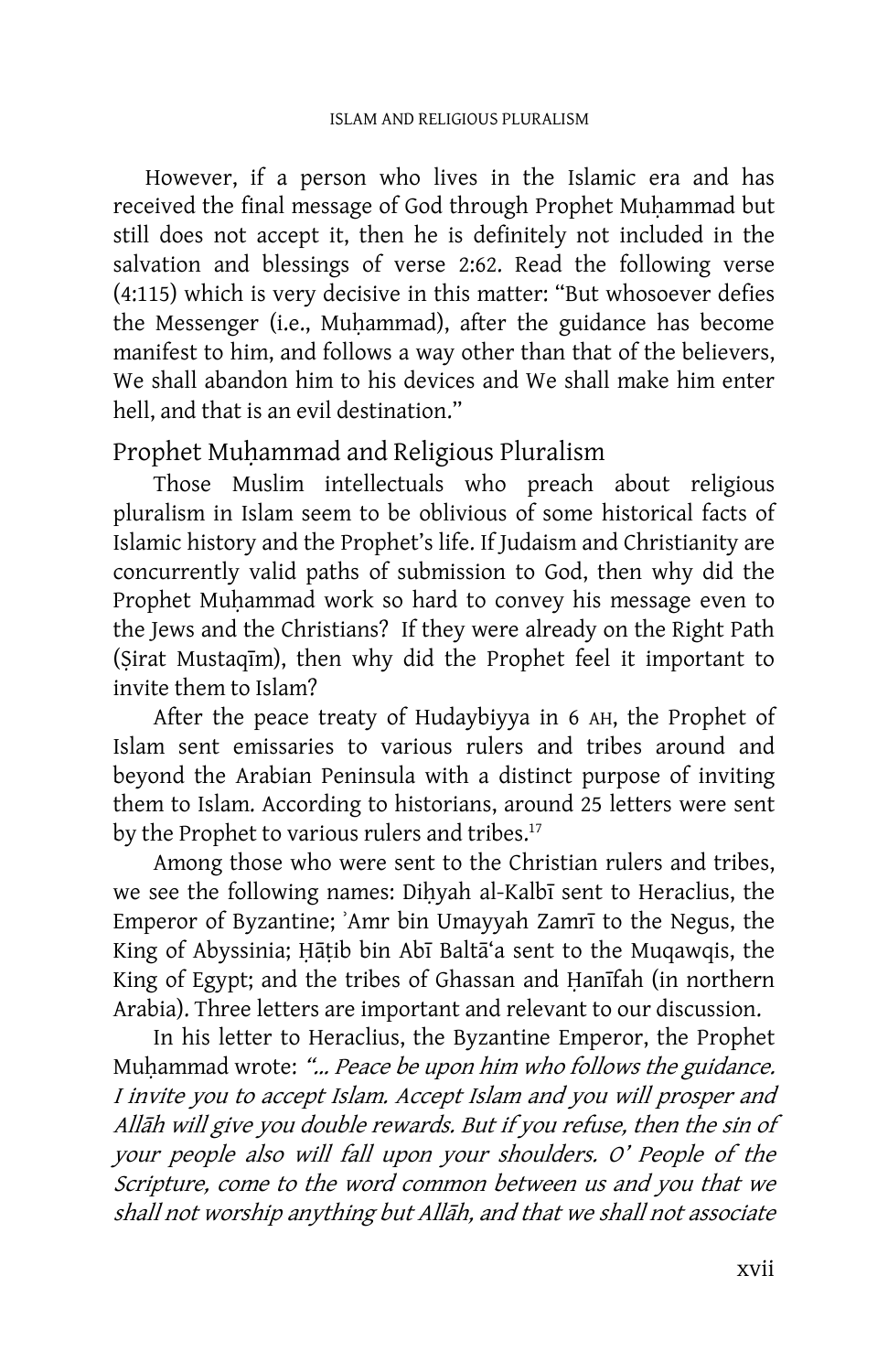anything with Him, nor shall some of us take others for lords besides Allah. But if you turn back, then say: Bear witness that we are Muslims."

 In the letter to the Negus, the King of Abyssinia, the Prophet Muhammad wrote: "... Peace be upon him who follows the guidance. Praise be to Allah besides whom there is no other god, the Sovereign, the Holy One, the Preserver of Peace, the Keeper of the Faithful, the Guardian. I bear witness that Jesus, son of Mary, is indeed a spirit of God and His word, which He conveyed unto the chaste Mary. He created Jesus through His word just as He created Adam with His hands. And now I call you to Allah who is One and has no partner, and to friendship in His obedience. Follow me and believe in what has been revealed to me, for I am the Messenger of Allāh. I invite you and your people to Allāh, the Mighty, the Glorious. I have conveyed the message, and it is up to you to accept it. Once again, peace be upon him who follows the path of guidance."

 In the letter sent to the Muqawqis, the King of Egypt and a Coptic Christian, the Prophet Muhammad wrote: "... Peace be upon him who follows the guidance. I invite you to accept the message of Islam. Accept it and you shall prosper. But if you turn away, then upon you shall also fall the sin of the Copts. O' People of the Scripture, come to a word common between us and you that we shall worship none but Allah and that we shall ascribe no partner unto Him and that none of us shall regard anyone as lord besides God. And if they turn away, then say: Bear witness that we are Muslims." 18

 Even the arrival of the delegation from Christian Najran (Yemen) and how the Prophet invited them to Islam and, finally, how he challenged them to the malediction (mubahala) is in the same spirit of inviting the People of the Book to Islam.

 All these letters and the meeting with Najrani Christians prove beyond any doubt that if the People of the Book were on sirat mustaqim - the right path that leads to salvation - then the Prophet would not have invited them to Islam.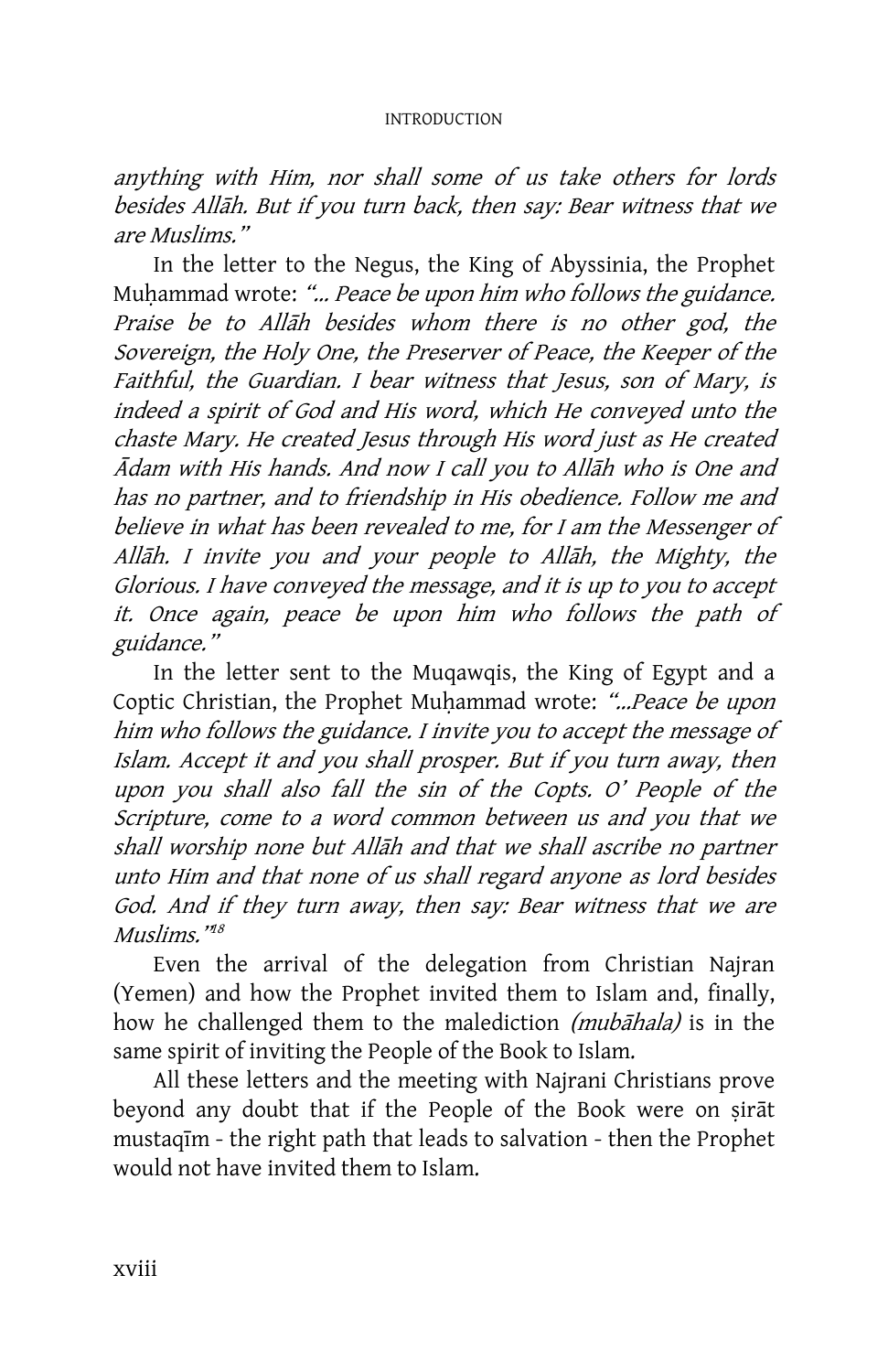## Important Caution

 At the conclusion of this introduction, I would like to reiterate the caution that believing in Islam as the only valid path of submission to God does not automatically and necessarily lead to the belief that all non-Muslims will go to hell. Neither does this exclusivist view of Islam as the only sirāt mustaqīm prevent us from promoting tolerance and peaceful co-existence among the followers of various religions, especially the Jews and the Christians.

While talking about polytheist parents, Almighty Allāh says: "And if they insist on you to associate with Me (someone as on object of worship) of what you have no knowledge, then do not obey them, however interact with them in this world kindly …" 19

 Thus, a Muslim has to resist the un-Islamic influence of non-Muslims, but still be kind to them. In other words, although your paths in the hereafter will be separate, that does not prevent you from being kind, merciful, and just to non-Muslims in this world.

Sayyid Muhammad Rizvi Toronto, Ontario March 3rd, 2006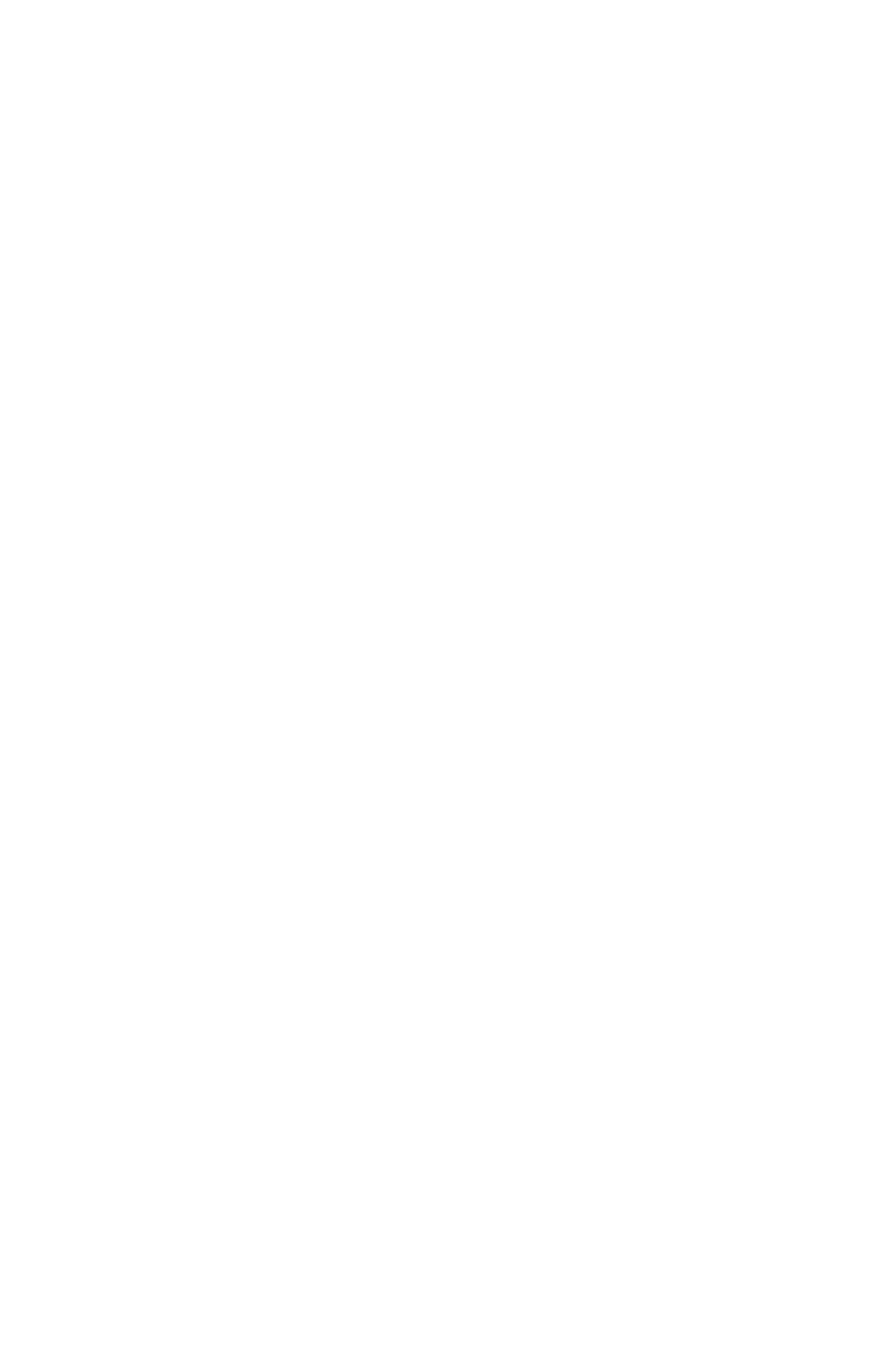# BIOGRAPHY OF THE AUTHOR

yatullāh Murṭadhā Muṭahharī, one of the principle architects of the new Islamic consciousness in Iran, was born on **L**February 2<sup>nd</sup>, 1920, in Fariman, then a village and now a yatullāh Murṭadhā Muṭahharī, one of the principle architects<br>of the new Islamic consciousness in Iran, was born on<br>February 2<sup>nd</sup>, 1920, in Farīmān, then a village and now a<br>township about sixty kilometres from Mashhad, th Shi<sup>a</sup> pilgrimage and learning in Eastern Iran.<sup>20</sup> His father was Muhammad Husain Mutahhari, a renown scholar who studied in Najaf, Iraq and spent several years in Egypt and Saudi Arabia before returning to Fariman.

At the exceptionally early age of twelve, Mutahharī began his formal religious studies at the teaching institution in Mashhad, which was then in a state of decline, partly because of internal reasons and partly because of the repressive measures directed by Ridhā Khān, the first Pahlavī autocrat, against all Islamic institutions. But in Mashhad, Mutahharī discovered his great love for philosophy, theology, and mysticism, a love that remained with him throughout his life and came to shape his entire outlook on religion: "I can remember that when I began my studies in Mashhad and was still engaged in learning elementary ˜Arabic, the philosophers, mystics, and theologians impressed me far more than other scholars and scientists, such as inventors and explorers. Naturally I was not yet acquainted with their ideas, but I regarded them as heroes on the stage of thought."<sup>21</sup>

For various reasons, Mutahharī left Mashhad to join the growing number of students congregating in the teaching institution in Qum. Thanks to the skilful stewardship of the late scholar `Abdul Karim Ha'iri, Qum was on its way to becoming the spiritual and intellectual capital of Islamic Iran, and Mutahharī was able to benefit there from the instruction of a wide range of scholars. He studied Jurisprudence and the Principles of Jurisprudence - the core subjects of the traditional curriculum - with Āyatullāh Hujjat Kuhkamarī, Āyatullāh Sayyid Muhammad Dāmād, Āyatullāh Sayyid Muhammad Ridhā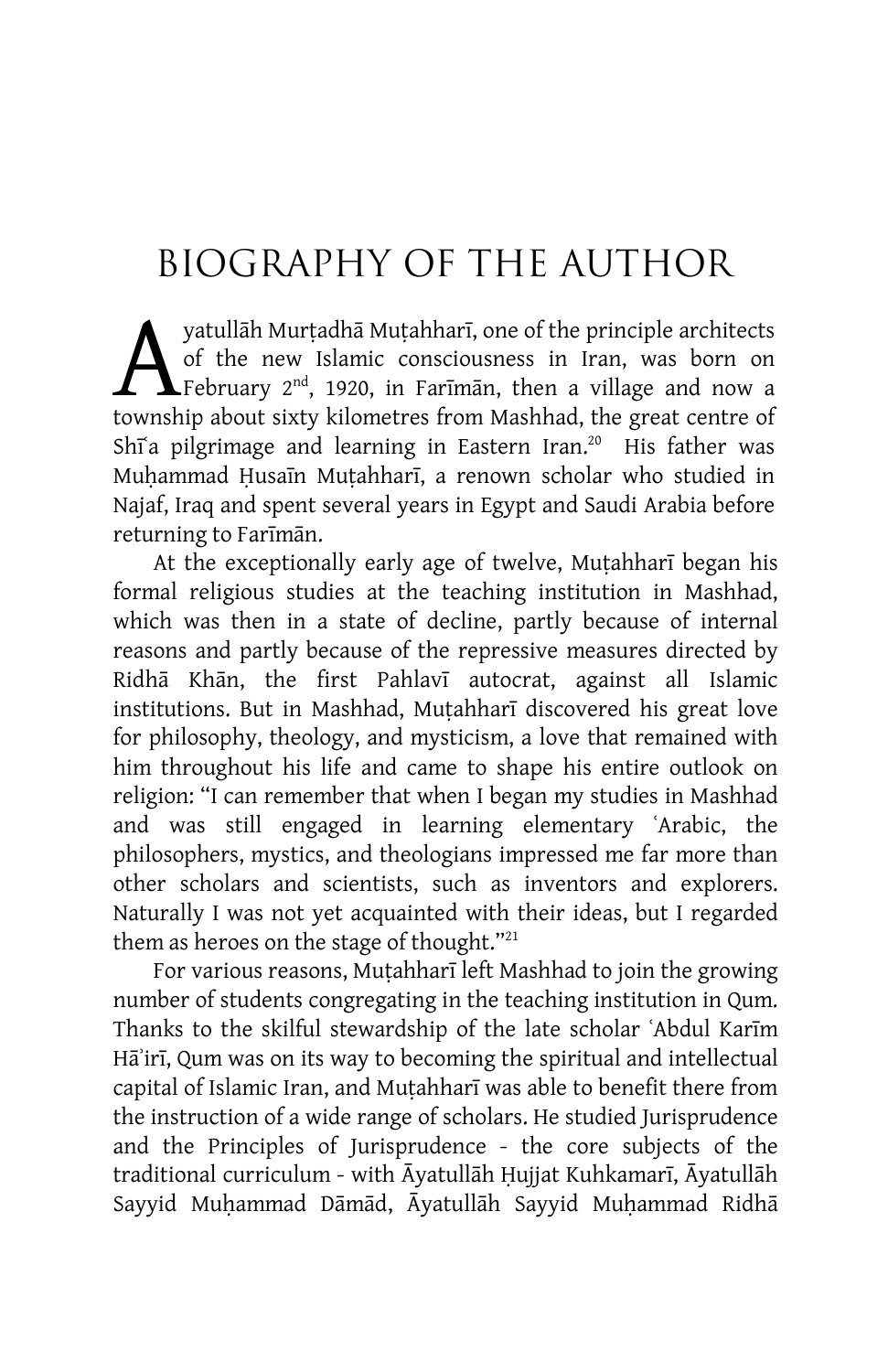Gulpāyagānī, and Hajj Sayyid Şadr al-Dīn as-Şadr. But more important than all these was Ayatullah Burujerdī, the successor of Hā'irī as director of the teaching establishment in Qum. Mutahharī attended his lectures from his arrival in Qum in 1944 until his departure for Tehran in 1952, and he nourished a deep respect for him.

Fervent devotion and close affinity characterized Muțahhari's relationship with his prime mentor in Qum, Āyatullāh Rūḥullāh Khumaynī. When Mutahharī arrived in Qum, Āyatullāh Khumaynī was a young lecturer, but he was already marked out from his contemporaries by the profoundness and comprehensiveness of his Islamic vision and his ability to convey it to others. These qualities were manifested in the celebrated lectures on ethics that he began giving in Qum in the early 1930s.

In 1952, Mutahharī left Qum for Tehran, where he married the daughter of Āyatullāh Rūhānī and began teaching philosophy at Madressah [Religious school] Marwi, one of the principal institutions of religious learning in the capital. This was not the beginning of his teaching career, for already in Qum he had begun to teach certain subjects - logic, philosophy, theology, and jurisprudence - while still a student himself. But Mutahhari seems to have become progressively impatient with the somewhat restricted atmosphere of Qum, with the factionalism prevailing among some of the students and their teachers, and with their remoteness from the concerns of society. His own future prospects in Qum were also uncertain.

In Tehran, Muṭahharī found a broader and more satisfying field of religious, educational, and ultimately political activity. In 1954, he was invited to teach philosophy at the Faculty of Theology and Islamic Sciences of Tehran University, where he taught for twenty- two years. First the regularization of his appointment and then his promotion to professor was delayed by the jealousy of mediocre colleagues and by political considerations (for Muțahharī's closeness to Āyatullāh Khumaynī was well known). But the presence of a figure such as Muṭahharī in the secular university was significant and effective. Many men of Madressah background had come to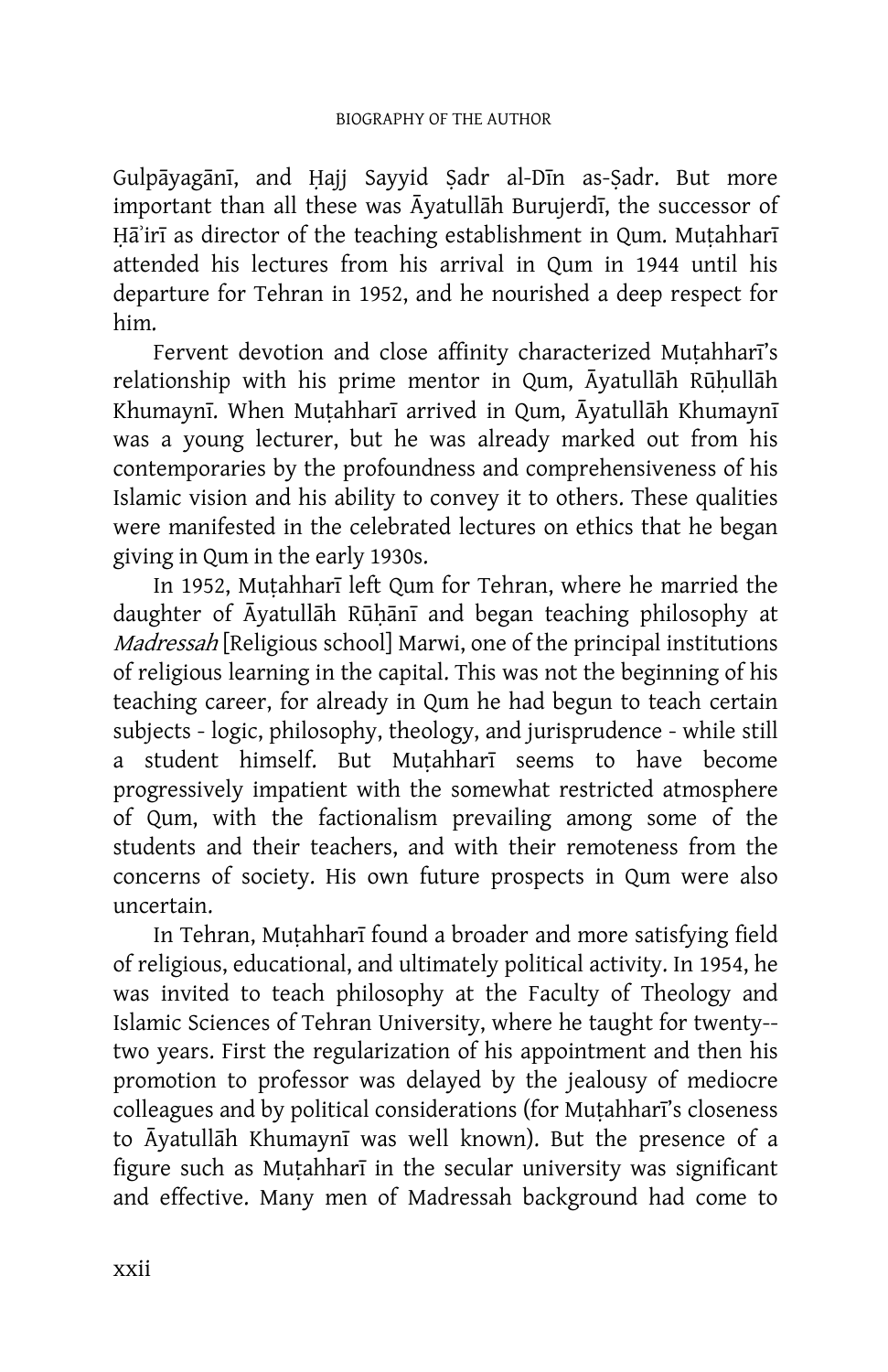teach in the universities, and they were often of great erudition. However, almost without exception they had discarded an Islamic worldview, together with their turbans and cloaks. Mutahharī, by contrast, came to the university as an articulate and convinced exponent of Islamic science and wisdom, almost as an envoy of the religious institution to the secularly educated. Numerous people responded to him, as the pedagogical powers he had first displayed in Qum now fully unfolded.

 The spoken word plays in general a more effective and immediate role in promoting revolutionary change than the written word, and it would be possible to compose an anthology of key sermons, addresses, and lectures that have carried the Islamic Revolution of Iran forward. However the clarification of the ideological content of the revolution and its demarcation from opposing or competing schools of thought have necessarily depended on the written word, on the composition of works that expound Islamic doctrine in systematic form, with particular attention to contemporary problems and concerns. In this area, Mutahhari's contribution was unique in its volume and scope.

Muțahharī wrote assiduously and continuously, from his student days in Qum up to 1979, the year of his martyrdom. Much of his output was marked by the a philosophical tone and emphasis, and he probably regarded as his most important work "The Principles of Philosophy and the Method of Realism", the record of his teacher 'Allāmah Tabā'tabā'ī's discourses to the Thursday evening circle in Qum, supplemented with Muțahhari's comments. But he did not choose the topics of his books in accordance with personal interest or predilection, but with his perception of need; wherever a book was lacking on some vital topic of contemporary Islamic interest, Mutahharī sought to supply it.

 Single handily, he set about constructing the main elements of a contemporary Islamic library. Books such as "The Divine Justice", "The System of Women's Rights in Islam", "The Question of the Veil", "An Introduction to the Islamic Sciences", and "An Introduction to the Worldview of Islam" were all intended to fill a need, to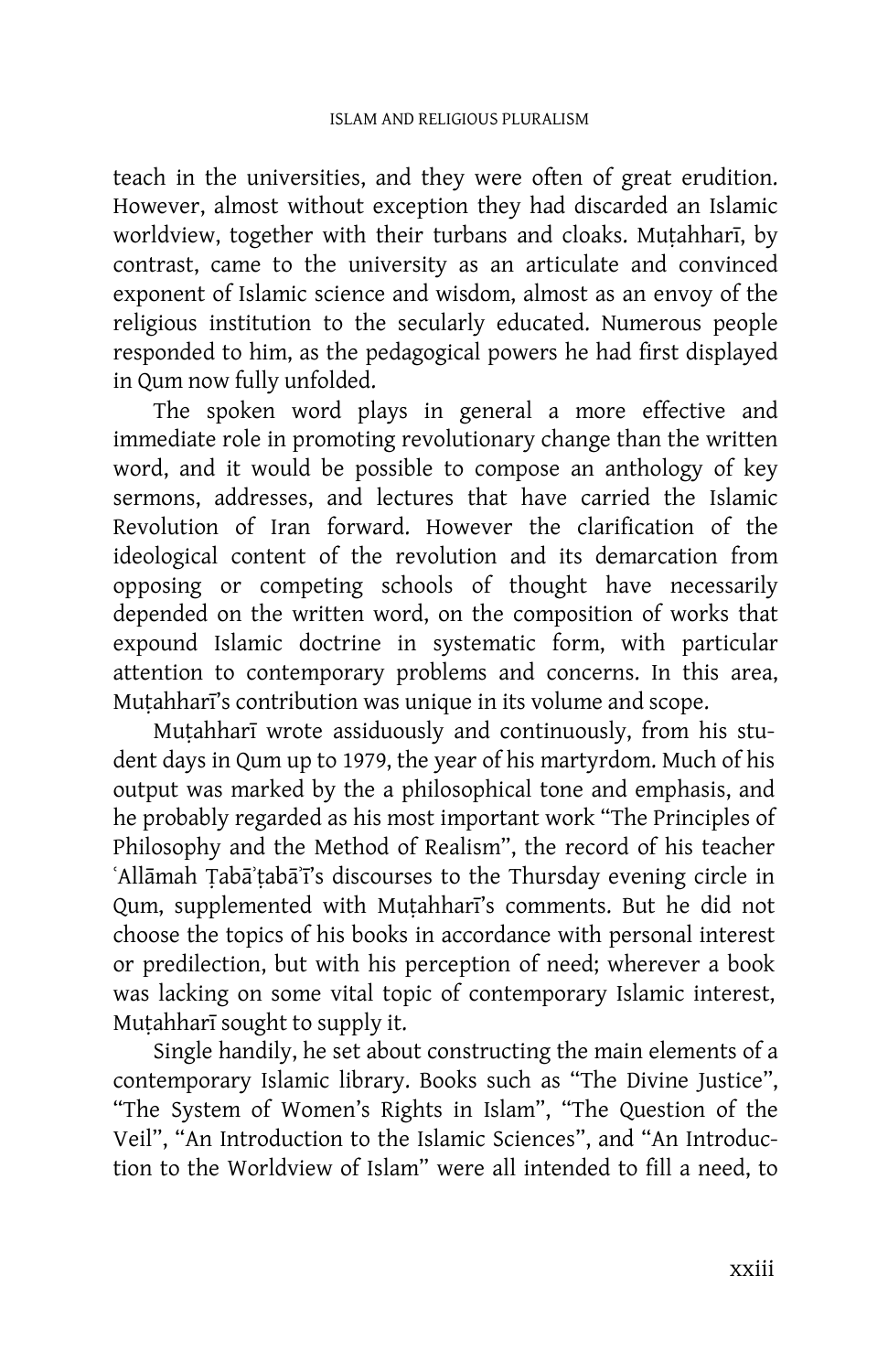contribute to an accurate and systematic understanding of Islam and the problems in the Islamic society.

These books may well come to be regarded as Mutahhari's most lasting and important contribution to the rebirth of Islamic Iran, but his activity also had a political dimension that admittedly subordinate, should not be overlooked. While a student and fledgling teacher in Qum, he had sought to instill political consciousness in his contemporaries and was particularly close to those among them who were members of the Fida`iyan-i Islam, the Militant Organization founded in 1945 by Nawwab Safawi. The Qum headquarters of the Fida'iyan was the Madrasa-yi Fayziya, where Muțahharī himself resided, and he sought in vain to prevent them from being removed from the Madressah by Āyatullāh Burūjerdī, who was resolutely set against all political confrontation with the Shah's regime.

 His first serious confrontation with the Shah's regime came during the uprising of June 6<sup>th</sup>, 1963, when he showed himself to be politically, as well as intellectually, a follower of Āyatullāh Khumaynī by distributing his declarations and urging support for him in the sermons he gave.<sup>22</sup> He was accordingly arrested and held for forty-three days. After his release, he participated actively in the various organizations that came into being to maintain the momentum that had been created by the uprising, most importantly the Association of Militant Religious Scholars. In November 1964, Āyatullāh Khumaynī entered on his fourteen years of exile, spent first in Turkey and then in Najaf, Iraq, and throughout this period Muțahharī remained in touch with Āyatullāh Khumaynī, both directly - by visits to Najaf - and indirectly.

 When the Islamic Revolution approached its triumphant climax in the winter of 1978 and Āyatullāh Khumaynī left Najaf for Paris, Muțahharī was among those who travelled to Paris to meet and consult with him. His closeness to Āyatullāh Khumaynī was confirmed by his appointment to the Council of the Islamic Revolution, the existence of which Ayatullah Khumaynī announced on January 12th, 1979.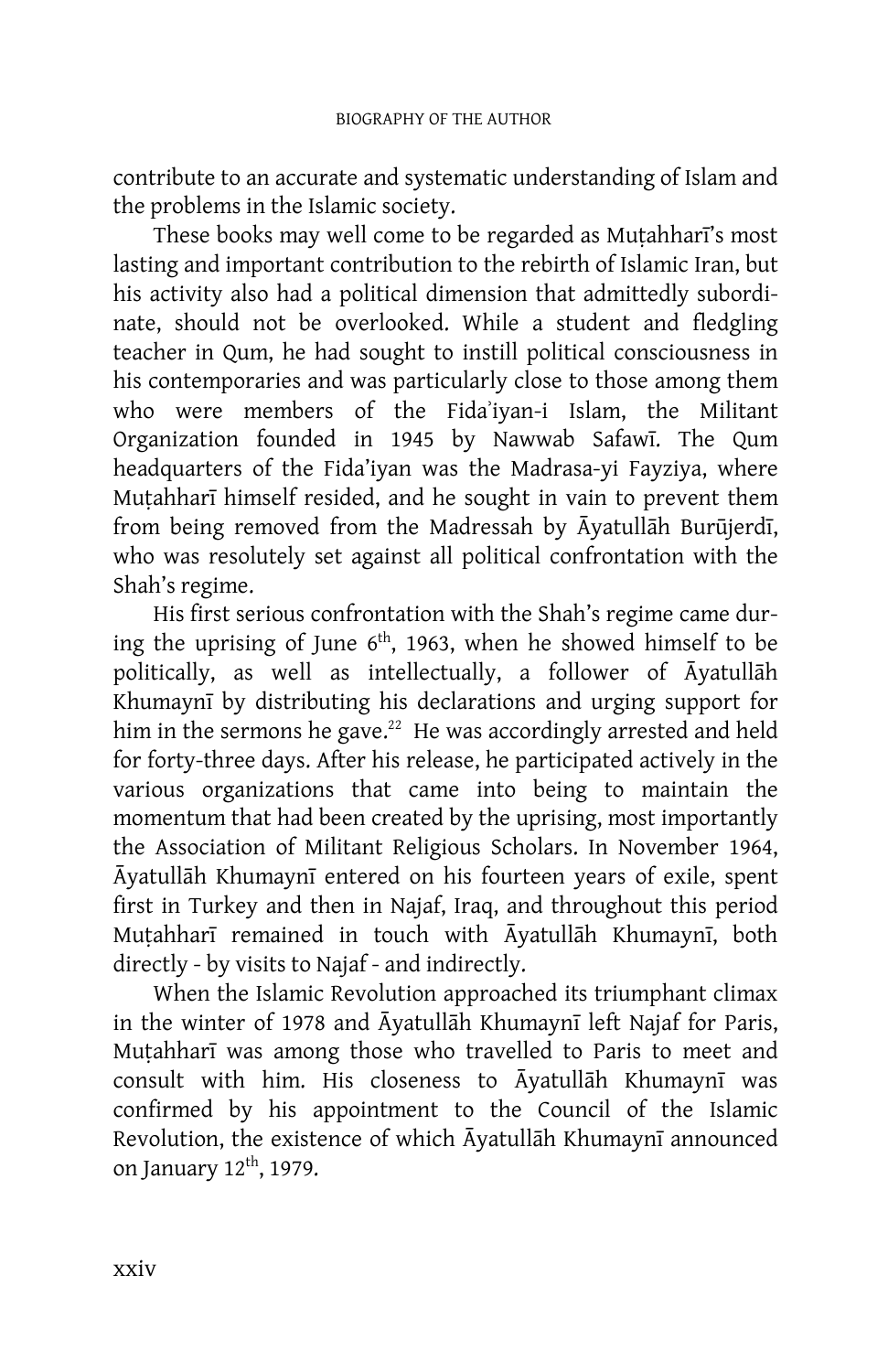Muțahhari's services to the Islamic Revolution were brutally curtailed by his assassination on May  $1<sup>st</sup>$ , 1979. The murder was carried out by a group known as Furqan, which claimed to be the protagonists of a "progressive Islam," one freed from the allegedly distorting influence of the religious scholars. Although Mutahhari appears to have been chairman of the Council of the Islamic Revolution at the time of his assassination, it was as a thinker and a writer that he was martyred.

On Tuesday, May 1, 1979, Mutahharī went to the house of Dr. Yadullāh Sahābī, in the company of other members of the Council of the Islamic Revolution. At about 10:30 at night, he and another participant in the meeting, Engineer Katira'i, left Saḥābī's house. Walking by himself to an adjacent alley where the car that was to take him home was parked, Muṭahharī suddenly heard an unknown voice call out to him. He looked around to see where the voice was coming from, and as he did, a bullet struck him in the head, entering beneath the right earlobe and exiting above the left eyebrow. He died almost instantly, and although he was rushed to a nearby hospital, there was nothing that could be done but mourn for him. The body was left in the hospital the following day, and then on Thursday, amid widespread mourning, it was taken for funeral prayers first to Tehran University and then to Qum for burial, next to the grave of 'Abdul Karīm Hā'irī.

Āyatullāh Khumaynī wept openly when Mutahharī was buried in Qum, and he described him as his "dear son," and as "the fruit of my life," and as "a part of my flesh." But in his eulogy Āyatullāh Khumaynī also pointed out that with the murder of Muțahharī neither his personality was diminished, nor was the course of the revolution interrupted: "Let the evil-wishers know that with the departure of Muṭahharī - his Islamic personality, his philosophy and learning, have not left us. Assassinations cannot destroy the Islamic personality of the great men of Islam…Islam grows through sacrifice and martyrdom of its cherished ones. From the time of its revelation up to the present time, Islam has always been accompanied by martyrdom and heroism."23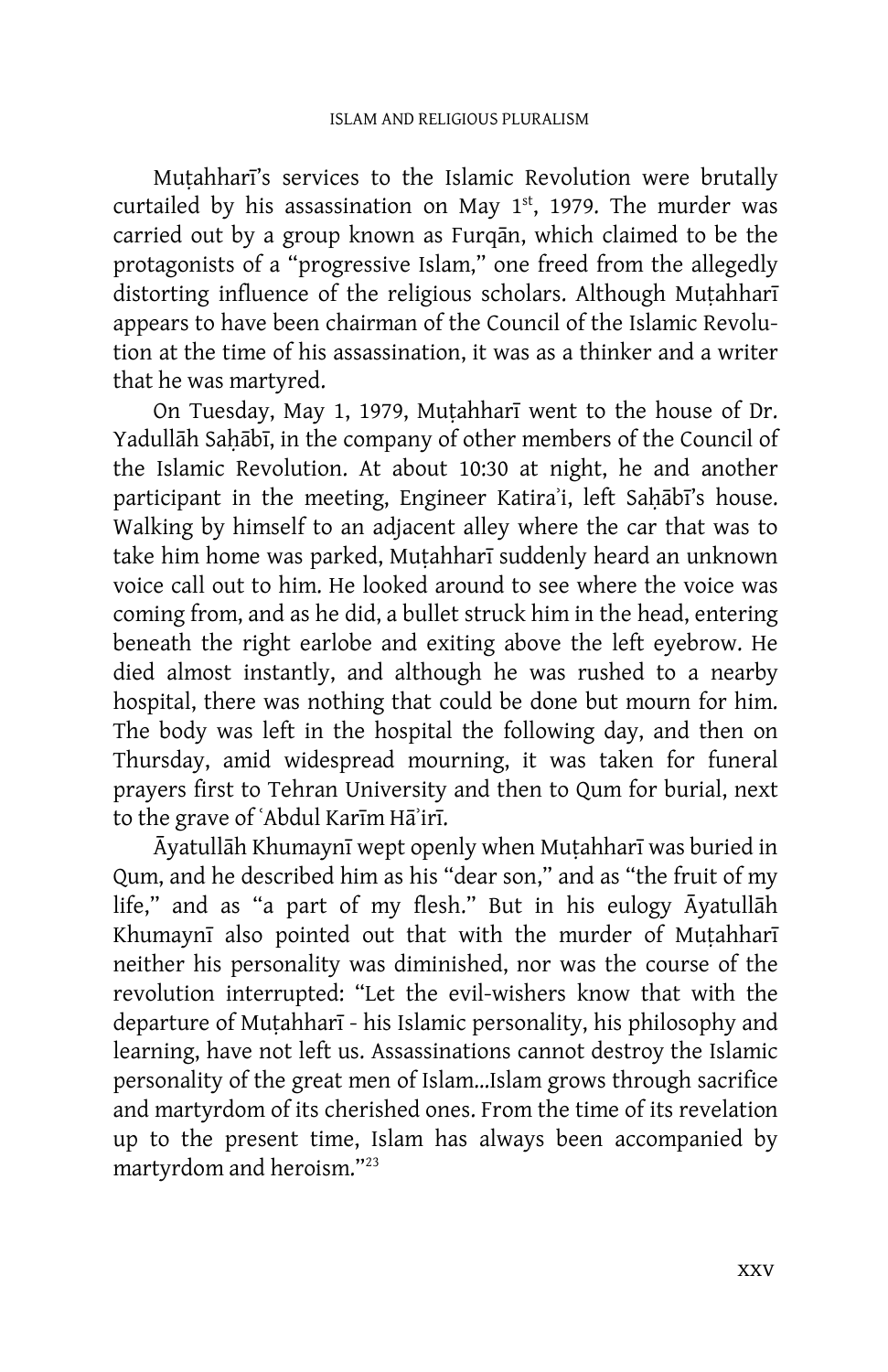The personage and legacy of Ayatullah Muțahharī have certainly remained unforgotten in the Islamic Republic, to such a degree that his posthumous presence has been almost as impressive as the attainments of his life. The anniversary of his martyrdom is regularly commemorated, and his portrait is ubiquitous throughout Iran. Many of his unpublished writings are being printed for the first time, and the whole corpus of his work is now being distributed and studied on a massive scale. In the words of Ayatullah Khamene'i, leader of the Islamic Republic, the works of Mutahharī have come to constitute "the intellectual infrastructure of the Islamic Republic."

 Efforts are accordingly under way to promote a knowledge of Muțahharī's writings outside the Persian-speaking world as well, and the Ministry of Islamic Guidance has sponsored translations of his works into languages as diverse as Spanish and Malay. In a sense, however, it will be the most fitting memorial to Muțahharī if revolutionary Iran proves able to construct a polity, society, economy and culture that are authentically and integrally Islamic. For Muțahhari's life was oriented to a goal that transcended individual motivation, and his martyrdom was the final expression of that effacement of self.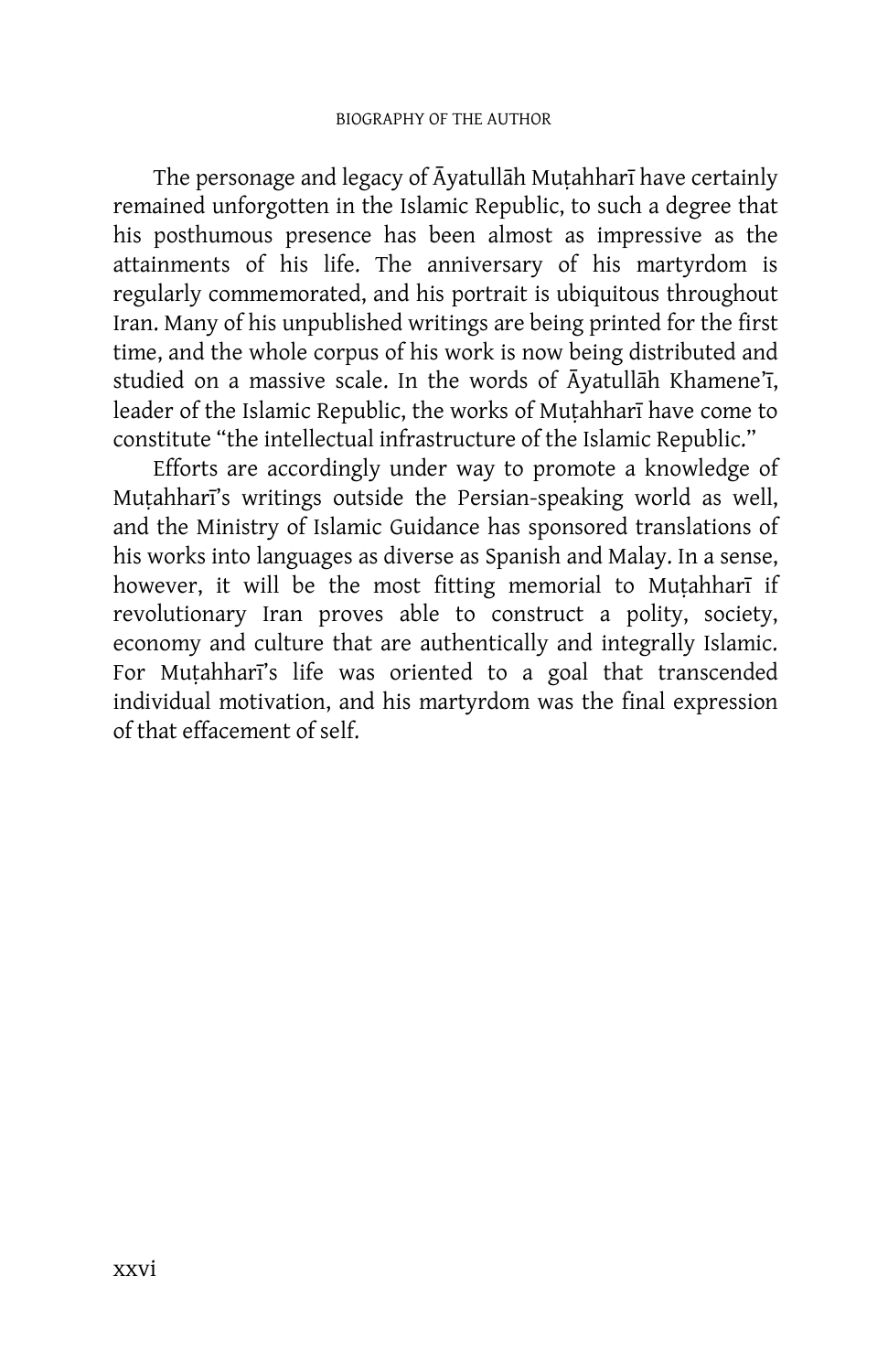# GOOD DEEDS OF NON MUSLIMS

## Outline of the Discussion

ne of the issues which is discussed regarding "Divine justice" is the issue of the good deeds performed by non-Muslims. Today, the issue of whether the good deeds of non-Muslims The of the issues which is discussed regarding "Divine justice"<br>
Is the issue of the good deeds performed by non-Muslims.<br>
Today, the issue of whether the good deeds of non-Muslims<br>
are accepted by God or not is under disc different classes - whether learned or unlearned, literate or illiterate. If they are accepted, what difference does it make if a person is a Muslim or not; the important thing is to do good in this world. If a person is not a Muslim and practices no religion, he or she has lost nothing. And if their actions are not acceptable and are altogether void with no reward or recompense from God, then how is that compatible with Divine justice?

This same question can be asked from a Shi<sup>®</sup>a perspective within the bounds of Islam: Are the actions of a non-Shi<sup>a</sup> Muslim acceptable to God, or are they null and void? If they are acceptable, what difference does it make if a person is a Shi<sup>®</sup>a Muslim or a non-Shi<sup>a</sup> Muslim? What is important is to be Muslim; a person who is not a Shi<sup>a</sup> and doesn't believe in the *wilāyah*<sup>24</sup> (Divinely-appointed guardianship) of the Ahlul Bait (the specifically designated family members of the Prophet Muhammad) has not lost anything. And if the actions of such a person are not acceptable to God, then how is that compatible with Divine justice?

 In the past, this issue was only discussed by philosophers and in the books of philosophy. However, today it has entered into the minds of all levels of society; few people can be found who have not at least broached the subject for themselves and in their own minds.

 Divine philosophers would discuss the issue from the aspect that if all people who are outside the fold of religion are to face perdition and Divine punishment, it necessarily follows that in the universe, evil and compulsion are preponderant. However, the fact that felicity and good have primacy in the universe – not evil and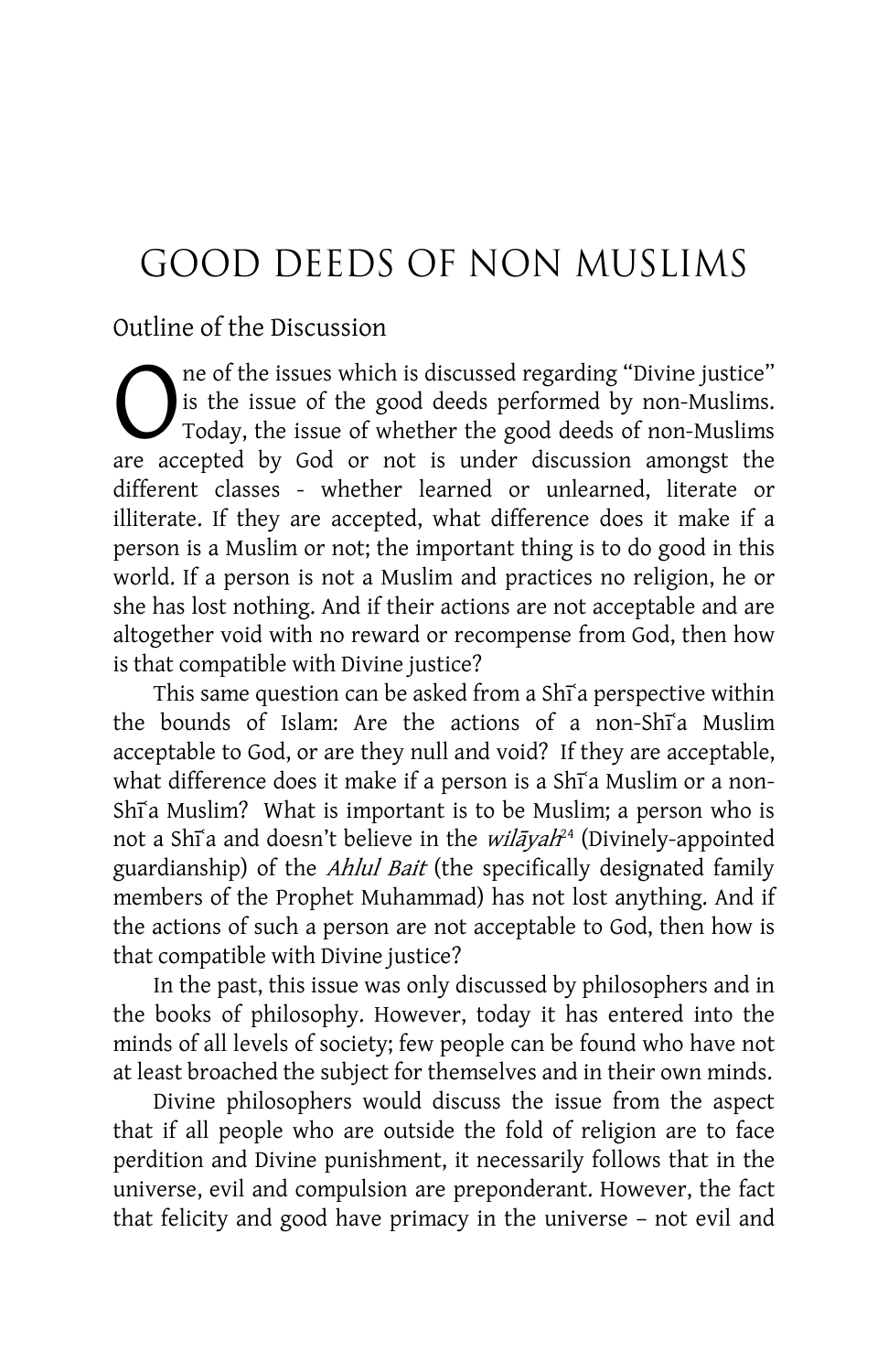wretchedness – is an accepted and definitive principle.

 Humanity is the greatest of all of creation; everything else has been created for it (of course, with the correct conception of this idea that is understood by the wise, not the perception that the short-sighted people commonly possess). If humanity itself is to be created for the Hell-fire – that is, if the final abode of the majority of humanity is to be Hell – then one must grant that the anger of God supersedes His mercy. This is because the majority of people are strangers to the true religion; and even those who are within the fold of the true religion are beset by deviation and digression when it comes to practicing. This was the background of the discussion amongst the philosophers.

 It has been nearly half a century that, as a result of easier communication among Muslim and non-Muslim nations, an increase in the means of communication, and greater interaction amongst nations, the issue of whether being a Muslim and a believer as a necessary condition for the acceptability of good deeds is being discussed among all levels of society, especially the so-called intellectuals.

 When these people study the lives of inventors and scientists of recent times who were not Muslim but who performed valuable services for humanity, they find such people worthy of reward. On the other hand since they used to think that the actions of non-Muslims are altogether null and void, they fall into serious doubt and uncertainty. In this way, an issue which for years was the exclusive domain of the philosophers has entered the general conversations of people and has taken the form of an objection with regard to Divine justice.

 Of course, this objection is not directly related to Divine justice; it is related to Islam's viewpoint about human beings and their actions, and becomes related to Divine justice inasmuch as it appears that such a viewpoint regarding human beings, their actions, and God's dealing with them is in opposition to the standards of Divine justice.

 In the interactions that I have and have had with students and the youth, I have frequently been faced with this question.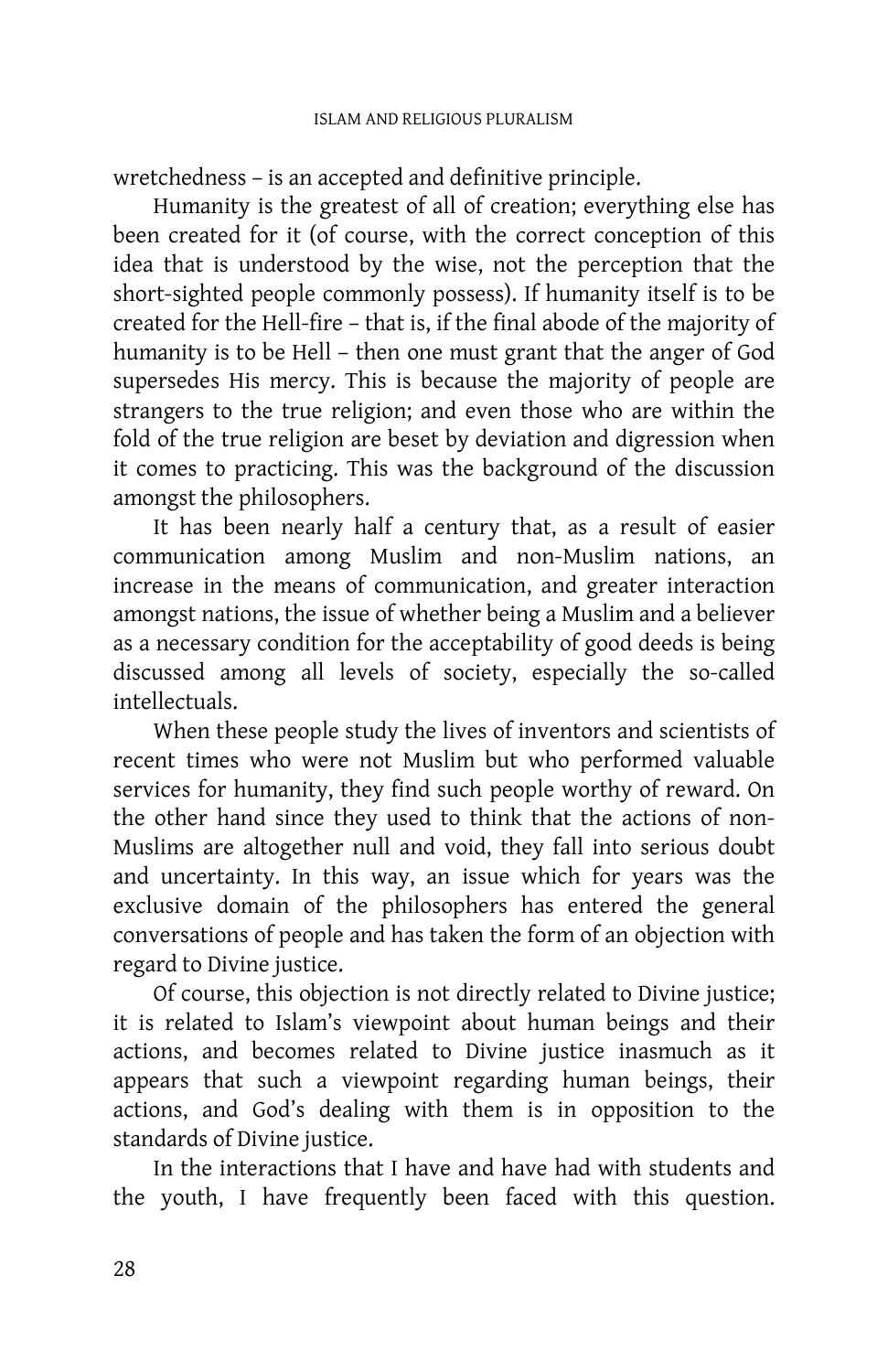Sometimes they ask whether the great inventors and scientists, with all the worthy services which they have done for humanity, will go to Hell. Will the likes of Pasteur and Edison go to Hell while indolent holy people who have spent their lives idly in a corner of the Mosque go to Heaven? Has God created Heaven solely for us Shī'as?

 I remember that once an acquaintance from my city, who was a practicing Muslim, came to Tehran to visit me, and he raised this issue.

 This man had visited a lepers' hospital in Mashhad and had been stirred and deeply affected by the sight of the Christian nurses who were sincerely (at least in his view) looking after the patients with leprosy. At that time, this issue came up in his mind and he fell into doubt.

 You are aware that looking after a patient of leprosy is a very difficult and unpleasant task and when this hospital was established in Mashhad, very few doctors were willing to serve there, and similarly, no one was willing to care for the patients. Advertisements for the employment of nurses were taken out in the newspapers; in all of Iran, not a single person gave a positive answer to this invitation. A small group of so-called ascetic Christian women from France came and took charge of nursing the lepers.

 This man, who had seen the humanitarianism and loving care of those nurses towards lepers, who had been abandoned by even their own parents, had been strongly affected by these nurses.

 He related that the Christian nurses wore long, loose clothes, and apart from their face and hands, no part of their body was visible. Each of them had a long rosary – which had perhaps a thousand beads – and whenever they would find free time from work, they would busy themselves in their recitations on the rosary.

 Then the man asked with a troubled mind and in a disturbed tone whether it was true that non-Muslims would not enter Heaven?

 Of course, right now we are not concerned with the motives of those Christian ladies. Was it truly for God, in God's way, and out of pure humanitarianism that they did what they did, or was another motive in play? Certainly, we don't want to be pessimistic, just as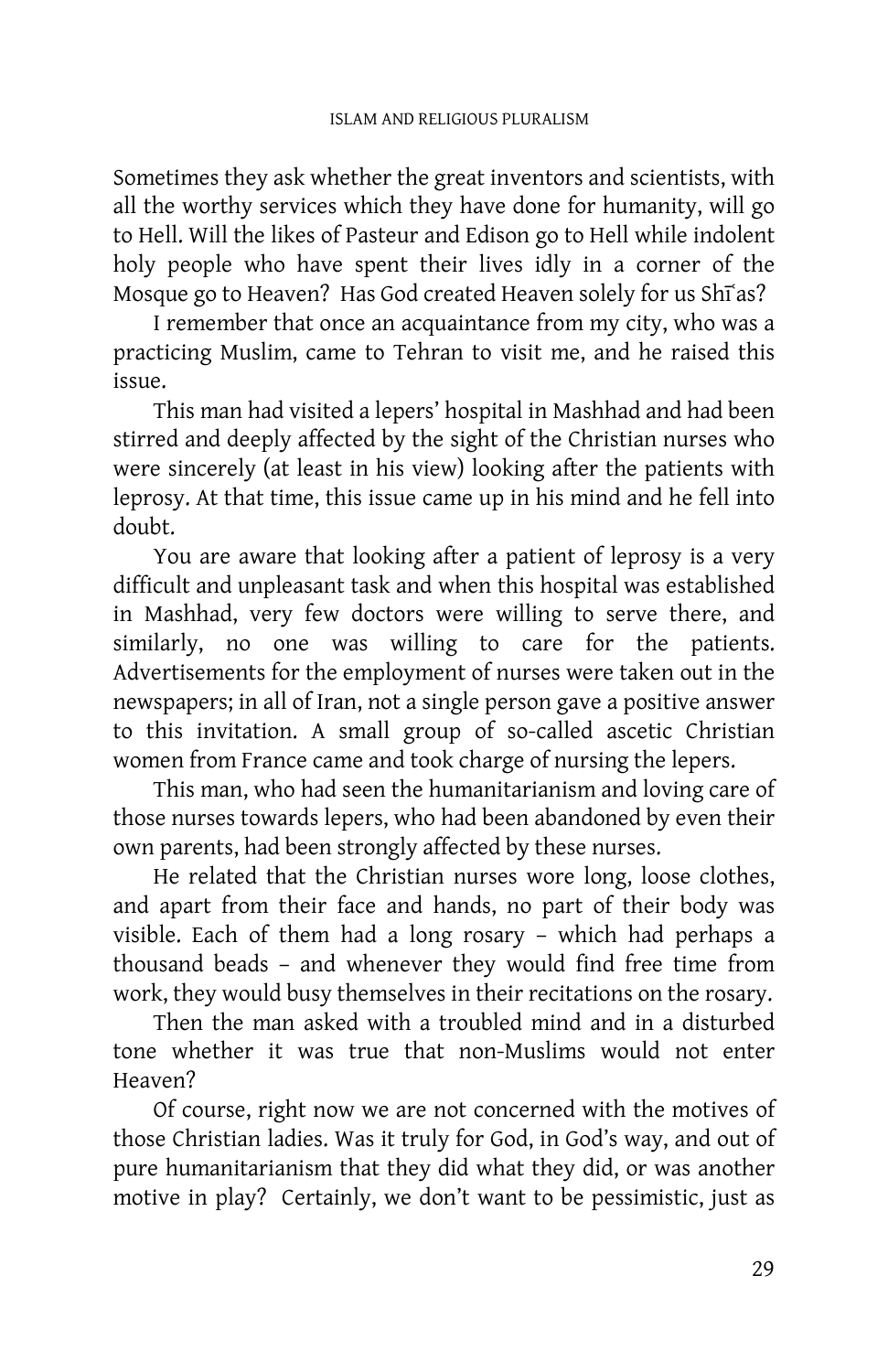we are not overly optimistic; our point is that these incidents and events have introduced our people to a serious question.

 Several years ago, I was invited to an association to give a speech. In that association, in accordance with their tradition, the participants were requested to write down any questions they had so that they could be answered at the appropriate time. Those questions had been recorded in a notebook, and that notebook had been given to me so I could choose the topic of my speech from amongst those topics (noted in the book). I noticed that the question that had been repeated more than any other was whether God will send all non-Muslims to Hell. Will Pasteur, Edison, and Kokh be amongst those who will be punished in the Hereafter?

 It was from that time that I realized the importance of this issue inasmuch as it had attracted people's thoughts.

 Now, in this part of the book, we will discuss this issue. But before we begin, we need to clarify two points in order for the topic at hand to become completely clear.

## 1. The General Aspect of the Discussion

 The purpose of this discussion is not to clarify the status of individuals, for example to specify whether Pasteur will go to Heaven or Hell. What do we know about his true thoughts and beliefs? What were his true intentions? What were his personal and moral traits; and in fact what was the sum of all his actions? Our familiarity with him is limited to his intellectual services, and that is all.

 This doesn't apply only to Pasteur. As a matter of principle, the status of individuals is in the hands of God; no one has the right to express an opinion with certainty about whether someone will go to Heaven or Hell. If we were to be asked, "Is the scholar (Shaykh) Murtadhā al-Ansārī<sup>25</sup>, in view of his known asceticism, piety, faith, and deeds, definitely among the inhabitants of Heaven?" our answer would be, "From what we know of the man, in his intellectual and practical affairs we haven't heard of anything bad. What we know of him is virtue and goodness. But as to say with absolute certainty whether he will go to Heaven or Hell, that isn't our prerogative. It is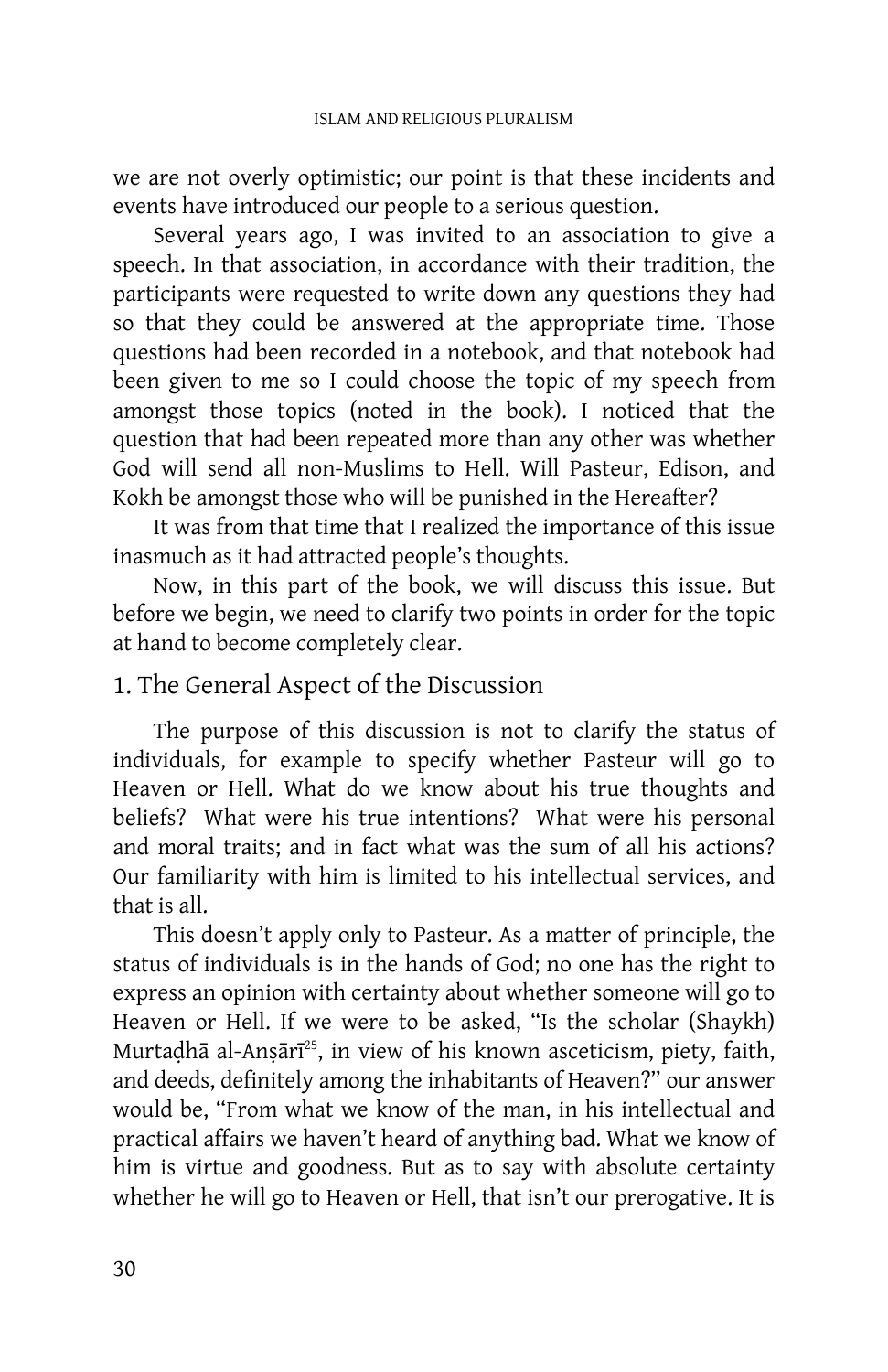God who knows the intentions of all people, and He knows the secrets and hidden things of all souls; and the account of all people's actions is also with Him. We can only speak with certainty about those whose final outcome has been made known by the religious authorities."

 Sometimes people discuss and debate amongst themselves about who was the most virtuous and excellent among the Scholars in terms of nearness to God. For example, was it Sayyid ibne Tāwūs<sup>26</sup>, or Sayyid Baḥrul 'Ulūm<sup>27</sup>, or Shaykh al-Anṣārī? Sometimes they ask about the most eminent among the descendents of the appointed leaders after the Prophet Muhammad. For example, is Sayyid 'Abdul 'Adhīm al-Hasanī<sup>28</sup> superior in God's view, or Sayyidah Fātimah al-Maʿsūmah<sup>29</sup>?

Once, one of the Jurisprudents was asked whether 'Abbas b.  $A_{\text{H}}^{30}$  was superior or  $A_{\text{H}}$  al-Akbar<sup>31</sup>. In order to give the question the form of a practical issue so the Jurisprudent would be compelled to answer it, they asked, "If someone vows to sacrifice a sheep for the most superior of the Imams' descendents, what is his duty? Is 'Abbās b. 'Alī superior, or 'Alī al-Akbar?"

 It is obvious that such discussions are improper, and answering such questions is neither the duty of a Faqih (scholar of Islamic law), nor of anyone else. Specifying the rank of God's creation is not our responsibility. It should be left to God, and no one has any knowledge about the matter except through God himself.

 In the early era of Islam, there were instances when people expressed such unjustified opinions, and the Prophet Muhammad forbade them from doing so.

When 'Uthmān b. Ma'zūn<sup>32</sup> died, a woman of the Ansār (those who had accepted the message of Prophet Muhammad and requested him to migrate to the city of Madinah) named Umme 'Ali, who apparently was the wife of the man in whose house 'Uthman b. Ma'zūn was staying and whose guest he was, addressed his bier in the presence of the Prophet Muhammad and said: "May heaven be pleasant for you!"

Although 'Uthman b. Ma'zun was an eminent man, and the Prophet Muhammad cried heavily at his funeral and threw himself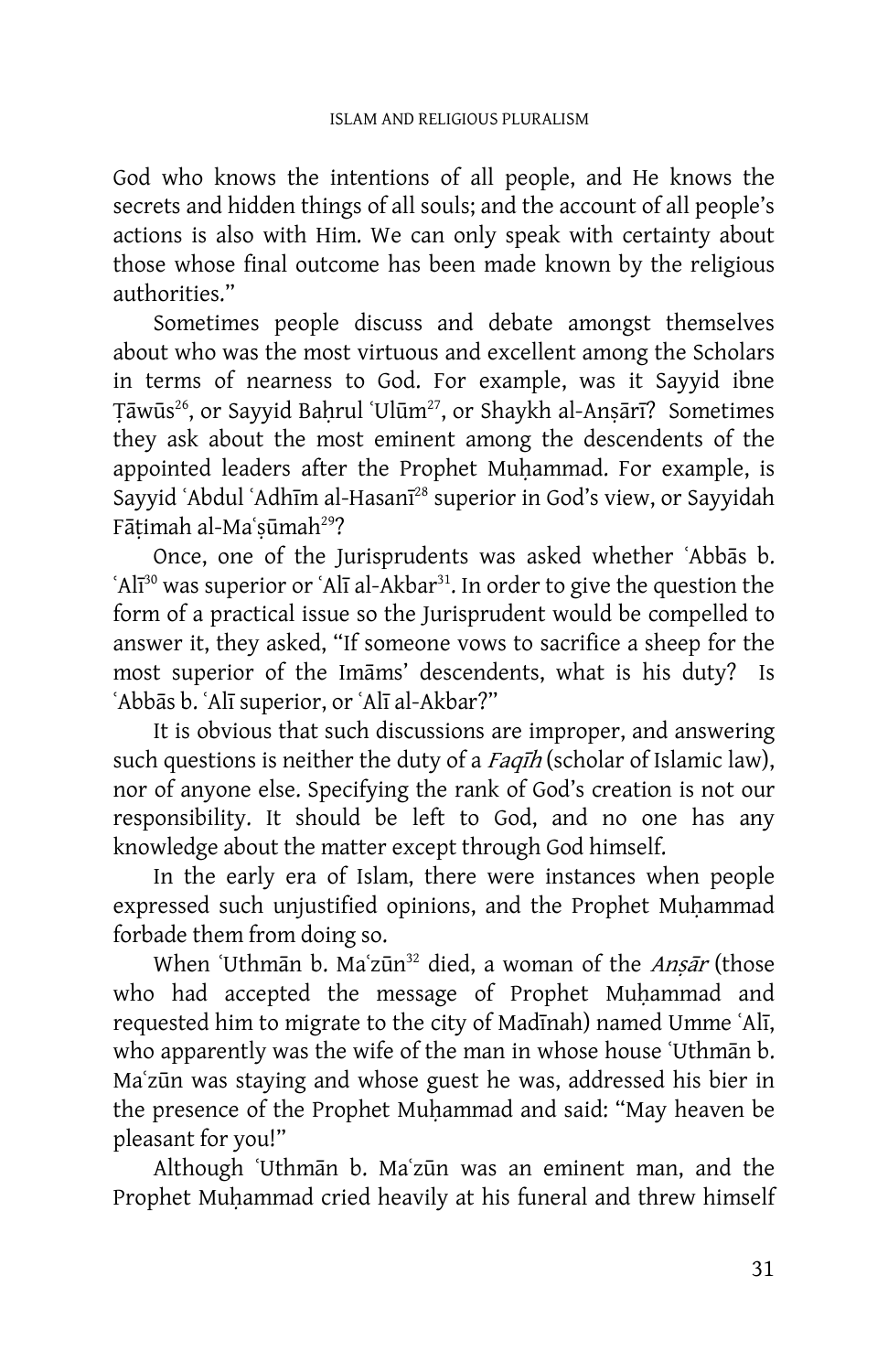over the bier and kissed him, the inappropriate statement of that woman displeased him. He turned to her and with an unhappy look said, "How did you know? Why did you make a statement out of ignorance? Have you received a revelation, or do you know the accounts of God's creation?" The woman replied, "O Messenger of God, he was your companion and a brave warrior!" The Noble Messenger answered her with interesting words that are worthy of attention, he said: "I am the Messenger of God, yet I don't know what will be done with me."<sup>33</sup>

This sentence is the exact purport of a verse of the Qur'an: "Say, 'I am not a novelty among the apostles, nor do I know what will be done with me, or with you."34 35

 A similar incident has also been related regarding the death of Sa'd b. Mu'ādh. In that instance, when the mother of Sa'd said a similar sentence over his coffin, the Messenger said to her, "Be silent; don't make a decision with certainty in God's affairs."<sup>36</sup>

### 2. No Religion Except al-Islam is Accepted

The other point that must be made clear before beginning the discussion is that the topic of the non-Muslims' good deeds can be discussed in two ways and in reality, is two discussions: First, is any religion other than Islam acceptable to God, or is Islam the only acceptable religion? That is, is it necessary only for a person to have some religion or at most follow a religion associated with one of the Divine prophets, without it then making a difference which religion that is, for example, whether one be a Muslim, Christian, Jew, or even a Zoroastrian? Or is there only one true religion in each era?

After we have accepted that the true religion in each era is only one, the other discussion is whether a person who doesn't follow the true religion but performs a good deed, one that is actually good and is also sanctioned by the true religion, is worthy of reward or not? In other words, is faith in the true religion a condition for one's good deeds to merit reward?

What will be discussed here is the second issue.

 With respect to the first issue, we can say briefly that there is only one true religion in each era, and all are obligated to believe in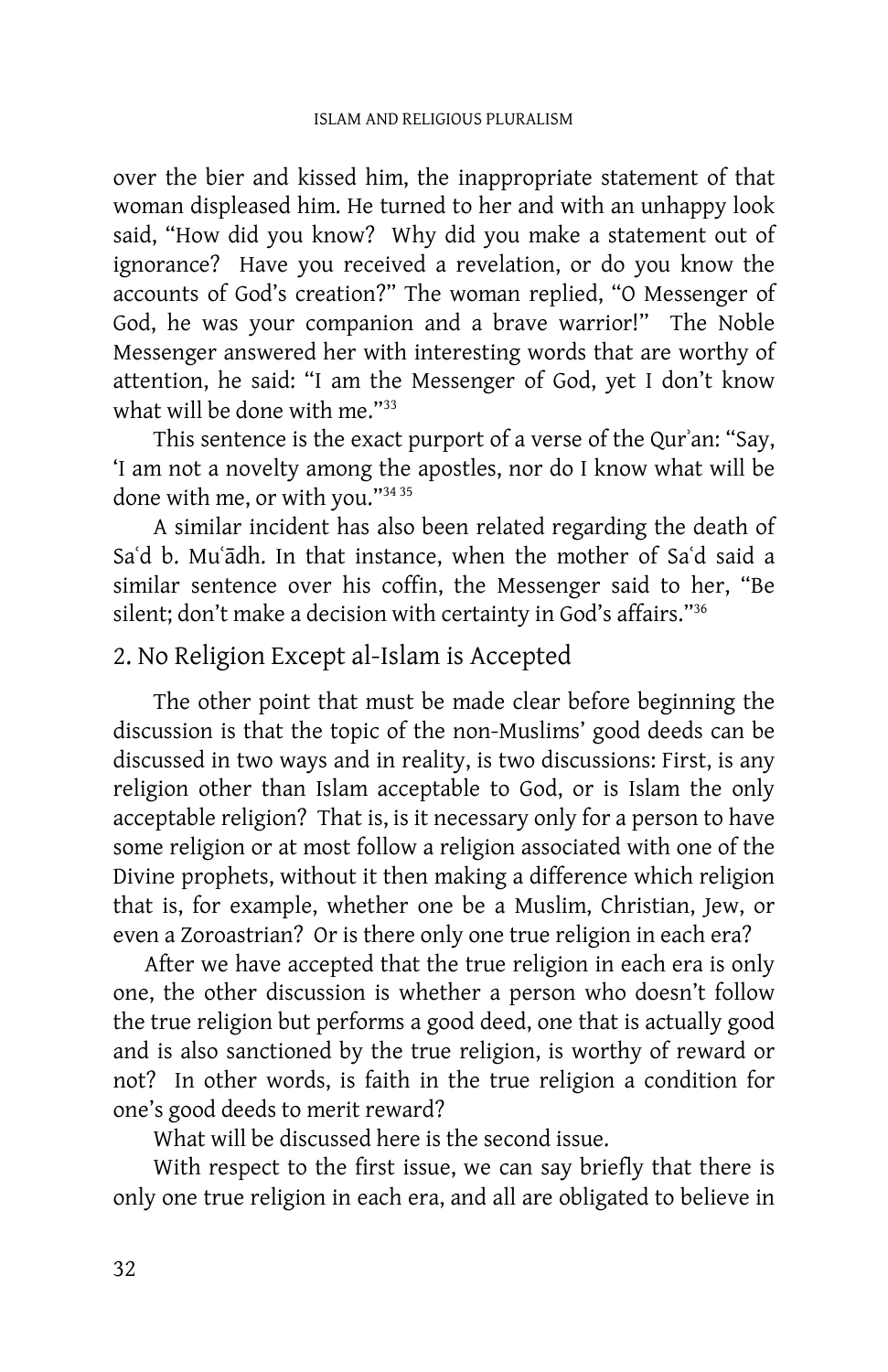it.

 The idea that has recently become common among some socalled intellectuals to the effect that all Divine religions have equal validity in all eras is a fallacious one.

 Of course, it is true that there is no disagreement or contradiction among the prophets of God. All of the prophets of God call towards a single goal and the same God. They have not come to create mutually contradicting groups and sects among humanity.

 But this doesn't mean that in every era there are several true religions, and thus people in each era can then choose whichever religion they want. To the contrary, it means that a person must believe in all of the Prophets and affirm that each Prophet would give tidings of the Prophet to come, especially the final and greatest of them; and likewise, each Prophet would affirm the previous one. Thus, the necessary consequence of believing in all of the Prophets is to submit in every era to the religion of the Prophet of the time. And of course, it is necessary that in the final era we act on the final commands that have been revealed by God to the final Prophet. And this is what necessarily follows from Islam, that is, submission to God and acceptance of the missions of His Messengers.

 Many people in our day have subscribed to the view that it is sufficient for a person to worship God and be affiliated with and practice one of the Divine religions that was revealed by God; the form of the commandments is not that important. Jesus was a Prophet, Muhammad was also a Prophet; if we follow the religion of Jesus and go to church once a week, that is fine, and if we follow the religion of the final Messenger and pray five times a day, that is also correct. These people say that what is important is for a person to believe in God and practice one of the Divine religions.

George Jordac, author of the book, Imam 'Ali; Gibran Khalil Gibran, the well-known Lebanese Christian author; and others like them have such a view. $37$  These two individuals speak of the Prophet Muḥammad and ʿAlī - and especially the Commander of the Faithful  $[AA]$  – just as a Muslim would.

Some people ask how these people, in spite of their belief in 'Ali and the Prophet Muḥammad, are still Christian. If they were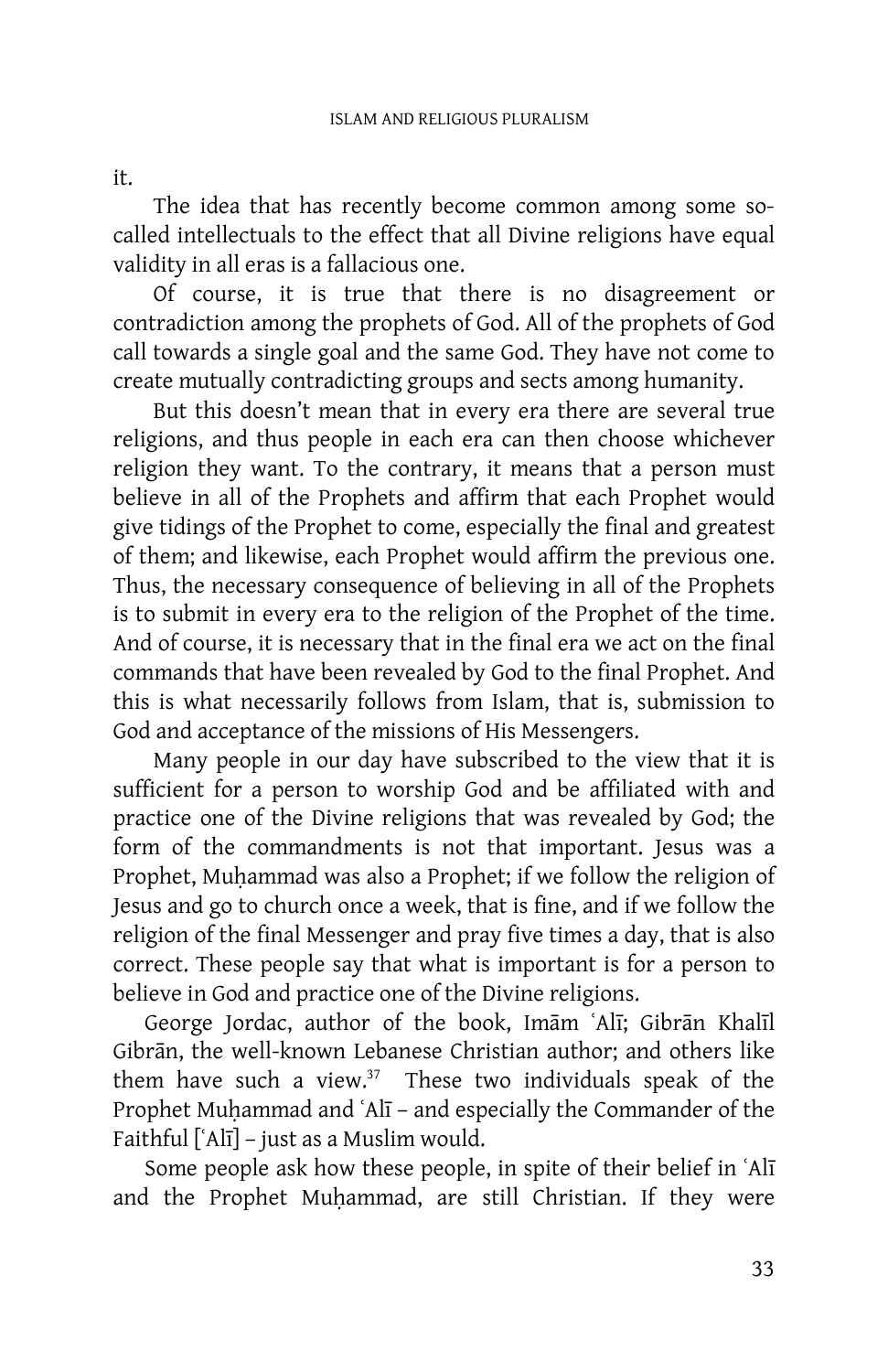truthful, they would have become Muslims, and since they haven't done so, it is clear there is something behind the curtain. They are being deceptive, and they aren't sincere in their expression of love and belief in the Prophet Muhammad and `Alī.

The answer is that they are not without sincerity in their expression of love and belief in the Prophet Muhammad and 'Alī. However, they have their own way of thinking regarding practicing a religion.

These individuals believe that human beings are not held to a particular religion; any religion is sufficient. Thus, at the same time that they are Christians, they consider themselves admirers and friends of `Alī, and they even believe that he himself held their view. George Jordac says, "Alī declines to compel people to necessarily follow a particular religion."

However, we consider this idea void. It is true that "There is no compulsion in religion"<sup>38</sup> however this doesn't mean that there is more than one religion in every age that is acceptable to God, and we have the right to choose any one we please. This is not the case; in every age, there is one true religion and no more. Whenever a Prophet was sent by God with a new religion, the people were obligated to avail themselves of his teachings and learn his laws and commandments, whether in acts of worship or otherwise, until the turn of the Seal of the Prophets came. In this (current) age, if someone wishes to come near God, he or she must seek guidance from the precepts of the religion he brought.

The Noble Qur`an says: "And whoever desires a religion other than Islam, it shall never be accepted from him, and in the hereafter he shall be among the losers."<sup>39</sup>

If someone were to say that the meaning of "Islam" in this verse is not our religion in particular; rather, the intent is the literal meaning of the word, or submission to God, the answer would be that without doubt Islam means submission and the religion of Islam is the religion of submission, but the reality of submission has a particular form in each age. And in this age, its form is the same cherished religion that was brought by the Seal of the Prophets. So it follows that the word Islam (submission) necessarily applies to it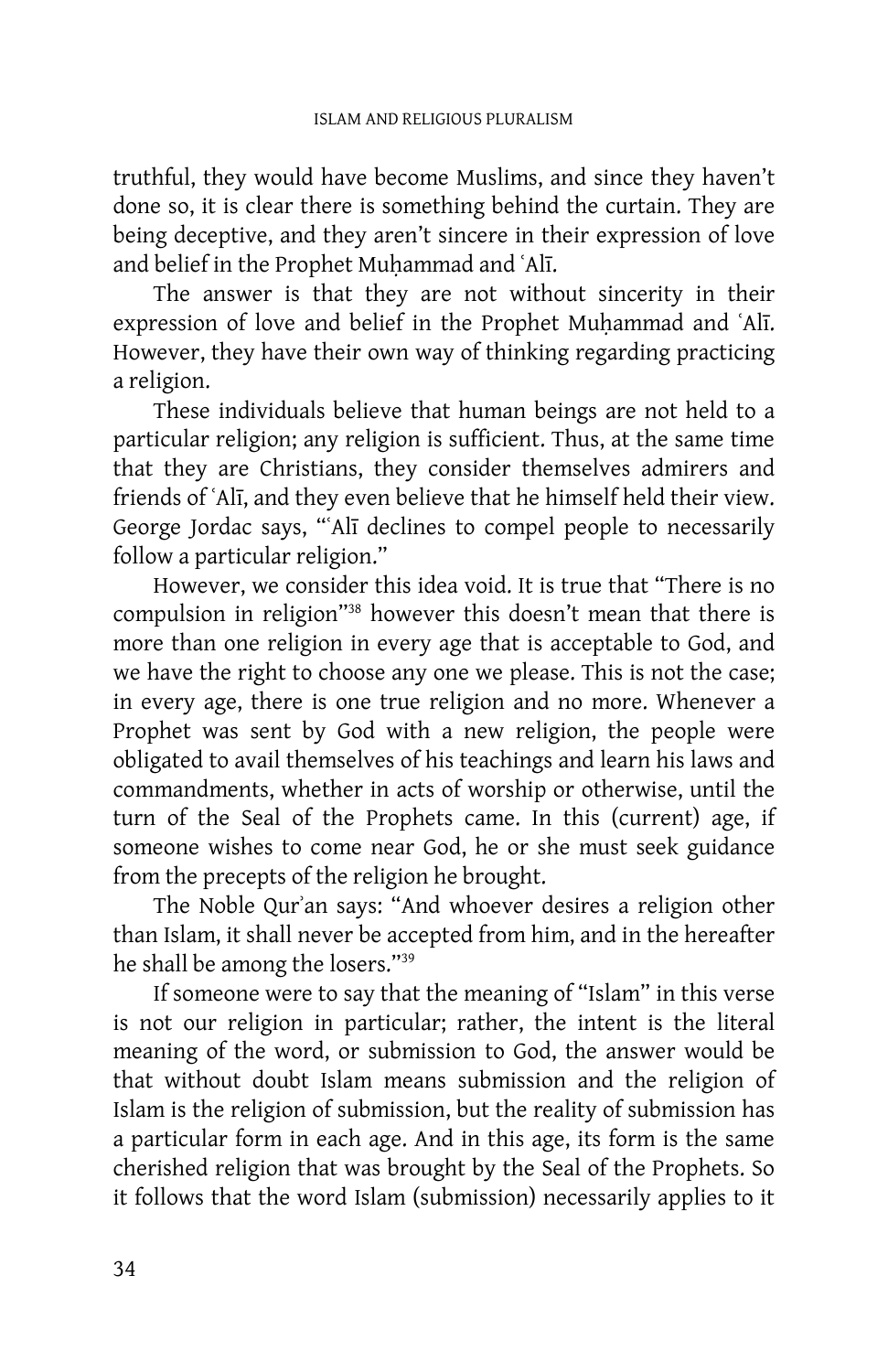#### alone.

In other words, the necessary consequence of submission to God is to accept His commandments, and it is clear that one must always act on the final Divine commandments. And the final commandment of God is what His final messenger has brought.

## Good Deeds Without Faith

It has become clear that, first of all, our discussion has a general aspect, and we don't want to pass decisions about individuals.

Second, our discussion is not about whether the true religion is one or several; rather, we have accepted that the true religion is one and that all are obligated to accept it.

Third, our discussion is this: if a person, without accepting the true religion, performs a deed which the true religion considers good, does that person receive a reward for that good deed or not?

For example, the true religion has emphasized doing good to others. This includes cultural services like establishing schools, places of learning, writing, and teaching; health services like medicine, nursing, establishing sanitary establishments, and so forth; social services such as mediating disputes, helping the poor and disabled, supporting the rights of the exploited, fighting the exploiters and oppressors, assisting the deprived, establishing justice which is the aim and goal of the Prophets' mission, providing the means of satisfaction for the broken-hearted and misfortunate, and such like. Every religion and every Prophet has enjoined these things. In addition, the reasoning and conscience of each individual rules that these things are good and worthy.

Now, we ask whether a non-Muslim is rewarded if he or she performs such services. The true religion says to be trustworthy and not lie; if a non-Muslim acts in accordance with this principle, will he or she be rewarded or not? In other words, is it equal with respect to a non-Muslim to be trustworthy or treacherous? Are adultery and prayers equal with respect to him or her? This is the issue that we wish to discuss.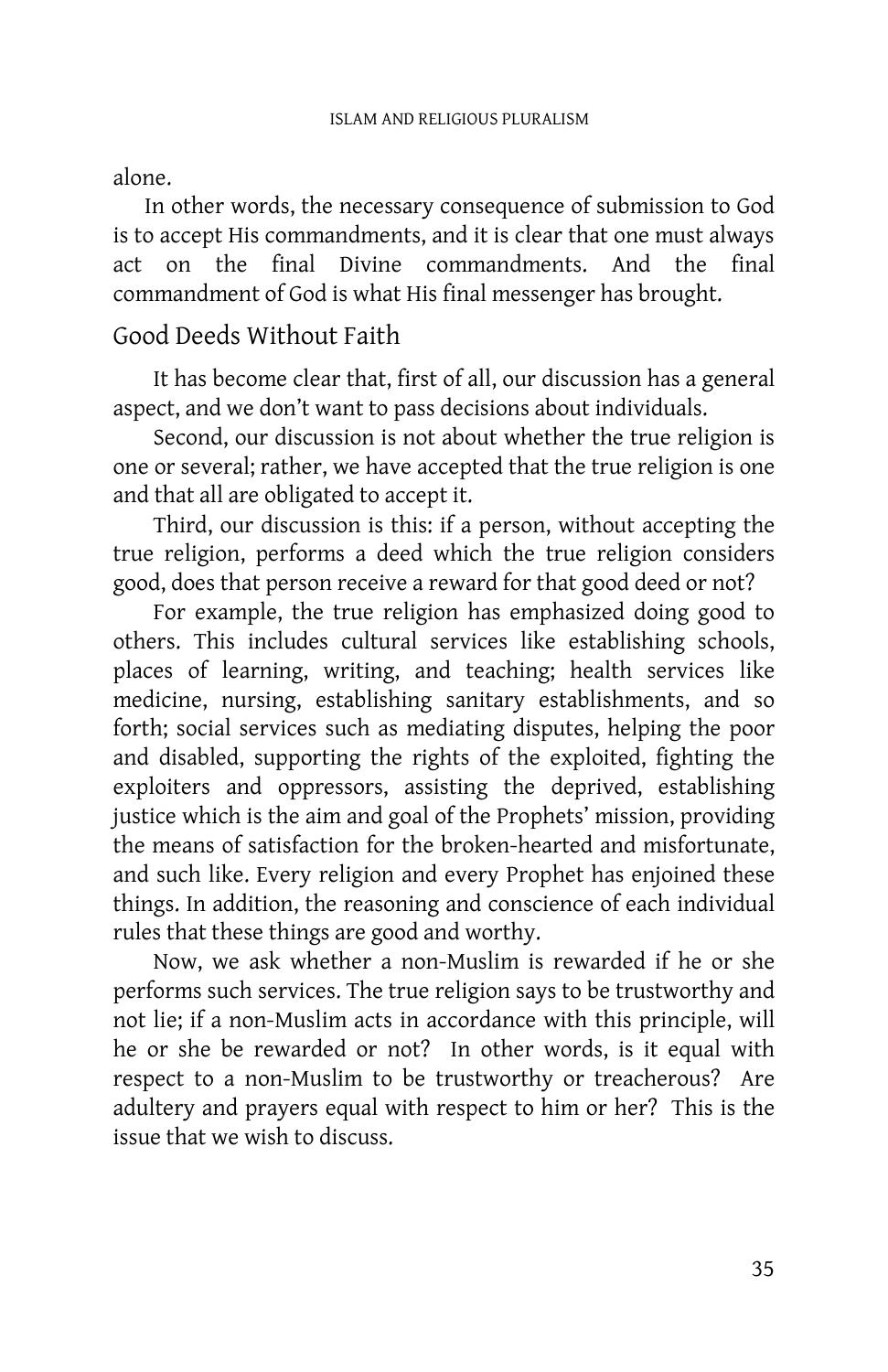### Two Ways of Thinking

Normally, those with an intellectual inclination say with certainty that there is no difference between a Muslim and non-Muslim, and even between a monotheist and non-monotheist; whoever performs a good deed, a service like establishing a charitable organization or an invention or something else, deserves recompense from God.

They say that God is Just, and a God who is Just does not discriminate among His servants. What difference does it make for God whether His servant recognizes Him or not or believes in Him or not? Certainly, God will not ignore the good deeds or waste the reward of a person simply because that person doesn't have a relationship of familiarity and love with Him. And even more certainly, if a person believes in God and does good deeds, but does not recognize His Messengers and thus does not have a relationship of familiarity and covenant of friendship with them, God will not cancel out and nullify his or her good deeds.

Directly opposite to these people are those who consider almost all people worthy of punishment and believe in a good end and accepted actions with respect to only a few. They have a very simple standard; they say that people are either Muslim or non-Muslim. Non-Muslims, who are about three-fourths of the world's population, shall go to Hell because they are non-Muslims. The Muslims in their turn are either Shī'a or non-Shī'a. The non-Shī'as, who are about three-fourths of all Muslims, will go to Hell because they are non-Shi as. And of the Shi as, too, a majority - about threefourths - are only Shī'a in name, and it is a small minority that is familiar with even the first obligation, which is to perform taqlid (follow the religious rulings of a particular scholar) of a Jurisprudent, let alone their remaining obligations, and the correctness and completeness of those obligations depends on this obligation. And even those who perform taqlid are for the most part non-practicing. Thus, there are very few who will achieve salvation.

This is the logic of the two sides: the logic of those who, it can almost be said, are absolute conciliation, and the logic of those who we can say are a manifestation of Divine anger, giving anger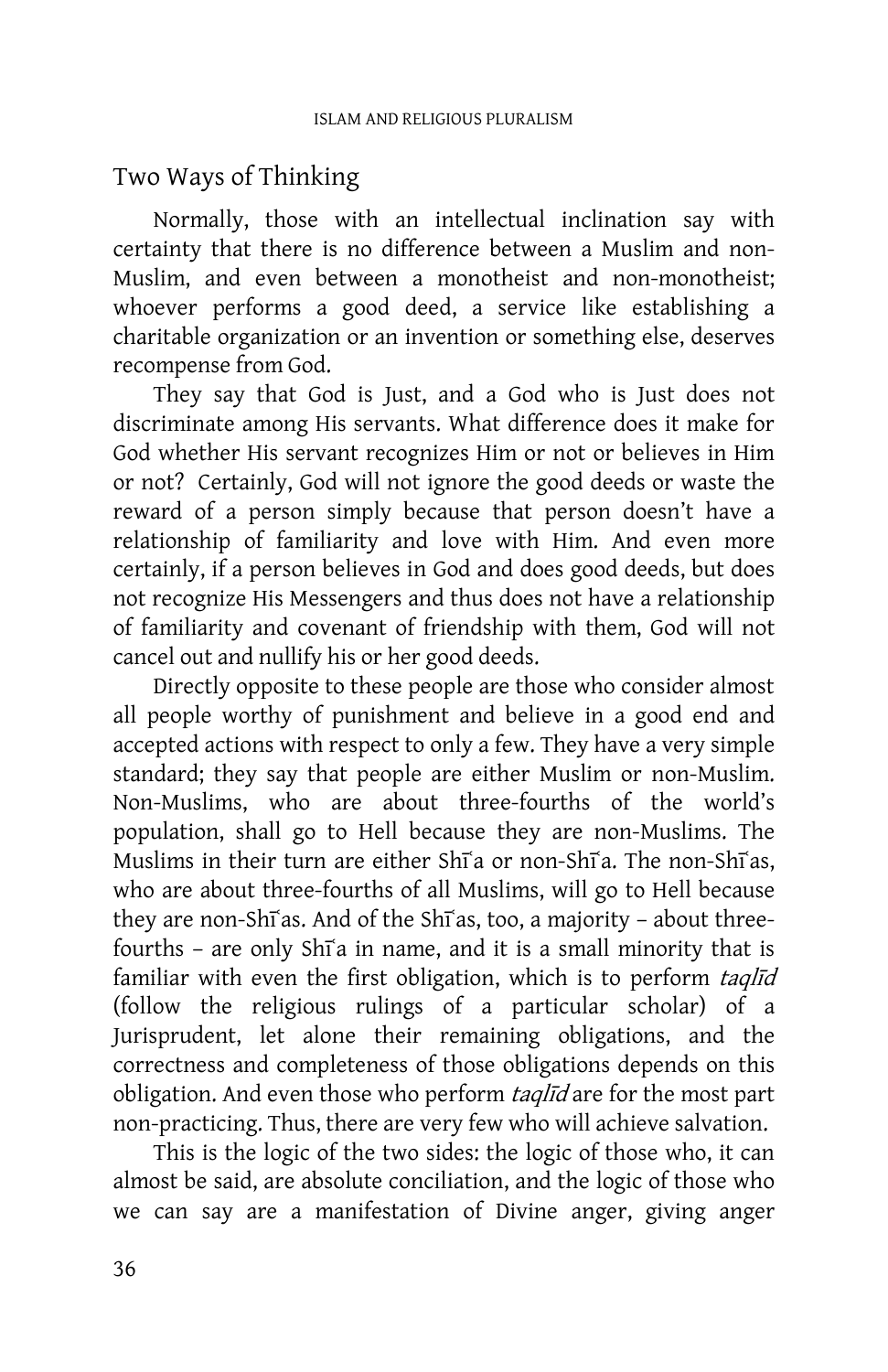precedence over mercy.

#### The Third Logic

Here there is a third logic, which is the logic of the Qur`an. In this issue, the Qur`an gives us a concept that is different from the previous two ideas and that is peculiar to it. The Qur`an's view accords with neither the nonsensical idea of our so-called intellectuals, nor with the narrow-mindedness of our holier-thanthou pious people. The Qur`an's view is rooted in a special logic that everyone, after learning of it, will admit is the correct position in this matter. And this fact increases our faith in this astonishing and remarkable Book and shows that its lofty teachings are independent of the worldly thoughts of human beings and have a celestial source.

Here we present the proofs of both disputing groups (the socalled intellectuals and the so-called pious) and investigate them so that by critiquing them we can slowly arrive at the third logic in regard to this issue, that is, the logic and particular philosophy of the Qur`an.

### The So-Called Intellectuals

This group brings two types of proofs for their view: rational and narrational.

1. Rational proof. The rational demonstration that says that good deeds entail their reward no matter who performs them is based on two premises:

The first premise: God has an equal relation to all existent beings. His relation to all times and places is the same; just as God is in the East, He is in the West, and just as He is above, He is below. God is in the present, past and future; the past, present, and future have no difference for God, just as above and below and East and West are the same for Him. Similarly His servants and creation are also the same for Him; He has neither family ties nor a special relationship with anyone. Thus, God's showing grace or showing anger towards people is also the same, except when there are differences in the people themselves.<sup>40</sup>

As a result, no one is dear to God without reason, and no one is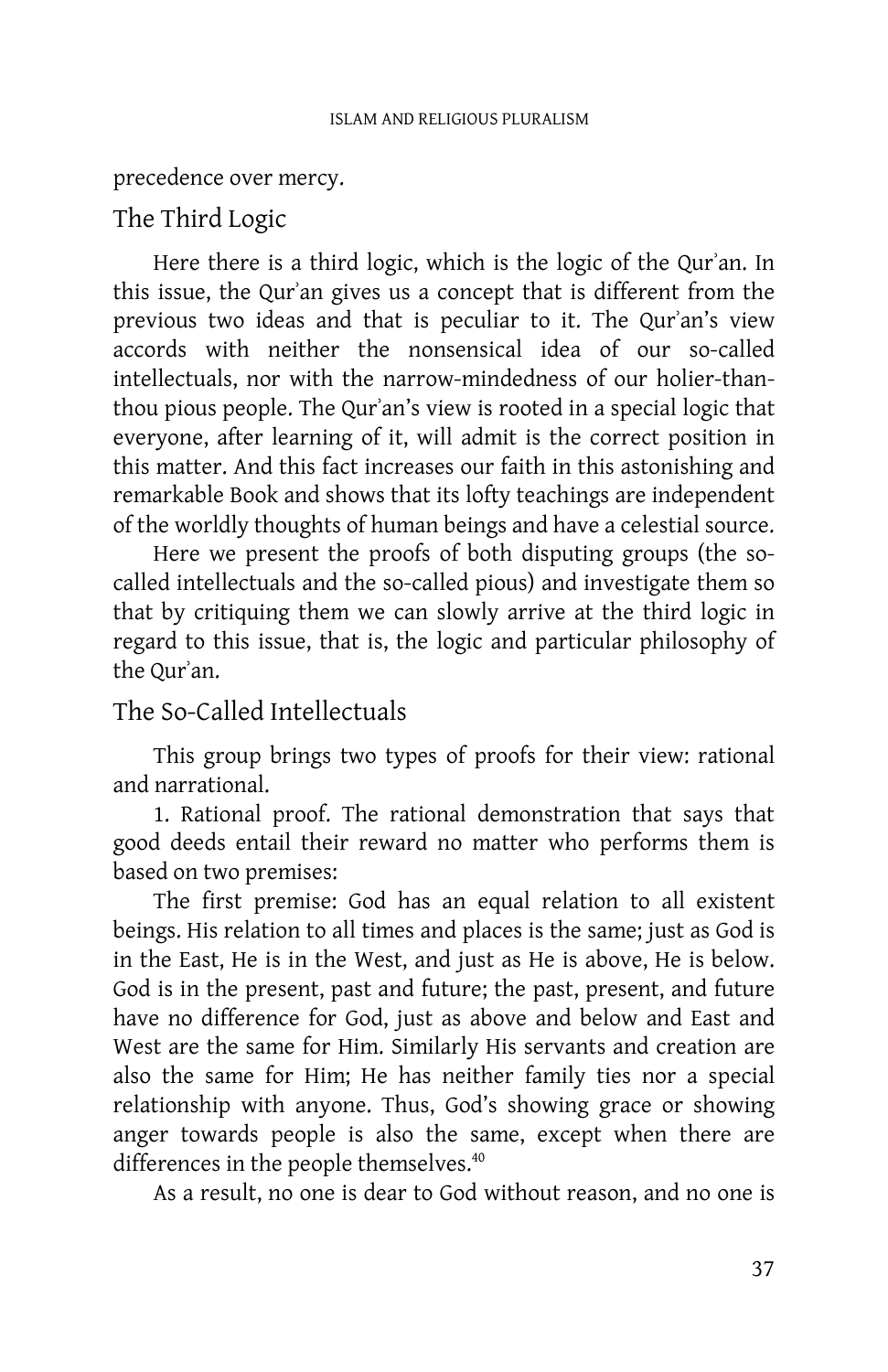lowly or outcast without justification. God has neither ties of kinship nor of nationality with anyone; and no one is the beloved or chosen one of God.

Since God's relation to all beings is the same, there remains no reason for a good deed to be accepted from one person and not from another. If the actions are the same, their reward will also be the same, since the assumption is that God's relation to all people is the same. So justice demands that God reward all those who do good – whether Muslims or non-Muslims – in the same way.

The second premise: The goodness or badness of actions is not based on convention, but on actual reality. In the terminology of scholars of theology and the science of principles of jurisprudence, the "goodness" or "badness" of actions is innate. That is, good and bad deeds are differentiated by their essence; good deeds are good by their essence, and bad deeds are bad by their essence. Honesty, virtue, doing good, helping others, and so forth are good by their essence; and lying, stealing, and oppression are bad by their essence. The goodness of "honesty" or badness of "lying" is not because God has mandated the former and forbidden the latter. To the contrary, it is because "honesty" is good that God has obligated it and because "lying" is bad that God has forbidden it. In short, God's commanding or forbidding is based on the goodness or badness of actions in their essence, and not the other way around.

From these two premises, we conclude that since God does not discriminate, and since good deeds are good from all people, whoever does a good deed will definitely and necessarily be rewarded by God.

It is exactly the same way with regard to evil deeds since there is no difference between those who commit them.

2. Narrational proof. The Qur`an affirms in many verses the principle of non-discrimination among people in rewarding good deeds and punishing evil deeds – which was mentioned in the above rational proof.

The Qur`an strongly opposed the Jews, who believed in such discrimination. The Jews believed – and still believe – that the Jewish race is chosen by God; they would say, "We are the sons and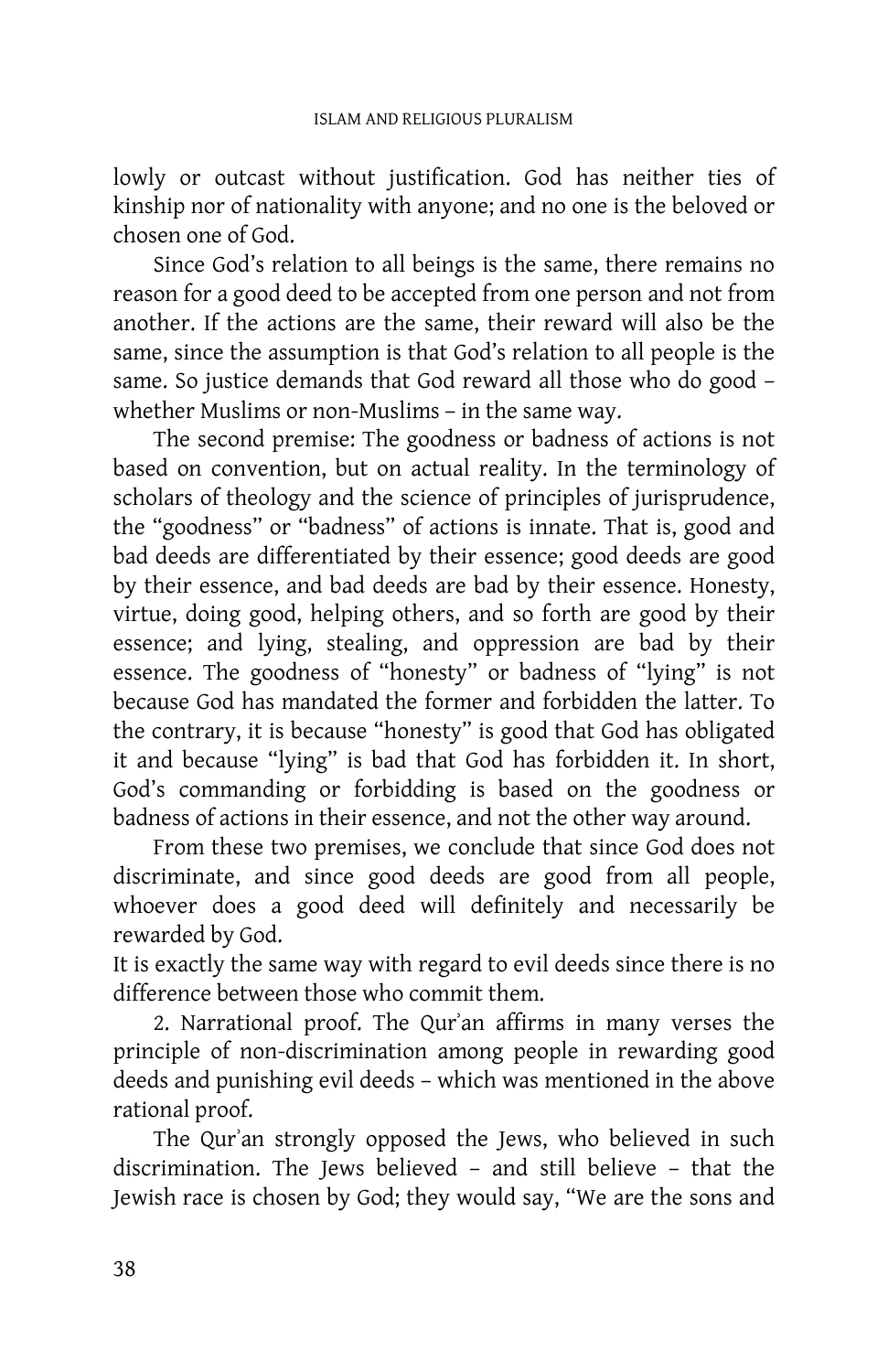friends of God. Supposing God sends us to Hell, it will not be for more than a limited time."

The Qur`an calls such ideas wishes and untrue thoughts and has strongly combated them. The Qur`an also points out the error of Muslims who have fallen prey to such deception. Here are some of the verses in this regard: "And they said, the Fire shall not touch us except for (a few) numbered days. Say: have you taken a covenant with God, for God shall not violate His covenant, or do you attribute to God that which you don't know? Nay, those who earn evil and whose mistakes have enveloped them are the inhabitants of the Fire; they shall abide therein forever. And those who believe and do good are the inhabitants of Paradise; they shall abide therein forever."<sup>41</sup>

 2. In another place, the Qur`an says in answer to the conjecture of the Jews: "And their forgeries deceived them in their religion. So how will they be when We gather them for a day in which there is no doubt and every soul shall be given in full what it has earned; and they shall not be wronged."<sup>42</sup>

 3. In another place, the Christians have been added to the Jews, and together they have been opposed by the Qur`an: "And they said, None shall enter Paradise except those who are Jews or Christians; this is their fancy. Say: bring your proof, if you are truthful. Rather, those who submit themselves to God and do good shall have their reward with their Lord; and they shall have no fear, nor shall they grieve."<sup>43</sup>

 4. In the forth chapter of the Qur`an, the Muslims too, have been added to the Jews and Christians. The Qur`an demolishes discriminatory thinking no matter who it is from. It is as though the Muslims had come under the effect of the thinking of the People of the Book, and in the face of they who without reason considered themselves superior, adopted such an opinion about themselves. The Qur'an says, refuting these immature fancies: "(This) shall not be in accordance with your vain desires nor in accordance with the vain desires of the followers of the Book. Whoever does evil, he shall be requited with it. He will find for himself neither a guardian nor a helper other than God. And whoever does good deeds whether male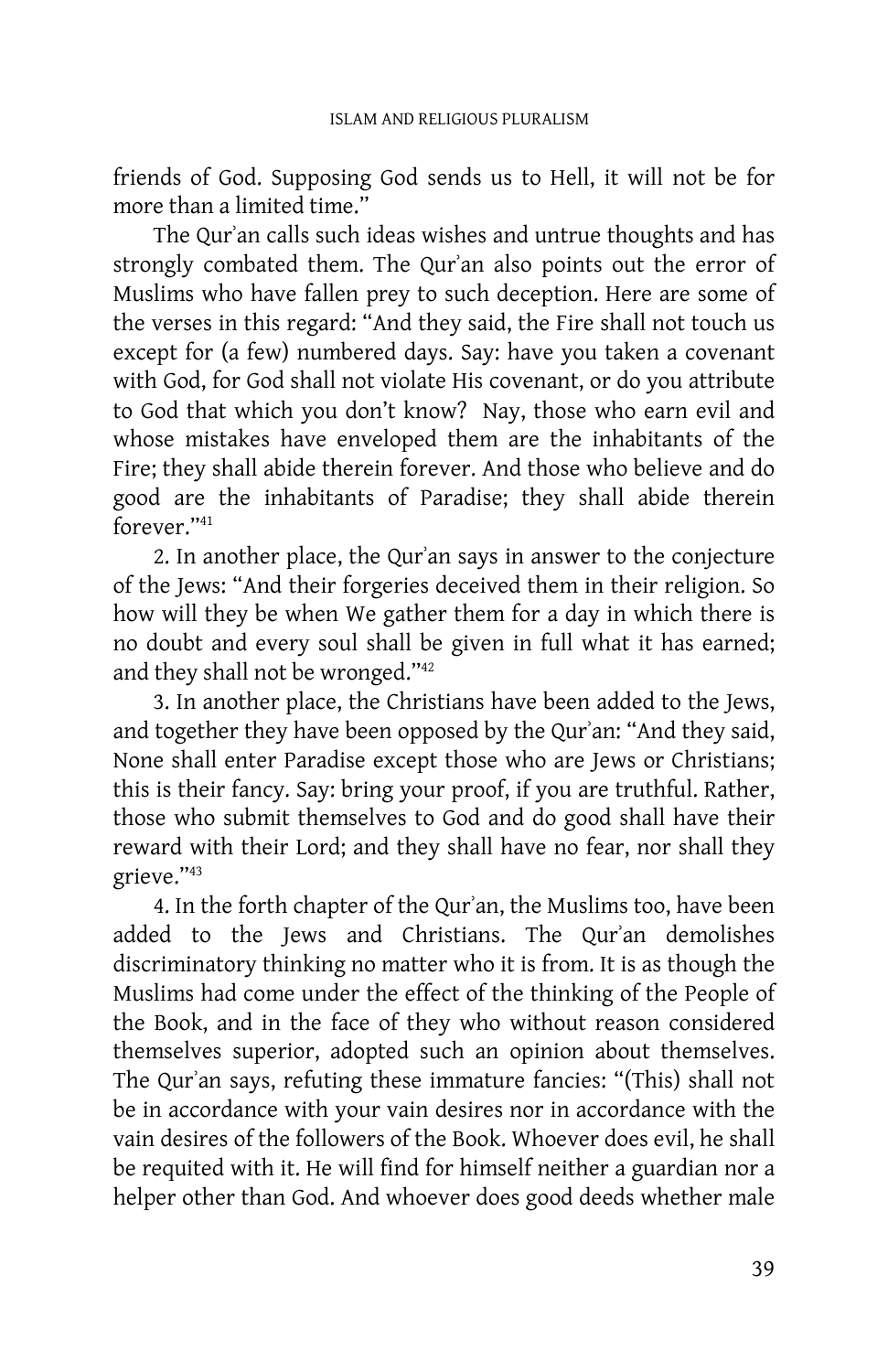or female and he (or she) is a believer, it is these who shall enter paradise and they will not be wronged (so much as) the speck on a date stone."<sup>44</sup>

 5. Leaving aside the verses that condemn baseless suppositions of honour and nearness to God, there are other verses that say that God does not waste the reward of any good deed.

 These verses have also been taken as proof of the acceptance of the good deeds of all people, whether Muslim or non-Muslim. In the ninety-ninth chapter of the Qur`an, we read: "So whoever does an atom's weight of good shall see it, and whoever does an atom's weight of evil shall see it."<sup>45</sup>

 Elsewhere, God says: "Verily God does not waste the reward of those who do good."<sup>46</sup>

 And in another place, He says: "Verily We do not waste the reward of those who do good."<sup>47</sup>

 The wording of these verses makes them universal statements that are not given to exceptions.

 The scholars of the discipline of the Principles of Jurisprudence say that certain universal statements do not accept exceptions; that is, the wording and tone of the universal statement is such that it resists any exceptions. When it is said, "We don't waste the reward of the doer of good," it means that God's divinity demands that He preserve good deeds; thus it is impossible for God to disregard His divinity in one instance and waste a good deed.

 6. There is another verse which is frequently referred to in this discussion, and it is said that it clearly points to the assertion of this group: "Indeed the faithful, the Jews, the Sabaeans, and the Christians—those who have faith in God and the Last Day and act righteously—they will have no fear, nor will they grieve."<sup>48</sup>

 In this verse, three conditions have been mentioned for salvation and safety from God's punishment: belief in God, belief in the Day of Judgement, and good deeds; no other condition is mentioned.

 Some who are apparently intellectuals have gone one step further and said that the aim of the Prophets was to call towards justice and goodness, and in accordance with the rule "Comply with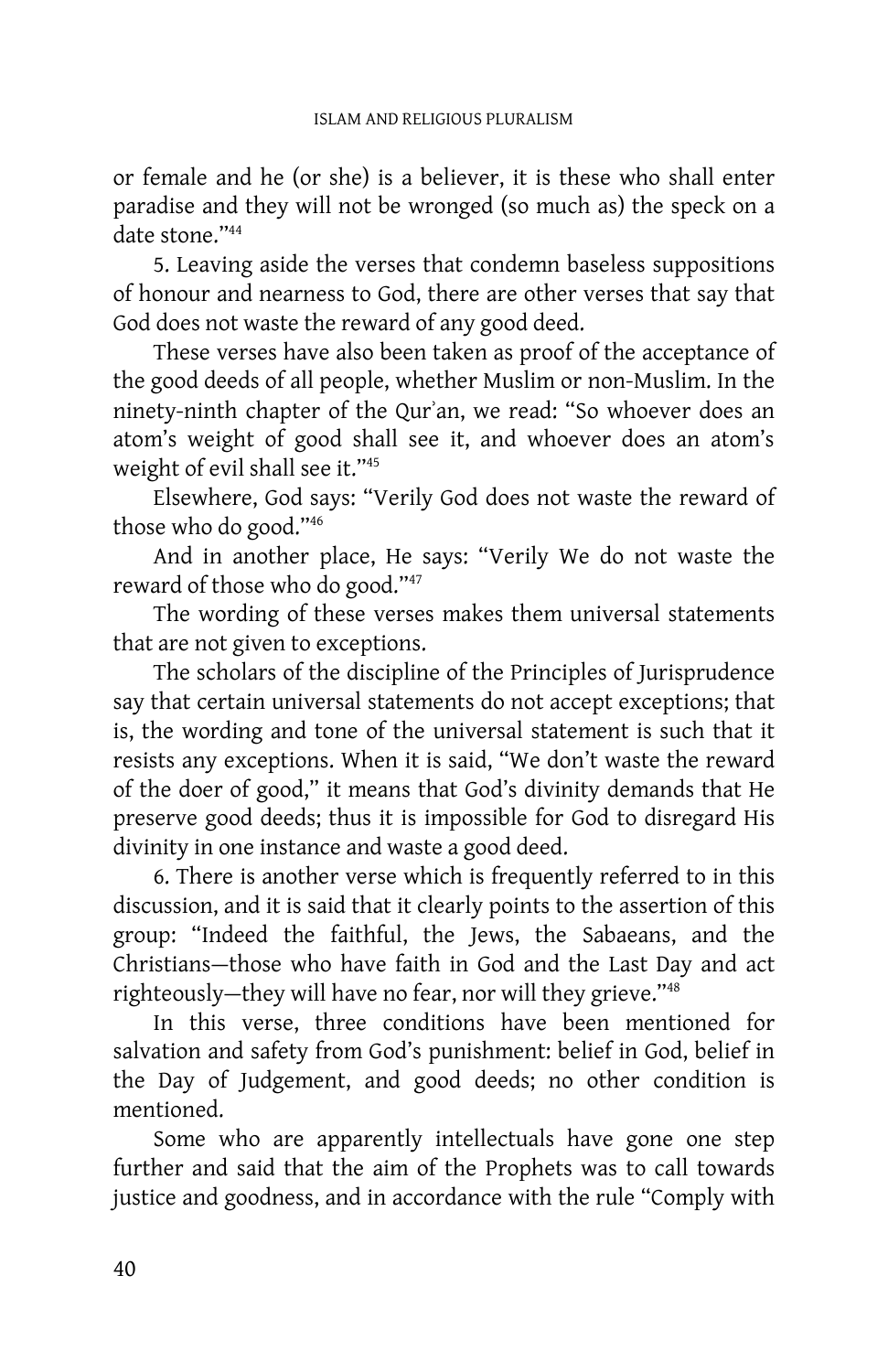the spirit and not the letter of the law" we should say that justice and goodness are accepted even from those who don't believe in God and the Day of Judgement. Thus, those who don't believe in God and the Day of Judgement but have made great cultural, medical, economical, or political contributions to humanity shall have a great reward.

 Of course, these people can argue on the basis of verses like: "We don't waste the reward of one who does good," and: "So whoever does an atom's weight of good shall see it," but verses like the one above contradict their assertion.

Below we take a look at the proofs of the other group.

### The Rigid Group

In opposition to the supposed intellectuals who claim that good deeds are accepted by God from all people in all situations are the "rigid pious ones"; their position is directly opposite to the former group. They say that it is impossible for a non-Muslim's actions to be accepted. The actions of unbelievers and similarly those of non-Shi<sup>a</sup> Muslims have absolutely no value. The non-Muslim and non-Shi<sup>a</sup> Muslim himself is rejected and rebuffed; his actions are even more worthy of being rejected. This group also brings two proofs: rational and narrated.

 Rational proof: The rational proof of this group is that if it is supposed that the actions of non-Muslims and non-Shi<sup>a</sup> Muslims are to be accepted by God, what is the difference between Muslims and non-Muslims? The difference between them should be either for the good deeds of Muslims and Shi̇̃as to be accepted to the exclusion of non-Muslims and non-Shi<sup>\*</sup>a Muslims, or for the evil deeds of Muslims and Shi<sup>as</sup> not to be punished, again to the exclusion of non-Muslims and non-Shiʿa Muslims. But if we suppose that the good deeds of both groups entail reward and the evil deeds of both groups lead to punishment, what difference will there be between them? And what is the effect of being Muslim or Shi<sup>a</sup> in such a case? The equality of Muslims and non-Muslims, and similarly Shi~as and non-Shi~as, in accounting for their actions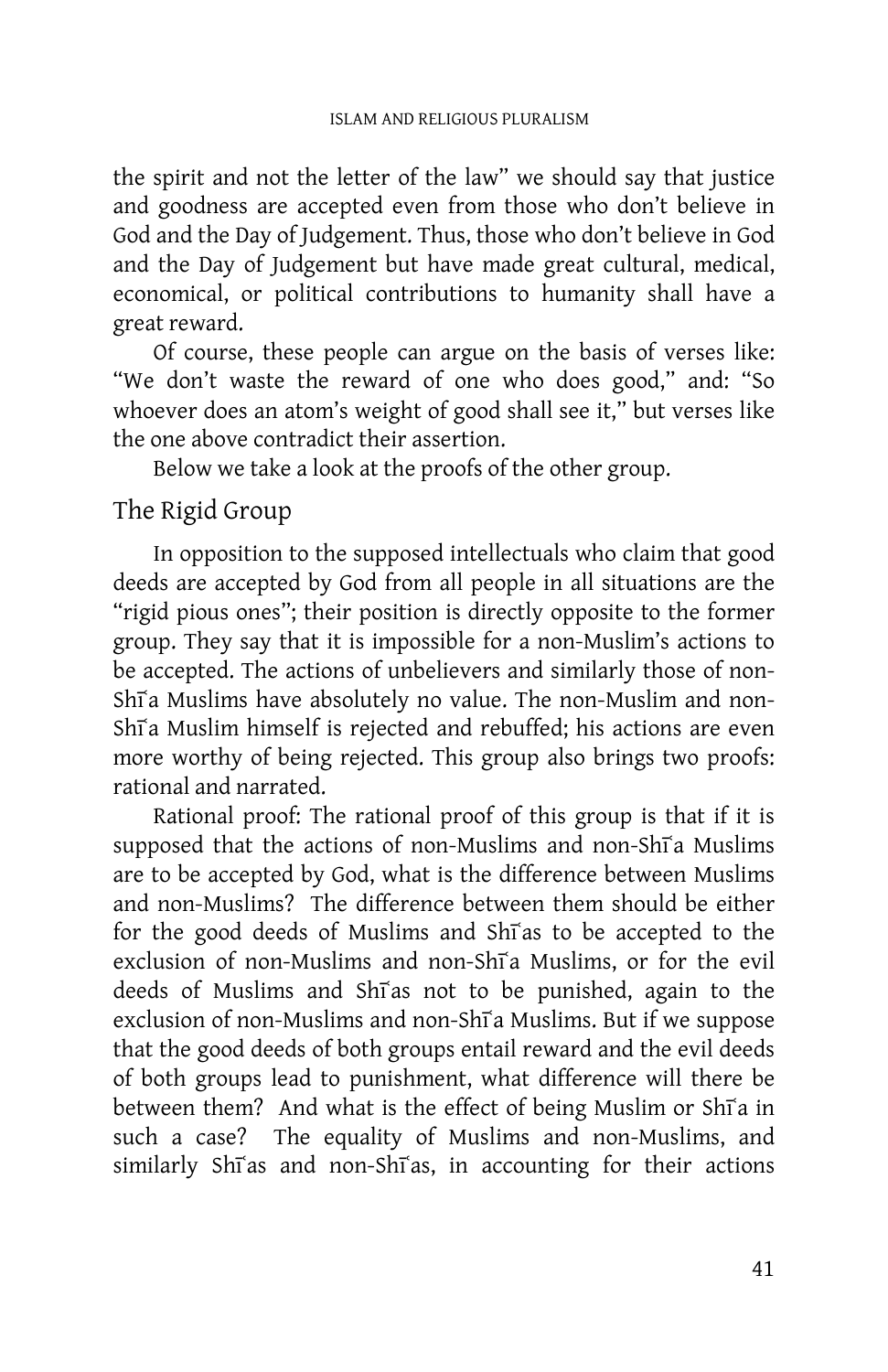means that in essence practicing Islam or Shi aism is unnecessary and without effect.

 Narrated proof: In addition to the above reasoning, this group also argues from two Qur`anic verses and several traditions.

 In a few verses of the Qur`an, it has been clearly stated that the actions of unbelievers are not accepted; similarly, in many traditions it has been said that the actions of non-Shi<sup>as</sup> - that is, those who do not have the *wilavah* (Divinely-ordained guardianship) of the Ahlul Bait – are not accepted.

 In the fourteenth chapter of the Qur`an, God compares the actions of unbelievers to ashes which are scattered by a strong wind and lost: "A parable of those who defy their Lord: their deeds are like ashes over which the wind blows hard on a tempestuous day: they have no power over anything they have earned. That is extreme error."<sup>49</sup>

 In a verse contained in the twenty-fourth chapter of the Qur`an, the actions of unbelievers have been likened to a mirage which appears to be water but upon being approached, turns out to be nothing.

 This verse says that great deeds that give people pause and, in the view of some simpleminded people, are greater than the services of even the Prophets are all null and void if they are not coupled with belief in God. Their greatness is nothing but a fancy, like a mirage. The words of the verse are as below: "As for the faithless, their works are like a mirage in a plain, which the thirsty man supposes to be water. When he comes to it, he finds it to be nothing; but there he finds God, who will pay him his full account, and God is swift at reckoning."<sup>50</sup>

 This is the parable of the good deeds of unbelievers, which appear outwardly to be good. So woe upon their evil deeds! We read their parable in the following verse in these words: "Or like the manifold darkness in a deep sea, covered by billow upon billow, overcast by clouds, manifold [layers of] darkness, one on the top of another: when he brings out his hand, he can hardly see it, and one whom God has not granted any light has no light."<sup>51</sup>

By adding this verse to the previous verse, we deduce that the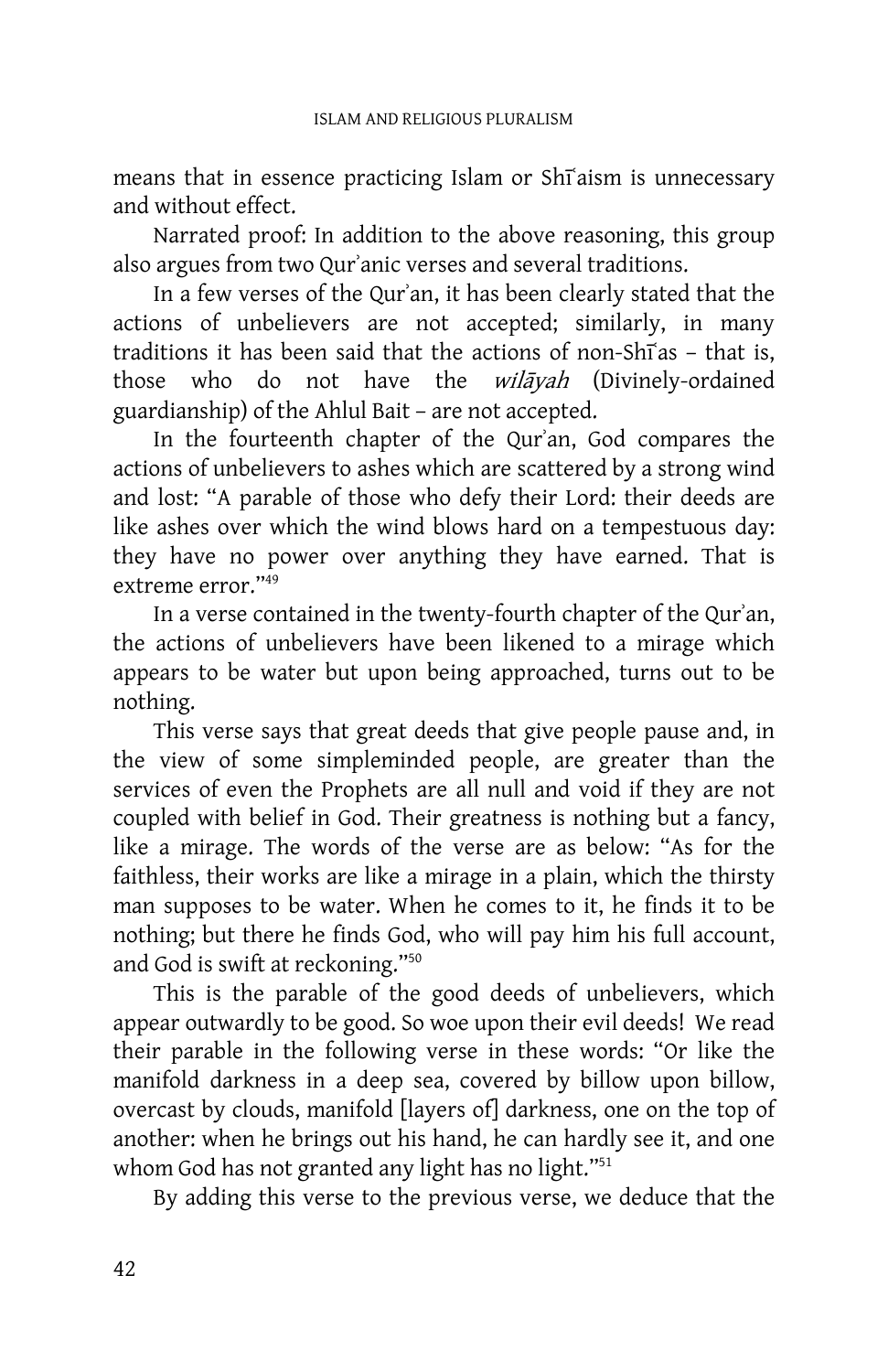good deeds of unbelievers, with all their deceptive appearances, are a mirage that lacks reality. And as for their evil deeds, alas! They are evil above evil, darkness upon darkness!

The above verses clarify the status of the deeds of unbelievers.

As for non-Shi<sup>a</sup> Muslims, from the point of view of us Shi<sup>a</sup>s, the traditions that have reached us from the Ahlul Bait clarify their position.

 Many traditions have reached us on this topic. Those interested can refer to the collection of traditions entitled *al-Kāfi<sup>s2</sup>*, Volume 1, "The Book of the Divine Proof - Kitab al-Hujjah," and Volume 2, "The Book of Belief and Disbelief - *Kitāb al-Īmān wa 'l-Kufr*"; the work, *Wasā'ilush Shīʿa<sup>53</sup>,* Volume 1, "The Sections on the Introduction to Worship - Abwab Mugaddamāt al-'Ibādāt''; the work, *Mustadrakul Wasā'il<sup>s4</sup>*, Volume 1, "The Sections on the Introduction to Worship - Abwab Muqaddamat al-'Ibadat''; and the work Biharul Anwār<sup>55</sup>, "Discussions about Resurrection," Chapter 17 (Chapter on the Promise, Threat, Invalidation of Actions, and Atonement), and Volume 7 of the old print, Chapter 227, and Volume 15 of the old print, section on ethics, Page 187. As an example, we relate one tradition from *Wasa'ilush Shī'a*:

Muhammad b. Muslim said, "I heard Imam Muhammad al-Bāqir<sup>56</sup> say, "Whoever worships God and tires himself in worship but doesn't recognize the Imam (leader) God has appointed for him, his deeds are not accepted, and he himself is astray and lost, and God abhors his actions… and if he dies in this state, he dies not in the state of Islam, but in a state of unbelief and hypocrisy. O Muhammad b. Muslim, know that the leaders of oppression and their followers are outside the religion of God. They themselves went astray, and they led others astray. Their actions are like ashes which are caught in a strong wind on a stormy day, and they cannot reach anything out of what they have earned. That is the distant deviation."<sup>57</sup>

 These are the proofs of those who say that the basis of salvation is faith and belief.

 Occasionally, some from this group go to extremes and consider simply the claim of having faith, or in reality a simple affiliation, to be the criterion of Judgement. For example, the Murji'i sect in the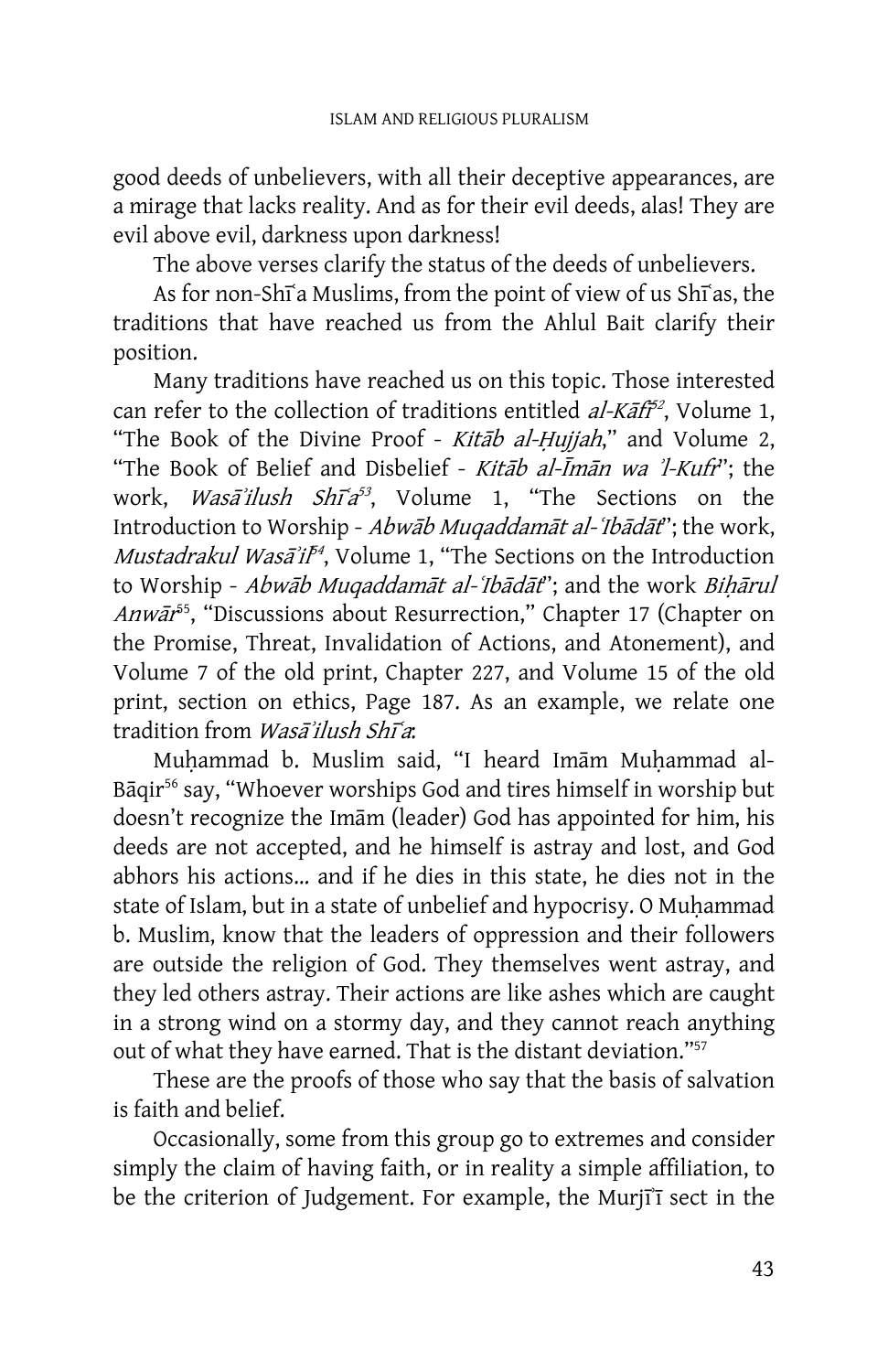era of Umayyad Dynasty propagated this idea, and fortunately, with the decline of Umayyad Dynasty, they also ceased to exist. In that age, the Shi<sup>a</sup> position, inspired by the Imams from the Ahlul Bait, was opposite to the Murji' one, but unfortunately the Murji'is' view has lately taken hold in new clothing among some of the common Shī<sup>'</sup>as.

Some simpleminded Shiʿas consider mere apparent affiliation with `Alī to be sufficient for salvation, and this idea is the basic factor behind the Shīʿas' poor state in the modern era. The dervishes and Sufis of the recent era malign good deeds in a different way and under a different pretext; they have made the issue of goodness of heart a pretext, even though true goodness of heart encourages and affirms deeds rather than conflicting with them.

 As opposed to these groups, there are others who have raised the value of deeds to such a point that they say that one who commits a major sin is an unbeliever. Such a belief was held by the Khārijites. Some theologians considered the committer of major sins to be neither a believer nor unbeliever, and held that there is a "state between the two states (of belief and unbelief)."

 Our task is to see which of these positions is correct. Should we believe in the primacy of belief or the primacy of action? Or is there a third path?

To begin, let us discuss the value of belief and faith.

### Value of Belief

With regard to the value of belief, the discussion should proceed in three stages:

 1. Is lack of belief in the principles of religion, such as the Oneness of God, Prophecy, and resurrection – and according to the Shi<sup>a</sup> view, these three in addition to Divine justice and Imamate (succession) – always and necessarily cause for Divine punishment? Or is it possible for some unbelievers to be excused and not be punished for their unbelief?

 2. Is belief a necessary condition for the acceptance of good deeds, such that no good deed of a non-Muslim or non-Shi<sup>a</sup> is acceptable to God?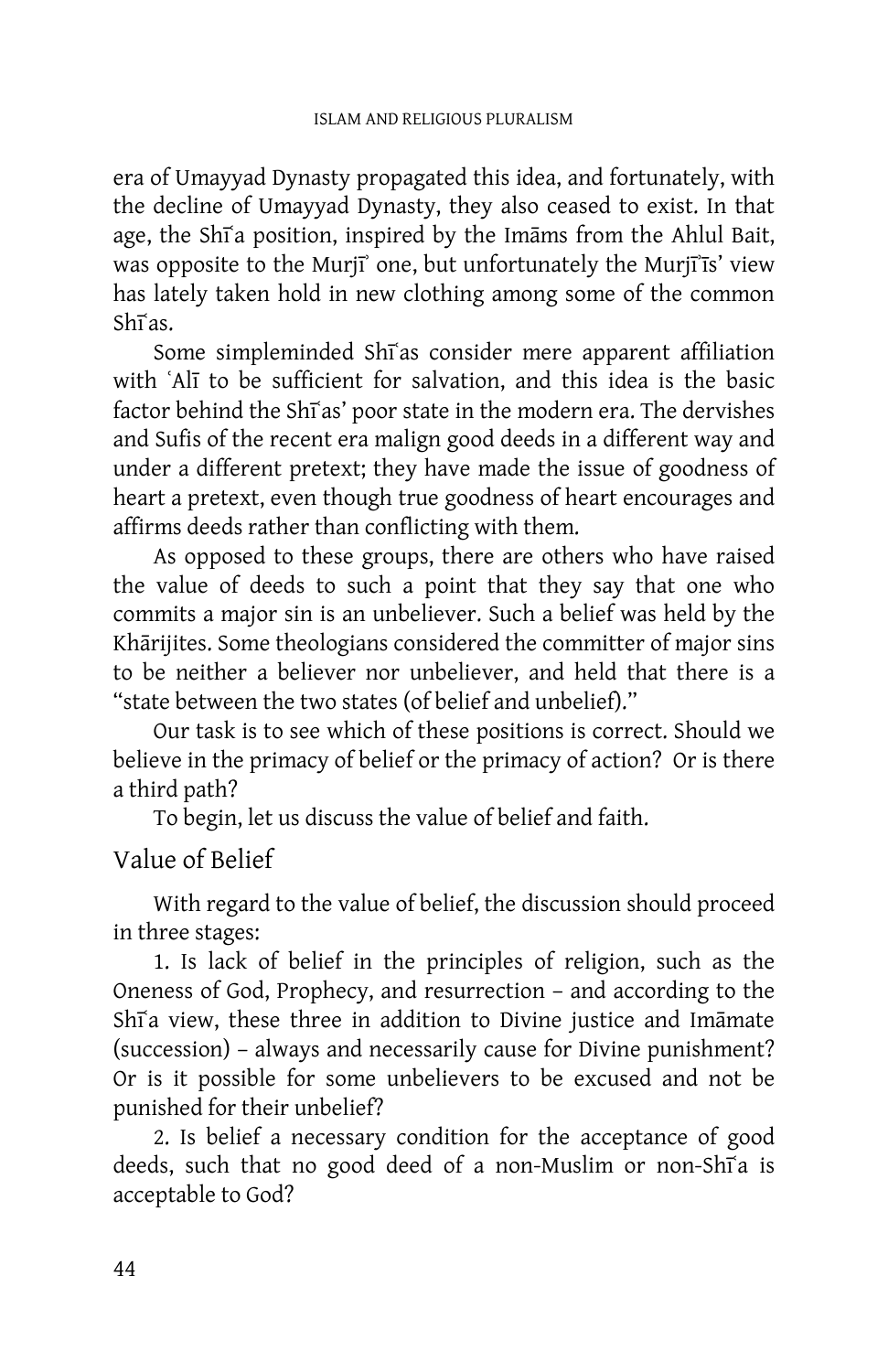3. Do unbelief and rejection of the truth cause the invalidity of good deeds or not?

 In the coming discussions, we will touch on each of these three stages.

# Being Held Accountable For Unbelief

There is no doubt that unbelief is of two types: One is unbelief out of obstinacy and stubbornness, which is called the unbelief of repudiation; and the other is unbelief out of ignorance and unawareness of the truth. With regard to the former, definitive rational and narrational proofs indicate that a person who deliberately and knowingly shows obstinacy towards the truth and endeavours to reject, it deserves punishment. But with regard to the latter, it must be said that if the ignorance and unawareness do not spring from negligence, they shall be forgiven and overlooked by God.

 To explain this point, it is necessary to speak a bit about submission and obstinacy. The Qur`an says: "The day when neither wealth nor children will avail, except him who comes to God with a sound heart."<sup>58</sup>

## Levels of Submission

The most basic condition of soundness of heart is to be submissive to the truth. Submission has three levels: submission of the body, submission of the intellect, and submission of the heart.

 When two opponents face each other in combat and one of them feels likely to lose, he may surrender or submit to the other. In such a surrender, normally the losing opponent puts his hands up as a sign of defeat and desists from fighting, coming under the sway of his opponent. That is, he acts in accordance with whatever command his opponent gives.

 In this type of submission, the body submits, but the mind and reason do not; instead, they are constantly thinking of rebellion, incessantly contemplating how to get a chance to overcome the opponent once again. This is the state of his reason and thought, and as for his feelings and emotions, they too continuously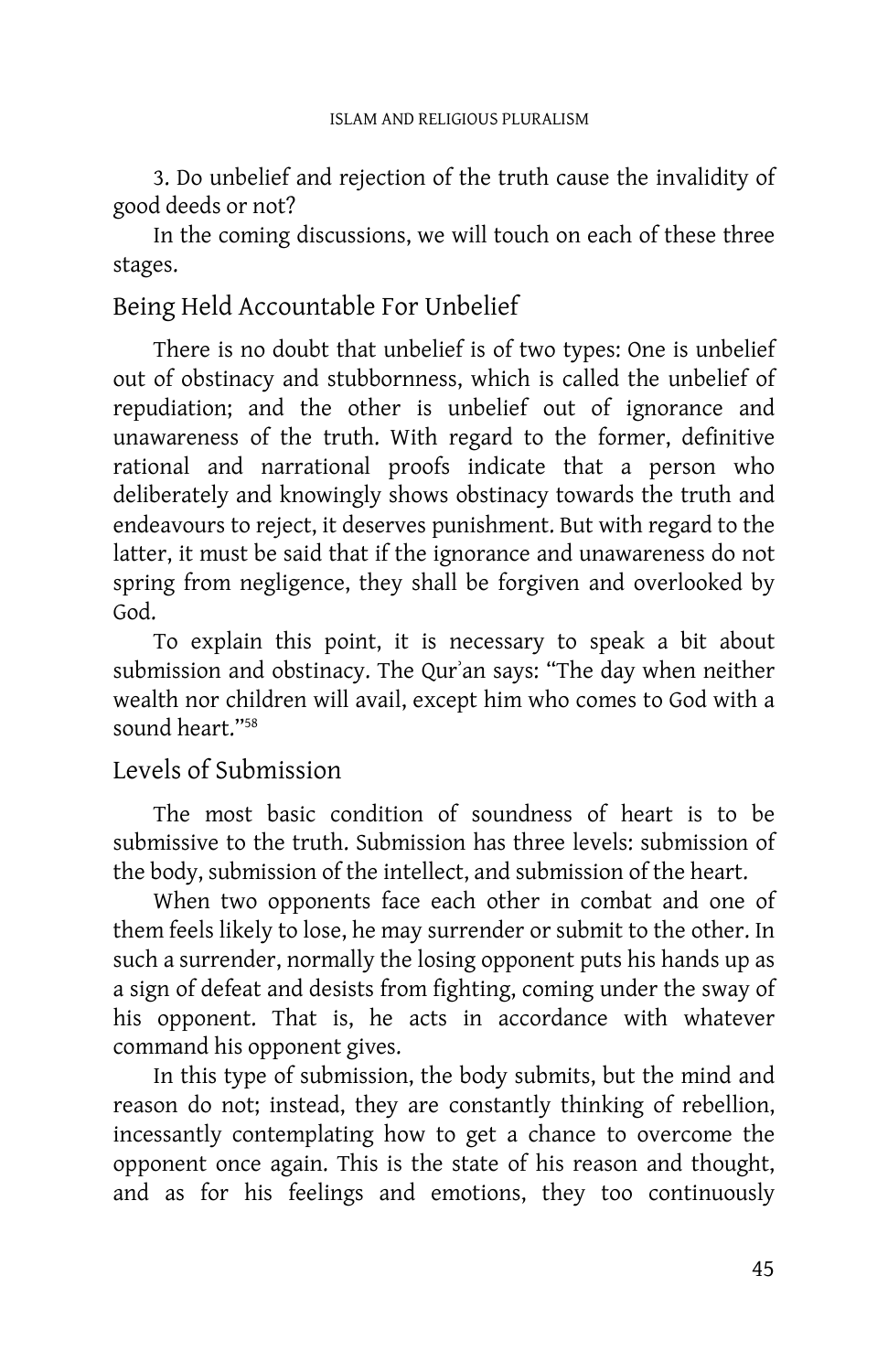denounce the enemy. This type of submission – that of the body – is the most that can be achieved by force.

 The next level of submission is the submission of the intellect and reason. The power that can make the intellect submit is that of logic and reasoning. Here, physical force can't accomplish anything. It is absolutely impossible through physical force to make a student understand that the sum of the angles of a triangle is equal to two right angles. Mathematical propositions must be proven through reasoning and not through any other way. The intellect is forced to submit through thinking and reasoning. If sufficient proof exists and is presented to the intellect and the intellect understands it, it submits, even if all the powers of the world say not to submit.

 It is well-known that when Galileo was tortured for his belief in the movement of the earth and centrality of the sun in the solar system, out of fear that they would burn him alive, he expressed repentance of his scientific view; in that condition, he wrote something on the ground. It is said that he wrote, "Galileo's repentance will not make the Earth stand still."

 Force can compel a person to recant his or her words, but the human intellect does not submit except when faced with logic and reasoning.

"Say, 'Produce your evidence, should you be truthful.'"<sup>59</sup>

 The third level of submission is the submission of the heart. The reality of faith is submission of the heart; submission of the tongue or submission of the thought and intellect, if not coupled with submission of the heart, is not faith. Submission of the heart is equal to submission of the entire existence of a person and the negation of every type of obstinacy and rejection.

 It is possible that someone may submit to an idea as far as the intellect and mind are concerned, but not the spirit. When a person shows obstinacy out of prejudice or refuses to yield to the truth because of personal interests, his or her mind and intellect have submitted, but the spirit is rebellious and lacks submission, and for this very reason lacks faith, since the reality of faith is the submission of the heart and soul.

God says in the Qur`an: "O you who have faith! Enter into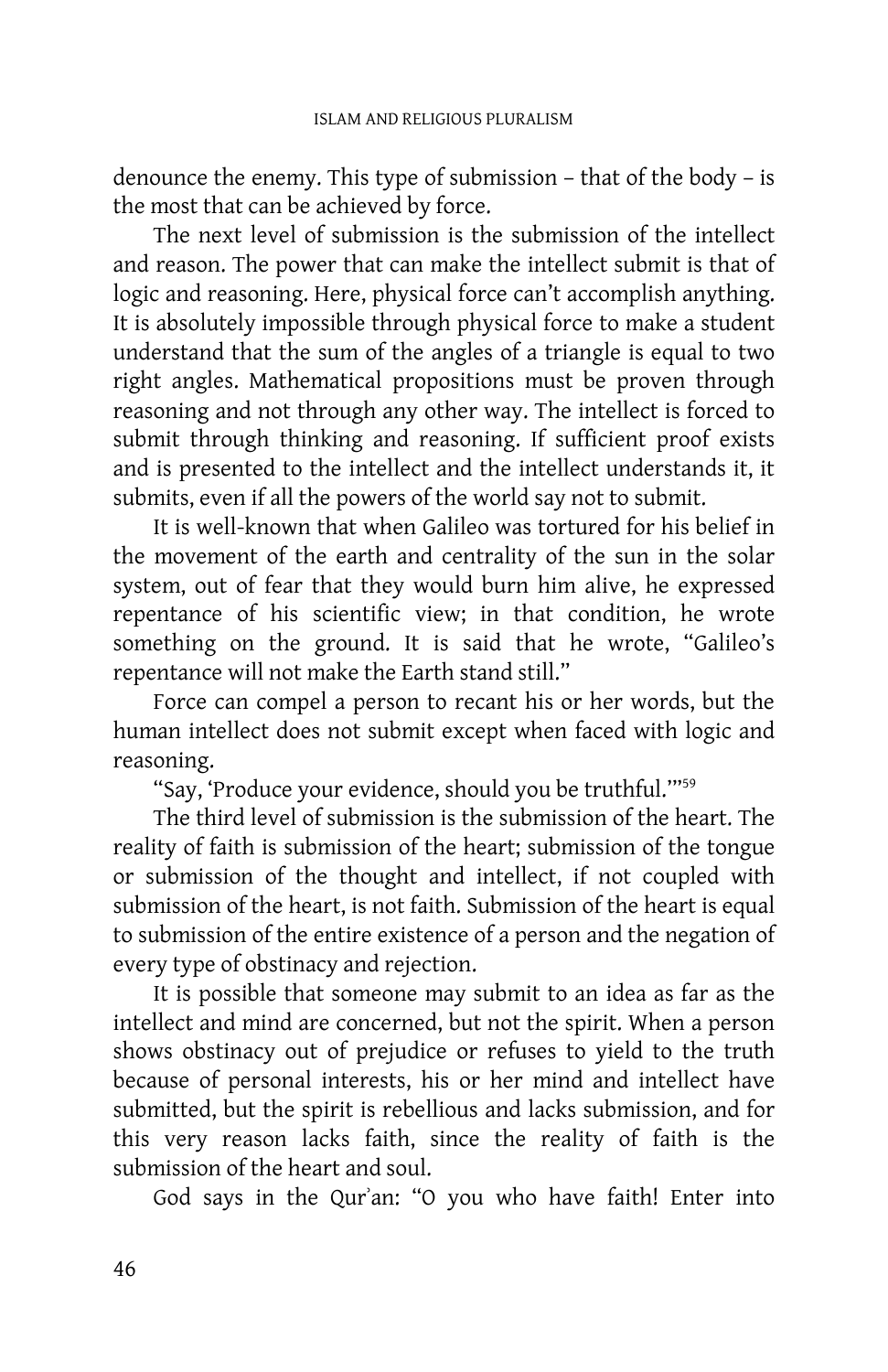submission, all together, and do not follow in Satan's steps."<sup>60</sup>

 That is, your soul should not be at war with your intellect; your feelings should not be at war with your perceptions.

The story of Satan that has come in the Qur'an is an example of unbelief of the heart, even though the intellect has submitted. Satan recognized God, believed in the Day of Judgement, completely recognized the Prophets and their legatees and admitted their position; at the same time, God calls him an unbeliever and says of him: "And he was of the unbelievers."<sup>61</sup>

 The evidence that, in the view of the Qur`an, Satan recognized God is that the Qur`an explicitly says that he confessed that He is the Creator. Addressing God, he said: "You created me from fire, and You created him from clay."<sup>62</sup>

 And the evidence that he believed in the Day of Judgement is that he said: "Grant me reprieve until the day they are resurrected."<sup>63</sup>

And the evidence that he recognized the Prophets and infallibles is that he said: "By Your might, I shall lead them all astray, except Your purified servants among them."<sup>64</sup>

 The meaning of the purified servants, who are pure not just in their actions, but whose entire existence is purified and free of all except God, are the friends of God and the infallibles; Satan recognized them, too, and believed in their infallibility.

 The Qur`an, while describing Satan as knowing all these things, calls him an unbeliever. Thus, we come to know that mere recognition and knowledge, or the submission of the intellect and mind, is not sufficient for a person to be considered a believer. Something else is necessary as well.

 In the Qur`an's logic, why has Satan been regarded as an unbeliever in spite of all his knowledge?

 Obviously, it is because while his perception accepted reality, his feelings rose to battle it; his heart rose against his intellect; he showed arrogance and refused to accept the truth: he lacked submission of the heart.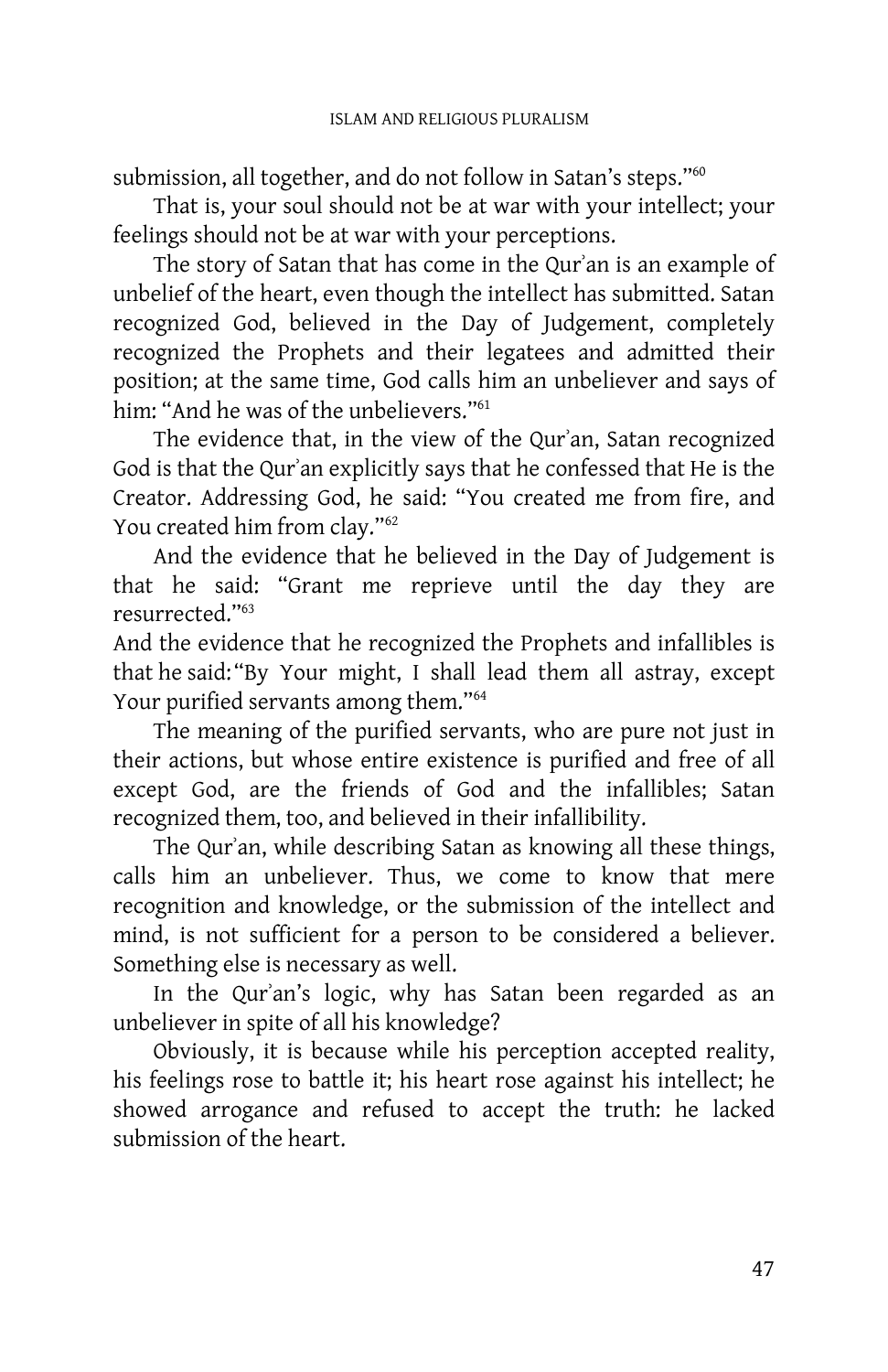## True Islam and Regional Islam

Normally when we say so-and-so is Muslim or isn't Muslim, our view isn't toward the reality of the matter. Those who geographically live in a particular region and are Muslims through imitation and inheritance from their parents we call Muslims; and those who live under different conditions and are affiliated with another religion or have no religion altogether, again out of imitation of their parents, we call non-Muslims.

 It should be known that this aspect does not have much value, neither the aspect of being a Muslim nor that of being a non-Muslim and an unbeliever. Many of us are imitative or geographical Muslims; we are Muslims because our mothers and fathers were Muslim and we were born and raised in a region whose people are Muslim. That which has value in reality is true Islam, and that is for a person to submit to truth in the heart, having opened the door of one's heart to the truth to accept and act on it, and the Islam that he or she has accepted should be based on research and study on the one hand, and submission and lack of prejudice on the other.

 If someone possesses the trait of submission to the truth and for whatever reason the reality of Islam has remained hidden from him or her without that person being at fault, God will most certainly refrain from punishing him or her; he or she shall achieve salvation from Hell. God says: "And We do not punish until We have sent a messenger."<sup>65</sup>

 That is, it is impossible for God, the Wise and Munificent, to punish someone for whom the proofs (of truth) have not been completed. The scholars of the principles of jurisprudence have termed the purport of this verse, which acts to confirm the dictate of reason, "the improperness of punishment without prior explanation." They say that until God has made clear a reality for a person, it is unjust for Him to punish that person.

 To show the fact that it is possible to find individuals who possess the spirit of submission without being Muslims in name, Descartes, the French philosopher – according to his own words – is a good example.

In his biography, they have written that he began his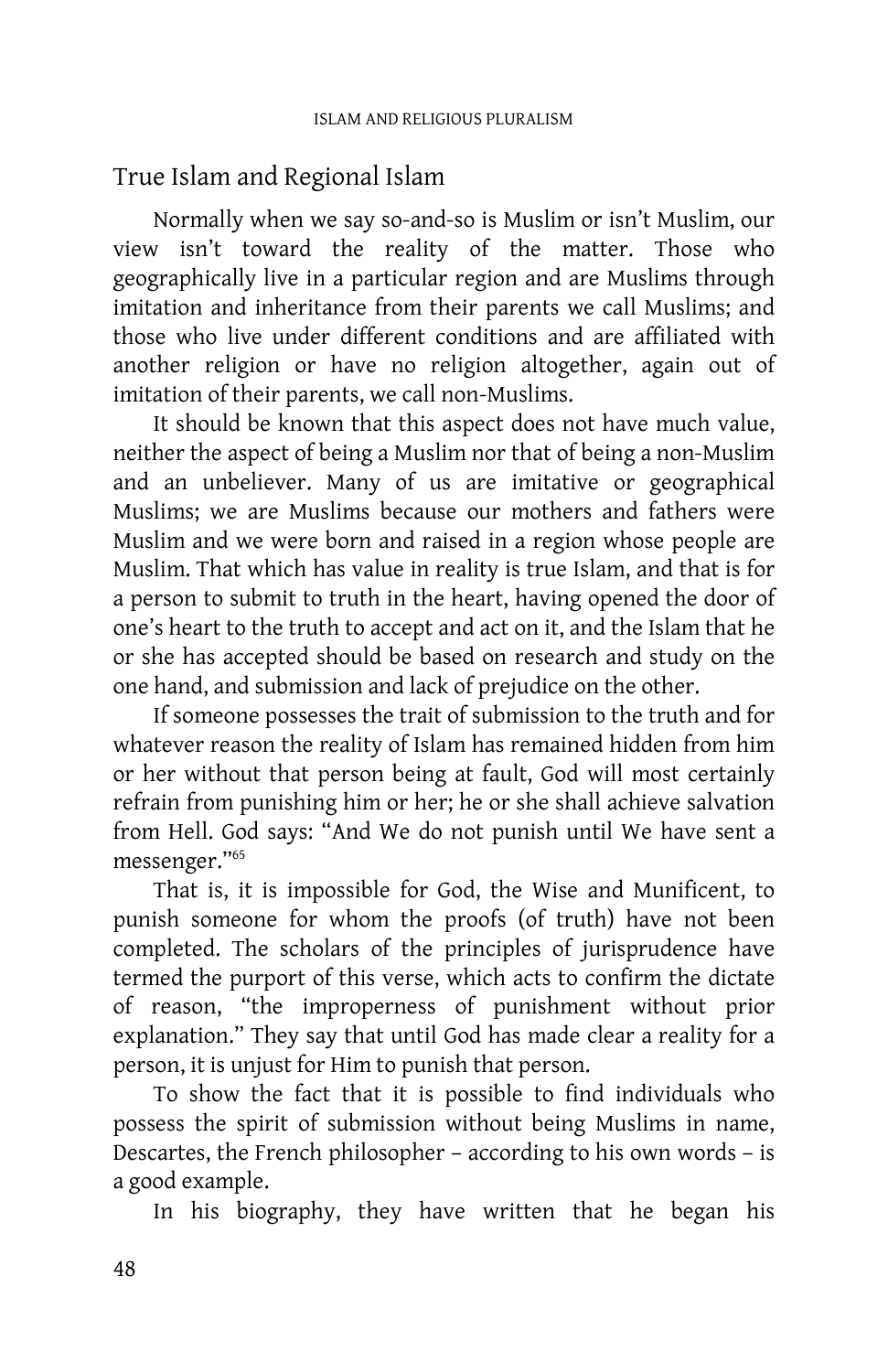philosophy from doubt; he doubted all that he knew and began from zero. He made his own thought a starting point and said, "I think, therefore I am."

 After proving his own existence, he proved the spirit, and likewise the existence of body, and God became definite for him. Gradually the issue of choosing a religion arose; he chose Christianity, which was the official religion of his country.

 But he also says, "I don't say that Christianity is definitely the best religion that exists in the entire world; what I say is that among the religions that I currently know and that are in my reach, Christianity is the best religion. I have no conflict with the truth; perhaps there is a religion in other parts of the world that is superior to Christianity." Incidentally, he mentions Iran as an example of a country about which he lacks information and doesn't know the religion of; he says: "What do I know? Perhaps there is a religion in Iran that is better than Christianity."

 Such people cannot be called unbelievers, since they have no obstinacy; they are not deliberately seeking unbelief. They are not involved in concealing reality, which is the essence of unbelief. Such people are "dispositional Muslims." Though they cannot be called Muslim, they also cannot be termed unbelievers, since the opposition between a Muslim and an unbeliever is not like the opposition between affirmation and negation or that between the existence and non-existence of a trait in a subject capable of possessing the trait (according to the terminology of logicians and philosophers). Instead, it is the opposition of two opposites; that is, it is the opposition of two existential things, not that of one existential and one non-existential thing.

 Of course, the fact that we mentioned Descartes as an example was not to depart from the basic principle we explained earlier. We stipulated from the beginning that we were not to express opinions about individuals. Our intent in mentioning Descartes as an example is that if we suppose that what he said is true and he is as submissive to the truth as his words indicate, and on the other hand truly did not have more ability to research, then he is a dispositional Muslim.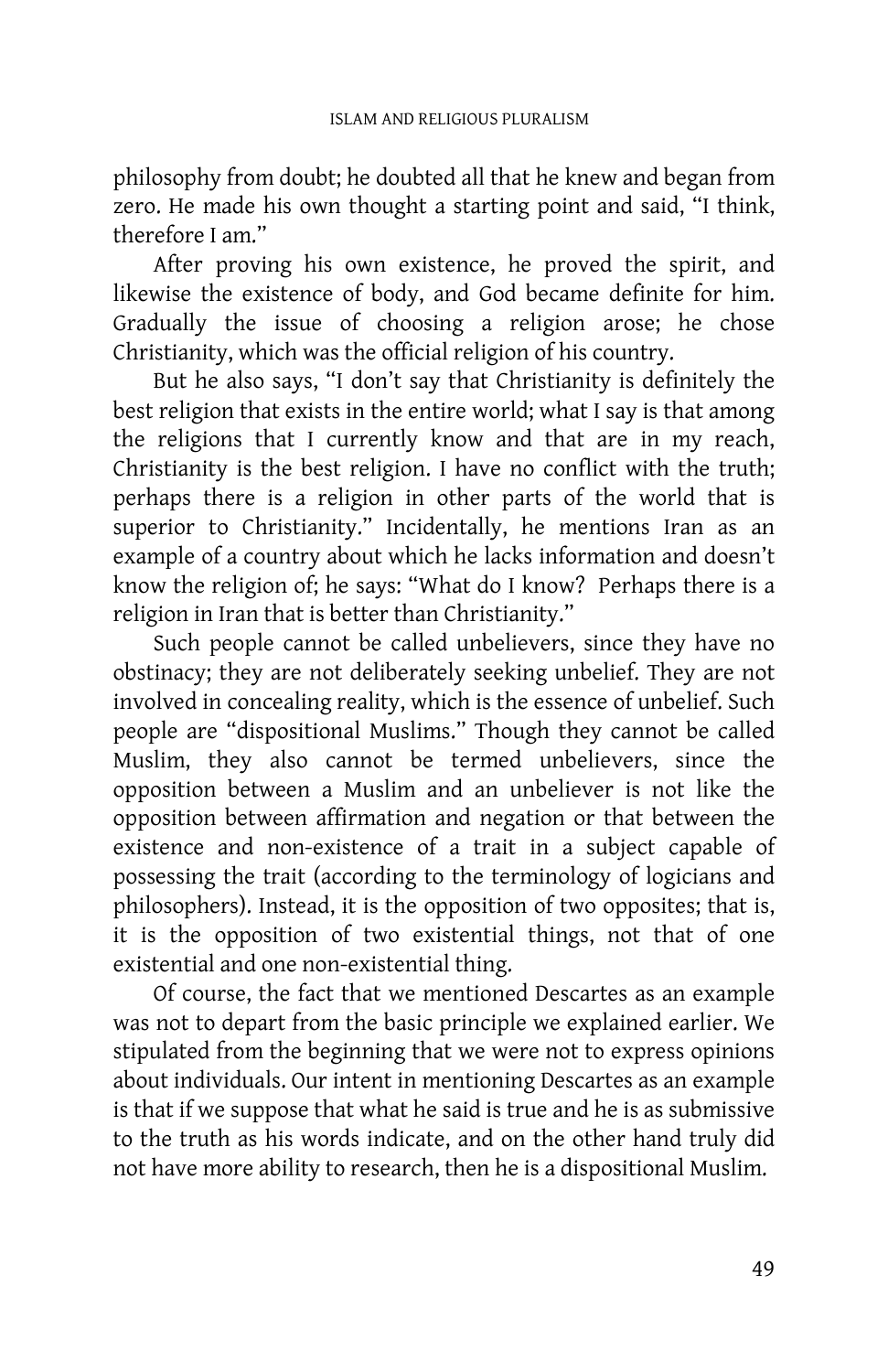# Sincerity, the Condition for the Acceptance of Actions

The second of the issues that we raised regarding the value of faith is what influence faith can have in the acceptance of actions.

 Previously, in relating the proofs of those who say that the good deeds of unbelievers are acceptable to God, we said that they say that the goodness and badness of actions is related to their essence. A good deed, whether of a believer or an unbeliever, is good by its essence and must inevitably be accepted by God, since good is good no matter who does it and bad is bad no matter who does it, and since God's relation to all people is the same.

 Now, we would like to add that though what has been said in the above reasoning is correct, a basic point has been neglected in it. To explain this point, we must first explain another term from the subject of the principles of jurisprudence, which is that goodness and evil are of two types: action-related, and actorrelated.

 Every action has two aspects, and every one of the two aspects has a separate ruling with regard to goodness or badness. It is possible for an action to be good from one dimension and not be good from the other. Similarly, the reverse is possible; and it is also possible for an action to be good or bad from both dimensions.

 The two dimensions consist of the action's beneficial or harmful effect in the external world and human society, and the action's association to its doer and that person's spiritual motivations which caused that action and the goal to which the doer aspired by performing it.

 From the point of view of the former, one must determine the extent of the beneficial or harmful effect of the action. And from the point of view of the latter, one must determine what type of action the doer has performed in his or her mental and spiritual framework and what goal he or she has pursued.

 Human actions, in terms of the trajectory of their beneficial and harmful effects, are recorded in books of history, and history passes Judgement about them; it praises them or condemns them. But the aspect of attribution to the human soul is only recorded in the otherworldly books [of human deeds]. Books of history like great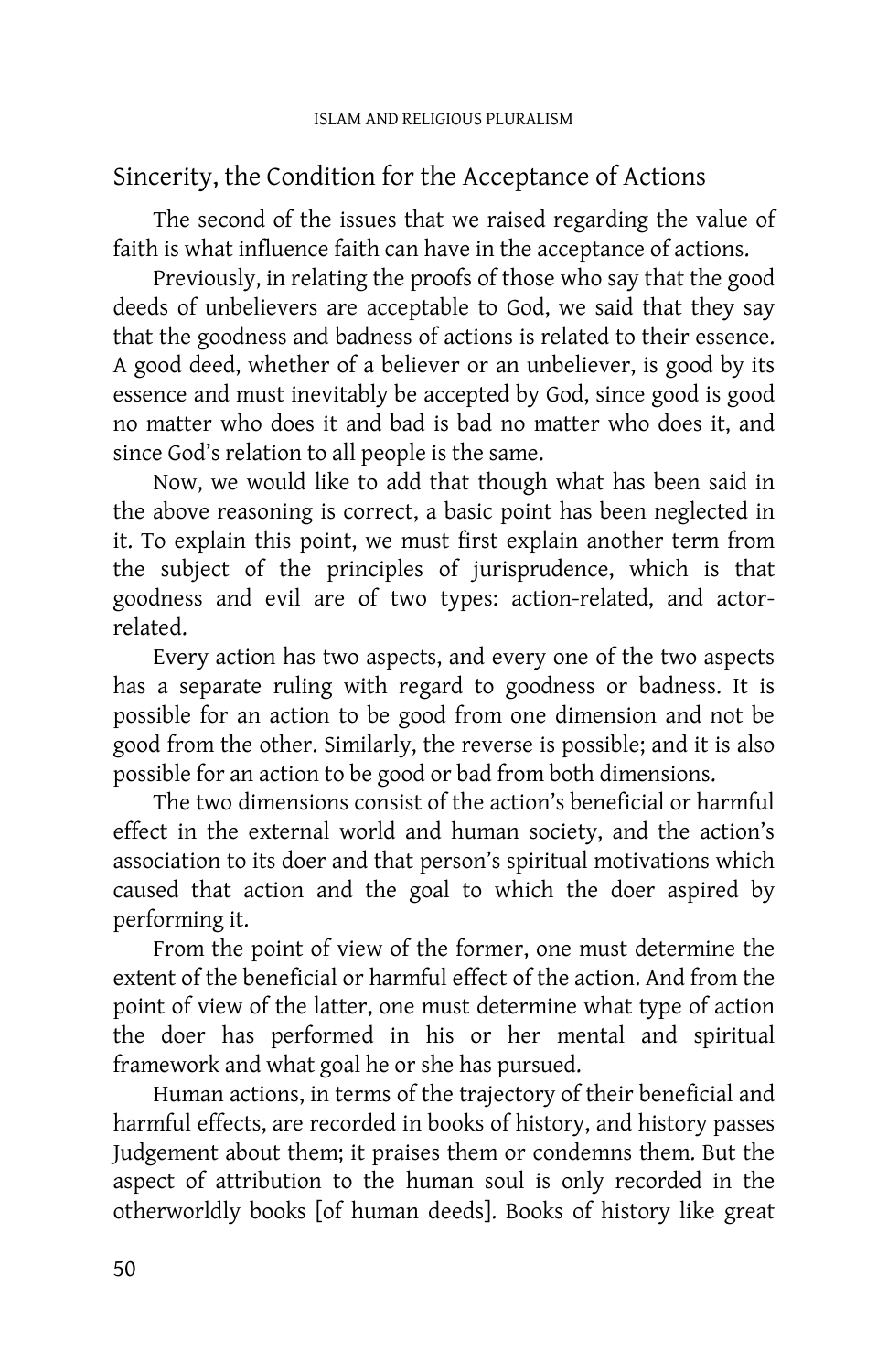and influential actions and praise such actions; but the Divine otherworldly and celestial books, in addition to this aspect, are in search of actions that have spirit.

 The Qur`an says: "Who created death and life to try you as to which of you is the best in deeds."<sup>66</sup>

 It refers to "the best deeds," not "the most deeds," since the important thing is for us to know that when we perform an action under the influence of spiritual motives, aside from the outward appearance of the action – which is a series of movements and has its own social effects and value – spiritually we actually move in a certain direction and traverse a certain path.

 The issue is not so simple as to say, "All that exists is the 'action,' the work, the muscular energy that is spent. As for the thoughts and intentions, their value lies only in preparing for the action; they are no more than a mentality and preliminary. And whatever the preliminary may be, the main thing is the action itself." To the contrary, the importance of the thought and the intention is not less than that of the action. Such a way of thinking, which maintains the primacy of action rather than the primacy of the intention and belief, is a materialistic thought. Under the names "objectivity" and "subjectivity" it gives the belief and intention behind the action no more than preliminary value. Leaving aside the fact that the invalidity of this school is clear in its own right, what is certain is that the Qur'anic teachings cannot be interpreted on the basis of such ways of thinking.

 In the view of the Qur`an, our true personality and self is our spirit. With every voluntary action, the spirit moves from potentiality to actuality and acquires an effect and an attribute commensurate to its own intention and aim. These effects and habits become a part of our personality and carry us to a world appropriate to themselves from among the realms of existence.

 Thus, from the first dimension the goodness and evilness of actions depends on the external effect of those actions; and from the second dimension goodness and evilness depends on the manner in which that action was performed by its doer. In the first case, our position about an action is based on its external and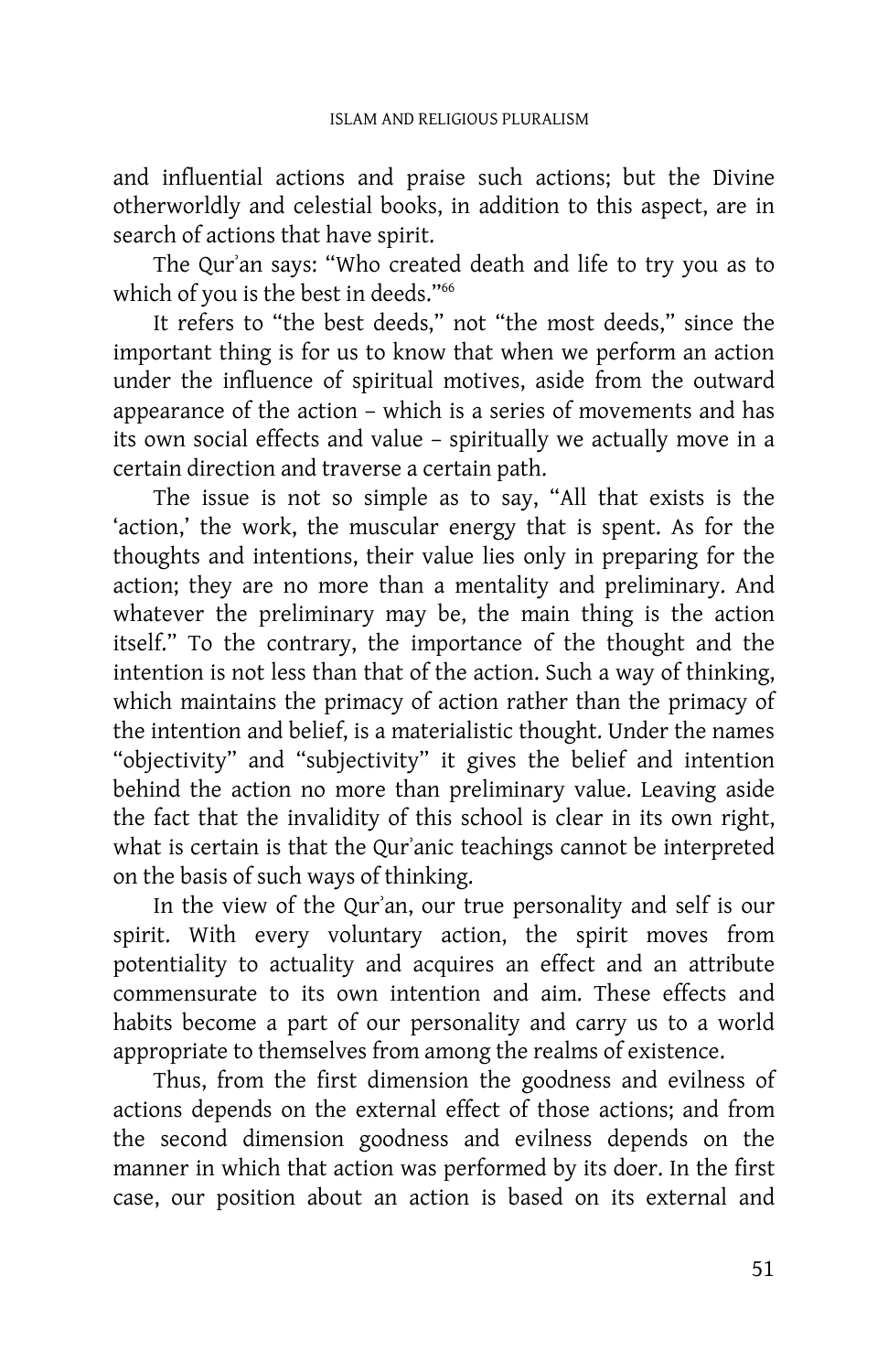societal outcome; and in the second case, it is based on the internal and mental effect of the action on its doer.

 If a person establishes a hospital or performs some other charitable deed with respect to the cultural, health, or economic affairs of a country, without doubt from a societal point of view and in the view of history, that action is good. That is, it is an act that benefits God's creation. In this regard, it doesn't matter what the intention was of the person who established the hospital or other philanthropic institution. Whether the intention is to show off and fulfil one's selfish instincts or whether the intention is altruistic and unselfish, from a societal point of view a charitable institution has come into being. The ruling of history with regard to people's actions is always from this aspect and in view of this particular dimension. History has no concern with people's intentions. When the masterpieces of art or architecture in Isfahan are mentioned, no one is concerned with what intention or aim the maker of the Shaykh Lutfullāh Mosque, the Shāh Mosque, or the Thirty-Three Bridges had; history sees the outward form and calls the action a "good deed."

 However, in ascertaining an action's actor-related goodness, our attention doesn't go to the societal and external effect of the action. Instead, from this aspect, we are concerned with how the action relates to its doer. In this reckoning, it is not enough for the action to be beneficial in order for it to be considered a "good deed." What counts is what the doer's intention was in performing the action, and what goal he or she wanted to attain. If the doer had a good intention and aim and performed the action with a good motive, that action is good – that is, it possesses actor-related goodness. The action itself is two-dimensional; that is, it proceeds in two dimensions: the historical and societal dimension, and the spiritual dimension. But if the doer performed the action to show off or to attract material benefit, the action is one-dimensional. It goes forward only in time and in history, and not in the spiritual dimension; and in Islamic terminology, the action does not ascend to the higher realm. In other words, in such instances, the doer has served society and raised its level but has not benefited him or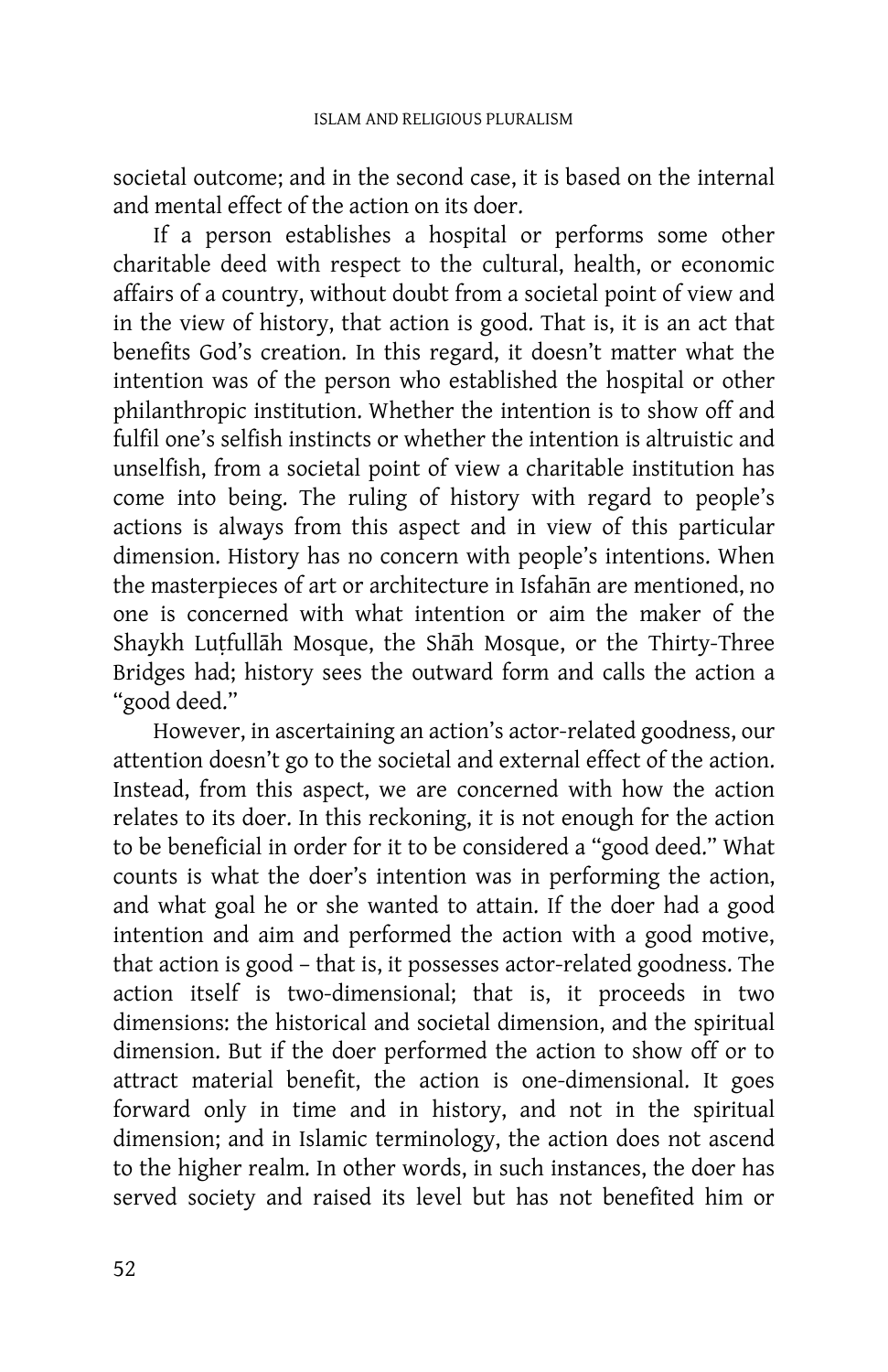herself, and may actually have committed treachery. Instead of ascending spiritually by performing the action, the doer's soul may have descended to a lower spiritual level.

 Of course, our intent is not that the action-related goodness of an action is totally separate from its actor-related goodness, and that from a spiritual point of view a person should have nothing to do with actions that are beneficial to society. The intent is that a socially beneficial deed is only spiritually beneficial when the spirit, by performing that action, has travelled a spiritual path as well, having left the station of selfishness and pleasure-seeking and set foot on the station of sincerity and purity.

 The relation between action-related goodness and actor-related goodness is the relation of the body to the spirit. A living being is a combination of spirit and body. Likewise, the second type of goodness must be breathed into the body of an action possessing the first type of goodness for that action to come alive.

 Thus, the rational proof of the so-called intellectuals is fallacious. This proof states that "God's relationship with all His creatures is equal, and the goodness or evilness of actions is innate to them. Thus good deeds are equal for all people. And the corollary of these two equalities is that in the hereafter, the recompense of believers and unbelievers shall be the same." In this reasoning, the actions and the equality of the creatures before the Creator have been given attention; but the doer and his or her personality, aim, motive, and spiritual path – all of which necessarily cause actions to be dissimilar and cause a difference among them similar to the difference between the living and the dead – has been forgotten. They say, "What difference does it make for God whether the doer of a good deed recognizes Him or not, or is familiar with Him or not? Whether he or she performed the action for His pleasure or with some other purpose, whether the intention be seeking nearness to God or not?"

 The answer is that it makes no difference to God, but it makes a difference for that person him or herself. If the person doesn't recognize God, he or she will perform one type of spiritual action and another type if he or she is familiar with God. If one doesn't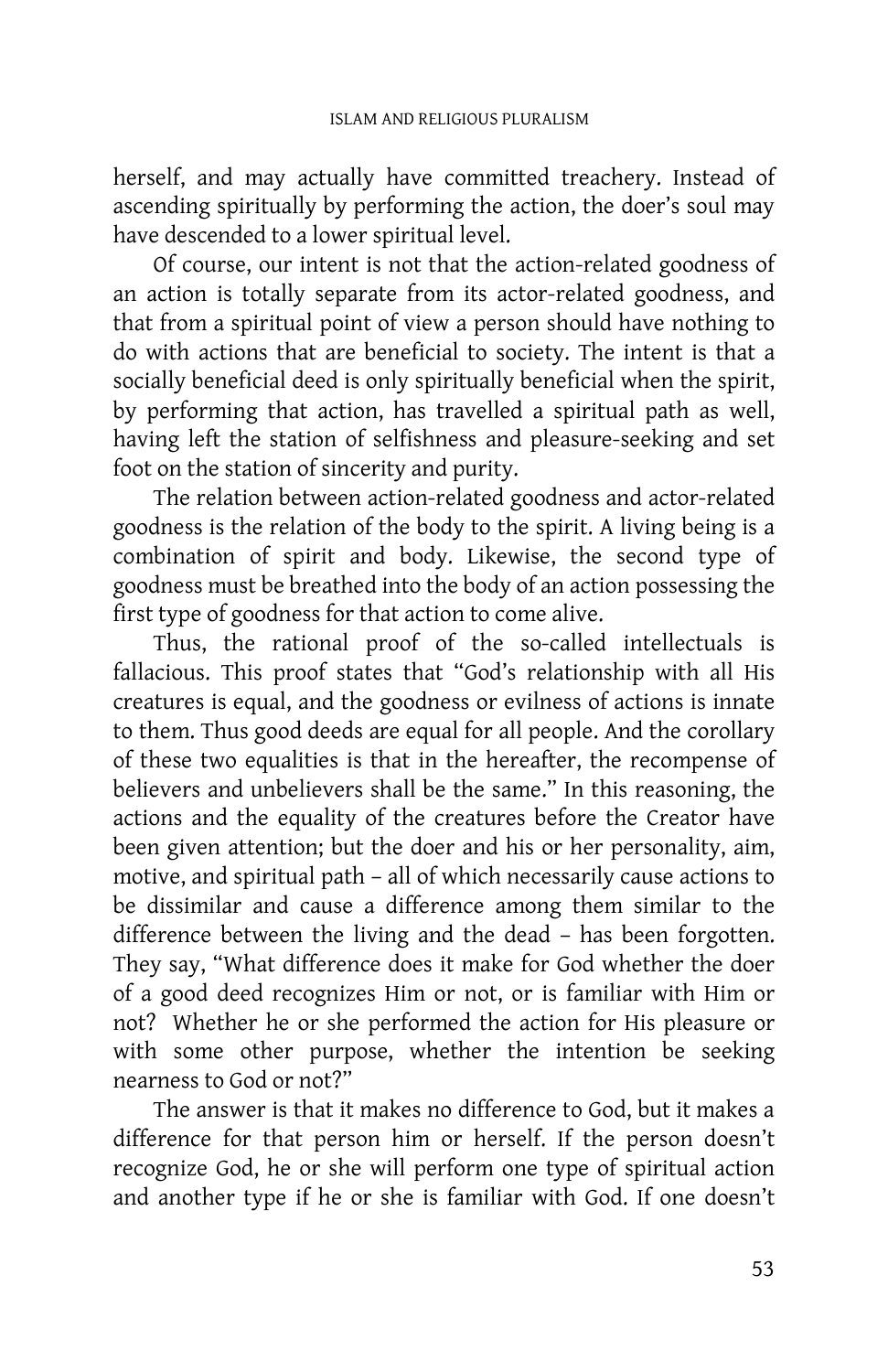know God, one's action will be one-dimensional; the action will have only action-related and historical goodness. But if one knows God, one's action will be two-dimensional and will have actor-related and spiritual goodness. If one knows God, one's action and one's self will ascend towards God, and if one doesn't know God one will not ascend. In other words, it makes no difference for God, but it does make a difference for the action. In one case, the action will be a living, ascending action, and in the other case it will be a dead, descending action.

 They say that God, who is Wise and Just, will certainly not nullify the good deeds of a person on account of not having a relationship of friendship with Him.

 We too believe that God will not nullify them, but we must see whether a person who doesn't recognize God actually performs a good deed that is good both in its effect and its relation to its doer, good both from the aspect of the societal order as well as from the doer's spiritual aspect. The fallacy arises because we have supposed that for an action to be beneficial to society suffices for it to be considered a "good deed." To suppose the impossible, if a person doesn't know God and yet ascends toward God through his or her action, without doubt God will not send that person back. But reality is that a person who doesn't know God doesn't break the curtain to enter the spiritual realm, doesn't traverse any of the stations of the soul, and doesn't ascend towards God's spiritual realm in order for his or her action to acquire a spiritual aspect and a form that will be a source of pleasure, felicity, and salvation for him or her. The acceptance of an action by God is nothing other than for the action to possess these qualities.

 One of the primary differences between Divine laws and human laws is this very point; Divine laws are two-dimensional, and human laws are one-dimensional. Human laws have nothing to do with the spiritual order or spiritual advancement of the individual. When a government legislates taxes in the interests of the country, its goal is solely to obtain money and cover the country's expenses. The government has no concern with the intention of the taxpayer. Does he or she pay taxes freely and willingly out of love for the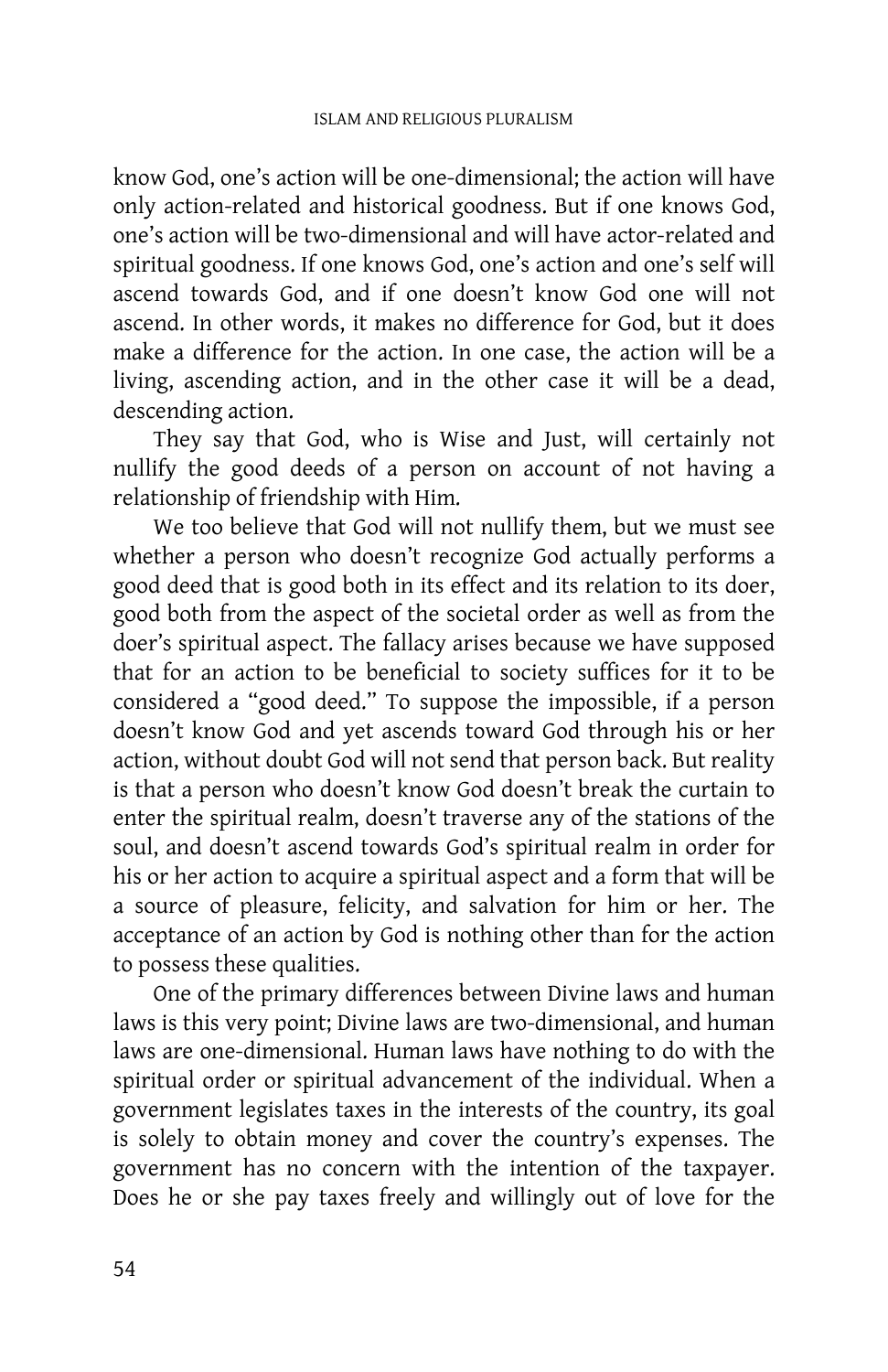country and its government, or out of fear? The government's purpose is only to obtain money; even if the taxpayer curses the government under his or her breath, the government's purpose has been attained.

 Similarly, when a government calls its armed forces to defend the country, it does not concern itself with the intention of the soldiers; it desires the soldiers to fight its enemies in war. It makes no difference to the government whether the soldier fights out of his free will and inclination or out of fear of the gun to his head; or whether his fighting is to show off, as a result of foolish prejudices, or in defence of truth and what is right.

 However, Divine laws are not like that. In these laws, monetary dues and warriors are not wanted in absolute terms, but together with a pure intention and desire to seek nearness to God. Islam desires actions with a soul, not soulless actions. Thus, if a Muslim pays zakāt (Religious Tax), but with an element of showing off, it is not accepted; if he performs jihad, but does it in order to show off, it is not accepted. The Divine law says that a coerced soldier is useless; I want a soldier who has the soul of a soldier, who has accepted the call: "Verily God has purchased from the believers their souls and their belongings in return for Paradise"<sup>67</sup> and answered it sincerely.

 It has been related from the Messenger of Islam in a consecutively-narrated tradition among both the Sunnis and Shi<sup>as</sup> that he said: "The value of deeds is based on the intention." The Prophet of Islam has also said, "Every individual shall have what he or she intended." In addition, he has stated, "No deed is accepted without an intention."<sup>68</sup>

 One tradition has been narrated in the following words: "The value of actions is in their intention, and a man shall only get that which he intended. So whoever migrated for the sake of God and His Messenger, his migration is towards God and His Messenger; and whoever migrated for the sake of worldly wealth or a woman he wished to marry, his migration is towards that thing."<sup>69</sup>

Imām Jaʿfar b. Muḥammad as-Ṣādiq, the 6<sup>th</sup> successor of Prophet Muhammad said, "Perform your actions for the sake of God and not people, because whatever is for God, (ascends) towards God, and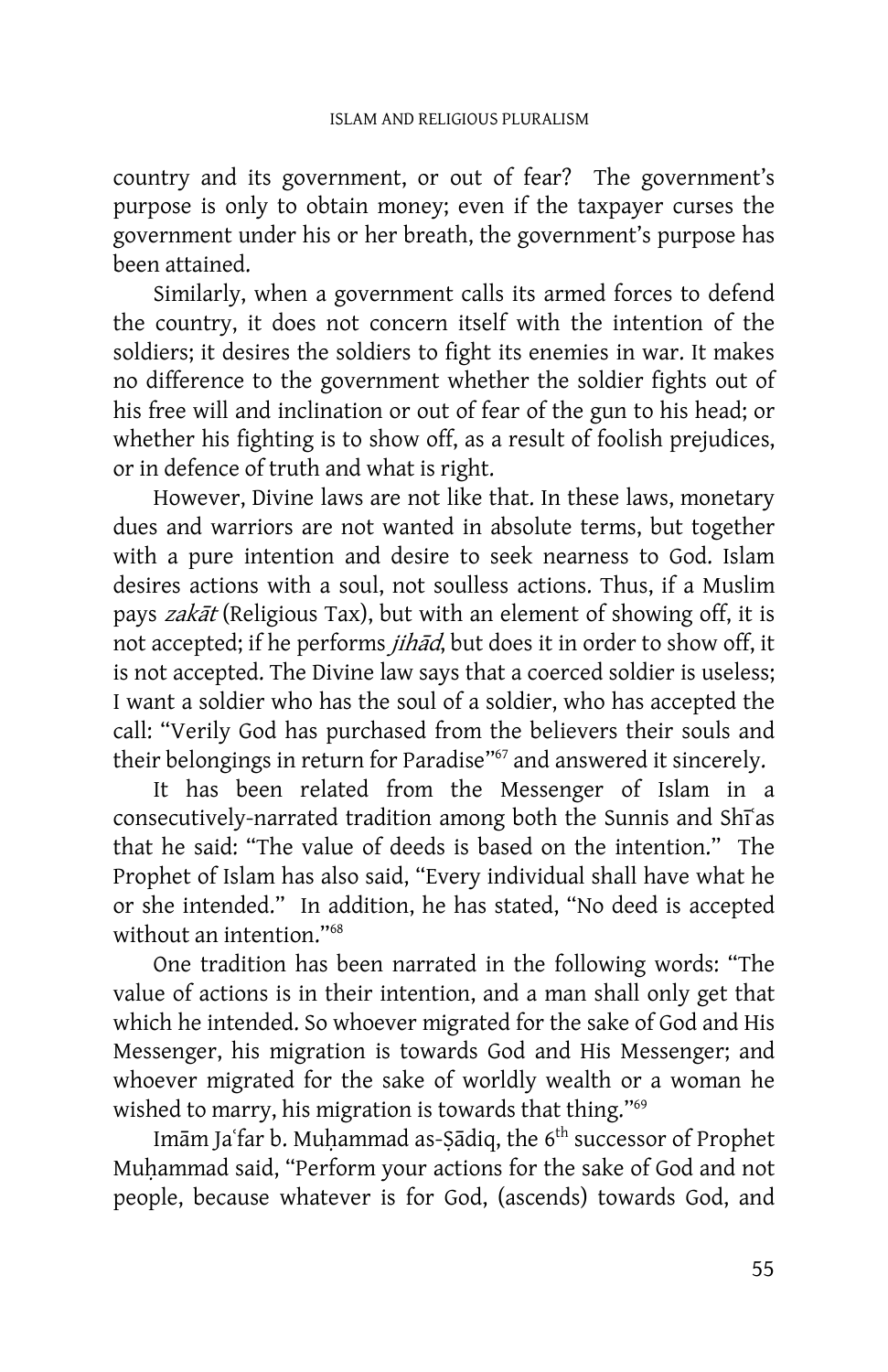whatever is for the people, does not ascend towards God."

 The intention is the soul of the action, and just as the body of a human being is noble because of the human soul, so too does the nobility of a human being's action depend on its soul.

What is the soul of an action? The soul of an action is sincerity. The Qur'an says: "Yet they were not commanded except to worship God, dedicating their faith to Him…"<sup>70</sup>

### Quality or Quantity?

From the above discussion, an interesting conclusion can be obtained which is that in the reckoning of God, the value of actions is by their quality rather than their quantity. Inattention to this point has caused some people to make up fantastic stories regarding the extraordinarily valuable actions of holy personages when they see the societal dimension of those actions to be insignificant.

For example, with regard to the ring that Imam `Ali bestowed on a beggar while bowing in prayer, about which a verse of the Qur`an was revealed, they say that the value of that ring was equal to the revenue of greater Syria; and in order for people to believe that, they gave it the form of a tradition. In the view of these people, it was hard to believe that a great verse of Qur`an would be revealed about the bestowal of an insignificant ring. And since they were unable to believe such a thing, they created a story and raised the ring's material value. They didn't stop to think that a ring equal in value to the revenue of all of Syria would not, in the poor and indigent city of Madinah, be found on the finger of Imam 'Ali. Supposing such a ring was in Imam 'Ali's possession, he would not give it to just one beggar; instead, with such a ring he would make Madinah flourish and save all of the city's needy.

 The intellect of these fantasy-weavers hasn't understood that for God a great deed has a reckoning different from material reckonings. It is as if they have supposed that the value of the ring caught God's attention and compelled Him to praise 'Alī for the great deed he did – God be exalted from such suppositions!

 I don't know what these short-sighted people have thought up regarding the pieces of bread that 'Alī and his family bestowed in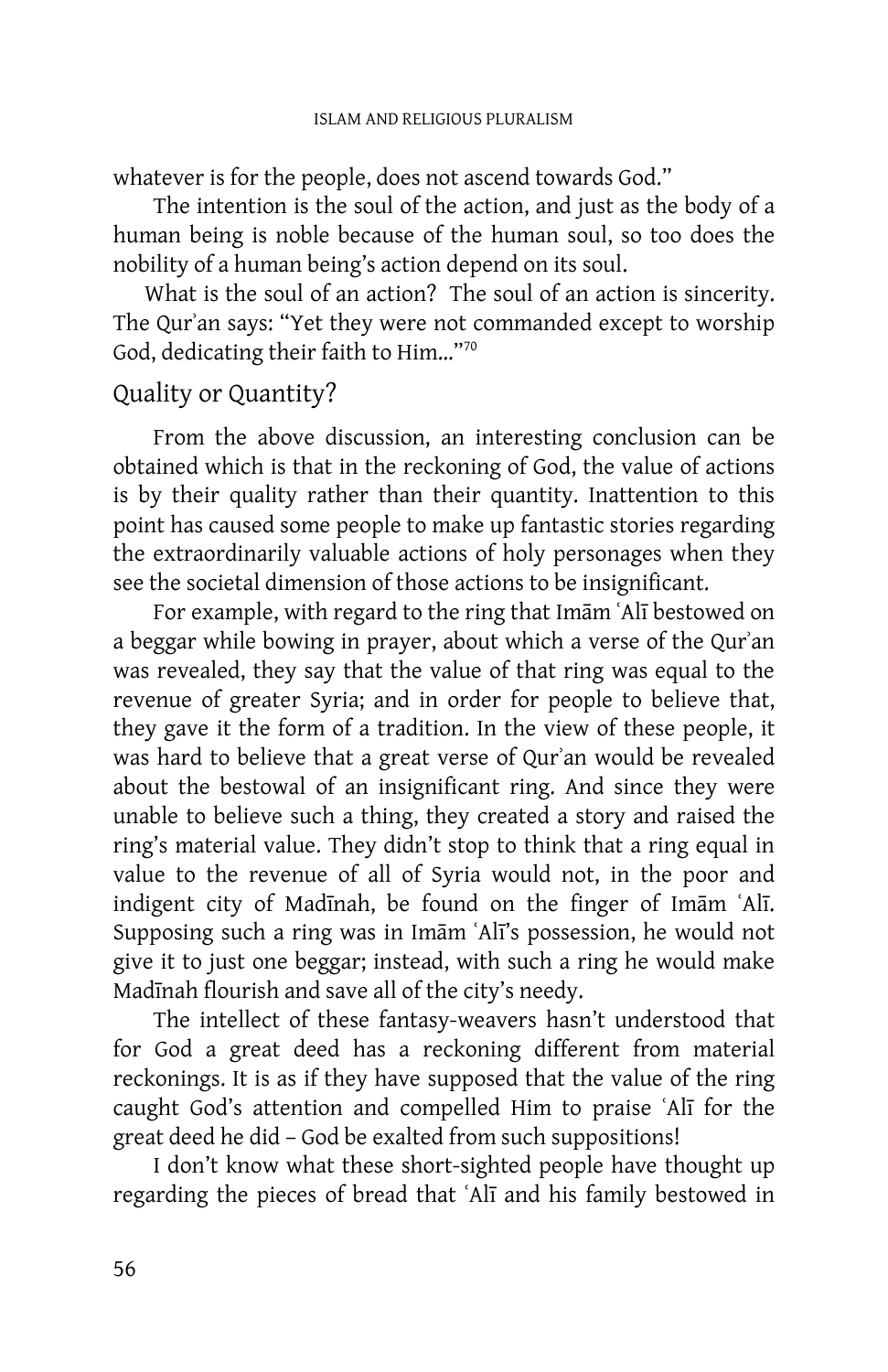charity and about which Sūrah "Hal Ata"<sup>71</sup> was revealed. Perhaps they will say that the flour of that bread was not from barley, but from gold dust!

But in fact that is not the case. The importance of 'Alī and his family's action is not in the material aspect which attracts our attention; the importance of their action is that it was pure and entirely for God's sake; it was at a level of sincerity which it is beyond us even to conceive, a sincerity which was reflected in the highest realm and elicited Divine praise and glorification.

In the words of Shaykh Fariud Din al-`Attar: It is beyond [the power] this world to describe his spear; It is beyond that world to describe his three pieces of bread.

The importance of their action lies in what the Qur'an has quoted: "We feed you only for God's sake; we wish from you no recompense, nor any gratitude."<sup>72</sup>

 These are the words of their heart which God, the Aware, has made known; that is, with their selflessness and sacrifice, they desired from God naught but God Himself.

 The fact that the Qur`an regards the actions of unbelievers to be like a mirage, hollow and devoid of reality, is because their actions have an adorned and misleading exterior, but since they are done for lowly material and individual motives and not for God, they have no spiritual aspect.

Zubayda, the wife of the `Abbāsid dynasty caliph Hārūn al-Rashīd, caused a river to be dug in Makkah which has been used by visitors of God's sanctuary from that time until today. This action has a very righteous exterior. The resolve of Zubayda caused this river to flow to barren Makkah from the rocky land between Ta'if and Makkah, and it has been close to twelve centuries that the hot, thirsty pilgrims have been making use of it.

 From a worldly perspective, it is quite a great deed; but how about from the spiritual perspective? Do the Angels reckon as we do? Is their attention, like ours, drawn to the apparent magnitude of this act?

 No, their reckoning is different. Using a Divine scale, they measure the other dimensions of the action. They take account of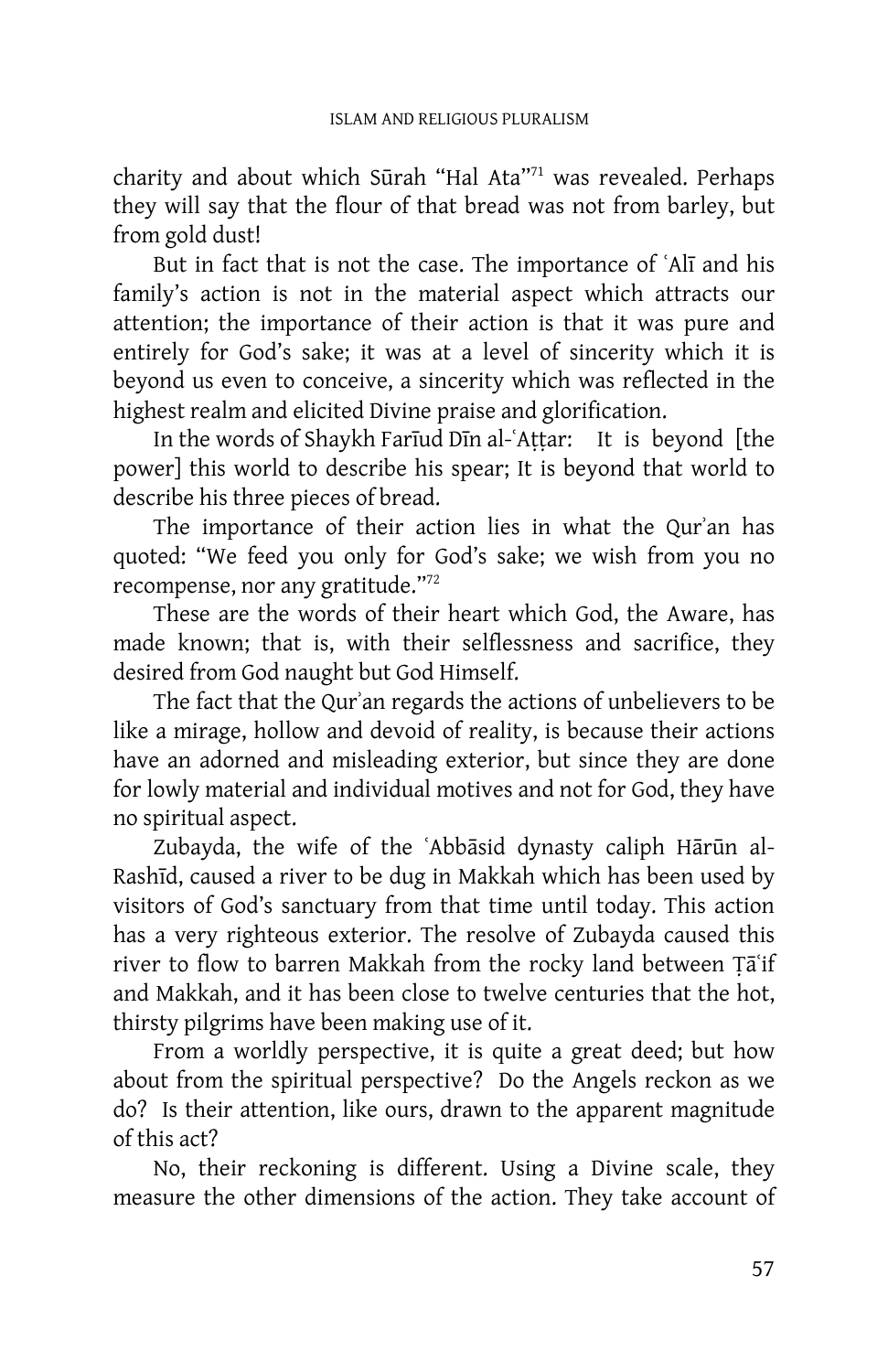where Zubayda obtained the money for this act.

 Zubayda was the wife of an oppressive and tyrannical man who had control of the public treasury of the Muslims and would do as he pleased. Zubayda had no money of her own, and she didn't spend her own wealth in this charitable act; she spent the people's money on the people.

 The difference between her and other women in her position is that others would spend the public's money on their personal desires, and she spent a portion of this money on a project for the public good. Now, what was Zubayda's purpose in this action? Did she wish for her name to remain in history? Or did she truly have God's pleasure in mind? Only God knows.

 It is in this reckoning that it is said that someone saw Zubayda in a dream and asked her what God gave her for the river she caused to be made. She replied that God had given the entire reward of that action to the original owners of that money.

### The Mosque of Bahl $\bar{u}I^{73}$

It has been related that once a Mosque was being constructed when Bahlūl arrived and asked, "What are you doing?" They replied, "We are building a Mosque." Bahlūl asked, "What for?" They replied, "What kind of question is that? We are building it for God."

Bahlūl wanted to show the doers of that charitable work their level of sincerity. Secretly, he had a stone engraved with the words, "The Bahlūl Mosque," and at night he affixed it above the Mosque's main gate. When the builders of the Mosque came the next day and saw the sign, they became angry. They found Bahlūl and beat him for portraying the toils of others as his own work. Bahlūl retorted, "But didn't you say you built this Mosque for God? Suppose that people mistakenly think it was I who built it; God won't make such a mistake!"

 How many great deeds there are which are great in our eyes, but are worthless in the eyes of God! Perhaps many great buildings, whether Mosques, mausoleums, hospitals, bridges, rest houses for travellers, or schools, have such an end; the account of such things is with God.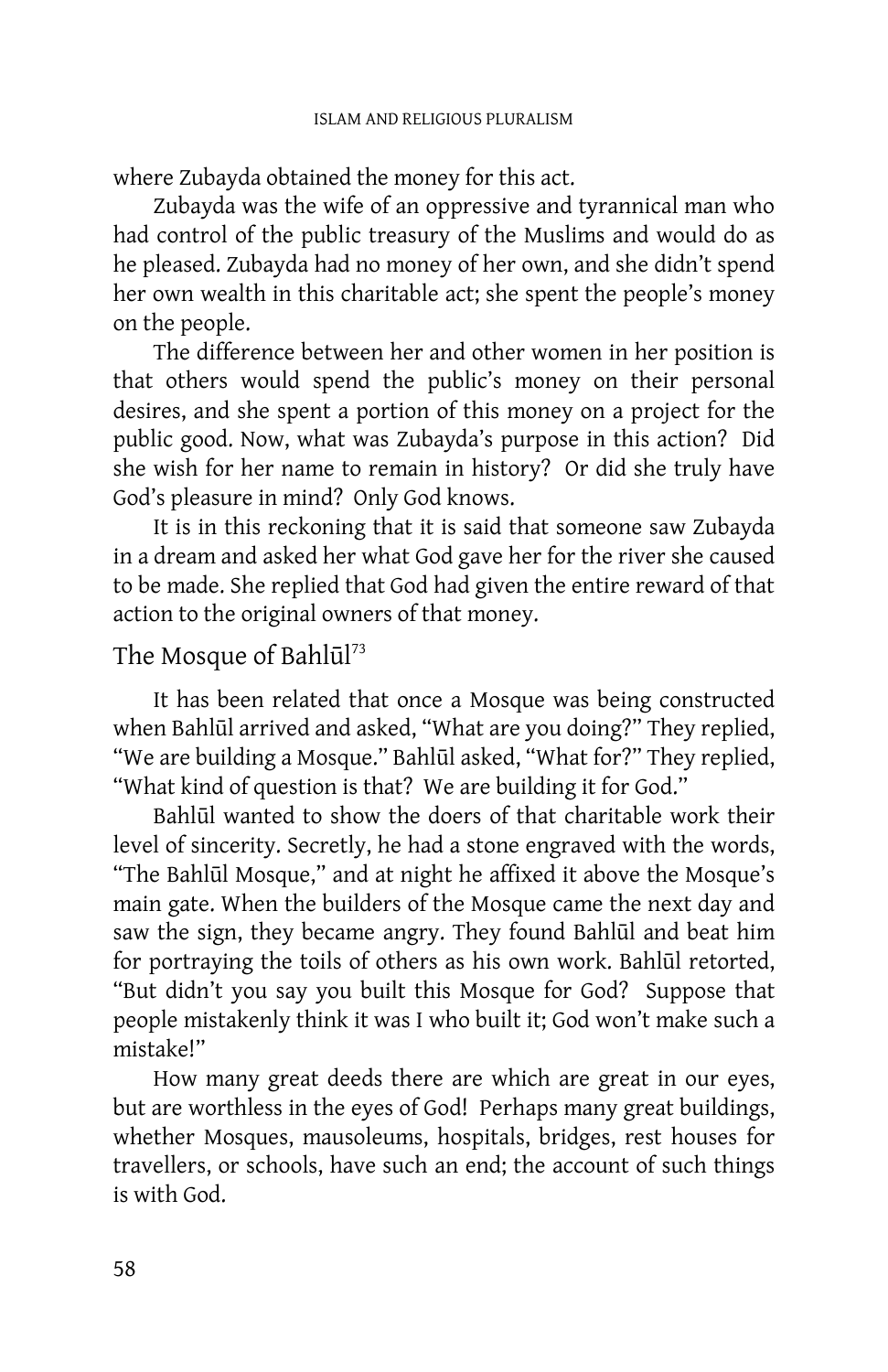#### Belief in God and the Hereafter

The relation of this world to the hereafter is similar to the relation between the body and the spirit, or the relation of the outer aspect to the inner aspect. This world and the next are not two wholly and entirely separate worlds; this world and the hereafter together are one unit, just as a sheet of paper has two pages and a coin has two sides. This same Earth that exists in this world will appear in the hereafter in its otherworldly form. The plants and objects of this world will appear in the hereafter in their otherworldly aspect. Fundamentally, the hereafter is the celestial form of the present world.

 The condition for an action to acquire a good otherworldly aspect is for it to be performed with attention to God and in order to ascend to God's higher realm. If a person doesn't believe in the hereafter and isn't attentive to God, his or her action will not have an otherworldly aspect, and thus will not ascend to the higher realm. The otherworldly aspect is the higher aspect, and the worldly aspect is the lower aspect. As long as an action does not acquire illumination and purity through intention, belief, and faith, it cannot attain to the highest realm; only an action that has a spirit can attain that station. And the spirit of an action is its otherworldly aspect.

 How beautiful are the words of the Qur`an: "To Him (God) rises the pure word, and good deeds He (God) raises."<sup>74</sup>

 This verse can be understood in two ways, and both have been mentioned in books of exegesis of the Qur`an. The first is that good deeds raise pure words and pure belief; the other is that pure words and pure belief raise good deeds and make them otherworldly. The two explanations – both of which are correct and possibly both are intended – together convey the principle that faith has an effect on the acceptance of actions and their ascent to God, and actions have an effect on the perfection of faith and on increasing the degree of faith. This principle is an accepted one in the Islamic teachings. Our reference to this verse is based on the second explanation, though as we indicated, in our view it is possible that the verse has intended both meanings at the same time.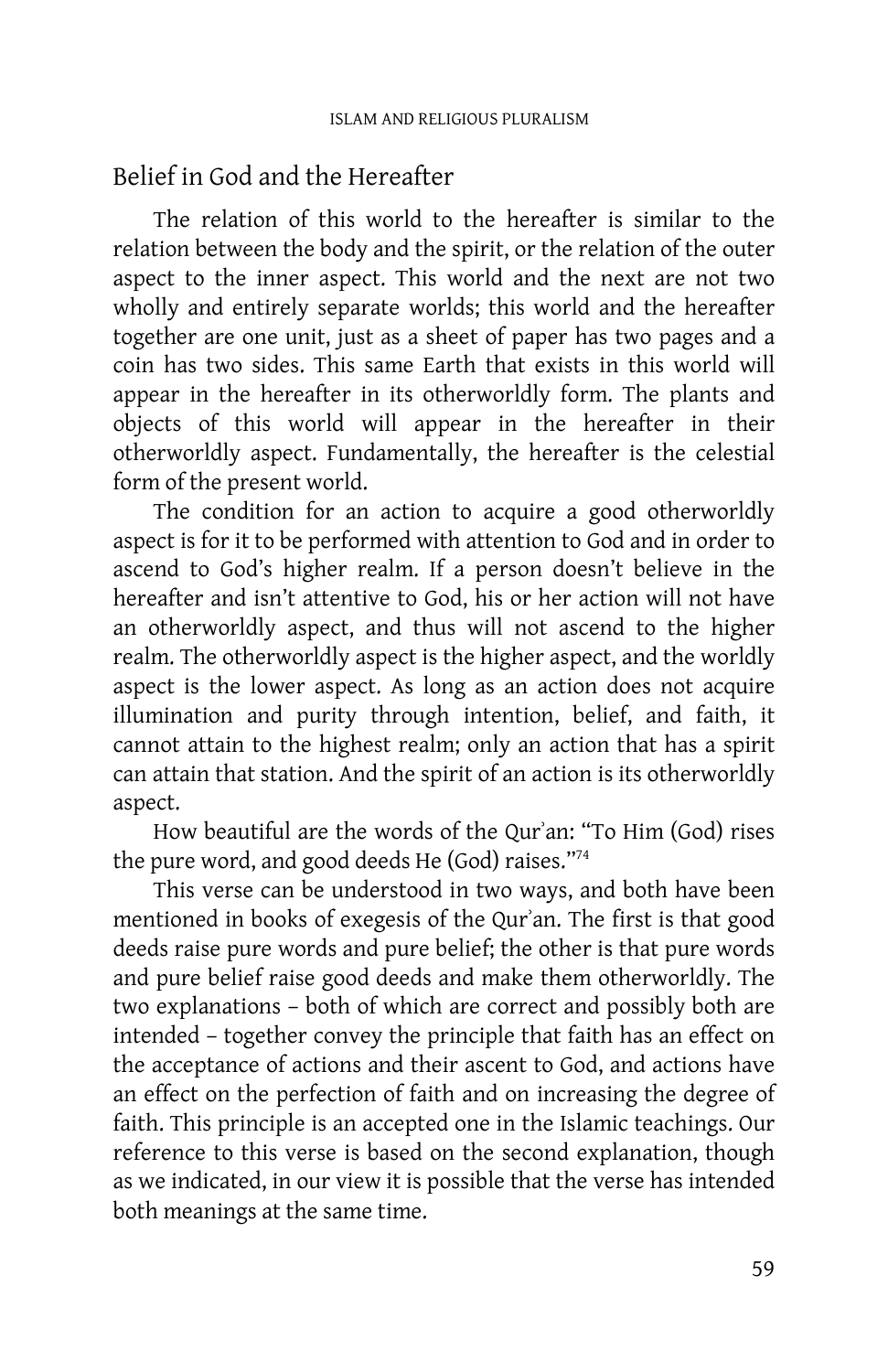In any case, it is a mistake for us to think that the actions of those who don't believe in God and the Day of Judgement ascend to God and acquire an otherworldly aspect.

 If we are told that someone has taken the northbound highway from Tehran and continued to travel northward for several days, we will obviously not expect that person to reach Qum, Isfahan, or Shīrāz (which lie south of Tehran); if someone were to entertain such a possibility, we would laugh and tell him that if that person wished to go to one of those cities, he or she would have to take the southbound highway from Tehran and travel on it.

It is impossible for someone to travel towards Turkistan, yet reach the Ka˜bah.

 Heaven and Hell are the two ends of a person's spiritual journey. In the next world, every person sees him or herself at his or her journey's final point; one above, and the other below; one the highest of the high, and the other the lowest of the low. "The record of the pious is indeed in *'Illiyīn* (the Highest Heaven)."<sup>75</sup> The Qur'an also states, "The record of the vicious is indeed in Sijjīn (the Lowest Pit of Hell)."<sup>76</sup>

 How is it possible for a person not to travel towards a certain destination, or to travel in a direction opposite to it, yet still reach that destination? Moving towards the highest heaven ('Illiyyin) requires an intention and desire to reach it, and that in turn requires recognition and belief on the one hand, and facilitation and submission on the other. If a person has no belief in such a destination, or lacks the quality of facilitation and submission, and in short has neither any desire nor takes even the smallest step to reach it, how can one expect him or her to attain that destination? Without doubt, every path leads to its own destination, and unless God is that destination, the path does not lead to God.

 The Qur`an says: "Whoever desires this transitory life, We expedite for him therein whatever We wish, for whomever We desire. Then We appoint hell for him, to enter it, blameful and spurned. Whoever desires the Hereafter and strives for it with an endeavour worthy of it, should he be faithful—the endeavour of such will be well-appreciated."77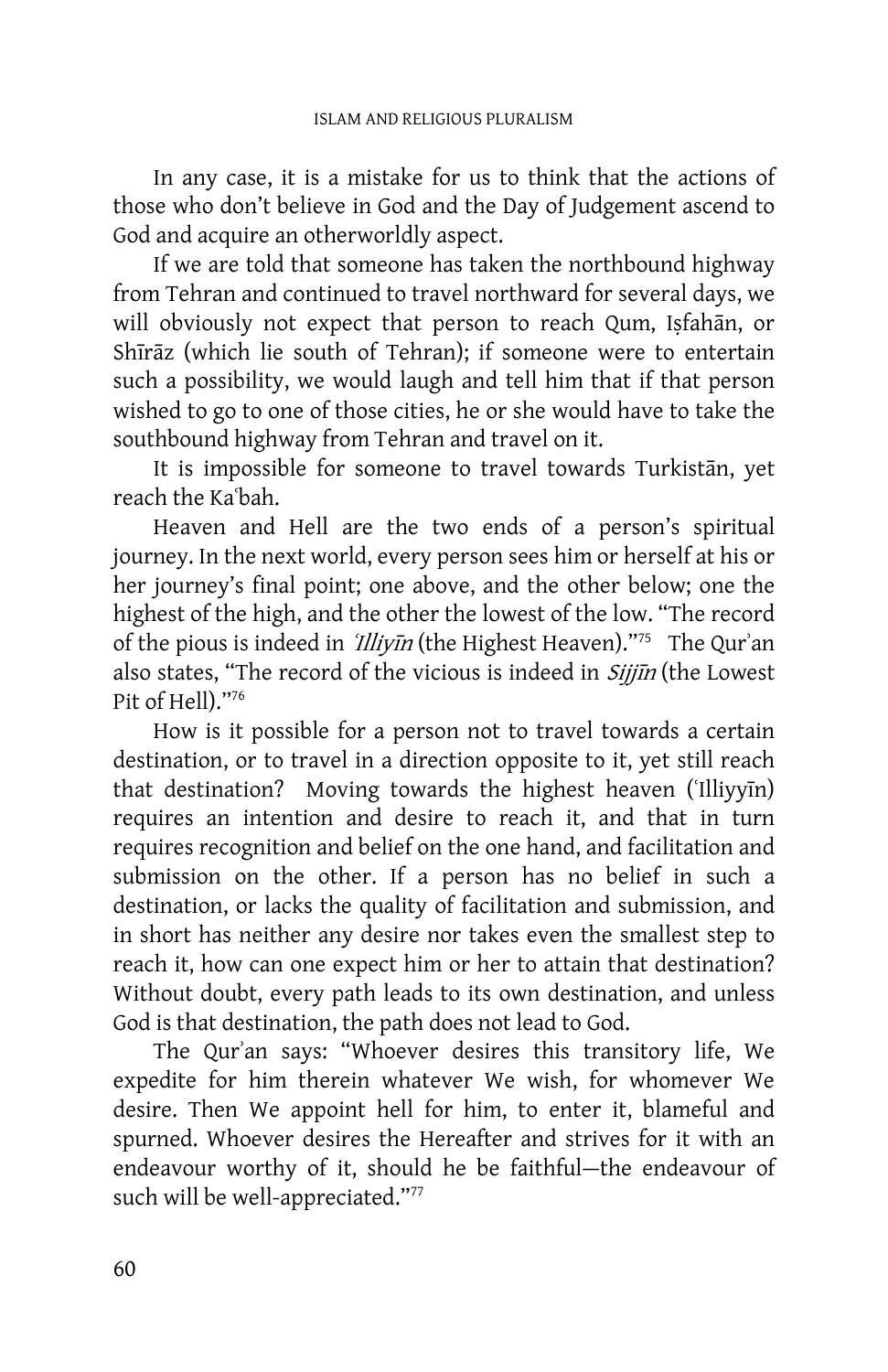That is, if a person's level of thinking is no higher than this world and he or she has no goal higher than this world, it is impossible for that person to attain the high target of the hereafter; but Our Divine grace and benevolence demand that We grant him or her something of the worldly goal he or she desired to achieve.

 There is a subtle point here: this world is the world of nature and matter; it is the world of causes and reasons. Worldly causes are in conflict with each other, and constraints also exist in this material world. Thus, for a person whose goal is this world, there is no guarantee that he or she will definitely attain that goal. The words the Qur`an has chosen to impart this point are as follows: "We expedite for him therein whatever We wish, for whomever We desire."

 However, one who has a higher goal in his or her spiritual makeup has not given his or her heart to trifling goals, and who, moving forward with faith, takes steps towards a Divine object will certainly attain the goal, since God recognizes the value of good deeds; He accepts and rewards those good deeds that are presented to Him.

 Here, effort and endeavour are necessary, since it is impossible for a person to move forward and attain the goal without taking a step.

 Then in the next verse, the Qur`an says: "Each We assist out of the bounty of your Lord, both this group and that one; and the bounty of your Lord has not been withheld from any." 78

 That is, Our bounty is limitless; whoever sows a seed, We bring it to fruition; whoever moves towards a goal, We deliver him or her to that goal.

 The Divine sages say that the Being who is necessarily existent by essence is necessarily existent from all aspects and dimensions. Thus, He is necessarily Bountiful. As a result, whoever wishes something, God assists him or her. It is not the case that if someone seeks the world, God says to him or her, "You are misguided and have acted contrary to Our guidance and direction, so We will not assist you." That is not the case; the seeker of the world is also supported and assisted by God in seeking this world and benefits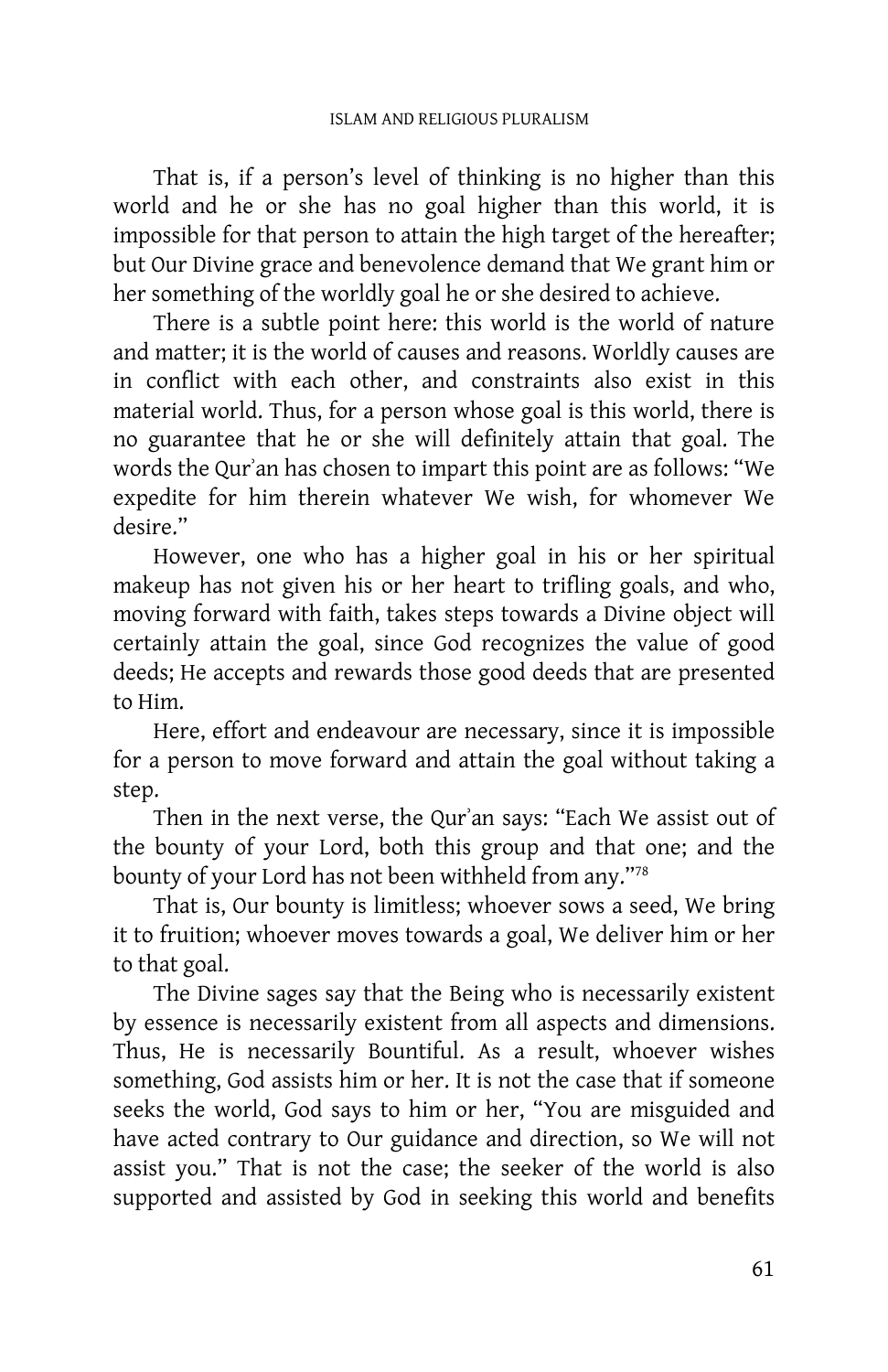from His unhesitant bounty within the limits permitted by this world of causes, mutual exclusivity, and conflicting outcomes.

 In other words, this world is a place appropriate for and given to planting, growing, increasing, and harvesting. It all depends on what seed a person chooses to grow and develop and what harvest he or she wishes to reap. Whatever seed he or she chooses is exactly what will grow and develop in the rich and fertile land of this world.

 True, there is an exclusive assistance particular to the people of Truth, which is called the rahimiyyah (exclusive) mercy; the seekers of this world are deprived of this mercy, since they do not seek it. But the rahmāniyyah (general) mercy of God applies equally to all people and all paths. In the words of Saʿdī, the well known poet: 'The earth's surface is His all-encompassing table, From this table all partake, whether friend or foe.'

From what has been said in this discussion, a portion of the issues under examination have been resolved.

 We made clear that action-related goodness is not sufficient for reward in the hereafter; actor-related goodness is also necessary. Action-related goodness is similar to a body, and actor-related goodness is similar to its spirit and life. And we explained that belief in God and the Day of Judgement is a fundamental condition of actor-related goodness. This conditionality is not based on convention, but is instead an essential and actual conditionality, just like the conditionality of a particular path with respect to reaching a particular destination.

 Here, it is necessary to clarify one point, which is that some will perhaps say that actor-related goodness does not necessarily require the intention of seeking nearness to God; if a person does a good deed because of one's conscience or out of a feeling of compassion or mercy, that is sufficient for his or her action to possess actor-related goodness. In other words, a humanitarian motive is sufficient for actor-related goodness; as long as a person's motive is other than the "self", actor-related goodness is present, whether the motive be "God" or "humanism."

 This point is worthy of consideration. While we don't affirm the view that it makes no difference whether one's motive be God or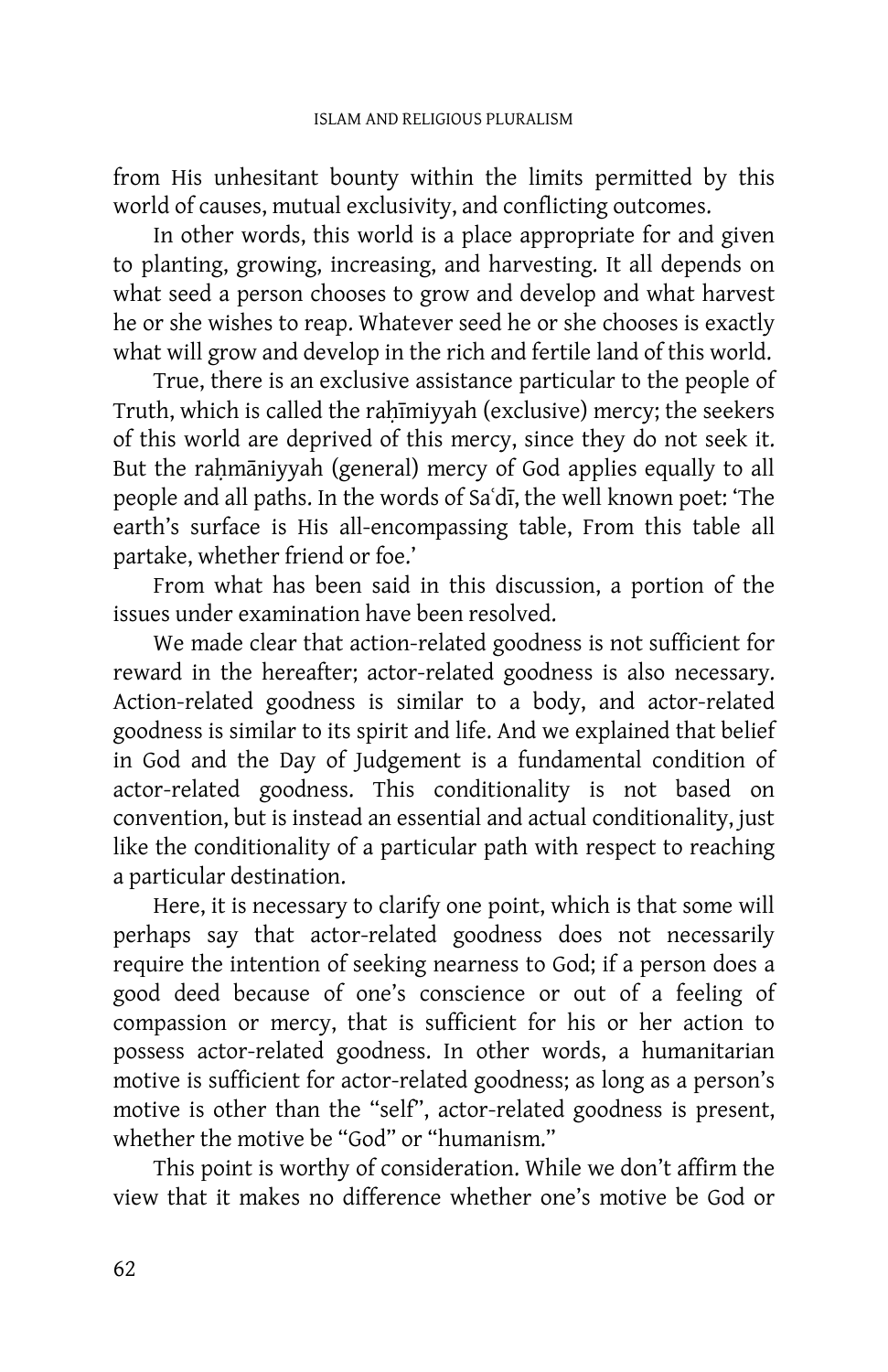humanism, and we can't enter this discussion in depth right now, we do truly believe that whenever an action is performed with the motive of doing good, serving others, and for the sake of humanity, it is not the same as an action that is performed solely with selfish motives. Without doubt, God will not leave such people without any reward. Several traditions indicate that on account of their good deeds, polytheists like Hātim al-Țā i will not be punished or the punishment of such people will be reduced, even though they were polytheists.

 We can understand this point from many traditions which we have before us.

1. 'Allāmah<sup>79</sup> Majlisī quotes from the book *Thawābul A'māl* of Shaykh Şadūq that ʿAlī b. Yaqtīn narrated from Imām Mūsā b. Jaʿfar al-Kādhim, the seventh successor of the Prophet Muhammad that he said, "Amongst the Children of Israel there was a believer whose neighbour was an unbeliever. That unbeliever would always show kindness and good conduct towards his believing neighbour. When this unbeliever died, God made for him a house out of a type of mud which shielded him from the heat of the fire, and his sustenance would be given to him from outside his own environment, which was of fire. He was told, 'This is because of your kindness and good conduct towards your believing neighbour.'"<sup>80</sup>

'Allāmah Majlisī, after quoting this tradition, says: "This tradition and others like it are evidence that the punishment of some unbelievers in Hell will be lifted, and the verses of Qur`an that say the punishment of the unbelievers shall not be lightened are with regard to those who have not performed such good deeds."

2. He also narrates from Imām Muhammad b. ʿAlī al-Bāqir, the fifth successor of Prophet Muḥammad that he said, "There was a believer who lived in the land of an oppressive king. That oppressor threatened the believer, and thus, the believer fled to a non-Islamic land, arriving at the place of a polytheist man. The polytheist sat him beside himself and hosted him well. As soon as the polytheist man died, God addressed him, 'I swear by My Honour and Glory that if there were a place in Heaven for a polytheist, I would put you in that place; but O' fire, make him fear, but don't harm him.'"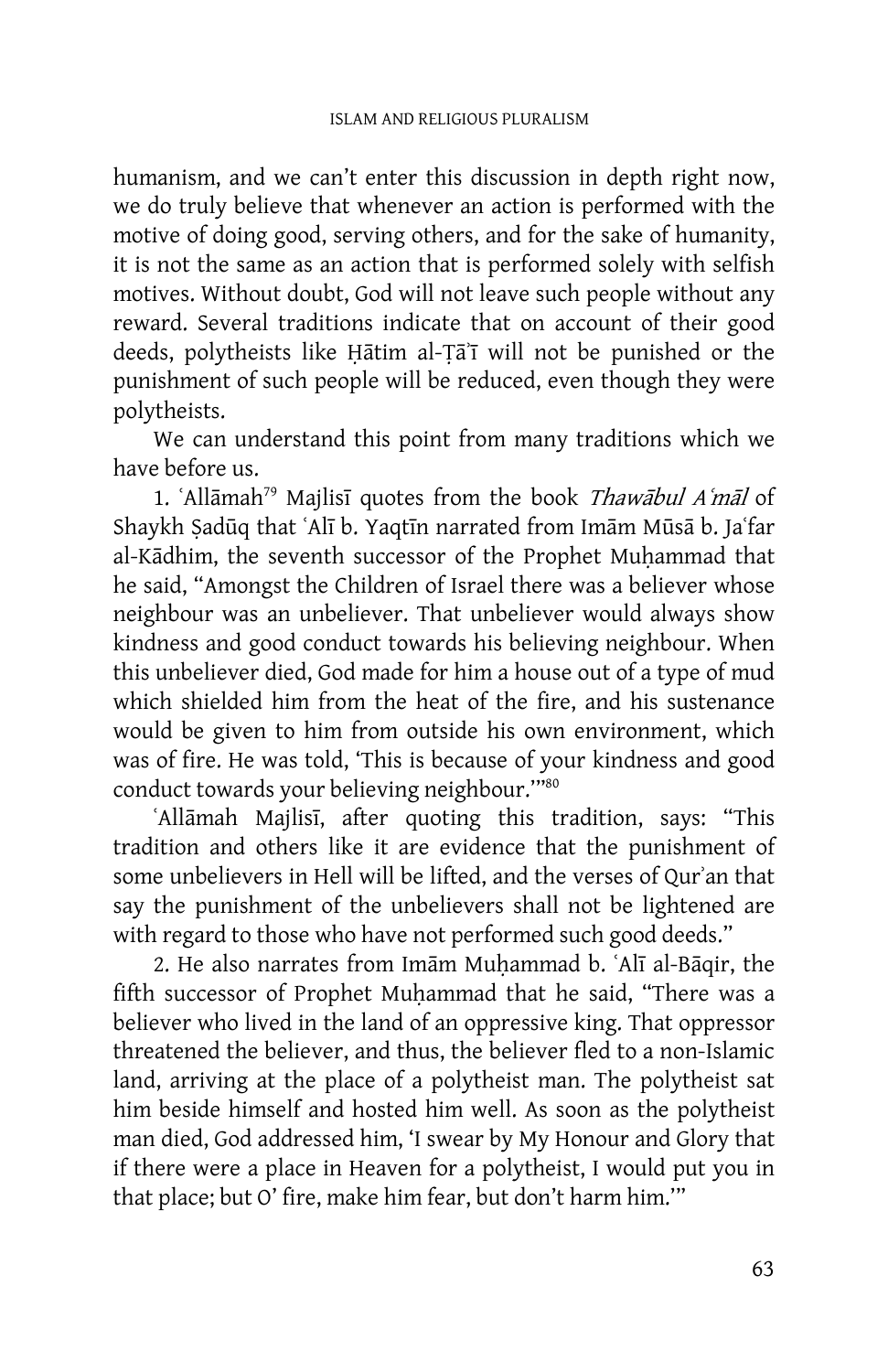Then the Imam said, "Every morning and evening his sustenance is brought for him from outside that environment." The Imām was asked, "From Heaven?" He answered, "From where God wills."<sup>81</sup>

3. The Noble Messenger said about `Abdullāh b. Jud`ān who was one of the well-known unbelievers in the Age of Ignorance and one of the chiefs of Quraysh, "The one who has the lightest punishment in Hell is `Abdullah b. Jud`an." He was asked why, to which he replied: "He used to give people (food) to eat."

4. In addition, the Prophet Muhammad said with regard to several people who lived in the Age of Ignorance: "I saw in Hell the possessor of the tunic and the possessor of the cane who would drive the pilgrims, and also the woman who had a cat which she had tied up and which she would neither feed nor set free so it could find its own food. And I entered Heaven and I saw there the man who saved a dog from thirst and gave it water."<sup>82</sup>

 Such people, who are found in more or less every age, will at least have their punishment lightened or their punishment lifted altogether.

 In my view, if there are individuals who do good to other people or even to another living being – whether a human being or animal – without any expectation, not even because they see themselves mirrored in the existence of the deprived (i.e., fear that one day they may be in similar straits is not the moving factor in what they do), and instead the motive of doing good and serving others is strong enough in them that even if they know that no benefit will accrue to them and not even a single person will come to know of what they did or say so much as "God bless you" to them, yet they still do good deeds, and they are not under the influence of habit and such like, one must say that in the depths of their conscience there exists the light of recognition of God. And supposing they deny it with their tongues, they confess it in the depths of their conscience; their denial is in reality a denial of an imagined being which they have conceived in place of God, or a denial of another imagined thing which they have conceived in place of the return to God and the Day of Judgement, not a denial of the reality of God and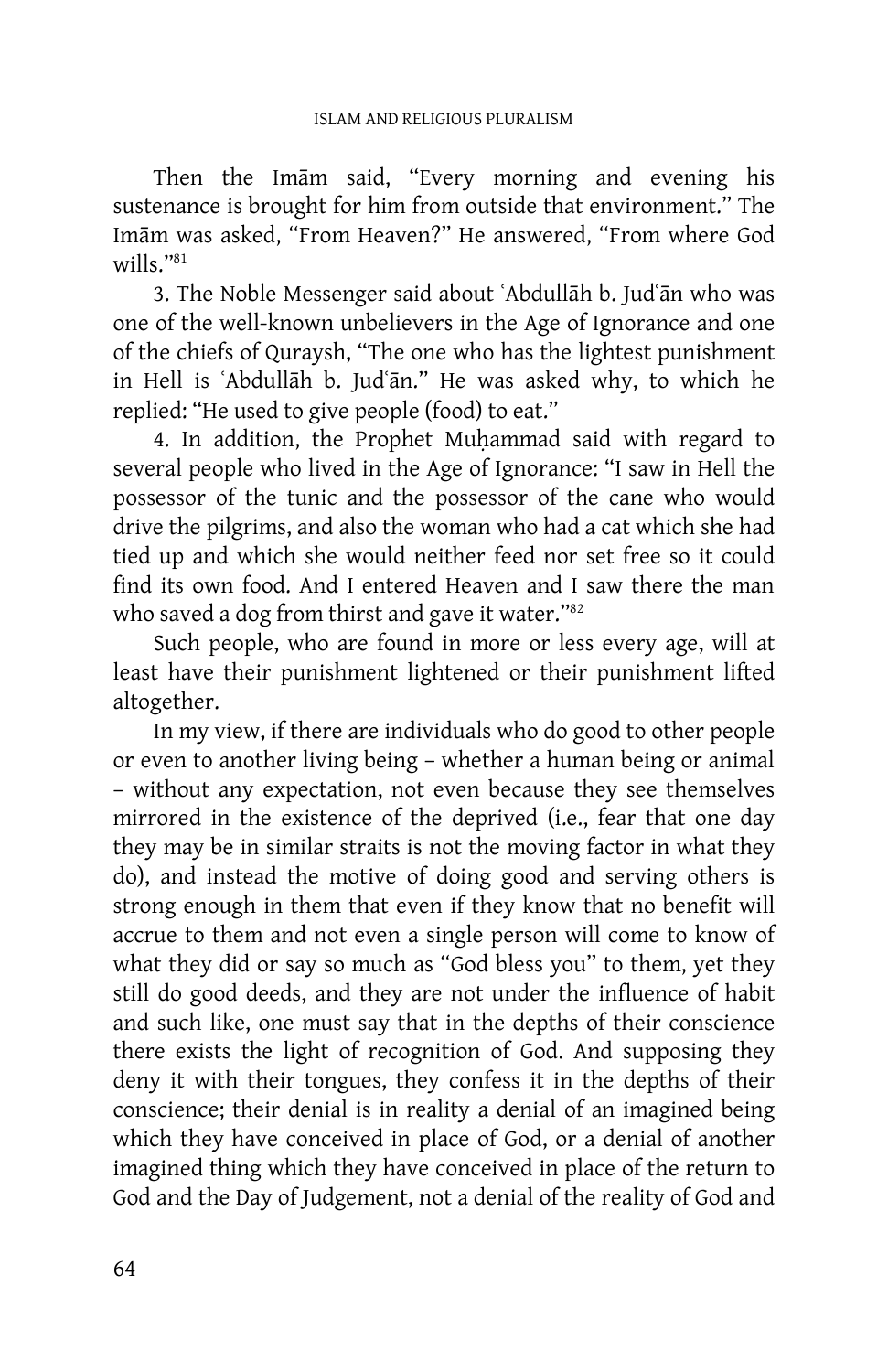the Resurrection.

 Love of good and justice and doing good because it is good and just and worthy, without any other factor, is a sign of love of the Essence possessed of Absolute Beauty; therefore, it is not farfetched that such people actually will not be resurrected among the unbelievers, though by their tongues they are considered deniers. And God knows best.

# Belief in the Prophecy and Imāmate

Now we will discuss another aspect of the issue, which is the position of those non-Muslims who are monotheists and believe in the Resurrection and perform their actions for God.

 Among the People of the Book, people can be found who neither believe the Messiah (Jesus the son of Mary) nor Ezra to be the son of God; they are neither dualists nor fire-worshippers. They do not say, "The Messiah is the son of God," or "˜Uzayr is the son of God," nor that Ahrāman is the god of evil; they also believe in the Day of Judgement. What is the outcome of the actions of such people?

 Right now our discussion is not about those inventors, innovators, and servants of humanity who are materialists and deny God's existence, and whose practical motives naturally do not transcend the material realm. From the preceding discussions, our view regarding them from the perspective of Islam was made clear. Our discussion in this section pertains to those good-doers who believe in Creation and in the Resurrection, and thus are able to have a higher motive in their actions and work towards a goal that goes beyond the material realm.

 It is said that Edison and Pasteur were such people, that they were religious people and had religious motives. That is, in their actions they, just like religious Muslims, worked for God's pleasure and with a Divine motive. In reality, these Christians (Edison and Pasteur) are not Christians [they may be called dispositional Muslims], because if they were Christians and believed in the creeds of the existing Christianity, they would regard the Messiah as God, and naturally it would not be possible for them to be true monotheists; perhaps few of today's Christian intellectuals believe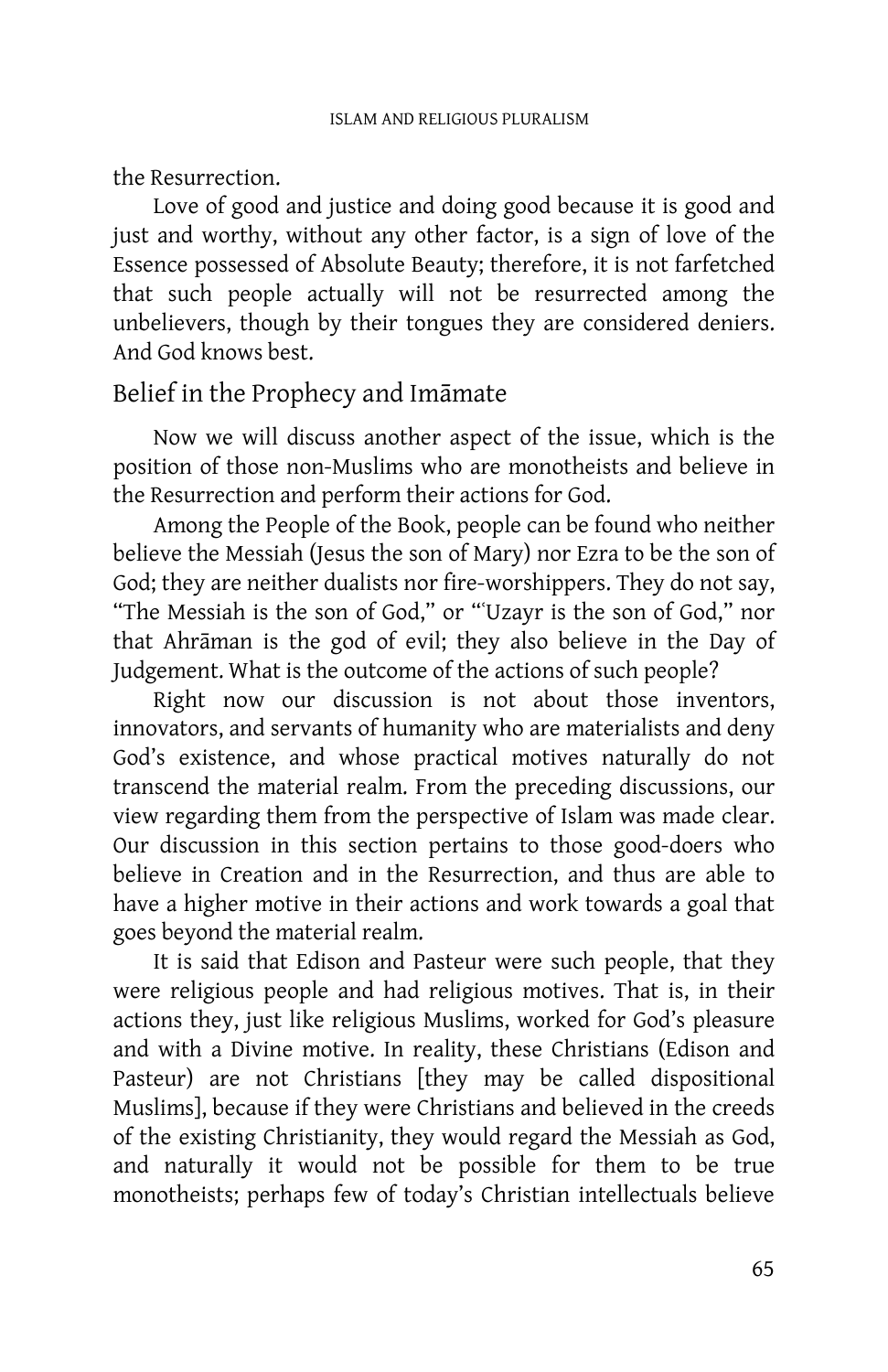in the superstitions of the Trinity.

 In order to answer this question, one must determine in what way faith in the Prophethood and Imamate are necessary, and why such faith is a condition for the acceptance of actions.

 It appears that faith in the Prophets and friends of God is involved in the acceptance of actions for two reasons:

 First, recognition of them goes back to recognition of God. In reality, recognition of God and His affairs is incomplete without recognition of His friends. In other words, recognition of God in a complete form is to recognize the manifestations of His guidance.

Second, recognition of the station of Prophethood and Imamate is necessary because without it, it is not possible to obtain the complete and correct program of action to achieve guidance.

 The big difference between a Muslim good-doer and an unbelieving good-doer is that the unbeliever who does good deeds does not possess the proper program to achieve guidance and thus has only a negligible chance of success. In contrast, since the Muslim has submitted to a religion that has a comprehensive and proper program for guidance, he or she is assured of success if he or she implements that program correctly.

 Good deeds do not consist only of doing good to others; all obligatory, forbidden, recommended, and disliked actions also form part of the program of good deeds.

 The practicing Christian, who is outside the fold of Islam and who lacks the correct program is deprived of its great gifts since he or she commits actions which are prohibited. For example, alcohol is forbidden, but he or she drinks it. We know that alcohol was prohibited because of its personal, societal, and spiritual harms and naturally one who drinks alcohol will face its harms, similar to how a person who is deprived of the guidance of a doctor may do something which makes his or her heart, liver, or nerves prematurely sick and shortens his or her life.

 In the program of Islam, there are some commands which are conditional to act upon for spiritual perfection and development. It is obvious that a non-Muslim, no matter how unprejudiced and free of obstinacy, by virtue of being deprived of the complete program of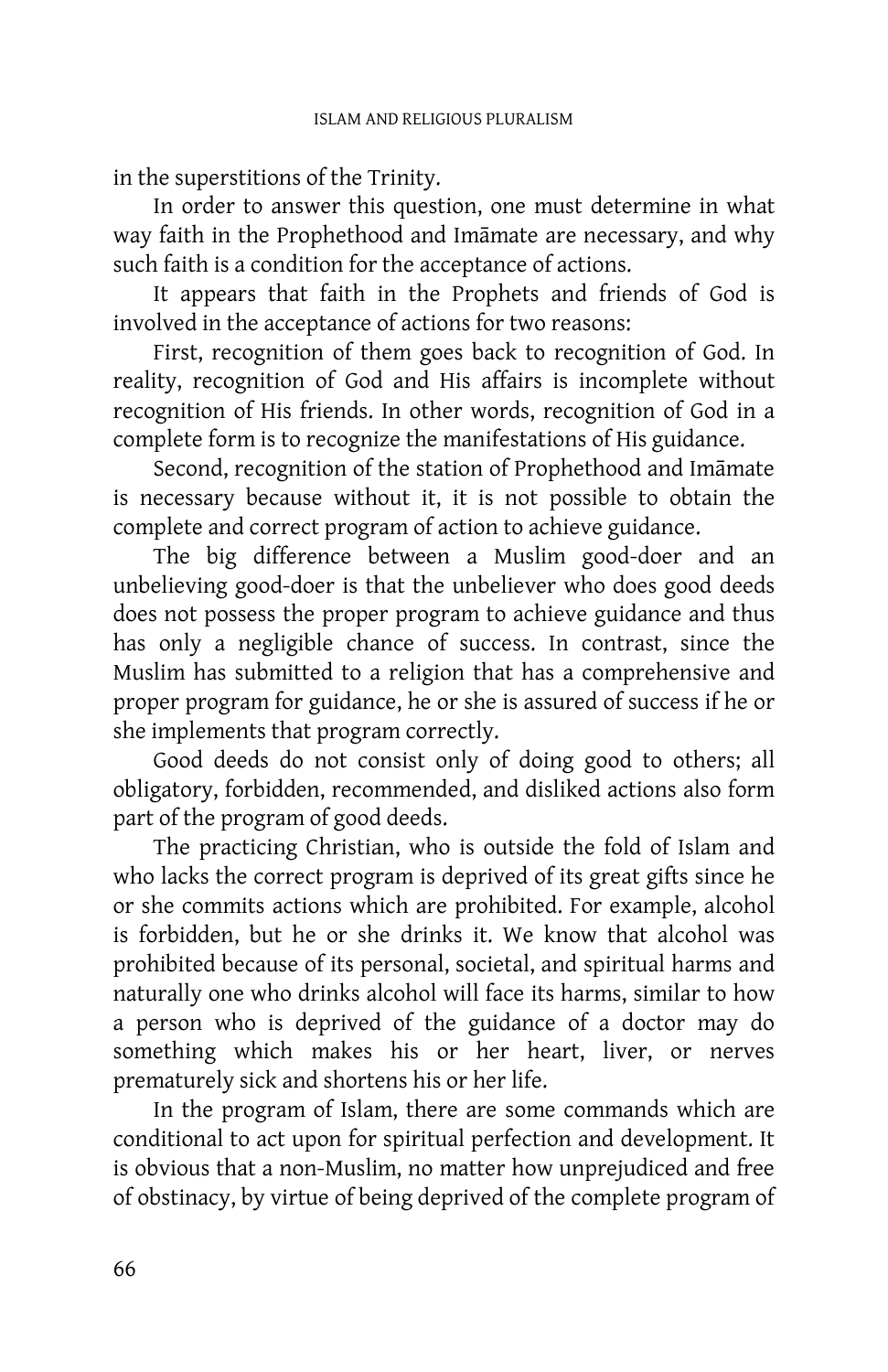human perfection, will also remain deprived of its features.

 Such a person will naturally be deprived of the great acts of worship, such as the five daily prayers, fasting during the month of Ramadān, and pilgrimage to the House of God (Hajj). He or she is like someone who plants seeds without a systematic method of farming; in no way will the product such a person obtains be like that obtained by a person who sows the earth according to a comprehensive and proper program, plants at an appropriate time and weeds at the proper time, and in short performs all the necessary technical steps.

 The difference between a Muslim and a non-Muslim good-doer can be explained like this: the Muslim good-doer is like a sick person who is under the care and direction of an expert doctor; his or her food and medicine are all under the direction of the doctor. With regard to the type of medicine and food and its timing and amount, he or she acts completely as directed. However, the non-Muslim good doer is like a sick person who has no such program and acts as he or she pleases; he or she eats whatever food or medicine that comes into his or her hand. Such a sick person may occasionally consume a beneficial medicine and get a positive result, but it is just as likely that he or she will make use of a medicine that is harmful or even fatal. Similarly, it is possible he or she may eat a beneficial food, but by subsequent negligence or by eating the wrong food, may cancel the beneficial effect of the first food.

 With this explanation, it becomes clear that the difference between a Muslim and a non-Muslim who believes in God is that the Muslim is a theist who possesses a proper program, while the non-Muslim theist performs his or her actions without a correct program. In other words, the Muslim has been guided, and the non-Muslim, though he or she believes in God, is misguided. In this very regard the Qur`an says: "So if they submit, they will have achieved guidance."<sup>83</sup>

 From all that we have said in the last two sections, it has become clear that all non-Muslims are not equal in terms of being rewarded for good deeds; there is a great difference between a non-Muslim who doesn't believe in God and the Resurrection and one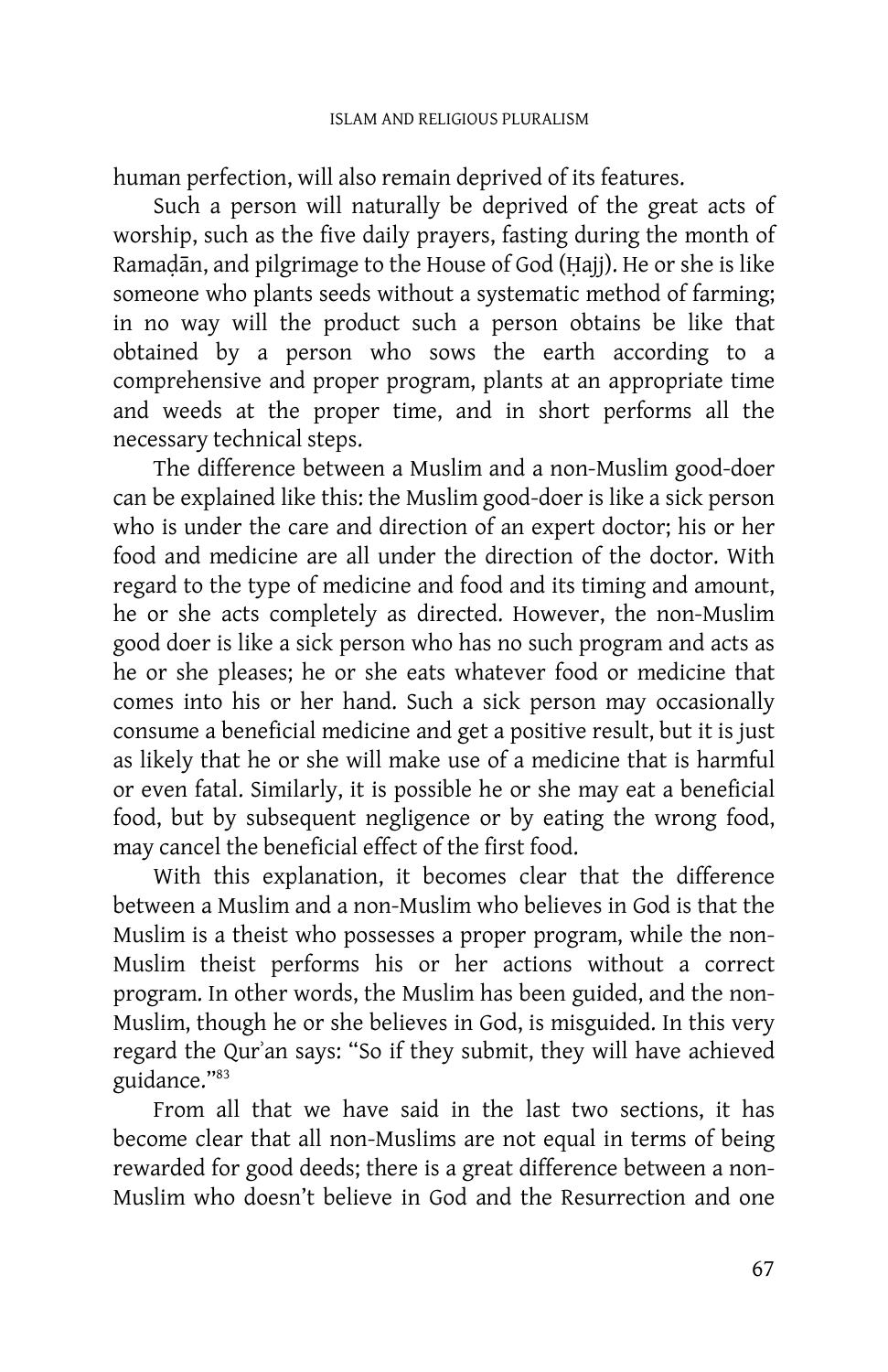who believes in God and in the Day of Judgement but is deprived of the gift of faith in the Prophethood. For the first group, it is not possible to perform an action acceptable to God, whereas for the second it is possible. It is possible for this group to go to Heaven under certain conditions, but for the first group it is not possible.

 Apparently, the reason that Islam differentiates between polytheists and the People of the Book in its laws of interaction – in that it doesn't tolerate the polytheist but tolerates the People of the Book, it forces the polytheist to abandon his or her belief but doesn't force the People of the Book – is that the polytheist or atheist, by virtue of his or her polytheism or denial, forever closes the gate of salvation for him or herself and is in a condition of having deprived him or herself of crossing the material world and ascending to the higher world and eternal Paradise. However, the People of the Book are in a condition in which they can perform good deeds, even if in a deficient manner, and with certain conditions can attain the results of those actions.

The Qur'an says, addressing the People of the Book: "Come to a common word between us and yourselves, that we worship none but God and associate none with Him, and that we take not each other as lords in place of God."<sup>84</sup>

 The Noble Qur`an has given the People of the Book such a call, but has absolutely not given and does not give such a call to polytheists and atheists.

## Affliction

The third issue that deserves attention in relation with the value of faith is the negative value of unbelief and obstinacy. That is, do unbelief and obstinacy cause a good deed to become null and void and lose its effect, making it go bad as an affliction does? In other words, if a person performs a good deed with all the conditions of action-related and actor-related goodness, and yet on the other hand that person shows obstinacy with respect to truth, especially a truth that is one of the principles of religion, in this situation, does this deed – which in and of itself is good, otherworldly, and luminous and free of defect from the Divine and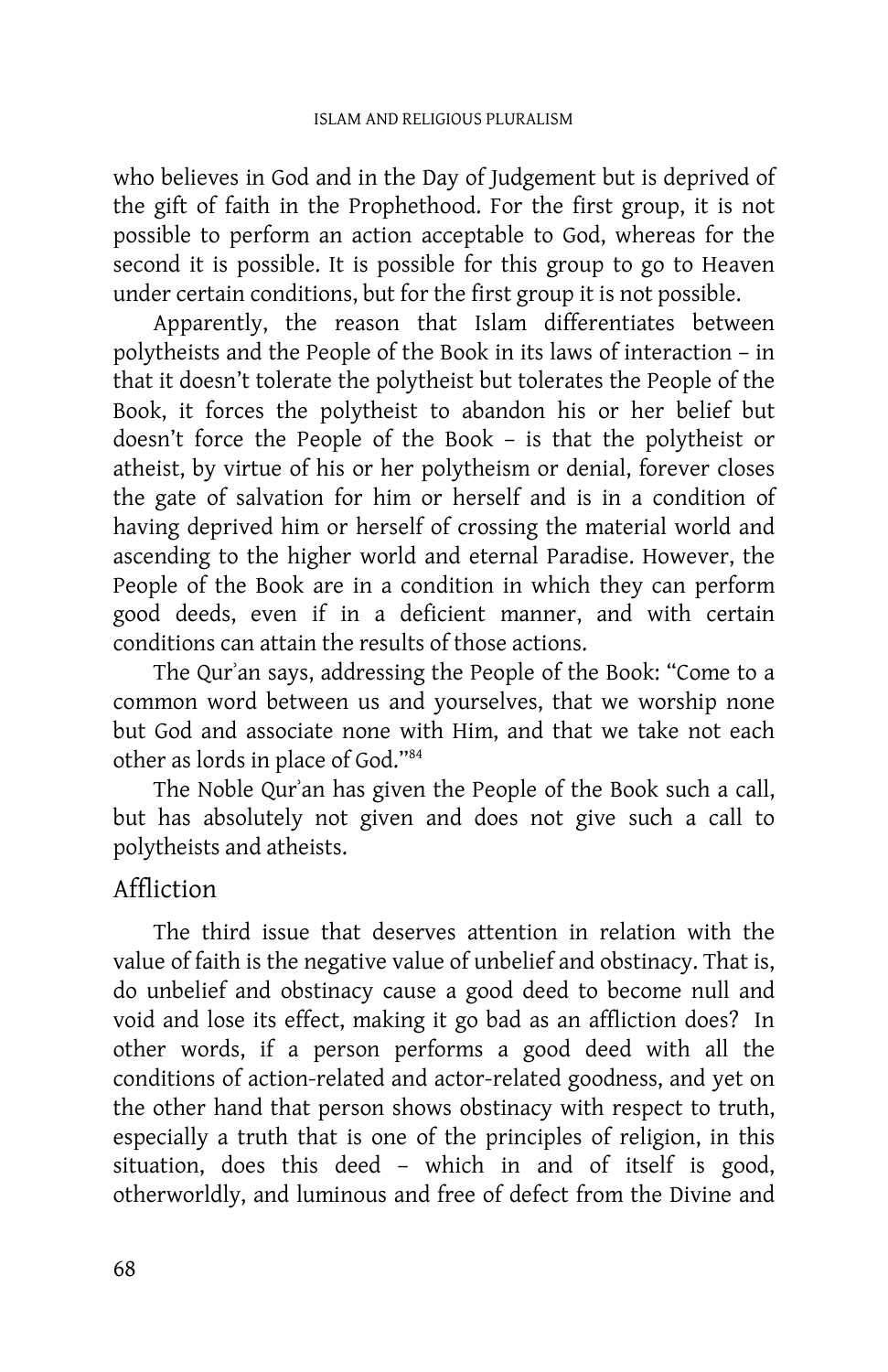celestial dimension – become null and void because of this stubbornness and obstinacy or other devious spiritual condition? Here the question of affliction comes about.

 It is possible for an action to have both action-related and actorrelated goodness, and in other words to have both the proper body and a sound soul and spirit, to be good both from the worldly and from the otherworldly point of view, but at the same time to be destroyed and become null from the otherworldly point of view through affliction, just like a sound seed that is planted in fertile ground and even gives fruit, but which falls prey to an affliction before it can be used, and is destroyed, for example, by locusts or lightening. The Qur'an calls this affliction habt or invalidation.

 Such affliction is not exclusive to unbelievers; it can take place with respect to the good deeds of Muslims as well. It is possible that a believing Muslim may give alms to a deserving needy person for God's sake and for that deed to be accepted by God, but for him or her to later destroy that good deed and make it void by laying an obligation on the other person or some other form of mental torment.

 The Qur`an says: "O you who have faith! Do not render your charities void by reproaches and affronts."<sup>85</sup>

 Another of the afflictions of good deeds is jealousy, as has been said: "Verily envy eats away good deeds just as fire destroys wood."<sup>86</sup>

Another affliction is juhūd or denial, or a condition of fighting with the truth. Denial means that a person perceives the truth but at the same time opposes it. In other words, denial is when one's mind has submitted through reason and logic and truth has become clear to one's intellect and power of thinking, but the spirit and its' selfish and arrogant feelings rebel and refuse to submit.

 The essence of unbelief is opposition and resistance to truth while recognizing what it is. Previously, when we discussed the levels of submission, we gave some explanation regarding this condition. Here, we provide some further explanations relevant to the discussion of afflictions.

Imām ʿAlī says, defining Islam: "Islam is submission."87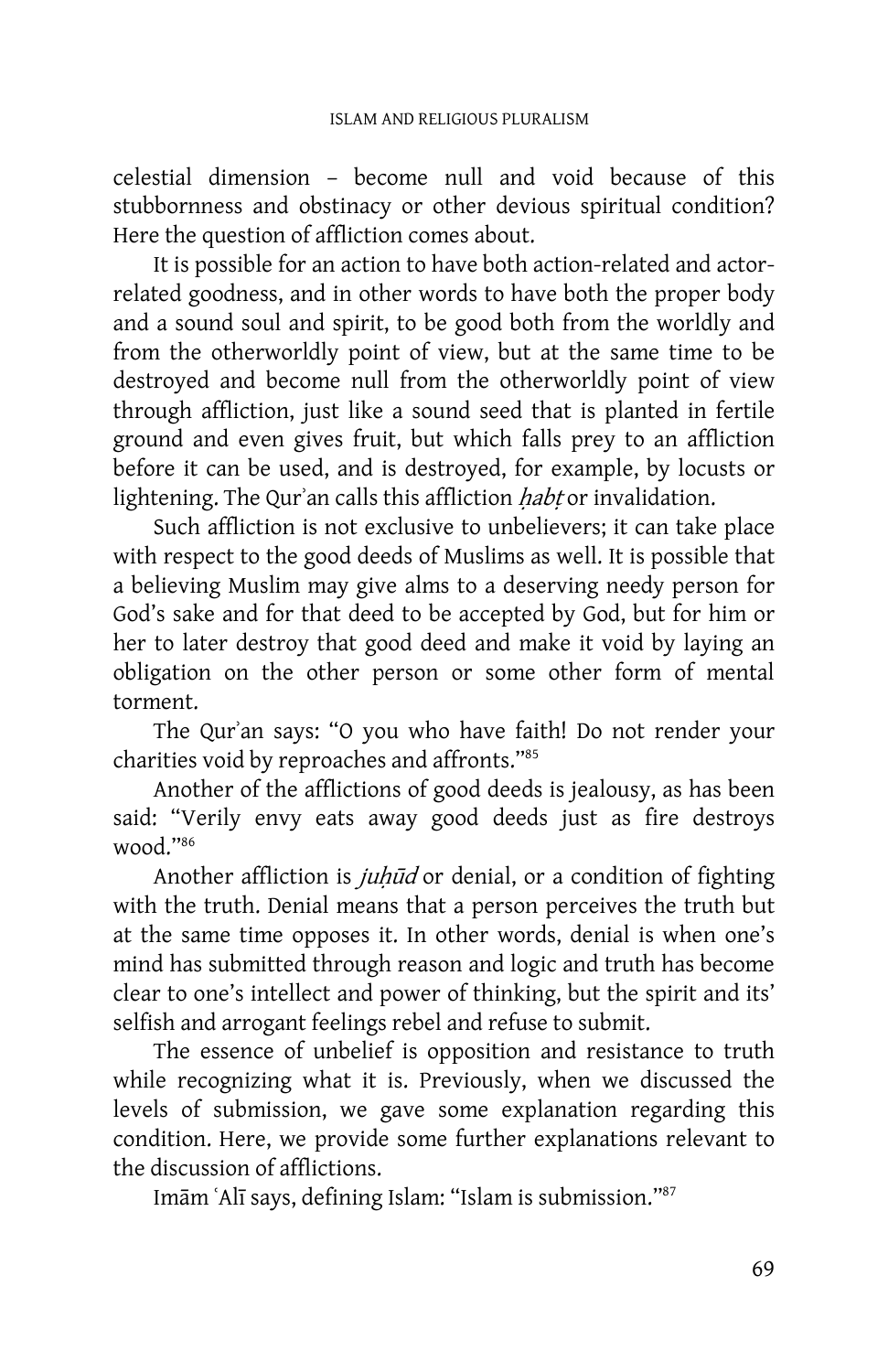That is, when personal interest, prejudice, or habit conflicts with truth and reality, for a person to submit to truth and turn away from all that isn't truth is Islam.

 Denial means a condition of wilful unbelief, the condition that Abū Jahl, one of the uncles of the Prophet Muhammad possessed. He knew that the Noble Messenger was truthful in his claim of being a Prophet, but because he had a condition of wilful unbelief, he didn't believe in him. Sometimes people can be heard to say things like, "We're willing to go to Hell, but not to do such-and-such a thing." That is, even if that action is the truth, we still are not willing to accept it. Other expressions, such as to be a mule, to be intractable, and such like all describe this quality of denial.

The Qur'an has excellently described the presence of this quality in some people where it says: "And when they said, O' God, if this be the truth from You, rain down upon us stones from heaven, or bring us to a painful punishment."<sup>88</sup>

 What a picture the Qur`an has painted! By narrating one sentence, it indicates the sick mentality of some people.

 The obstinate person whose words have been quoted in this verse, instead of saying, "O' God, if this be the truth from You, then make my heart ready to accept it," says, "If this be the truth, send upon me a punishment and annihilate me, because I haven't the strength to remain alive and face the truth."

 This condition is a very dangerous one, even if it be in small matters. And it may well be that many of us are suffering from it – God forbid!

Suppose that an eminent doctor, or *mujtahid* (Muslim Jurisprudent), or some other specialist who has a worldwide reputation makes a determination and expresses an opinion in an issue related to his or her specialization; then, some unknown, a doctor or a young student, expresses a conflicting opinion in the same issue and even presents definitive proofs which that eminent personality him or herself affirms in his or her heart the truth of what that person is saying, but other people remain unaware as they were before, and in view of the reputation of that eminent person, accept his or her view. In this situation, if that famous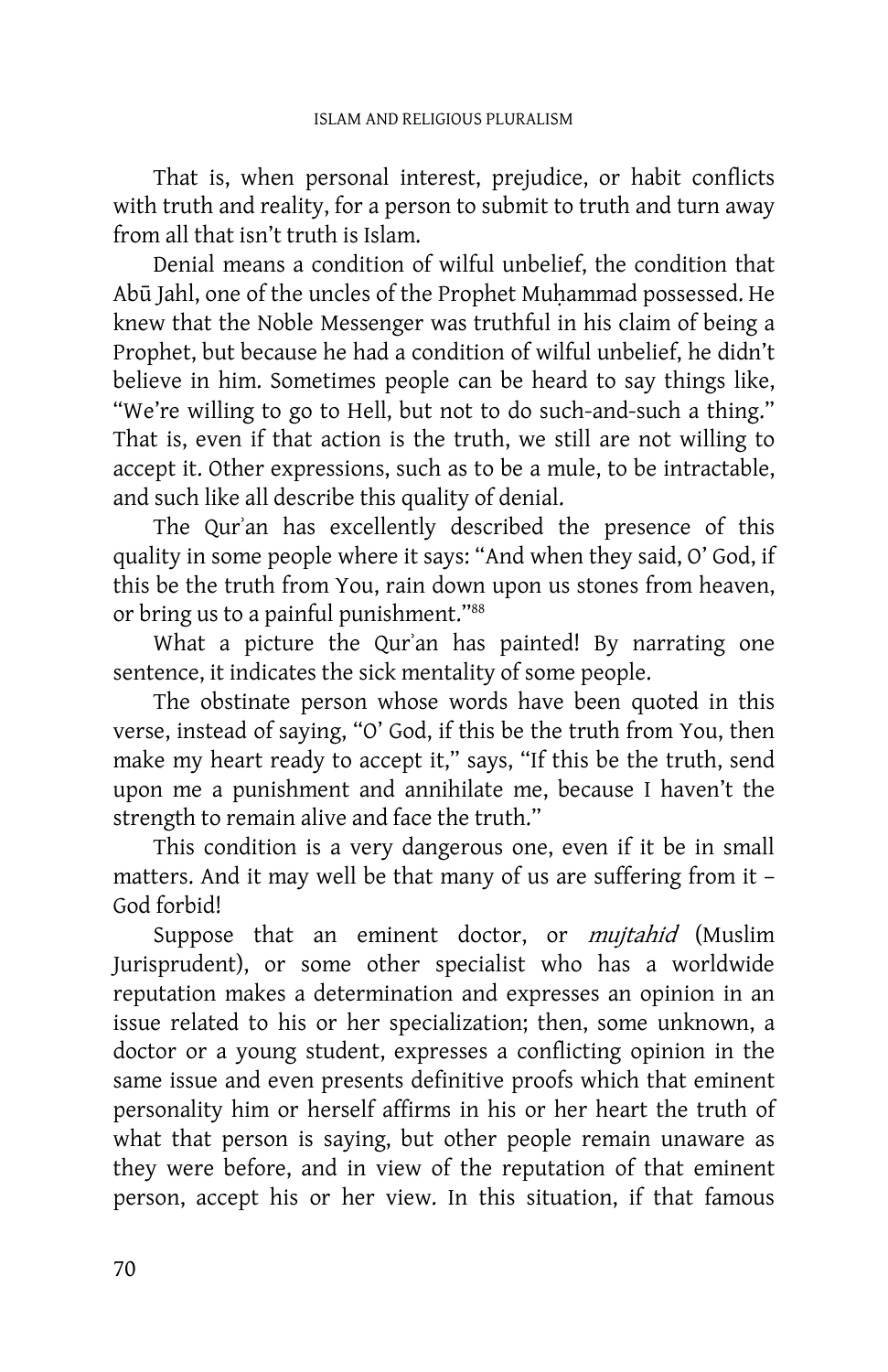expert submits to the opinion of that young doctor or student, that is if he or she submits to reality and admits his or her own mistake, he or she is truly a "Muslim," because "Islam is submission," and in a way it can be said this is an example of the verse "Rather, one who submits himself to God."<sup>89</sup> Such a person is free of the impure trait of denial. But if he or she engages in denial and opposes the truth to save his or her standing and fame, he or she is wilfully seeking unbelief and is in a state of juhd or denial.

 If that doctor, for example, is not entirely unfair, he or she may not take back his or her words, but may change in practice; and if he or she is very unfair, he or she will not change in practice, either, and will give the same prescription and perhaps kill the patient, then say that the patient was beyond treatment - and the same goes for any other eminent intellectual. The opposite of this condition also occurs frequently. There is a tradition in  $al$ -Kafi that sheds light on this reality.

Muhammad b. Muslim narrated that he heard Imam Muḥammad b. ʿAlī al-Bāqir say: "Everything that results from confession and submission is faith, and everything that results from denial and rejection is unbelief."<sup>90</sup>

They say that the late Ayatullah Sayyid Husayn Kūhkamarī who was one of the students of the author of *Jawāhirul Kalām*<sup>91</sup> and a prominent and well-known Mujtahid and recognized teacher, would go daily at an appointed time, as was his pattern, to one of the Mosques of Najaf and teach.

As we know, the post of teaching the level of "Kharij" (the highest level of Islamic studies) of jurisprudence and its principles is the grounds for leadership and religious authority. Leadership and religious authority for a seminary student mean to go suddenly from zero to infinity, since a student is nothing as long as he is not a religious authority, and his opinion and belief are not given the least importance, and usually he lives a meagre life. But as soon as he becomes a religious authority, all of a sudden his view is obeyed and no one has anything to say in the face of his opinion. Financially as well as intellectually, he has full discretion without being held accountable to anyone. Thus, a scholar who has a chance of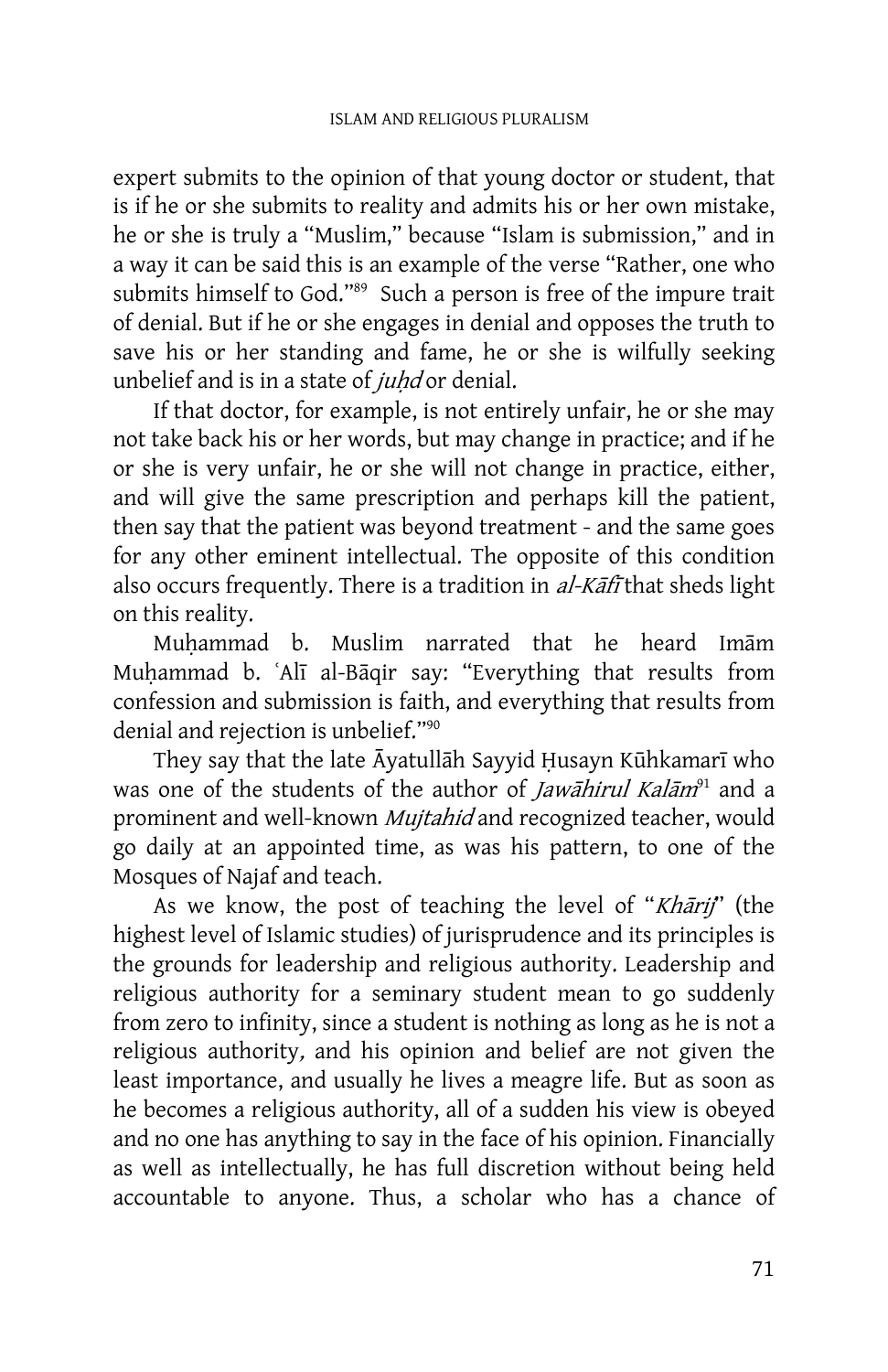becoming a religious authority passes through a sensitive stage; the late Sayyid Husayn Kūhkamarī was in such a stage.

 One day he was returning from somewhere, perhaps from visiting someone, and no more than half an hour remained until his class. He thought to himself that if he were to return home in that short time, he wouldn't have time to accomplish anything, so it was better to go to the appointed place and wait for his students. He went and saw that none of his students had come yet, but he saw that in a corner of the Mosque a humble-looking Shaykh was seated and lecturing to a group of students. The late Sayyid listened to his words, and with great surprise he realized that the Shaykh's discourse was very scholarly. The next day, he was motivated to deliberately come early and listen to the words of that Shaykh. So he came and listened, and his conviction from the previous day became stronger. This was repeated for several days, and the late Sayyid Husayn became sure that the Shaykh was more learned than he himself and that he could benefit from his lectures, and if his own students were to attend the Shaykh's lectures, they would benefit more.

 Here it was that he saw himself as being offered a choice between submission and obstinacy, between faith and unbelief, between the hereafter and this world.

 The next day when his students came and gathered, he said, "Friends, today I want to tell you something new. The Shaykh who is sitting in that corner with a few students is more deserving to teach than I am, and I myself benefit from his lectures, so let us all go together to his lecture." From that day, he joined the circle of students of that humble Shaykh who's eyes were slightly swollen and in whom the signs of poverty were visible.

 This austere Shaykh was the same scholar who later became famous as Shaykh Murtadhā al-Anṣārī, earning the title "teacher of the latter-day scholars."

Shaykh Anṣārī at that time had just returned from a trip of several years to Mashhad, Isfahan and Kashan and had acquired much knowledge from that trip, especially from the presence of the late Shaykh Ahmad Narāqī in Kāshān.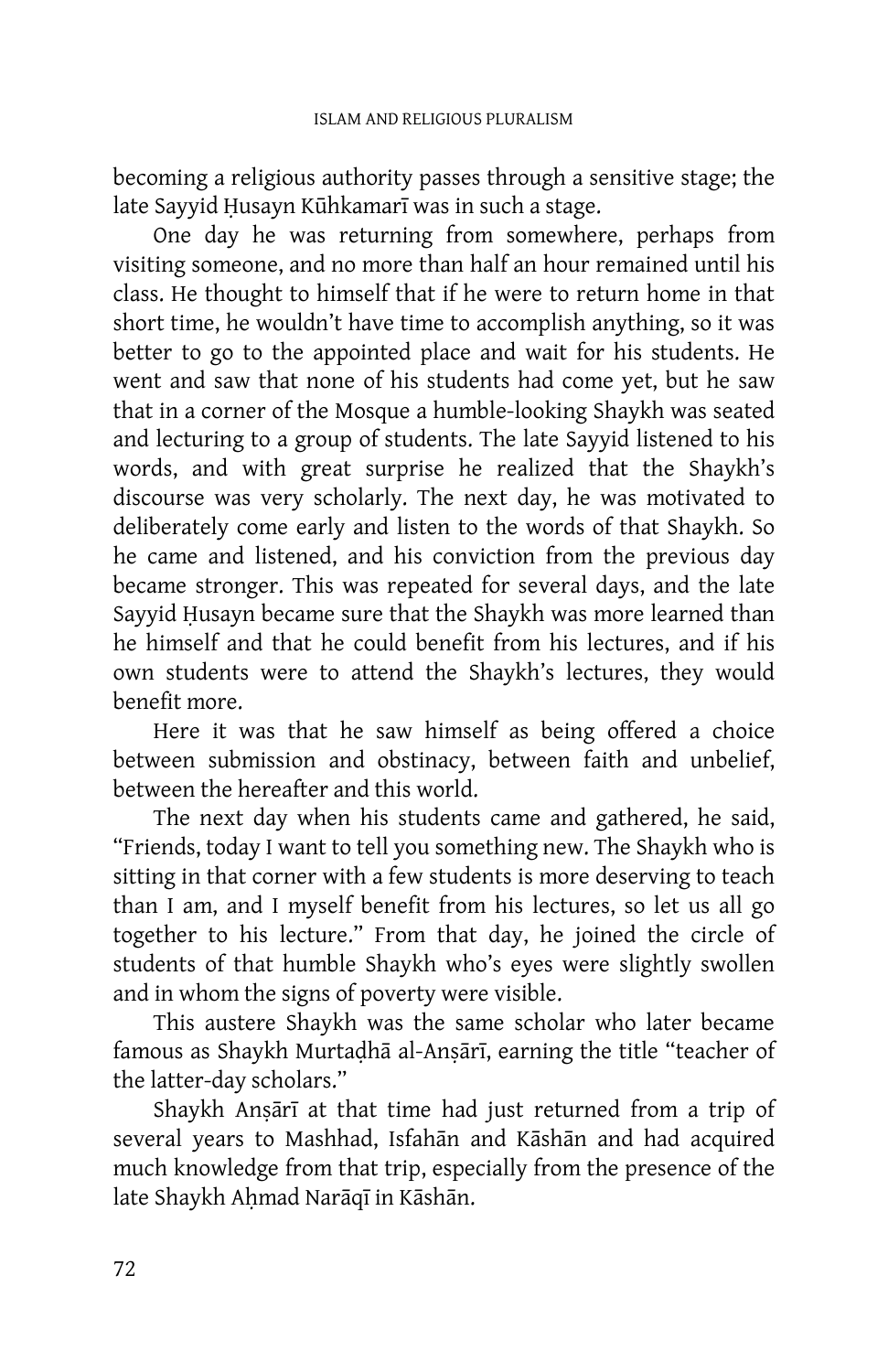Whoever this condition is found in is an example of the verse "one who submits himself to God."

 Thus, unbelief and denial mean to wilfully stand in the face of the truth and show obstinacy. Later, we will mention that in the view of the Qur`an, the unbeliever has been called an unbeliever because he or she is in a state of denial and obstinacy while at the same time perceiving the truth; and it is this state that causes nullification and is considered an affliction of good deeds. This is why in relation to the actions of those who disbelieve in which they have been compared to ashes which a strong wind blows upon and destroys, God tells us:

 "A parable of those who defy their Lord: their deeds are like ashes over which the wind blows hard on a tempestuous day…"<sup>92</sup>

 Suppose that Pasteur performed his intellectual research which led to the discovery of bacteria for God and that his intention was to serve humanity and seek nearness to God, that is not sufficient for him to be rewarded by God in the end. If he possessed qualities like denial and the like and was prejudiced in favour of his own beliefs, then without doubt all his actions are null and void, since in this case he is in a state of denying the truth, and this state of opposing the truth destroys all of a person's efforts. This would be the case if, for example, it were said to him, "Christianity is a regional and an ancestral faith for you; have you researched whether there is a better and more complete religion than Christianity or not?" and he were to reject those words and – without being ready to study and search – say, "The best religion is Christianity." A person's actions, in such a case, are like ashes subject to ruin by a swift wind.

 We only mentioned Pasteur as an example; we don't mean to say that Pasteur was like this. God alone knows that. If we, too, are obstinate towards to the truth, we fall into this general rule. O Lord! Protect us from the state of unbelief, obstinacy, and opposition to the truth.

 Apart from what has been mentioned, there are also other afflictions that befall good deeds. Perhaps one of these afflictions is apathy and indifference in defending truth and righteousness. One must not only avoid denial and rejection of truth, but in addition,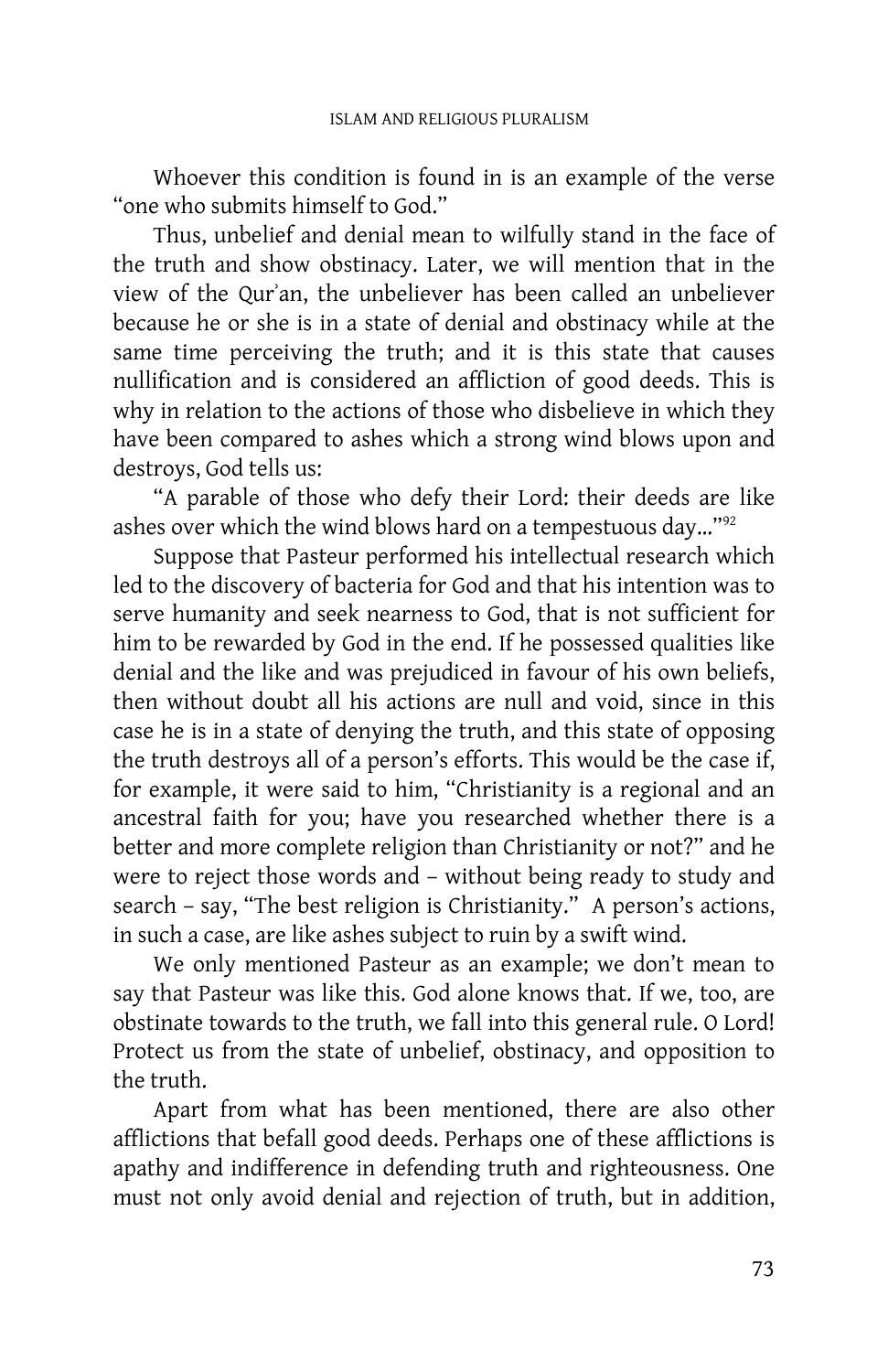one must also not be neutral, and instead must defend the truth. The people of Kūfah ('Irāq) knew that truth was with Husain b. 'Alī, and they had even admitted this fact but they were neglectful in supporting and defending the truth. They didn't show resolve and perseverance. Not to support the truth is to deny the truth in practice.

Lady Zaynab, the daughter of 'Ali, the daughter of 'Ali, in her famous address to the people of Kūfah, rebukes them for their negligence in coming to the defence of the truth and for oppressing and sinning against it. She said: "O' people of Kūfah! O' people of deception treachery and disloyalty, do you weep? So let your tears not dry, and your cries not cease! Your parable is that of the woman who undid her weaving after having made it firm."<sup>93</sup>

 Another of the afflictions that can befall actions is conceit and vanity. Boasting about one's deeds, like jealousy, conceit and denial, also destroys actions.

 There is a tradition that says: "Sometimes a person performs a good and worthy deed, and his or her action finds a place in the Illiyyin, but later he or she mentions that action in public and boasts of it. This causes the action to descend. If he or she mentions it again, it descends further. When it is mentioned a third time, it is destroyed altogether, and sometimes is converted into an evil deed."

Imām Muhammad b. ʿAlī al-Bāqir said: "Preserving a deed is harder than the deed itself." The narrator asked what preserving a deed meant. The Imam replied, "A person does a good deed and gives something in the way of God, and it is recorded for him as an act done in secret. Then he mentions it, so it is erased and recorded as an act done in public. Then he mentions it, so it is erased and recorded as an act done to show off."<sup>94</sup>

## Below the Zero Point

So far our discussion has been of the acceptance and nonacceptance of acts of worship and good and positive deeds of non-Muslims, and in other words the above discussion was about what is above the zero point; the discussion was whether their good deeds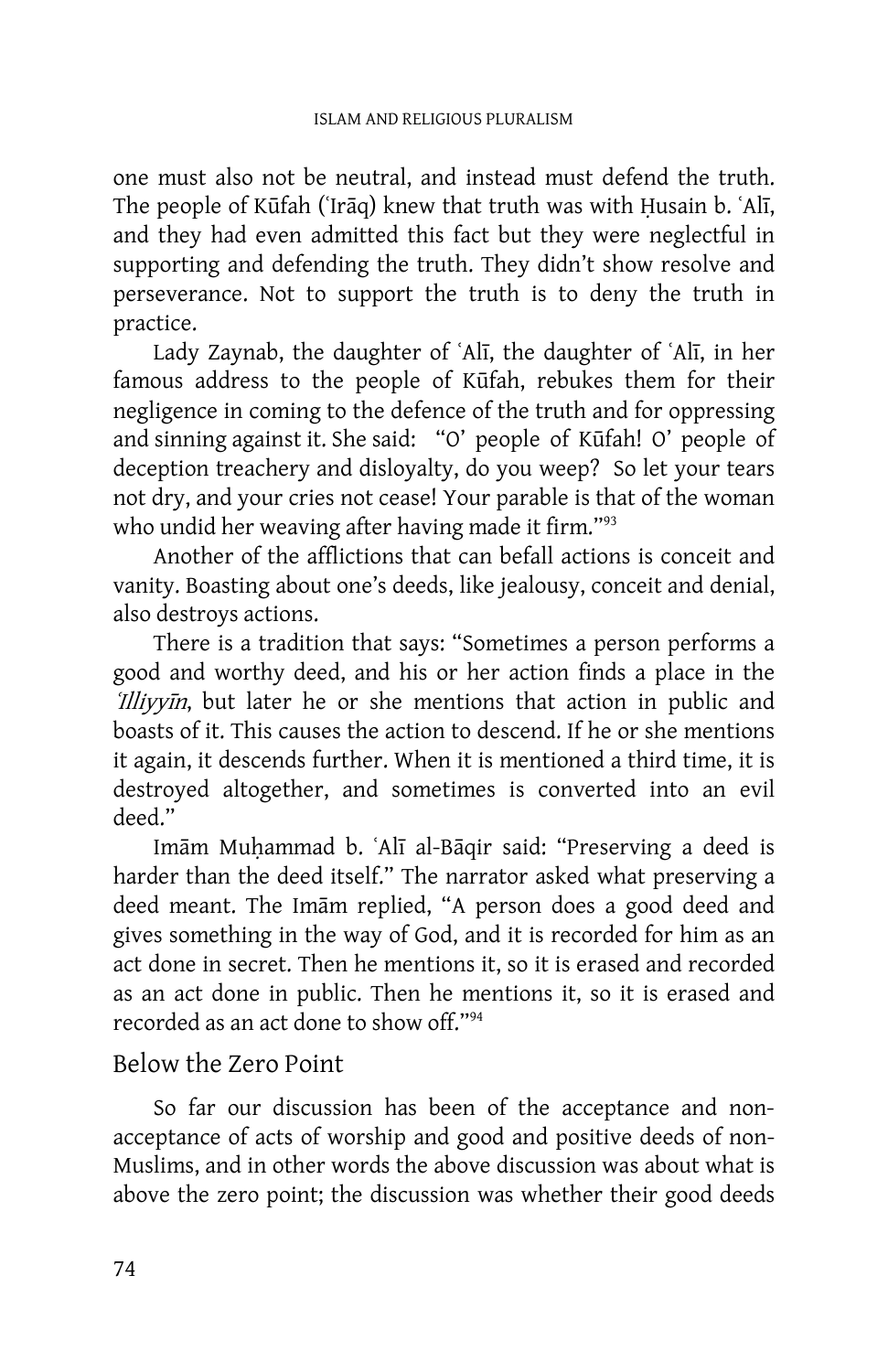cause them to ascend or not.

 Now let us see what is the state of what is below the zero point, that is, what happens to the sins and evil deeds of non-Muslims. Are they all alike from the aspect of our discussion, or is there a difference? In addition, in these actions that are evil and bring a person down, is there a difference between Muslims and non-Muslims, and similarly between Shiʿas and non-Shiʿas? Does a Muslim, and especially a Shi~a Muslim, have a sort of protection with regard to such actions, or not?

 In the preceding matter, it became clear that God only punishes people when they commit wrong deeds out of culpability, that is, when they do so deliberately and with knowledge, not out of incapacity. Previously, we translated and explained the verse of Qur`an from which Scholars of the principles of jurisprudence derive the rule that says "It is evil to punish one without having explained his or her duty." Now, to clarify the situation of non-Muslims with respect to actions that fall below the zero point and to study their punishment and retribution for the evil deeds they commit, we have no choice but to broach another issue that is touched upon in Islamic sciences and is rooted in the Noble Qur`an; and that is the issue of "incapacity" and "powerlessness". Here, we begin our discussion under this heading.

#### The Incapable and the Powerless

 The scholars of Islam make use of two terms; they say that some people are "powerless" or are "awaiting the command of God". "Powerless" refers to the unfortunate and unable; "those awaiting the command of God" denotes people whose affairs and status are to be regarded as being with God and in His hands; God Himself shall deal with them as His wisdom and mercy dictate. Both terms have been taken from the Qur`an.

 In the fourth chapter of the Qur`an, verses 97-99, we read: "And those whose souls the Angels take while they are oppressive to themselves; they say, 'What state were you in?' They say, 'We were weak in the land.' They say, 'Was not God's earth wide, that you may migrate in it?' So the abode of those people is Hell, and evil an abode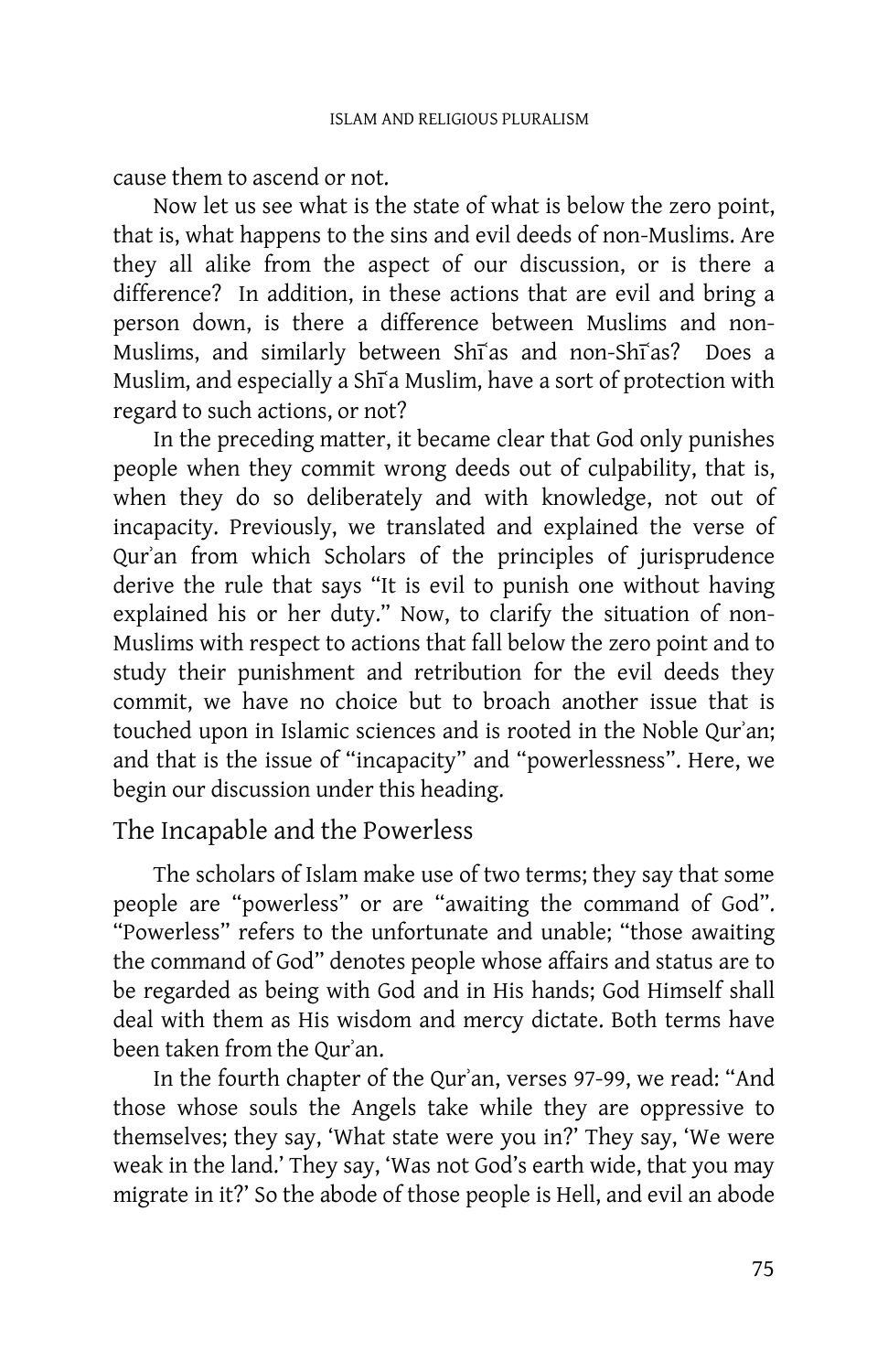it is, except the powerless among the men, women, and children who neither have access to any means nor are guided to any way; so perhaps God may pardon them, and God is Ever-Forgiving, Ever-Pardoning."

 In the first verse, mention is made of the interrogation of some people by the Divine appointees (in the grave). The Angels ask them, "What state were you in, in the world?" They forward the excuse: "We were unfortunate, our means were inadequate (and we were unable change our state)." The Angels will say, "You were not powerless, since God's earth was spacious and you could have migrated from your homeland and gone to an area where you had greater opportunity; thus you are culpable and deserving of punishment."

 In the second verse, the state of some people is mentioned who are truly powerless; whether they be men, women, or children. These are people who had no means and no way out.

 In the third verse, the Qur`an gives tidings and hope that God may show forgiveness towards the second group.

In his commentary of the Qur'an, al-Mīzān, our most esteemed teacher, 'Allāmah Ţabā'ṭabā'ī, has this to say regarding these very verses: "God considers ignorance of religion and every form of preventing the establishment of the signs of religion to be oppression, and Divine forgiveness does not encompass this. However, an exception has been made for the powerless who did not have the ability to move and change the environment. The exception has been mentioned in such a way that it is not exclusive to when powerlessness takes this form. Just as it is possible for the source of powerlessness to be an inability to change the environment, it is possible for it to be because a person's mind is not aware of the truth, and thus remains deprived of the truth."<sup>95</sup>

 Many traditions have been narrated in which those people who, for various reasons have remained incapable, have been counted among the "powerless."<sup>96</sup>

 In verse 106 of the ninth chapter of the Qur`an, God says: "And others who are awaiting the command of God, He will either punish them or He will forgive them; and God is Knowing, Wise."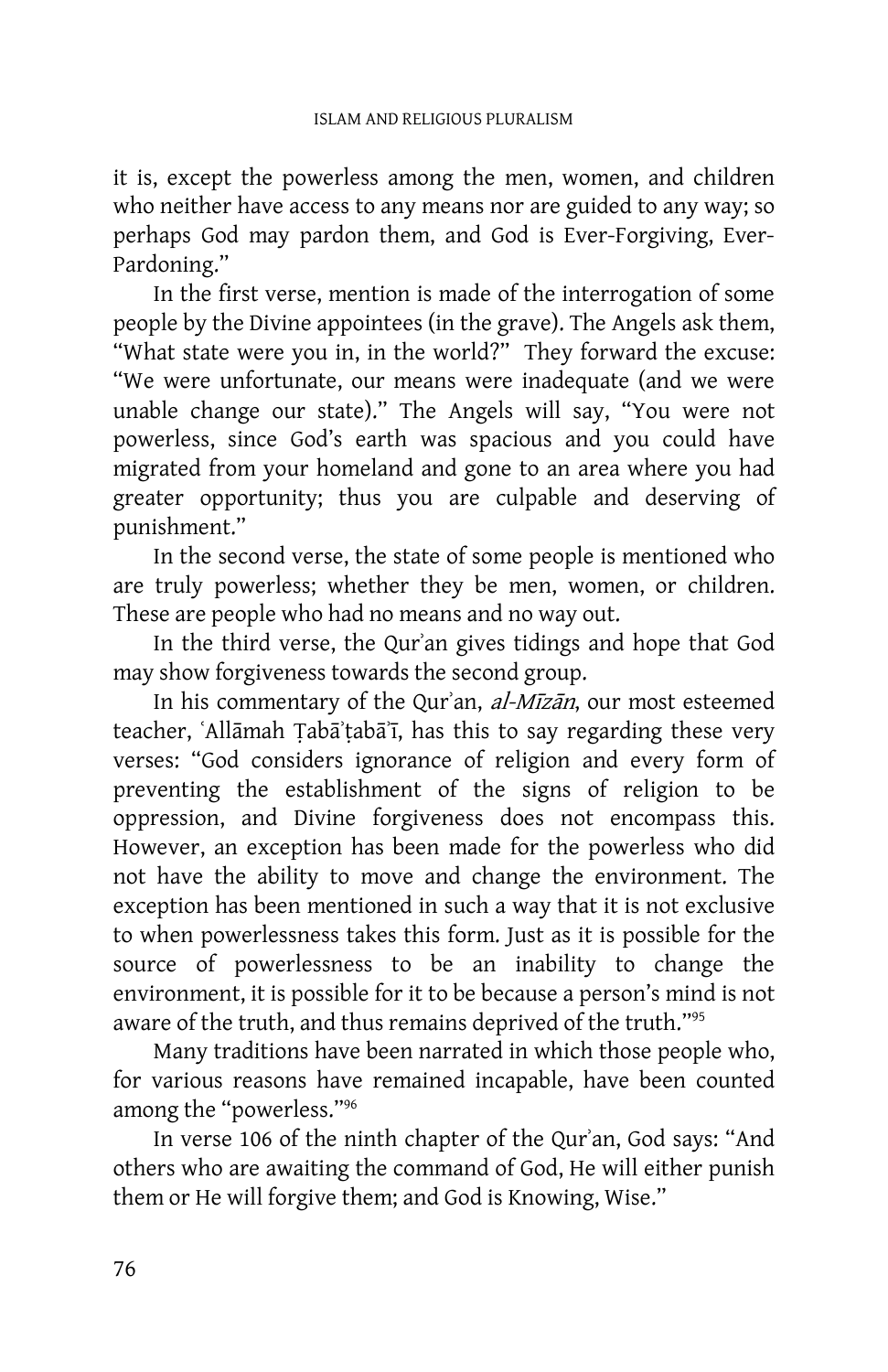The term "those awaiting God's command" has been taken from this verse.

It has been narrated that Imam Muhammad b. `Alī al-Bāqir said about this verse: "Verily there was a people in the early era of Islam who were once polytheists and committed grave misdeeds; they killed Hamzah and Ja'far and people like them from among the Muslims. Later, they became Muslims, abandoning polytheism for monotheism, but faith did not find its way into their hearts for them to be counted among the believers and become deserving of Heaven, while at the same time they had forsaken denial and obstinacy, which was the cause of their being (deserving of) punishment. They were neither believers, nor unbelievers and deniers; these then are the *muriawn li-ʿamrillāh*, whose affair is referred to God."<sup>97</sup>

In another tradition<sup>98</sup>, it has been narrated that Humr $\bar{a}$ n b. A'yan said, "I asked Imām Jaʿfar b. Muhammad as-Şādiq about the powerless." He replied, "They are neither of the believers nor of the unbelievers; they are the ones whose affair is referred to God's command."<sup>99</sup>

 Though the purport of the verse regarding those whose affair is referred to God's command is that one should say only that their affair is with God, still, from the tone of the verse regarding the powerless, a hint of Divine forgiveness and pardon can be deduced.

 What is understood in total is that those people who in some way were incapable and are not blameworthy, will not be punished by God.

In al-Kāfī, there is a tradition from Hamzah b. Tayyār who narrated that Imām Jaʿfar b. Muḥammad as-Ṣādiq said: "People are of six groups, and in the end are of three groups: the party of faith, the party of unbelief, and the party of deviation. These groups come into being from God's promise and warning regarding Heaven and Hell. (That is, people are divided into these groups according to their standing with respect to these promises and warnings.) Those six groups are the believers, the unbelievers, the powerless, those referred to God's command, those who confess their sin and have mixed good deeds with evil deeds, and the people of the heights."<sup>100</sup>

Also in al-Kāfī, it is narrated from Zurārah that he said: "I visited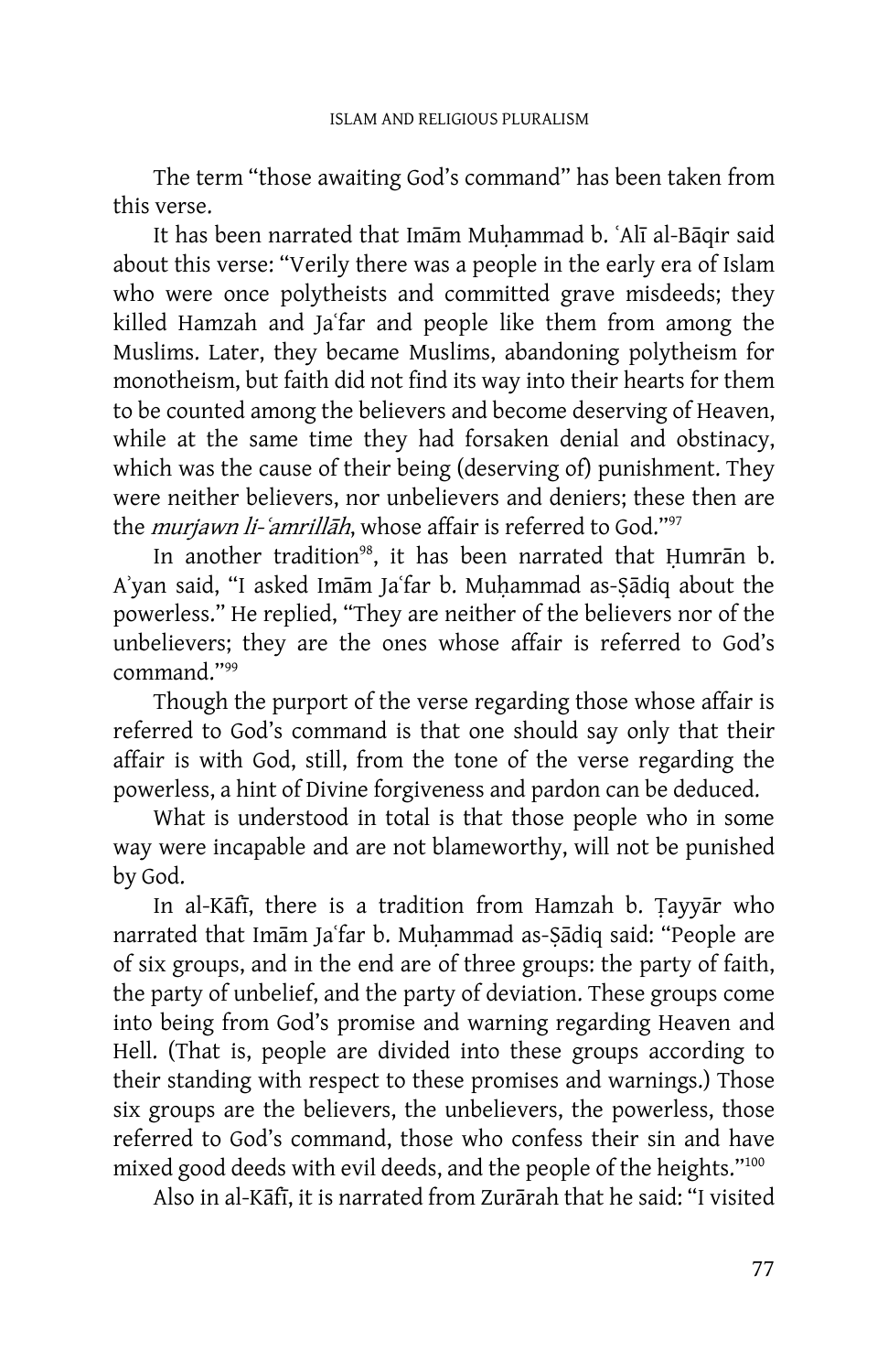Imām Muhammad b. ʿAlī al-Bāqir with my brother Humrān, or with my other brother Bukahir. I said to the Imam, 'We measure people with a measuring tape: Whoever is a Shi<sup>a</sup> like ourselves, whether among the descendants of 'Ali or otherwise, we forge a bond of friendship with him (as a Muslim and one who will achieve salvation), and whoever is opposed to our creed, we dissociate from him (as a misguided person and one who will not achieve salvation).'"

The Imam said, "Zurarah! God's word is more truthful than yours; if what you say is correct, then what about God's words where He says, 'Except the powerless among the men, women, and children who find no way out nor find a path?' What about those who are referred to God's command? What about those regarding whom God says, 'They mixed good deeds and other, evil deeds?' What happened to the people of the heights? Who, then, are the ones whose hearts are to be inclined?"

Hammād, in his narration of this event from Zurārah, narrates that he said, "At this point the Imam and I began to argue. Both of us raised our voices, such that those outside the house heard us."

Jamāl b. Darrāj narrates from Zurārah in this event that the Imām said, "Zurārah! [God has made it] incumbent upon Himself that He take the misguided (not the unbelievers and deniers) to Heaven."<sup>101</sup>

Also in *al-Kāfī* it is narrated from Imām Mūsā b. Jaʿfar al-Kādhim that he said: "Alī is a gate among the gates of guidance; whoever enters from this gate is a believer, and whoever exits from it is a unbeliever; and one who neither enters from it nor exits from it is among the party whose affair is referred to God."

In this tradition, the Imam clearly mentions a party who are neither among the people of faith, submission, and salvation, nor among the people of denial and annihilation.<sup>102</sup>

Also in al-Kāfī, it is narrated from Imām Jaʿfar b. Muhammad as-§ādiq: "If only people, when they are ignorant, pause and don't reject, they will not be unbelievers."<sup>103</sup>

 If one ponders upon the traditions which have come down from the pure Imams and most of which have been collected in the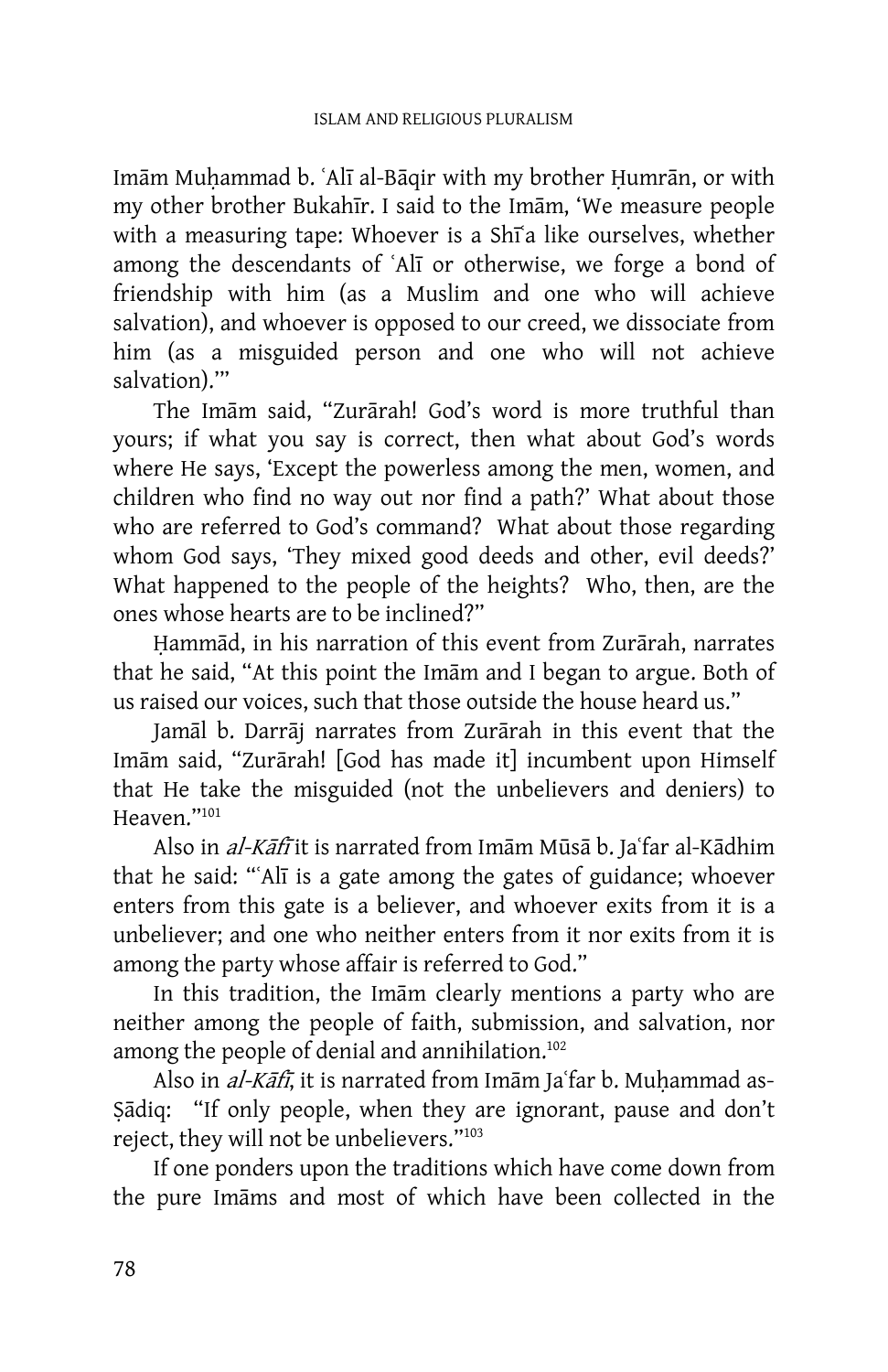sections "The Book of the Divine Proof" and "The Book of Belief and Disbelief" in al-Kāfī, he or she will realize that the Imām's position was that whatever [punishment] befalls a person is because truth was presented to him or her, and he or she showed prejudice or obstinacy towards it, or at the very least was in a position where he or she should have researched and searched, but didn't do so.

 And as for people who, out of incapacity of understanding and perception, or because of other reasons, are in a position where they are not in denial or negligent in researching, they are not counted among the deniers and adversaries. They are counted among the powerless and those referred to God's command. And it is understood from the traditions that the pure Imams view many people to be of this category.

In al-Kafi, in the section "The Book of the Divine Proof," Shaykh Kulaynī narrates several traditions to the effect that: "Whoever obeys God with an act of worship in which he exhausts himself, but doesn't have an Imam appointed by God, his effort is not accepted."<sup>104</sup>

Or that: "God does not accept the actions of His servants without recognition of him (the Im $\bar{a}$ m)."<sup>105</sup>

At the same time, in "The Book of the Divine Proof" of al-Kafi it is narrated from Imām Jaʿfar b. Muhammad as-Sādiq: "Whoever recognizes us is a believer, and whoever denies us is an unbeliever, and whoever neither recognizes nor denies us is misguided until he or she returns to the guidance of our obedience which God enjoined upon him or her. So if he or she dies in the state of misguidedness, God shall do what He pleases."<sup>106</sup>

Muhammad b. Muslim says: "I was with Imam as-Şadiq. I was seated to his left, and Zurārah to his right. Abū Basir entered and asked, "What do you say about a person who has doubts about God?" The Imam replied, "He is a unbeliever." "What do you say about a person who has doubts about the Messenger of God?" "He is an unbeliever." At this point the Imam turned towards Zurarah and said, "Verily, such a person is a unbeliever if he or she denies and shows obstinacy."<sup>107</sup>

Also in al-Kāfī, Kulaynī narrates that Hāshim b. al-Barīd (Şāhib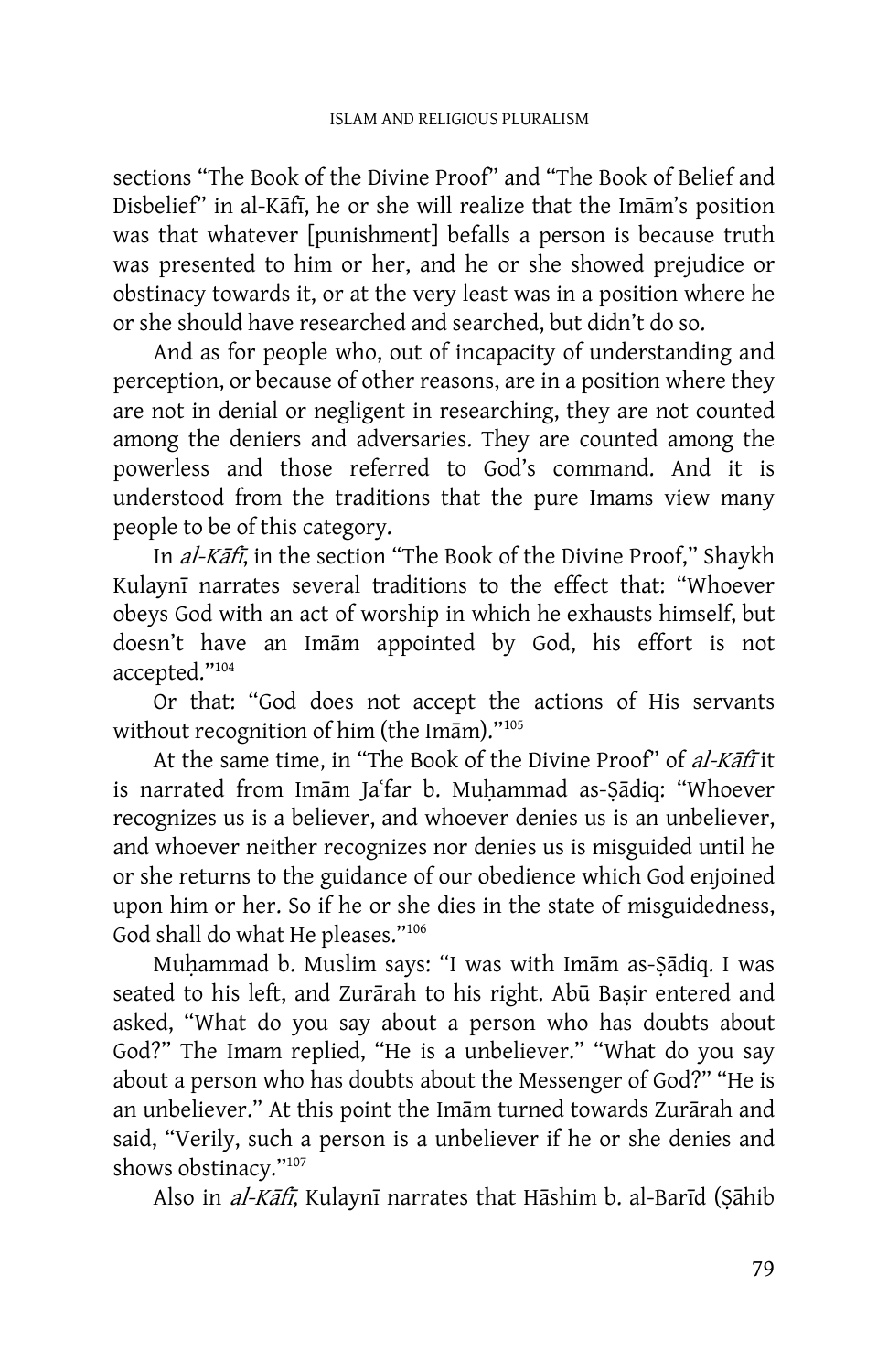al-Barīd) said: "Muhammad b. Muslim, Abul Khattāb, and I were together in one place. Abul Khattāb asked, "What is your belief regarding one who doesn't know the affair of Imamate?" I said, "In my view he or she is a unbeliever." Abul Khattāb said, "As long as the evidence is not complete for him or her, he or she is not a unbeliever; if the evidence is complete and still he or she doesn't recognize it, then he or she is a unbeliever." Muhammad b. Muslim said, "Glory be to God! If he or she doesn't recognize the Imam and doesn't show obstinacy or denial, how can he or she be considered an unbeliever? No, one who doesn't know, if he doesn't show denial, is not an unbeliever." Thus, the three of us had three opposing beliefs.

"When the Hajj season came, I went for Hajj and went to Imam as-Şādiq. I told him of the discussion between the three of us and asked the Imam his view. The Imam replied, "I will reply to this question when the other two are also present. I and the three of you shall meet tonight in Mina near the middle Jamarah."

"That night, the three of us went there. The Imam, leaning on a cushion, began questioning us."

 "What do you say about the servants, womenfolk, and members of your own families? Do they not bear witness to the unity of God?"

I replied, "Yes."

 "Do they not bear witness to the prophecy of the Messenger?" "Yes."

"Do they recognize the Imamate and wilayah like yourselves?" "No."

"So what is their position in your view?"

"My view is that whoever does not recognize the Imam is an unbeliever."

 "Glory be to God! Haven't you seen the people of the streets and markets? Haven't you seen the water-bearers?"

"Yes, I have seen and I see them."

"Do they not pray? Do they not fast? Do they not perform Hajj? Do they not bear witness to the unity of God and the prophethood of the Messenger?"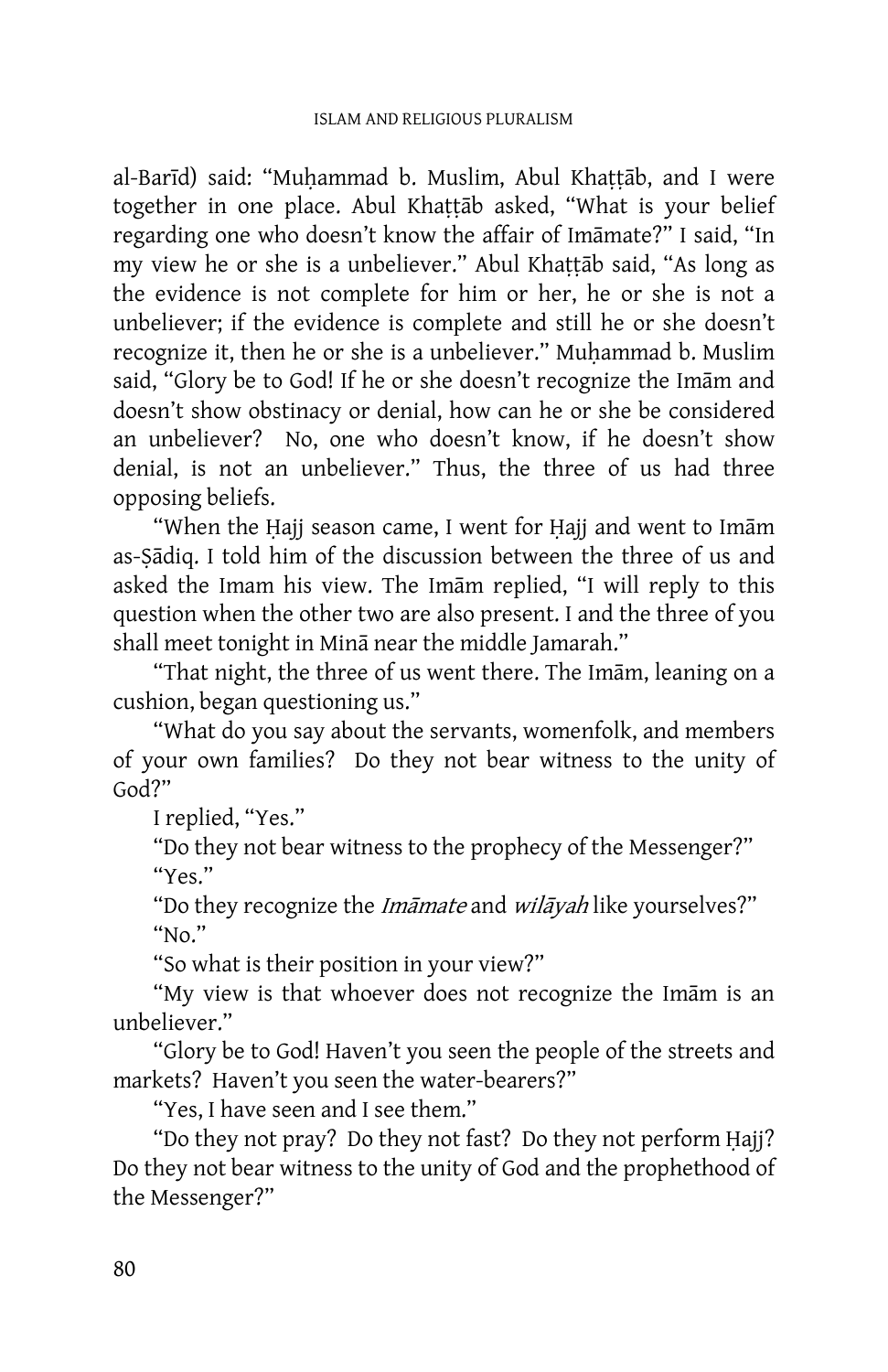"Yes."

"Well, do they recognize the Imam as you do?"

"No."

"So what is their condition?"

"My view is that whoever doesn't recognize the Imam is a unbeliever."

 "Glory be to God! Do you not see the state of the Ka˜bah and the circumambulation of these people? Don't you see how the people of Yemen cling to the curtains of the Kaʿbah?"

"Yes."

 "Don't they profess monotheism and believe in the Messenger? Don't they pray, fast, and perform Hajj?"

 $"Y_{\rho S}"$ 

"Well, do they recognize the Imam as you do?"

 $"No."$ 

"What is your belief about them?"

"In my view, whoever doesn't recognize the Imam is an unbeliever."

"Glory be to God! This belief is the belief of the Khārijites."

At that point the Imam said, "Now, do you wish me to inform you of the truth?"

Hāshim, who in the words of the late Faydh al-Kāshānī, knew that the Imam's view was in opposition to his own belief, said, "No."

The Imam said, "It is very bad for you to say something of your own accord that you have not heard from us."

Hashim later said to the others: "I presumed that the Imam affirmed the view of Muhammad b. Muslim and wished to bring us to his view."<sup>108</sup>

In al-Kafi, after this tradition, Shaykh Kulaynī narrates the wellknown tradition of the discussion of Zurārah with Imām Muhammad b. 'Alī al-Bāqir in this regard, which is a detailed discussion.

In al-Kafi at the end of "The Book of Belief and Disbelief," there is a chapter entitled, "No action causes harm with belief, and no action brings benefit with unbelief."<sup>109</sup>

But the traditions that have come under this heading do not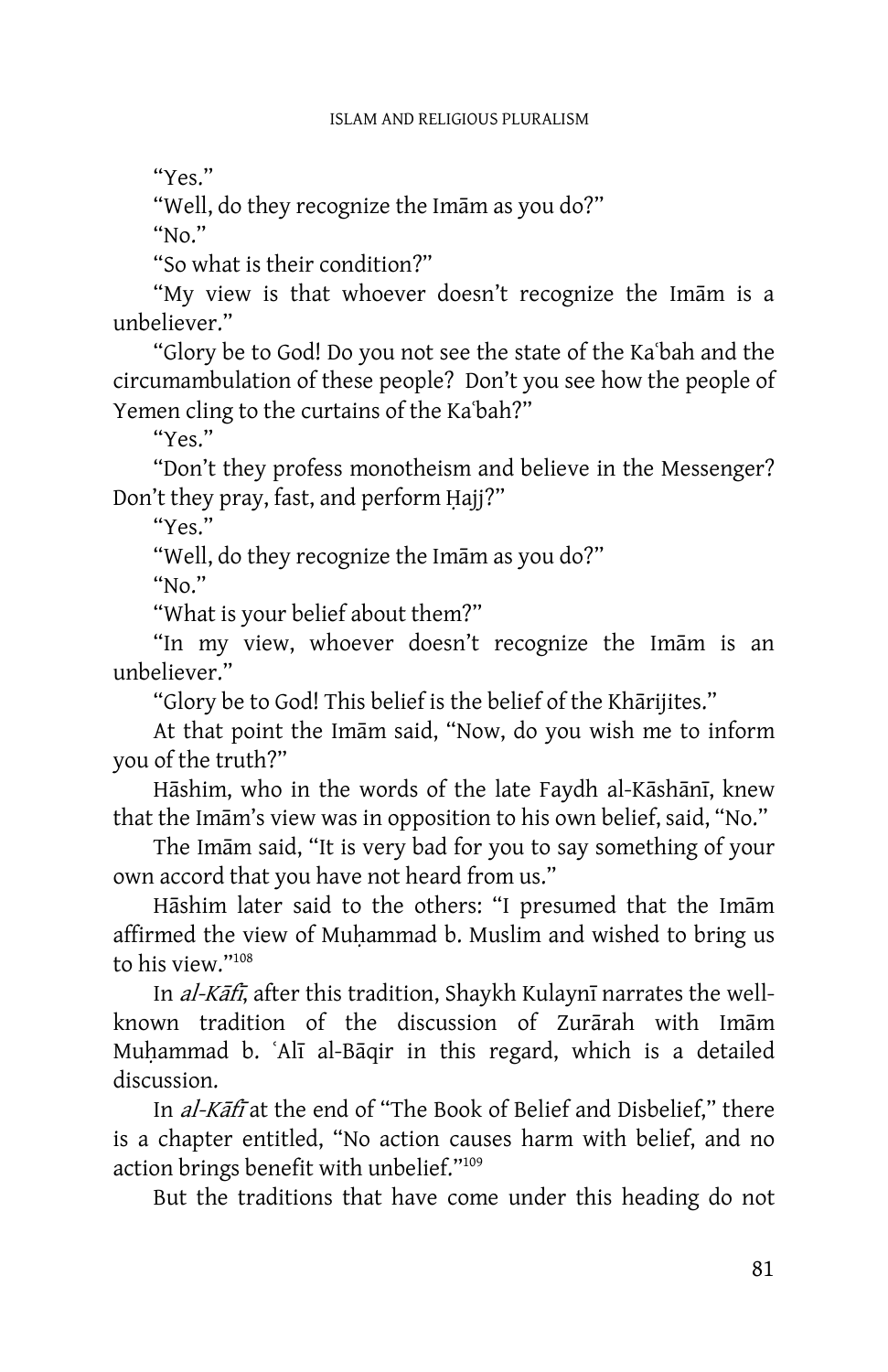affirm this heading. The following tradition is among them: Yaʿqūb b. Shuʿayb said, I asked Imām Jaʿfar b. Muḥammad as-Ṣādiq: "Does anyone aside from the believers have a definite reward from God?" He replied, "No."<sup>110</sup>

 The purport of this tradition is that God has given a promise of reward to none but the believers, and without doubt He will fulfil His promise. However, aside from the believers, God has not given any promise for Him to have to fulfil of necessity. And since He has not given any promise, it is up to Him Himself to reward or not to reward.

With this explanation, the Imam wishes to convey that the non-Believers are counted with the powerless and those whose affair is referred to God's command in terms of whether God will reward them or not; it must be said that their affair is with God, for Him to reward or not to.

At the end of this chapter of  $al$ -Kafi there are some traditions which we will mention later under the heading, "The Sins of Muslims."

 Of course, the relevant traditions are not limited to those mentioned here; there are other traditions as well. Our deduction from all of these traditions is what we have mentioned above. If someone deduces something else and doesn't affirm our view, he or she may explain his or her view with its evidence, and perhaps we can benefit from it as well.

## From the View of the Islamic Sages

Islamic philosophers have discussed this issue in a different way, but the conclusion they have reached in the end corresponds with what we have deduced from the verses and traditions.

 Avicenna says: "People are divided into three groups in terms of soundness of body or physical beauty: one group is at the stage of perfection in soundness or beauty, another is at the extreme of ugliness or illness. Both of these groups are in a minority. The group that forms the majority are the people who in the middle in terms of health and beauty; neither are they absolutely sound or healthy, nor do they, like the deformed, suffer from deformities or permanent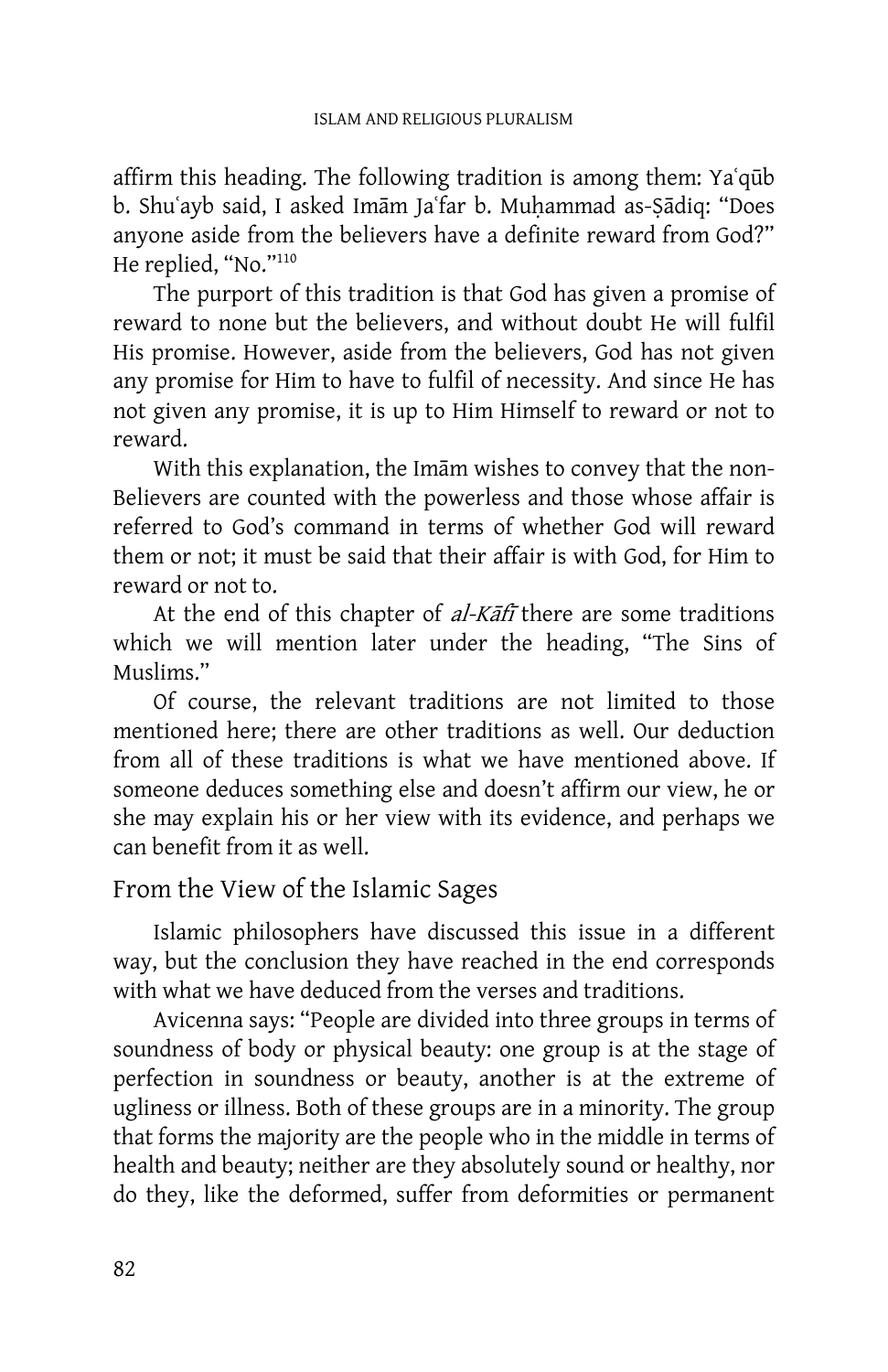sickness; neither are they extremely beautiful, nor ugly."

 "Similarly, from the spiritual point of view, people fall into the same categories; one group is in love with truth, and another is its stubborn enemy. The third group consists of those in the middle; and they are the majority, who are neither in love with truth like the first group, nor its enemies like the second. These are people who have not reached the truth, but if they were shown the truth, they wouldn't refuse to accept it."

 In other words, from the Islamic perspective and from a jurisprudential viewpoint, they are not Muslims, but in real terms, they are Muslims. That is, they are submissive to truth and have no stubbornness toward it.

 Avicenna says, after this division: "Believe God's mercy to be encompassing."<sup>111</sup>

 In the discussions of good and evil of the philosophical text al-Asfār, Mullah Sadrā mentions this point as an objection: "How do you say that good overcomes evil even though, when we look at the human being, which is the noblest creation, we see that most people are caught in evil deeds in terms of their practice, and stuck in unsound beliefs and compound ignorance in terms of their beliefs? And evil deeds and false beliefs destroy their position on the Day of Judgement, making them worthy of perdition. Thus, the final outcome of humanity, which is the best of creation, is wretchedness and misfortune."

Mullāh Sadrā, in answering this objection, points to the words of Avicenna and says: "In the next life, people are the same as they are in this life in terms of their soundness and felicity. Just as the extremely sound and exceedingly beautiful, and likewise the very ill and exceptionally ugly, are a minority in this world, while the majority is in the middle and is relatively sound, so too in the next world the perfect, who in the words of the Qur'an are al-Sābiqūn, or "the foremost ones," and similarly the wretched, who in the words of the Qur'an are *Ashab al-Shimal*, or "the people of the left," are few, and the majority consists of average people, whom the Qur`an calls Ashab al-Yamin, or "the people of the right."

After this, Mullāh Şadrā says: "Thus, the people of mercy and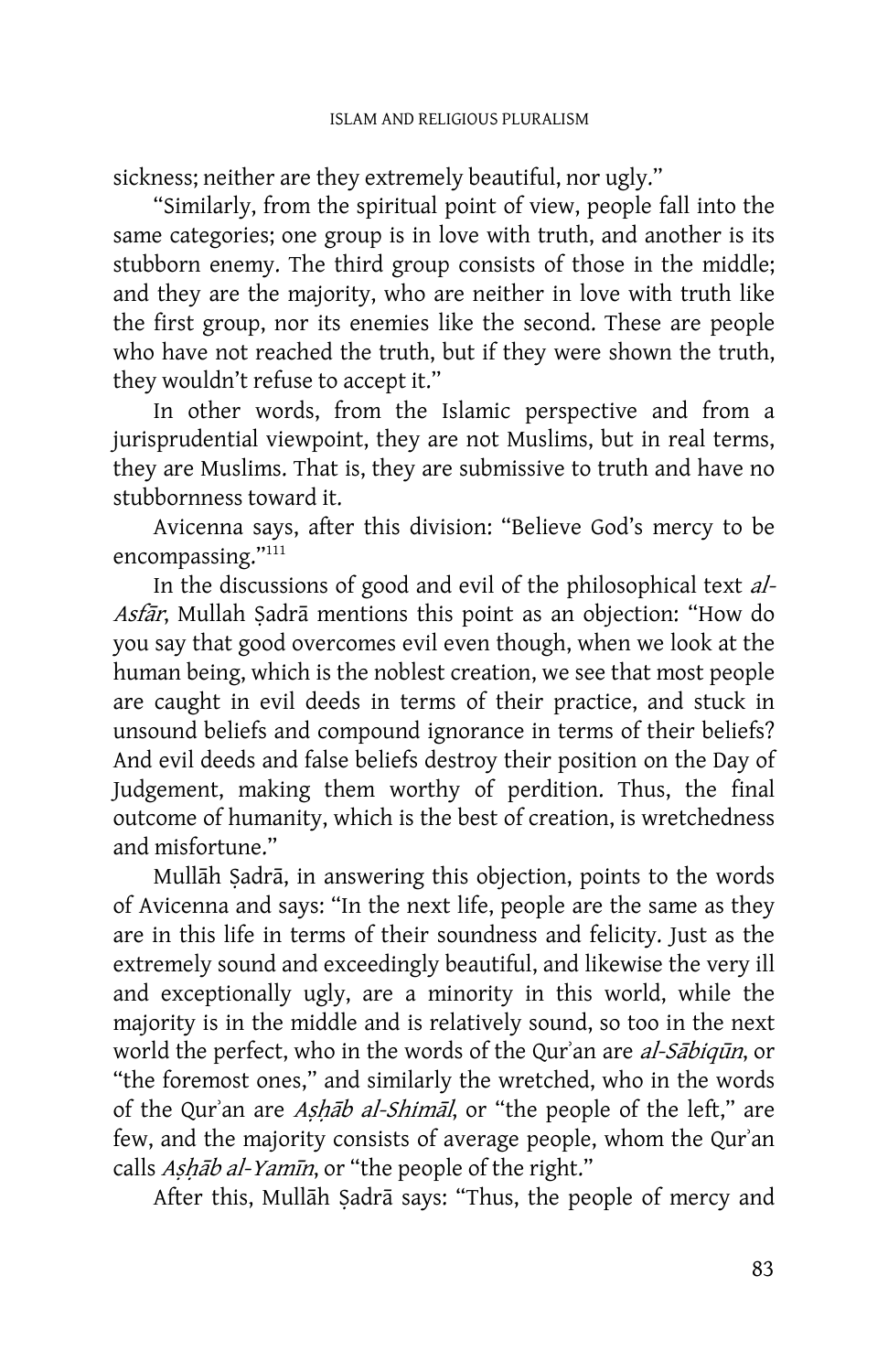soundness are predominant in both worlds."

One of the latter sages, perhaps the late  $\bar{A}q\bar{a}$  Muhammad Ri $d\bar{a}$ Qumshi'i, has some unique verses of poetry about the vastness of the Lord's mercy. In these verses, he reflects the belief of the sages, and rather the broadness of the mystics' stand. He says:

Consider all to be Gods', accepted and non-accepted,

From mercy it commenced and to mercy it will return. From mercy the created ones came, and to mercy they go,

This is the secret of love, which baffles the intellect. All of creation was born with the innateness of Divine Unity,

This polytheism is incidental, and the incidental subsides. Says wisdom: Keep hidden the secret of truth;

What will the prying intellect do with love, which pulls aside the curtains?

Consider the story of what was and what will be to be a dot, This dot sometimes ascends and sometimes descends.

None but I strove to keep the trusts,

Whether you call me oppressive or call me ignorant.

The discussion of the sages pertains to the minor premise of an argument, not the major premise. The sages don't discuss what the criterion of a good deed or the criterion of a deed's acceptance are; their discussion is about the human being, about the idea that relatively speaking, in practice, the majority of people – to differing extents – are good, remain good, die good, and will be resurrected good.

 What the sages wish to say is that although those who are blessed to accept the religion of Islam are in a minority, the individuals who possess innate Islam and will be resurrected with innate Islam are in a majority.

 In the belief of the supporters of this view, what has come in the Qur`an about the Prophets interceding for those whose religion they approve of is in reference to the innate religion, and not the acquired religion, which, through incapacity, they haven't reached, but towards which they show no obstinacy.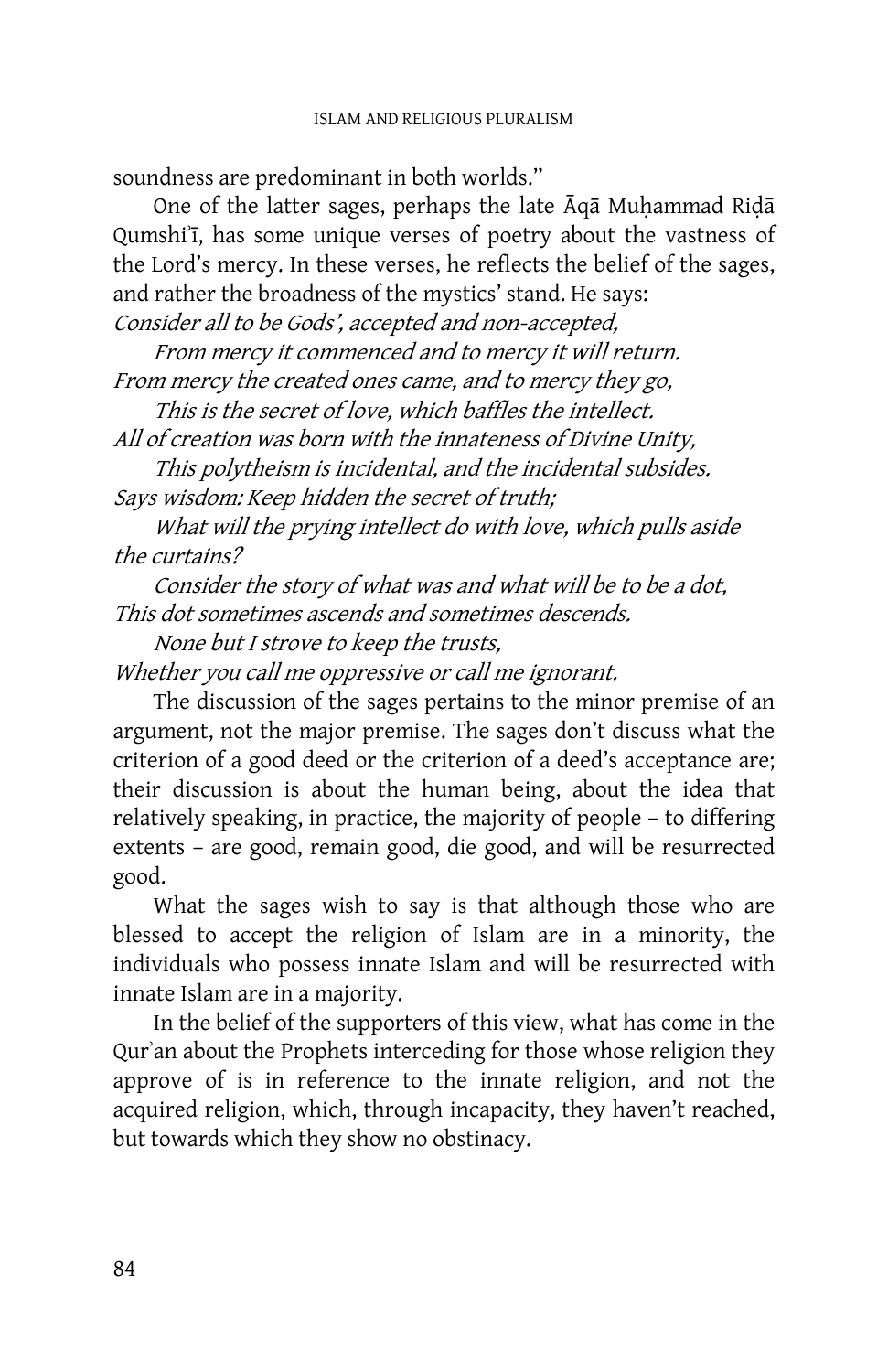# The Sins of Muslims

As for the sins of Muslims, this issue has the exact opposite form of first issue (the good deeds of non-Muslims) and is the completion of the previous discussion. The issue is whether the sins committed by Muslims are similar to the sins of non-Muslims with regard to punishment or not.

 Broaching the previous issue was necessary from the aspect of its being a matter of intellectual belief; but broaching this issue is a practical necessity, because one of the factors in the fall and ruin of Muslim societies in the present age is the undue pride which in the latter days has come into being in many Muslims, and also in many Shī<sup>'</sup>as.

 If these individuals are asked whether the good deeds of non-Shias are acceptable to God, many of them answer, "No." And if they are asked what ruling the evil deeds and sins of Shi~as have, they answer, "They are all forgiven."

 From these two sentences, it is deduced that actions have no value; they have neither positive nor negative value. The necessary and sufficient condition for felicity and salvation is for a person to name him or herself Shīʿa, and that's it.

Normally, this group argues as follows:

 First, if our sins and those of others are to be accounted for in the same way, what difference is there between Shi<sup>as</sup> and non- $Sh\tilde{a}$ as?

Second, there is a well-known tradition: "Love of 'Alī is a good deed with which no evil deed can bring harm."

 In answer to the first argument, it must be said that the difference between Shī'as and non-Shī'as becomes apparent when a Shi<sup>a</sup> acts on the program his or her leaders have given him or her and the non-Shi<sup>a</sup> also acts on the teachings of his or her own religion. In such a case, the precedence of the Shi<sup>a</sup>, both in this world and in the other, will become clear. That is, the difference should be sought in the positive side, not the negative side. We shouldn't say that if the Shiʿa and non-Shiʿa put the teachings of their religion under their feet, there must be some difference between them – and if there is no difference in that case, then what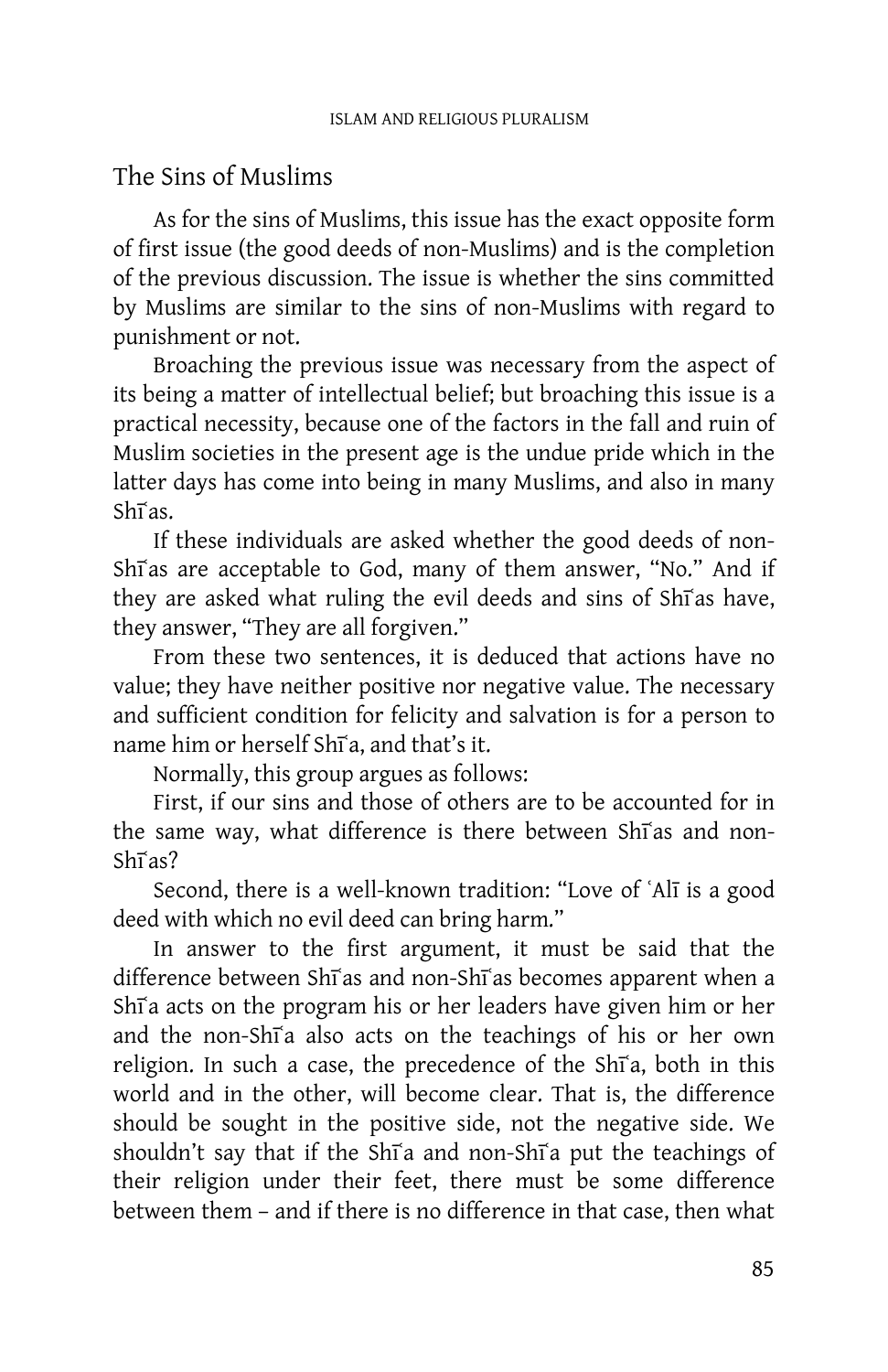difference is there between Shi as and non-Shi as?

 This is exactly as if two patients were to refer to a doctor, one referring to an expert doctor and the other to a doctor with less expertise, but when they receive the doctor's prescription, neither of them acts in accordance with it. Then the first patient complains, saying, "What difference is there between me and the patient who referred to the non-expert doctor? Why should I remain sick like him, even though I referred to an expert doctor and he referred to a non-expert doctor?"

 Just as in the example of the two patients, it is not correct for us to differentiate between 'Alī and others by saying that if we don't act according to his commands, we will see no harm, but for them, whether they act according to the words of their leader or not, they will be in loss.

One of the companions of Imam Ja far b. Muhammad as-Sadiq said to the Imam: "Some of your Shi<sup>as</sup> have gone astray and consider forbidden actions to be permissible, saying that religion is recognition of the Imam and no more; thus, once you have recognized the Imām, you may do whatever you want." Imām as-Sādiq said: "Verily we belong to God and to Him shall we return. These unbelievers have interpreted that which they don't know according to their own ideas."

The proper statement is, "Acquire recognition [of the Imam] and do whatever good deeds you want, and they will be accepted of you, for God does not accept actions without recognition."<sup>112</sup>

Muhammad b. Mārid asked Imām Jaʿfar b. Muhammad as-Ṣādiq: "Is it true that you have said, 'Once you have recognized (the Imam), do what you please'?" The Imam replied, "Yes, that is correct." He said, "Any action, even adultery, theft, or drinking wine?!" The Imam replied: "Verily we belong to God and to Him shall we return. I swear by God, they have wronged us. We [the Imams] ourselves are responsible for our actions; how can responsibility be lifted from our Shī'as? What I said is that once you have recognized the Imām, do what you wish of good deeds, for they will be accepted from you."<sup>113</sup>

As for the tradition that says: "Love of 'Alī is a good deed with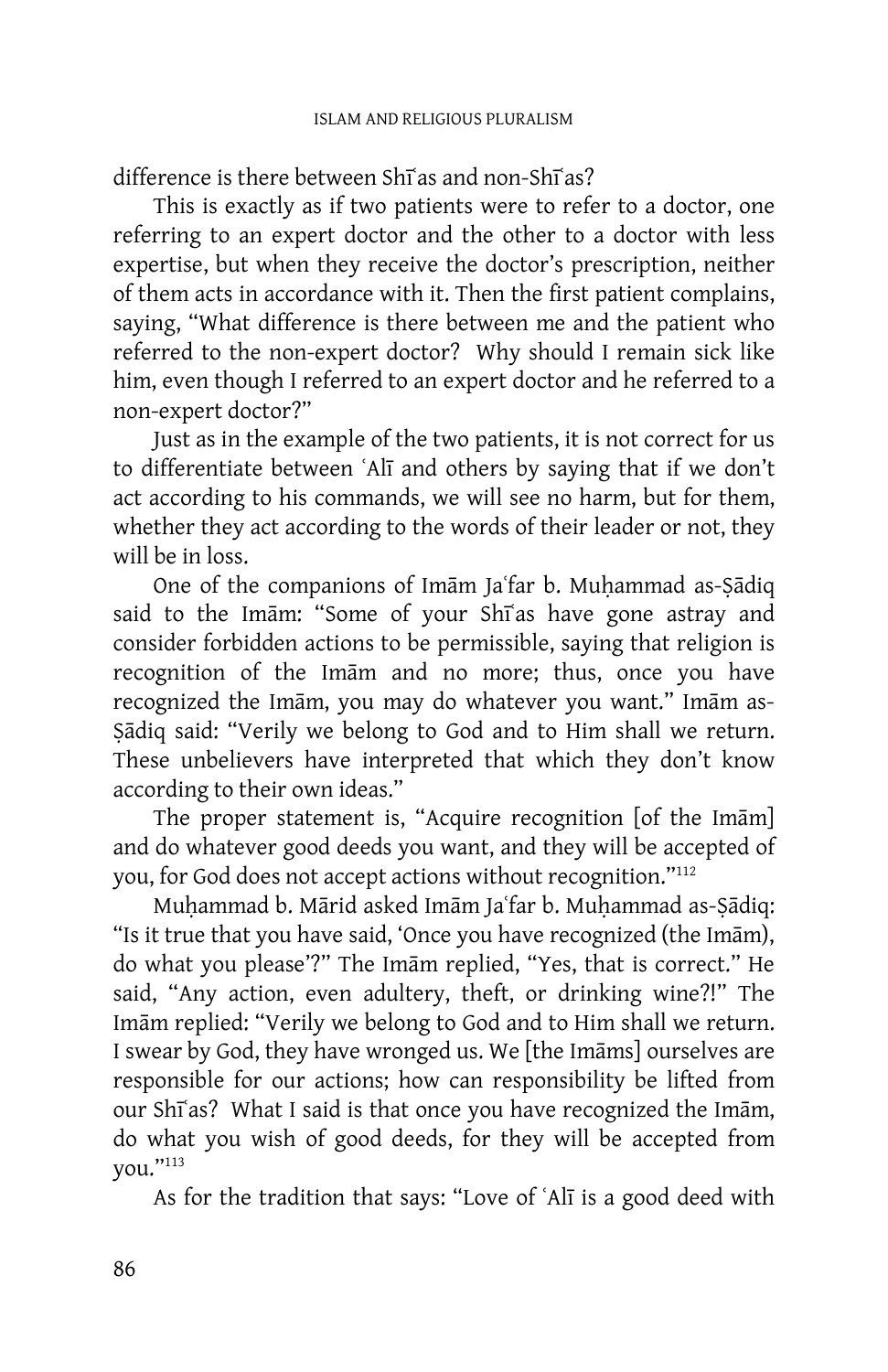which no evil deed will cause harm," we must see what its interpretation is. One of the eminent scholars - I think it was Wahīd Bihbahan<sup>I</sup> – has interpreted this tradition in a noteworthy way. He says that the meaning of the tradition is that if one's love of 'Ali is true, no sin will bring harm to a person. That is, if one's love of 'Ali who is the perfect example of humanity, obedience, servitude, and ethics – is sincere and not out of self-centeredness, it will prevent the committing of sins; it is like a vaccine that brings immunity and keeps sickness away from the vaccinated person.

Love of a leader like 'Ali who is the personification of good deeds and piety, causes one to love 'Alī character; it chases the thought of sin from one's mind, with the condition, of course, that one's love be true. It is impossible for one who recognizes 'Ali - his piety, his tearful prayers, his supplications in the heart of the night – and one who loves such a person, to act in opposition to his command, he who always commanded others to be pious and do good deeds. Every lover shows respect to the wishes of his or her beloved and respects his or her command. Obedience to the beloved is a necessary result of true love; thus it is not exclusive to `Ali; true love of the Prophet Muḥammad is the same way. Thus, the meaning of the tradition: "Love of `Alī is a good deed with which no evil deed can cause harm" is that love of 'Ali is a good deed that prevents evil deeds from bringing harm; that is, it prevents their occurrence. It doesn't indicate the meaning that the ignorant have understood, which is that love of `Alī is something alongside of which any sin you may commit will not have an effect.

 Some dervishes on the one hand claim to love God and on the other hand are more sinful than all other sinners; these, too are false claimants.

Imām Jaʿfar b. Muḥammad as-Ṣādiq said: You disobey God while claiming to love Him, This by my life is an incredible deed. If your love were true, you would obey Him; Verily the lover shows obedience to the beloved.

The true friends of 'Alī would always abstain from sins; his patronage (wilāyah) would protect from sin, not encourage it.

Imām Muhammad b. ʿAlī al-Bāqir said: "Our patronage is not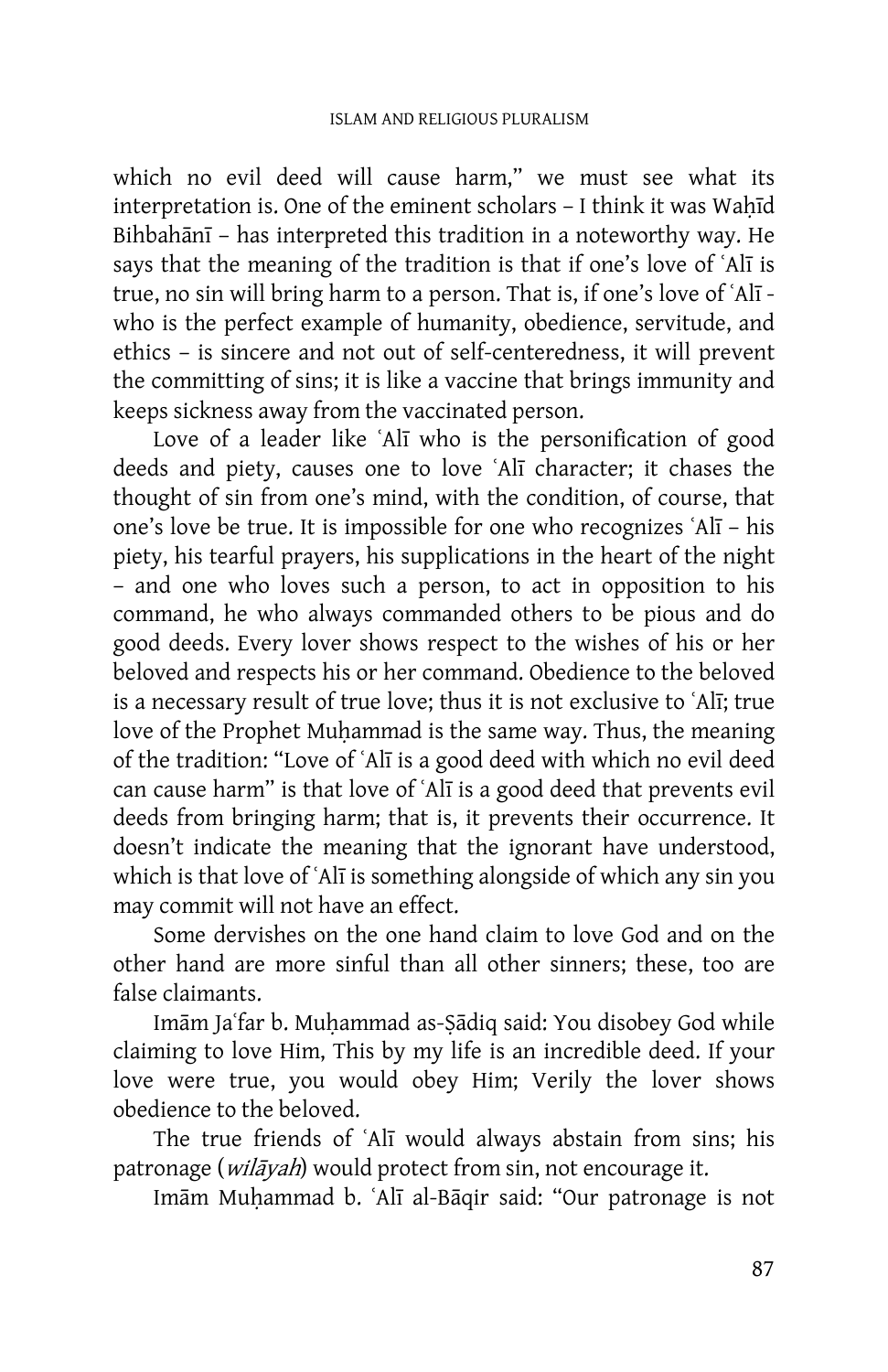attained except through deeds and piety."<sup>114</sup>

Now, some traditions in support of this point:

1. Țăwūs al-Yamānī says: "I saw ʿAlī b. Husain perform the circumambulation the House of God and busying himself in worship from the time of 'Isha (night) prayers until the last part of the night. When he found himself alone, he looked toward the sky and said, "O God! The stars have disappeared in the horizon and the eyes of the people have slept, and Your gates are open to those who seek…"

Tāwūs narrated many sentences in this regard from the humble and worshipful supplications of the Imam and has said (in regards to the Imam): "Numerous times in the course of his supplication, he wept." He (Tāwūs) then said: "Then he (the Imām) fell to the earth and prostrated on the ground. I approached and, putting his head on my knees, wept. My tears flowed and fell on his face. He rose, sat, and said: "Who has busied me from the remembrance of my Lord?" I said: "I am Țāwūs, O son of the Messenger of God. What is this agitation and disquiet? We, who are sinners and full of shortcomings, should do thus. Your father is Husain b. `Alī, your mother is Fāṭimah Zahrā, and your grandfather is the Messenger of God – that is, with such a noble ancestry and lofty link, why are you in discomfort and fear?"

He looked to me and said: "Not at all, O' Țāwūs, not at all! Leave aside talk of my ancestry. God created Heaven for those who obey Him and do good, even if he be an Abyssinian slave, and He created Hell for those who disobey him, even if he be a Qurayshī lad. Have you not heard the words of God: "So when the trumpet shall be blown, there will be no relations among them, nor shall they ask one another?" By God, nothing shall benefit you tomorrow except what good deeds you send forth."<sup>115</sup>

 2. The Messenger of God, after the conquest of Makkah, ascended the hill of al-Safa and called out: "O sons of Hashim! O sons of `Abdul Muttalib!" The descendents of Hāshim and `Abdul Muttalib assembled; when they came together, the Messenger addressed them: "Verily I am God's Messenger to you; verily I am your wellwisher. Don't say that Muhammad is from among us, for I swear by God, my friends from among you and from among others are only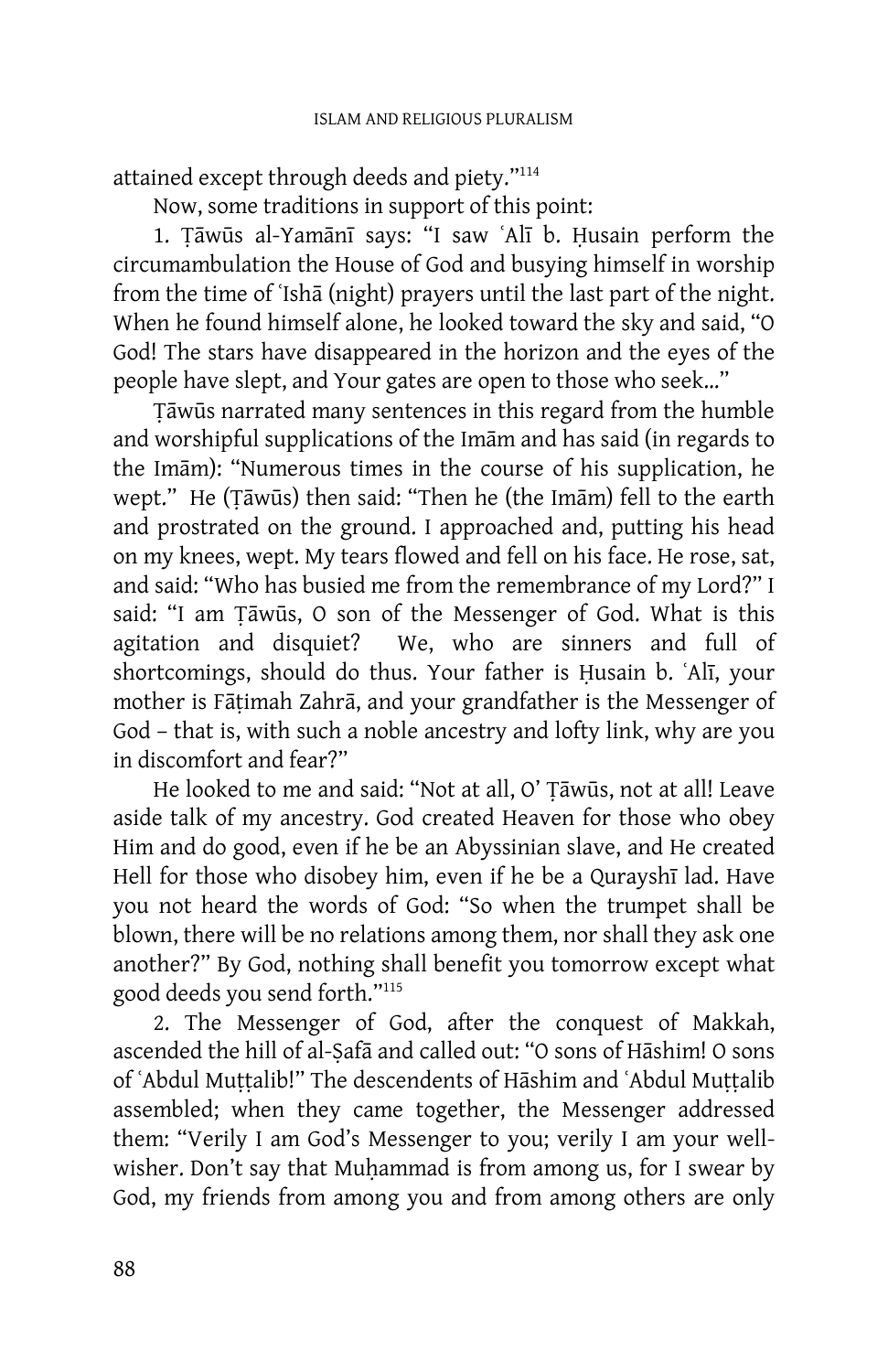the pious ones. So do not let me see you come to me on the Day of Judgement carrying the world on your shoulders, while the people come carrying the Hereafter. Aye, I have left no excuse between myself and you, and between God the Exalted and you. Verily, for me are my deeds and for you are your deeds."<sup>116</sup>

 3. Books of history have written that the Noble Messenger, in the last days of his life, went out alone at night to the cemetery of al-Baqi<sup>®</sup> and sought forgiveness for those buried in it. After that, he said to his companions, "Each year Jibra'il would show the Qur'an to me once, and this year he recited it for me twice. I think this is a sign that my death has approached." The next day he went to the pulpit and declared, "The time of my death has approached. Whoever I have made a promise to, let him come forward so that I may fulfil it, and whoever is owed something by me, let him come forward so that I may give it."

 Then he continued his words thus: "O people! Verily there is no kinship between God and any person, nor is there anything on account of which He will do good to a person or cast away evil from him except deeds. Aye, let no one claim or wish (otherwise). I swear by Him Who sent me with the truth, nothing will give salvation save (good) deeds along with mercy, and if [even] I were to disobey, I would perish. O God! I have conveyed."<sup>117</sup>

4. Imām ʿAlī b. Mūsā al-Ridā had a brother known as Zayd al-Nār. The character of this brother of the Imām was not very pleasing to the Imam. One day, during the time that the Imam was in Marw, Zayd was present in a gathering in which there was a large group of people who were speaking to each other. While the Imam was speaking, he noticed that Zayd was talking to a group of people and speaking of the station of the Messenger's family, and in a proud manner would constantly say, "we this" and "we that." The Imam cut short his own words and said, addressing Zayd: "What are these things that you are saying? If what you say is correct and the descendents of the Messenger of God have an exceptional status; that is, if God is not to punish their evildoers and will reward them without their doing good deeds, then you are more honourable near God than your father Mūsā b. Jaʿfar, because he would worship God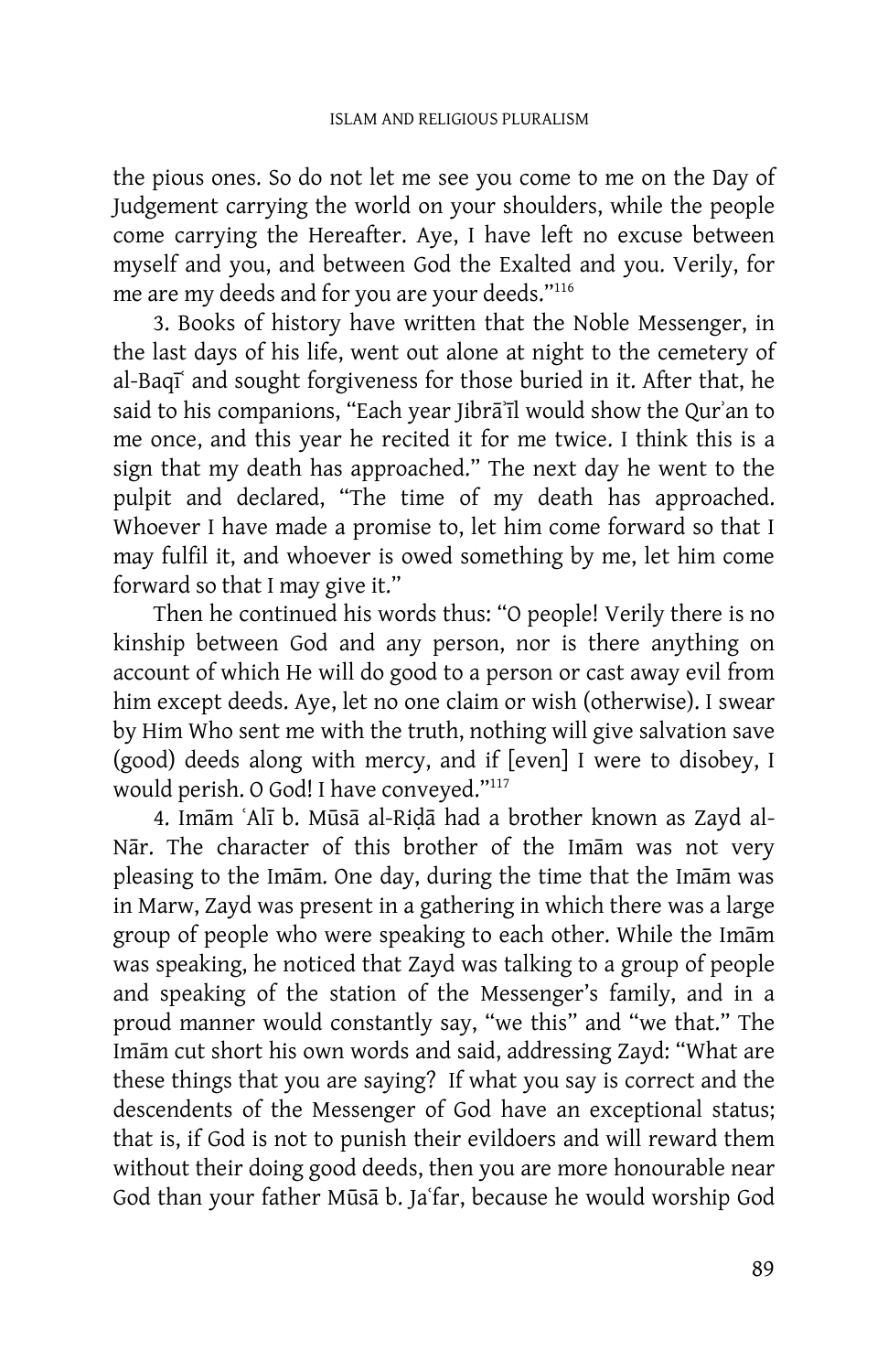until he attained the stations of Divine proximity, whereas you think that without worship you can attain the station of Mūsā b. Ja˜far."

The Imam then turned to Hasan b. Mūsā al-Washshāʿ, one of the scholars of Kūfah who was present in that gathering, saying, "How do the scholars of Kūfah recite this verse: "O Noah! Verily he is not of your family; he is a (doer) of unworthy deeds."

 He replied: "They recite it thus: "That is, he is not your son and is not from your seed; he is the son of an unrighteous man."

The Imam said, "Such is not the case. They recite the verse incorrectly and interpret it incorrectly. The verse is thus: That is, your son himself is unworthy. He was actually the son of Noah; he was driven away from God and drowned because he himself was unrighteous, even though he was the son of Prophet Noah.

Thus, being descended from and related to the Prophet or Imam has no benefit; good deeds are required."<sup>118</sup>

#### Creational Conditions and Conventional Conditions

Usually, people compare the Divine rules in creation, reward and punishment, and salvation and perdition to the human societal rules, even though these affairs are in accordance with creational and actual conditions and are a portion of them, whereas social conditions and rules follow conventional, man-made rules. Social rules can follow conventional conditions, but the rules of creation, and among them Divine reward and punishment, cannot follow these conditions, and instead follow creational conditions. To clarify the difference between a creational system and a conventional system, we present an example:

 We know that in social systems, every country has its own particular rules and laws. Social rules, in some issues, differentiate between two people who are equal in physical and creational conditions, but different with respect to conventional conditions.

 For example, when they wish to hire someone in Iran, if an Iranian and an Afghani apply for the job and both are equal in terms of creational conditions, it is possible that the Iranian will be hired rather than the Afghani, simply because he is not an Iranian. In this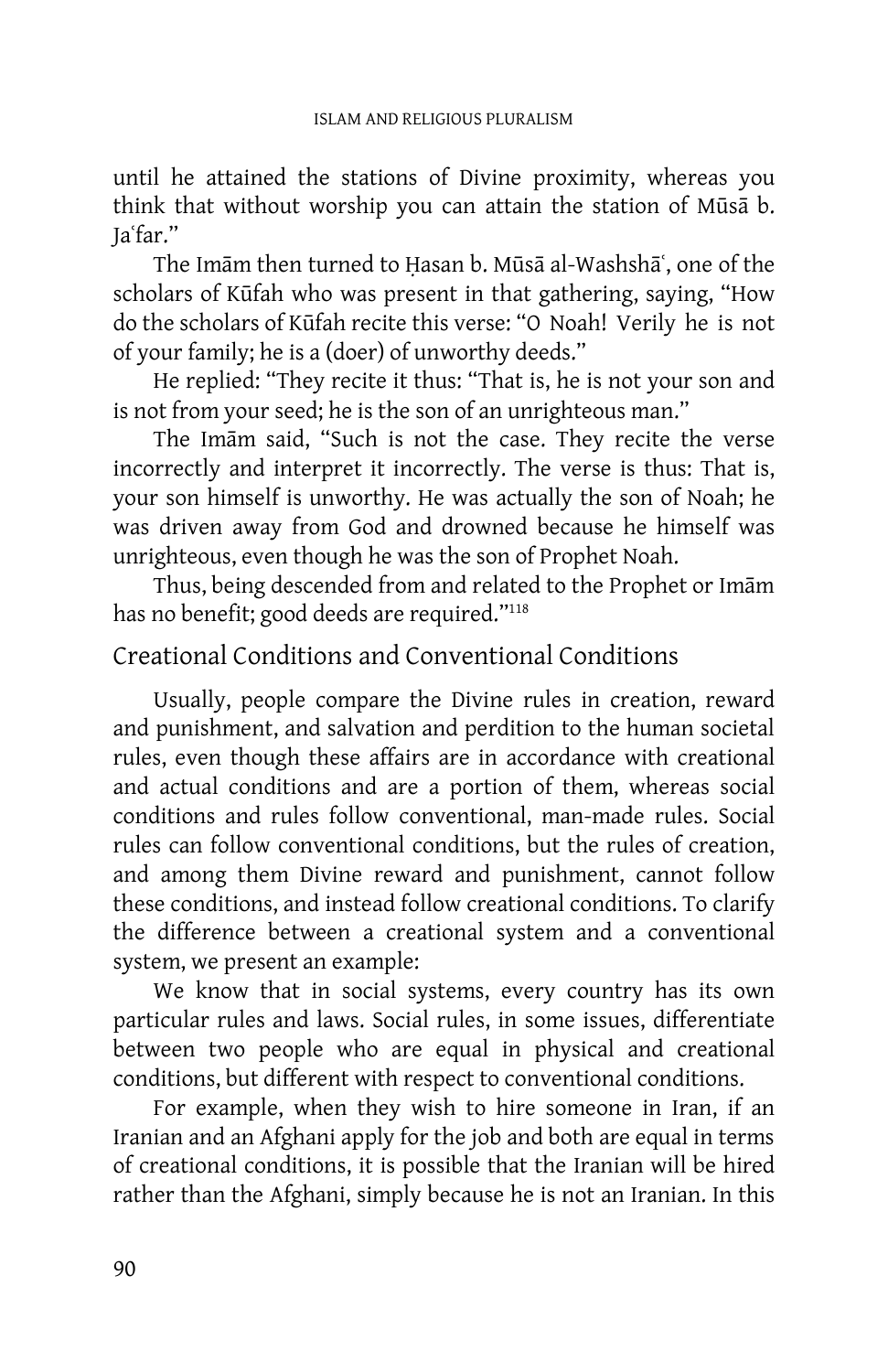case, if the Afghani says that I am completely equal in terms of physical conditions to the Iranian who was hired – if he is healthy, I too am healthy, if he is young, so am I, if he is a specialist in suchand-such a field, so am I – he will be given the answer that administrative rules do not permit us to hire you.

 Based on a conventional and man-made decision, the position of this same Afghani individual can change and become like others; that is, he can apply for and receive Iranian citizenship. It is obvious that citizenship papers have no effect on his actual personality; but from the view of social rules, he has become another person. Normally, the observance of conventional conditions is concurrent with a lack of observance of equality in actual and creational conditions.

 But in issues that do not follow social and conventional rules and instead follow only creational conditions, the case is different.

 For example, if – God forbid – an illness or an epidemic comes to Iran, it will not differentiate between a citizen of Iran and that of another country. If an Iranian and an Afghani are equal with respect to temperamental, environmental, and all other conditions, it is impossible for the bacteria that cause illness to discriminate and say that since the Afghani is not a citizen of Iran, I have nothing to do with him. Here, the issue is of creation and nature, not society and societal conventions; the issue pertains to creation, not to legislation and rule-making.

 The Divine rules with respect to reward and punishment and salvation and perdition of individuals are subject to actual and creational conditions. It is not the case that if someone claims, "Since my name is recorded in the register of Islam and I am Muslim by name, I must have special treatment," it will be accepted of him or her.

 Let there be no confusion; here we are concerned with the discussion of reward and punishment, salvation and perdition, and the conduct of God with His servants; we are not talking about the laws that Islam has legislated in the Muslims' social life.

 There is no doubt that the laws of Islam, like all other legislations of the world, are a series of conventional laws, and a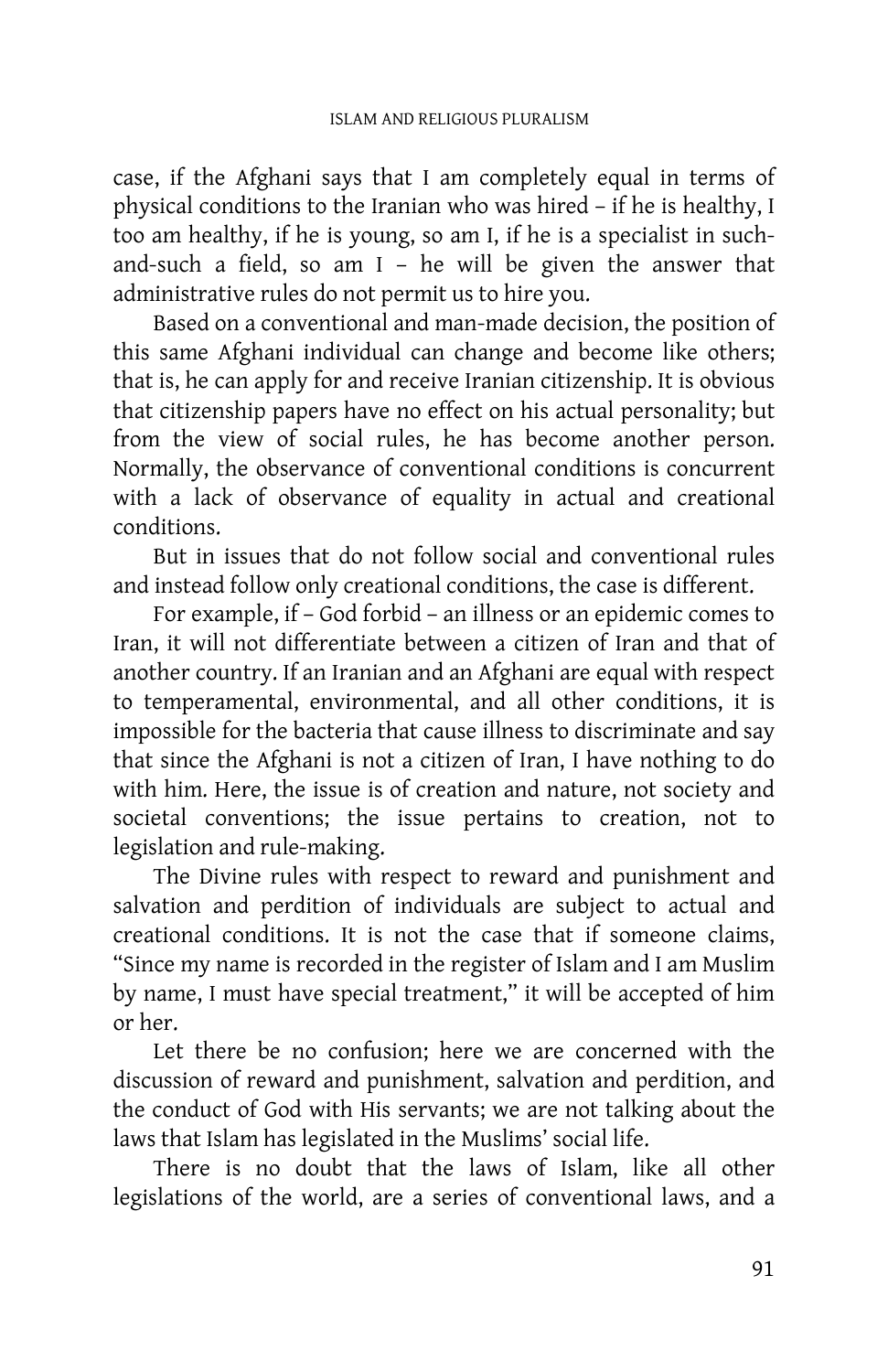series of conventional conditions has been observed within them. And in these laws which are related to their worldly life, human beings, out of necessity, must follow a set of conventional conditions.

 But the actions of God, and the operation of Divine will in the system of creation – including the granting of salvation and leading to perdition of individuals and rewarding and punishing them – do not follow social rules, and instead are of another type altogether. God, in carrying out His absolute will, does not act on the basis of conventional rules. Conventional matters which naturally have a major effect on social systems have no role in the creational will of God.

 From the viewpoint of the rules which Islam has legislated that pertain to the social conduct of human beings, whenever a person recites the two testimonies<sup>119</sup>, he or she will be recognized as a Muslim and will benefit from the advantages of Islam. But with regard to the rules of the hereafter and from the viewpoint of God's conduct, the laws of: "Whoever follows me, is from me…"<sup>120</sup> and: "Verily the most honourable of you near God is the most pious of you."<sup>121</sup>

 The Messenger of God said: "O people! Verily your father is one, and your Lord is One. All of you are from Adam, and Adam was from dust. There is no pride for an Arab over a non-Arab, except through piety."<sup>122</sup>

Salmān al-Fārisī, who strove to reach truth, reached such a station that the Noble Messenger said of him, "Salman is one of us, the People of the House."

 There are some who have come under the influence of satanic whisperings and have contented themselves with the thought: "Our name is among the names of 'Alī friends. However we may be, we are considered his subjects. Or we will make a will that a large sum out of the money that we have acquired through wrong means or that we should have spent in our lifetime in good causes – but didn't – should be given to the caretakers of one of the holy shrines in order for us to be buried near the graves of God's saints, so that the Angels don't dare punish us."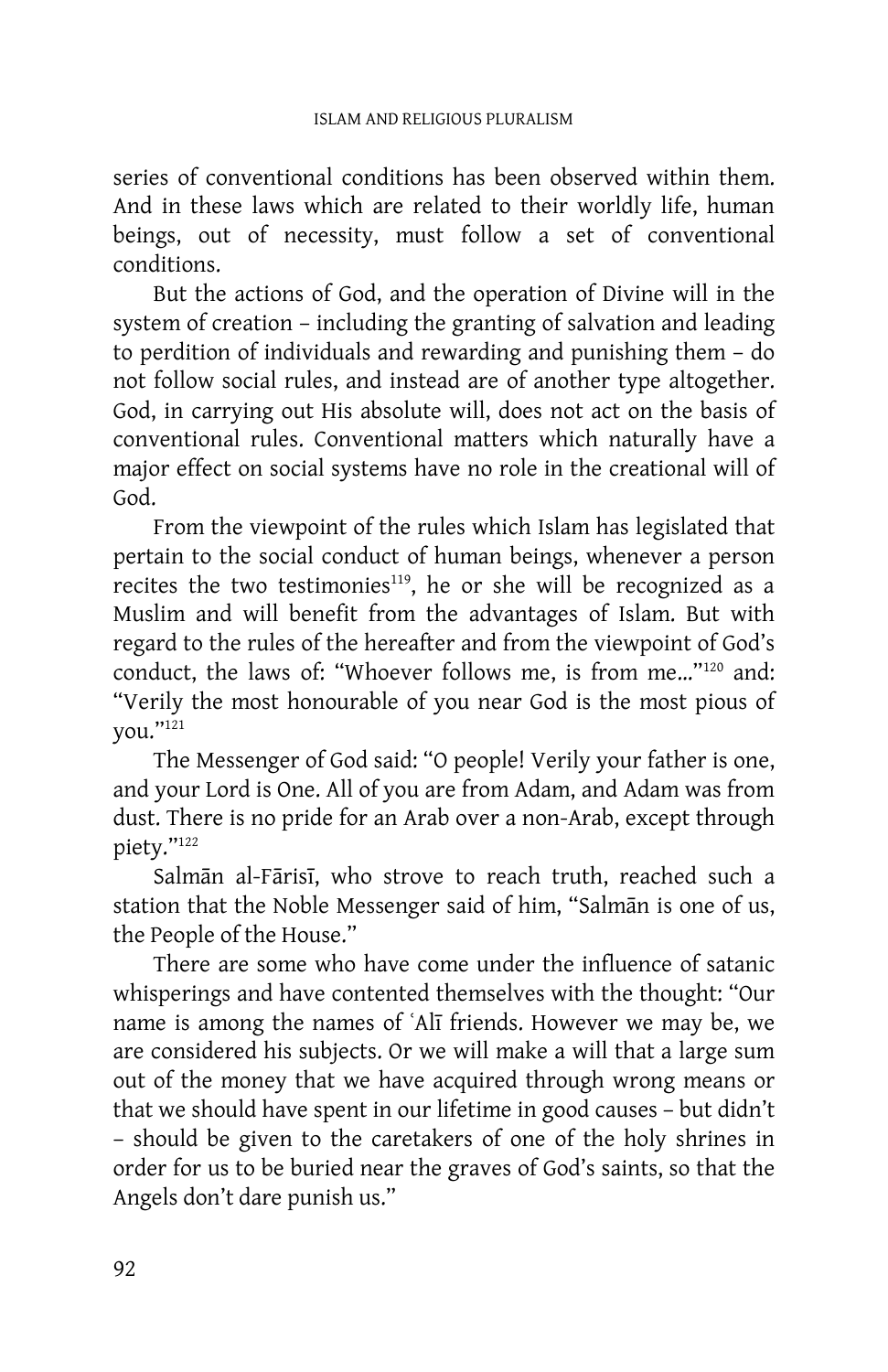Such people should know that they have been blinded and the curtain of negligence has covered their eyes. Their eyes will open when they will find themselves drowned in Divine punishment and they will suffer from such regret that if it were possible to die, they would do so a thousand times. So let them awake from the slumber of carelessness today, repent, and make up for what has passed.

 "And warn them (of) the day of regret, when the affair will be decided while they are negligent and don't believe."<sup>123</sup>

From the point of view of the Qur'an and the Islamic traditions, it is definite that the sinner, even if Muslim, will be punished by God. True, since he or she has faith, he or she will in the end achieve salvation and liberty from Hell, but it may be that this salvation will only come after years of hardship and punishment.

 Some people's account of sins will be cleansed by the hardships of dying; another group will pay the penalty for their sins in the grave and *barzakh* (intermediary realm between this world and the next); another group will get their retribution in the horrors of Resurrection and difficulties of accounting for their deeds; and yet others will go to Hell and linger there for years in punishment. It has been narrated from the sixth Imam, Ja'far b. Muhammad as-§ādiq that the verse: "...lingering therein for ages..."<sup>124</sup> pertains to those who will attain salvation from Hell.<sup>125</sup>

 Here we mention some examples of traditions which talk of the punishments of the time of death and after death so that they may help us take notice, awaken, and prepare ourselves for the daunting and dangerous stations which we have ahead of us.

1. Shaykh Kulaynī narrates from Imām Jaʿfar b. Muḥammad as-Sādiq that ʿAlī was once suffering from pain in the eye. The Prophet Muhammad went to visit him at a time when he was crying out from the pain. He said, "Is this cry from impatience, or because of the severity of pain?" 'Alī replied, "O Messenger of God, I have not suffered any pain like this until today." The Prophet began to narrate the terrifying account of what happens to unbelievers when they die. Upon hearing this, 'Alī sat up and said, "Messenger of God, please repeat this account for me, for it made me forget my pain." Then he said, "O Messenger of God! Will anyone from your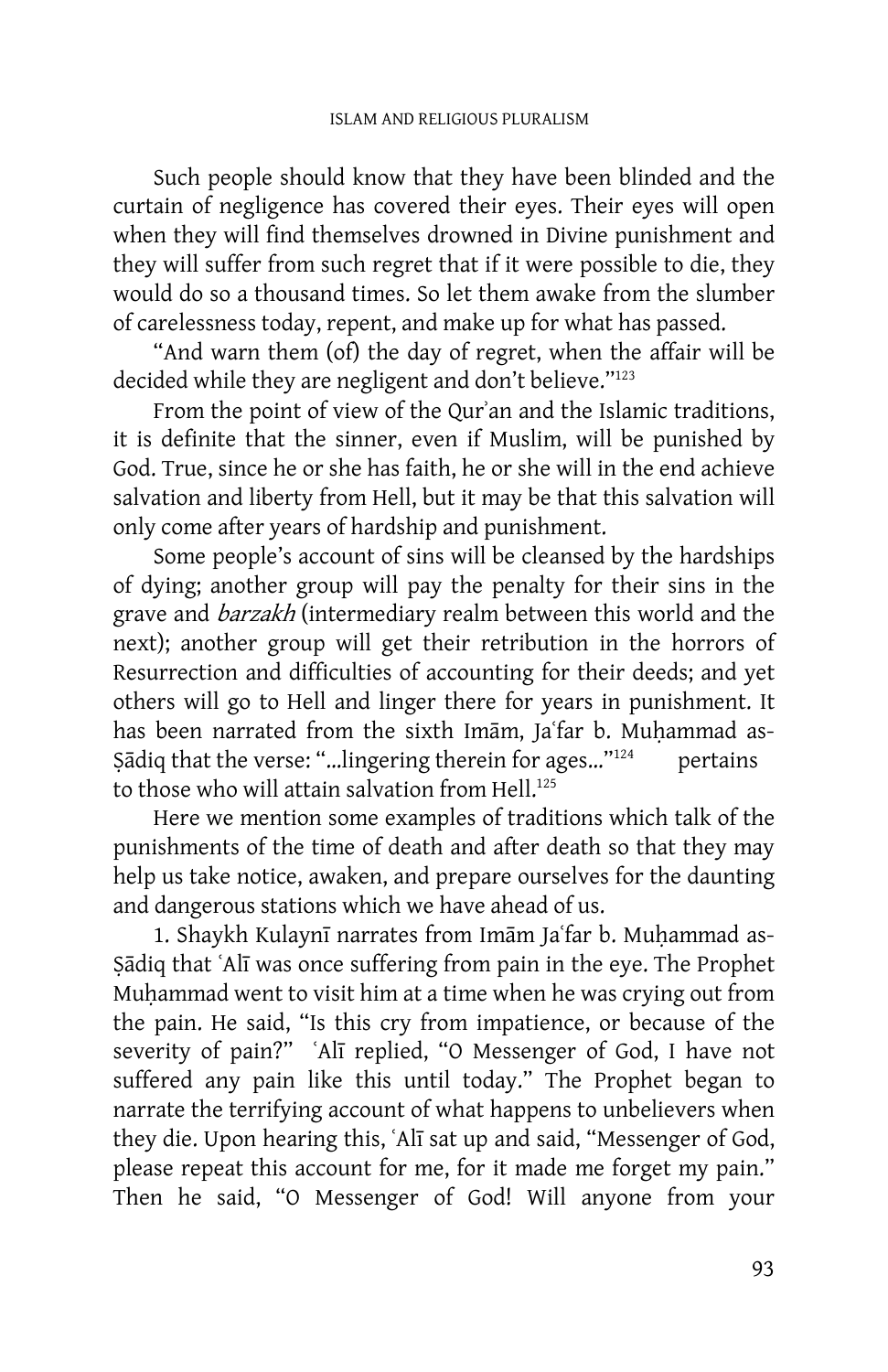community face such a death?" He replied, "Yes: a ruler who oppresses, one who usurps the property of an orphan, and one who bears false witness."<sup>126</sup>

2. Shaykh Şadūq narrates in the book Man Lā Yahdhrul Faqih (For the Person who does not have a Jurisprudent at Hand) that when Dharr, the son of Abū Dharr al-Ghifarī, died, Abu Dharr stood by his grave, put his hand on the grave, and said: "God have mercy on you; I swear by God that you were good to me and now that you have left me I am pleased with you. I swear by God that I am not worried because of your leaving; nothing has been diminished from me, and I am in need of none but God. And were it not for the fear of the time of notification, I would wish that I had gone in your place. But now I wish to compensate for what has passed and prepare for the next world, and verily my grief for your sake has prevented my grief over you. [That is, I am absorbed in thinking about doing something that could benefit you, and so I have no time to grieve at being separated from you.] I swear by God that I have not wept on account of your separation, but I have cried thinking about how you are and what you have gone through. I wish I knew what you said and what was said to you! O God! I have forgiven the rights that You had made obligatory on my son for me, so You too forgive him Your rights over him, for magnanimity and generosity are more befitting of You."<sup>127</sup>

3. Imām Jaʿfar b. Muhammad as-Şādiq narrates from his noble ancestors that the Prophet Muḥammad said, "The squeezing in the grave for a believer is an atonement for the shortcomings he or she has committed."<sup>128</sup>

4. 'Alī b. Ibrāhīm narrates from Imām Ja'far b. Muhammad as-§ādiq regarding the verse: "...and beyond them is a barrier until the *day they shall be resurrected."<sup>129</sup>* that he said: "I swear by God, I fear nothing for you except barzakh; as for when the affair is committed to us, we are more worthy of you."<sup>130</sup>

That is, our intercession is related to after *barzakh*; there is no intercession in barzakh.

 In general, there are so many Qur`anic verses and clear traditions regarding the punishment for sins such as lying,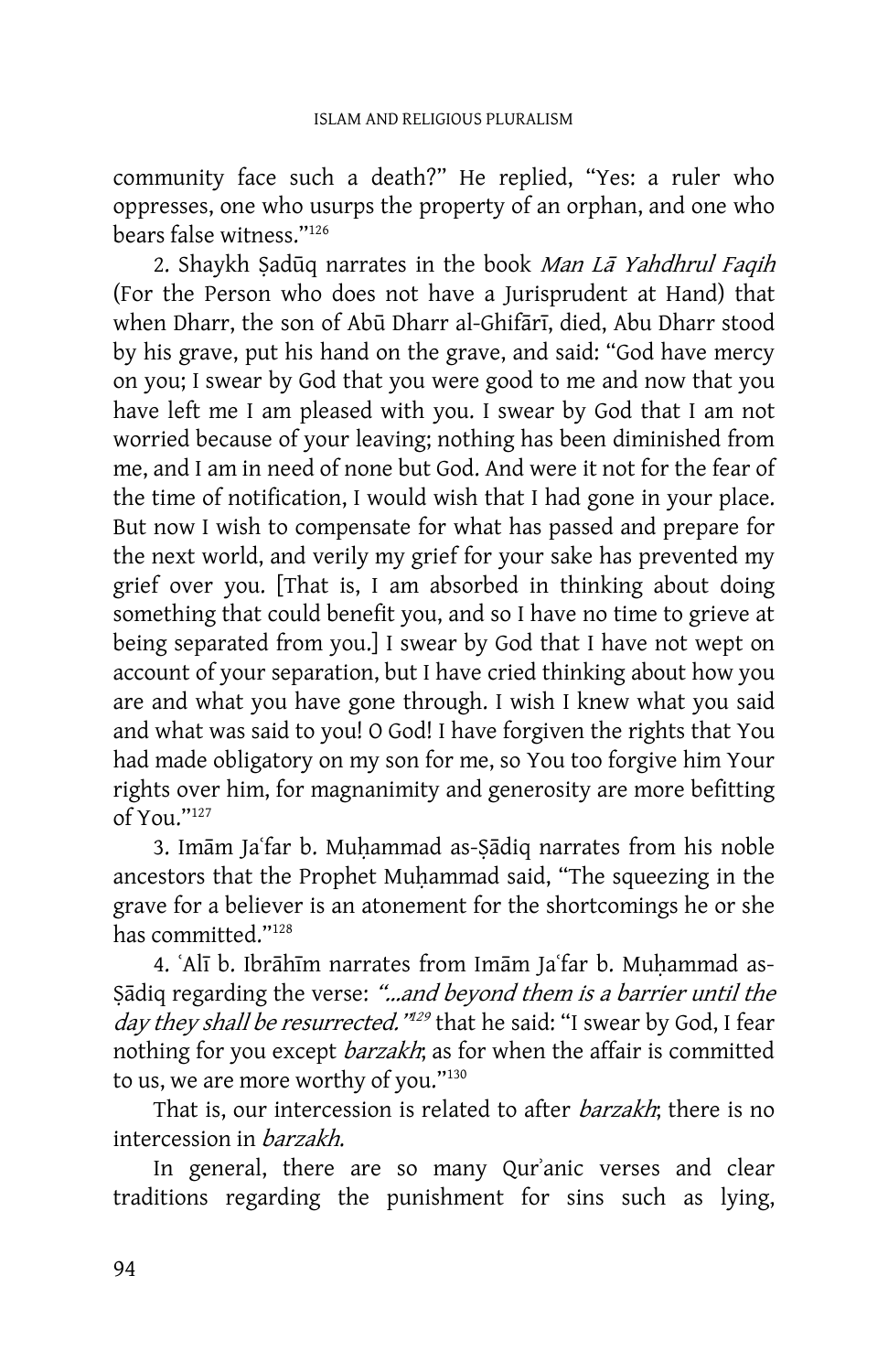backbiting, false accusation, treachery, oppression, usurping other's property, drinking, gambling, tale-bearing, defaming, abandoning prayer, abandoning fasting, abandoning pilgrimage, abandoning  $Jih\bar{a}d$ , and so forth that it is beyond reckoning; none of them are exclusive to the unbelievers or non-Shiʿas. In the tradition of the  $Mi'r\bar{a}j$  (Prophetic ascent to Heaven), we find many examples where the Prophet Muhammad says: "I saw various groups of my community, men and women, in different forms of punishment, who were being punished on account of various sins."

# Summary and Conclusion

 From all that has been said in this section about the good and bad deeds of Muslims and non-Muslims, the following conclusions can be reached:

 1. Both salvation and perdition have degrees and levels; neither the people of salvation are all at the same level, nor are those of perdition. These levels and differences are called *darajāt* "levels of ascent" with regard to the people of Heaven and *darakāt* "levels of descent" with regard to the inhabitants of Hell.

 2. It is not the case that all of the dwellers of Heaven will go to Heaven from the beginning, just as all of the people of Hell will not be in Hell for eternity. Many dwellers of Heaven will only go to Heaven after suffering very difficult periods of punishment in barzakh or the hereafter. A Muslim and a Shiʿa should know that, assuming he or she dies with sound faith, if God forbid he or she has committed sins, injustices, and crimes, he or she has very difficult stages ahead, and some sins have yet greater danger and may cause one to remain eternally in Hell.

 3. Individuals who don't believe in God and the hereafter naturally don't perform any actions with the intention of ascending towards God, and since they don't perform good deeds with this intent, by necessity they do not embark on a journey towards God and the hereafter. Thus, they naturally don't ascend towards God and the higher realm and don't reach Heaven. That is, because they were not moving towards it, they don't reach that destination.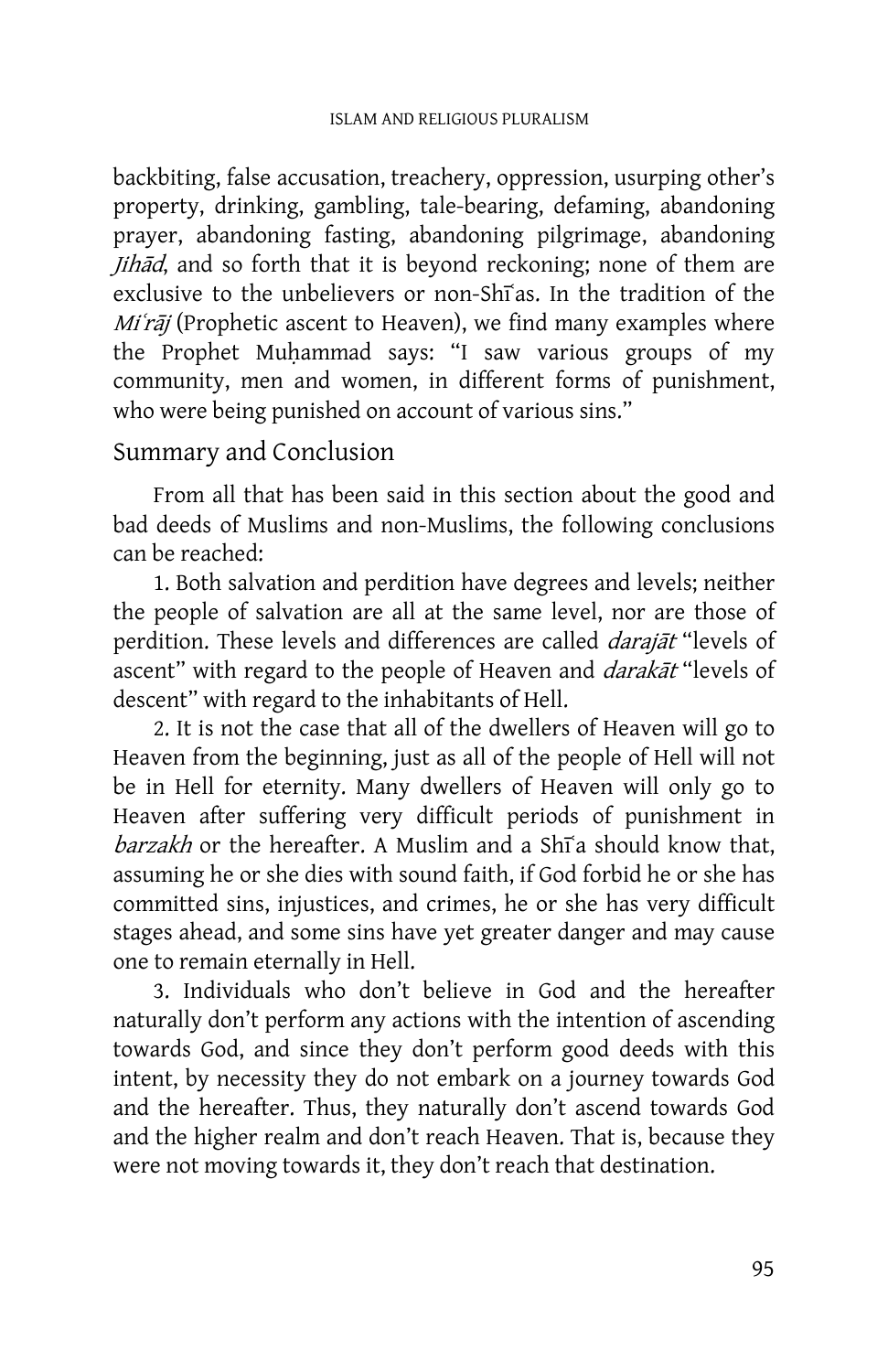4. If individuals believe in God and the hereafter, perform actions with the intention of seeking nearness to God, and are sincere in their actions, their actions are acceptable to God and they deserve their reward and Heaven, whether they are Muslims or non-Muslims.

 5. Non-Muslims who believe in God and the hereafter and do good deeds with the intention of seeking nearness to God, on account of being without the blessing of Islam, are naturally deprived of benefiting from this Divine program. That proportion of their good deeds is accepted which is in accordance with the Divine program, such as forms of favours and services to God's creation. But invented acts of worship that without base are naturally unacceptable, and a series of deprivations resulting from unavailability of the complete program apply to and include them.

 6. Accepted good deeds, whether of Muslims or otherwise, have certain afflictions which may come about afterwards and corrupt them. At the head of all of these afflictions is rejection, obstinacy, and deliberate unbelief. Thus, if non-Muslim individuals perform a great amount of good deeds with the intention of seeking nearness to God, but when the truths of Islam are presented to them show bias and obstinacy and set aside fairness and truth-seeking, all of those good deeds are null and void, "like ashes caught in a strong wind on a stormy day."

 7. Muslims and all other true monotheists, if they commit indecencies and transgressions and betray the practical aspect of the Divine program, are deserving of long punishments in barzakh and the Day of Judgement, and occasionally because of some sins, like intentionally murdering an innocent believer, may remain in eternal punishment.

 8. The good deeds of individuals who don't believe in God and the Day of Judgement and perhaps may ascribe partners to God will cause their punishment to be lessened and, occasionally, be lifted.

 9. Felicity and perdition are in accordance with actual and creational conditions, not conventional and man-made conditions.

 10. The verses and traditions that indicate that God accepts good deeds do not look solely to the action-related goodness of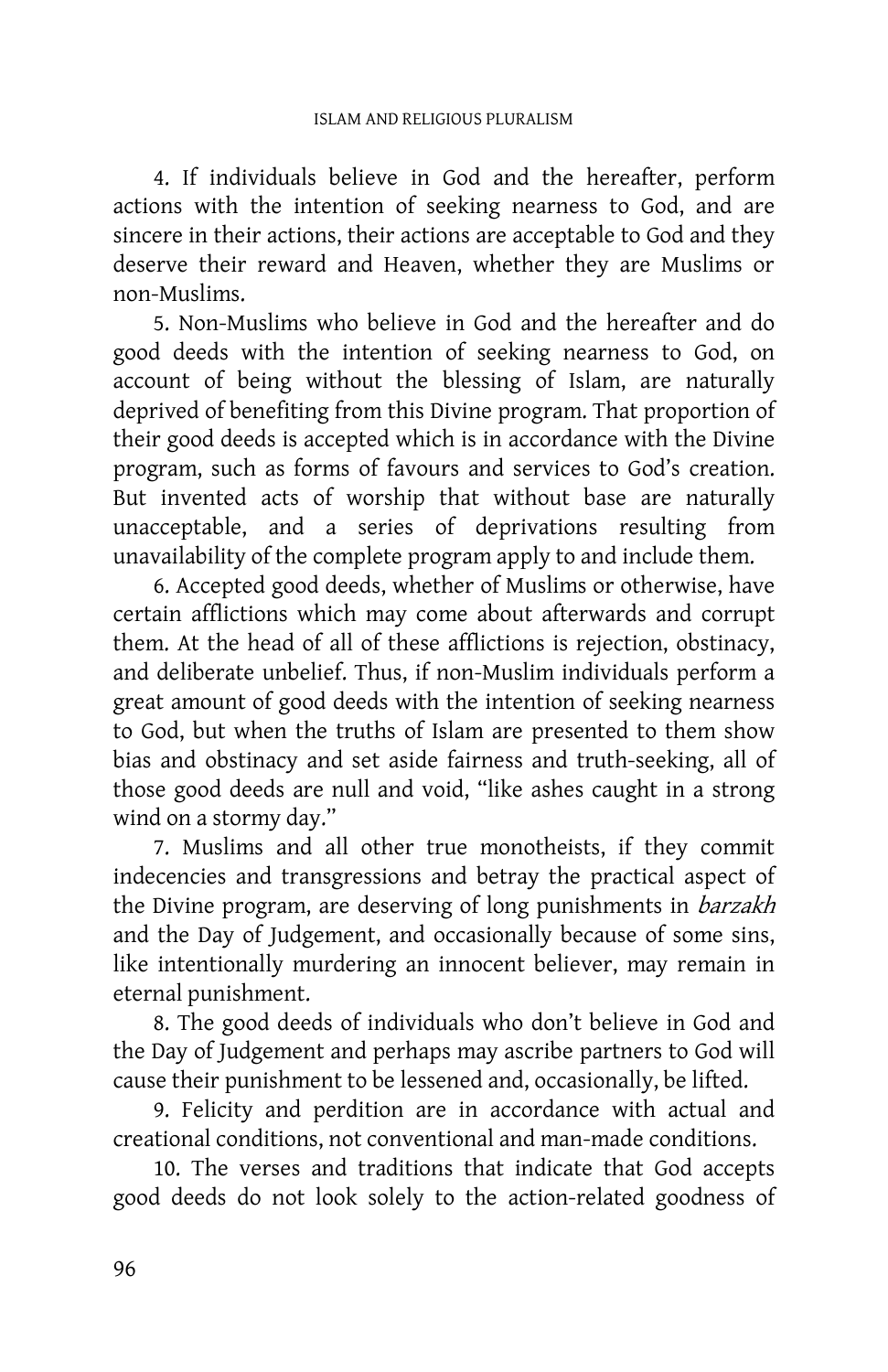actions; in Islam's view, an action becomes good and worthy when it possesses goodness from two aspects: action-related, and actorrelated.

 11. The verses and traditions that indicate that the actions of those who deny Prophethood or the *Imamate* are not acceptable are with a view to denial out of obstinacy and bias; however, denial that is merely a lack of confession out of incapacity – rather than out of culpability – is not what the verses and traditions are about. In the view of the Qur'an, such deniers are considered mustad'af (powerless) and *murjawn li'amrillāh* (those whose affair is referred to God's command).

12. In the view of the Islamic sages such as Avicenna and Mullah Sadrā, the majority of people who haven't confessed to the truth are incapable and excusable rather than culpable; if such people do not know God they will not be punished – though they will also not go to Heaven – and if they believe in God and the Resurrection and perform pure good deeds with the intention of seeking nearness to God, they will receive the recompense for their good deeds. Only those will face perdition who are culpable, not those who are incapable.



"God! Seal (our fate) for us with goodness and felicity, and cause us to die as Muslims, and join us with the righteous, Muhammad and his noble Progeny (may peace be upon all of them)."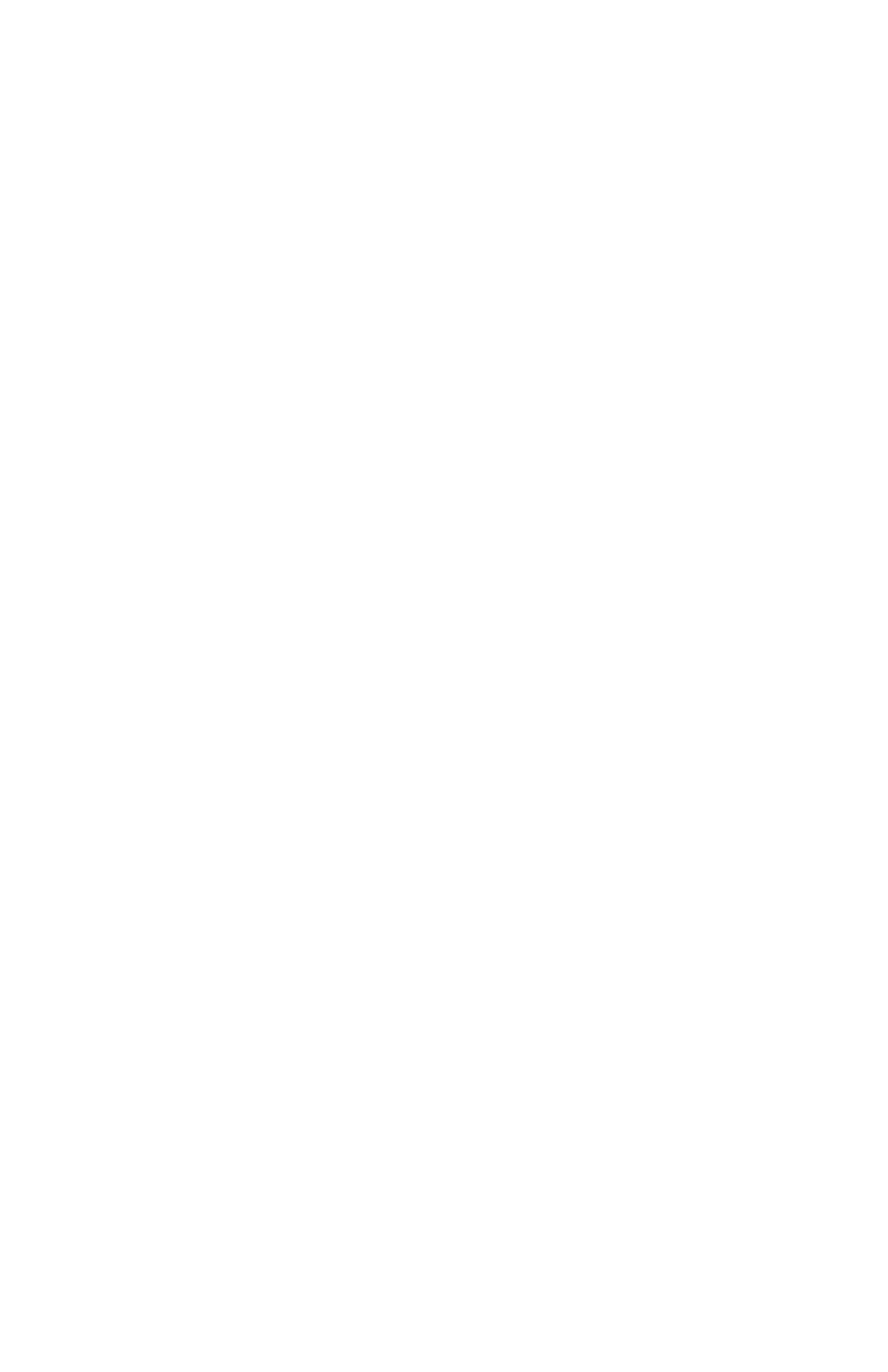# Glossary of Terms

Ahlul Bait: The select members of the family of the Prophet Muhammad. They hold a special place in Islam, having been mentioned in the Noble Qur`an in chapter 33, verse 33 in which Allāh has confirmed that they are spiritually pure and infallible. Along with the Qur`an, all Muslims are obligated to follow the code of conduct of the Prophet Muhammad and his family – the Ahlul Bait.

Ahlul Kitāb: Lit. 'The People of the Book'. This is an honorific title mentioned in the Qur`an and the Prophetic tradition in regards to the Jews and Christians – those who were given a Divine Book from Allāh. This title is also extended to the Sabians and the Zoroastrians

Allāh: The proper name of God used by Muslims and even non-Muslim Arabic speakers.

Āyatullāh: Lit. the 'Sign of Allāh'. This is an honorific title given to scholars of the highest calibre who, after years of study, are worthy of being followed and taken as guides on the path.

Barzakh: This is the Arabic word for the period of life after death in which the soul of the deceased is transferred across the boundaries of the mortal realm into the spirit world and into a kind of "cold sleep" where the soul will rest until the Judgement Day. It is a term referred to in Islamic eschatology and the Qur`an. Barzakh is a sequence that happens after death, in which the archangel Azrael or his helper angels will separate the soul from the body, either harshfully or painlessly depending on how righteous the person was before his death. Three events make up Barzakh: The separation of the soul and the body; Nakir and Munkar's interrogation of the soul; Finally, the "Waahsh" or the horror of the grave, the pressure of the grave depending on whether the person was righteous or not. The soul rests in peace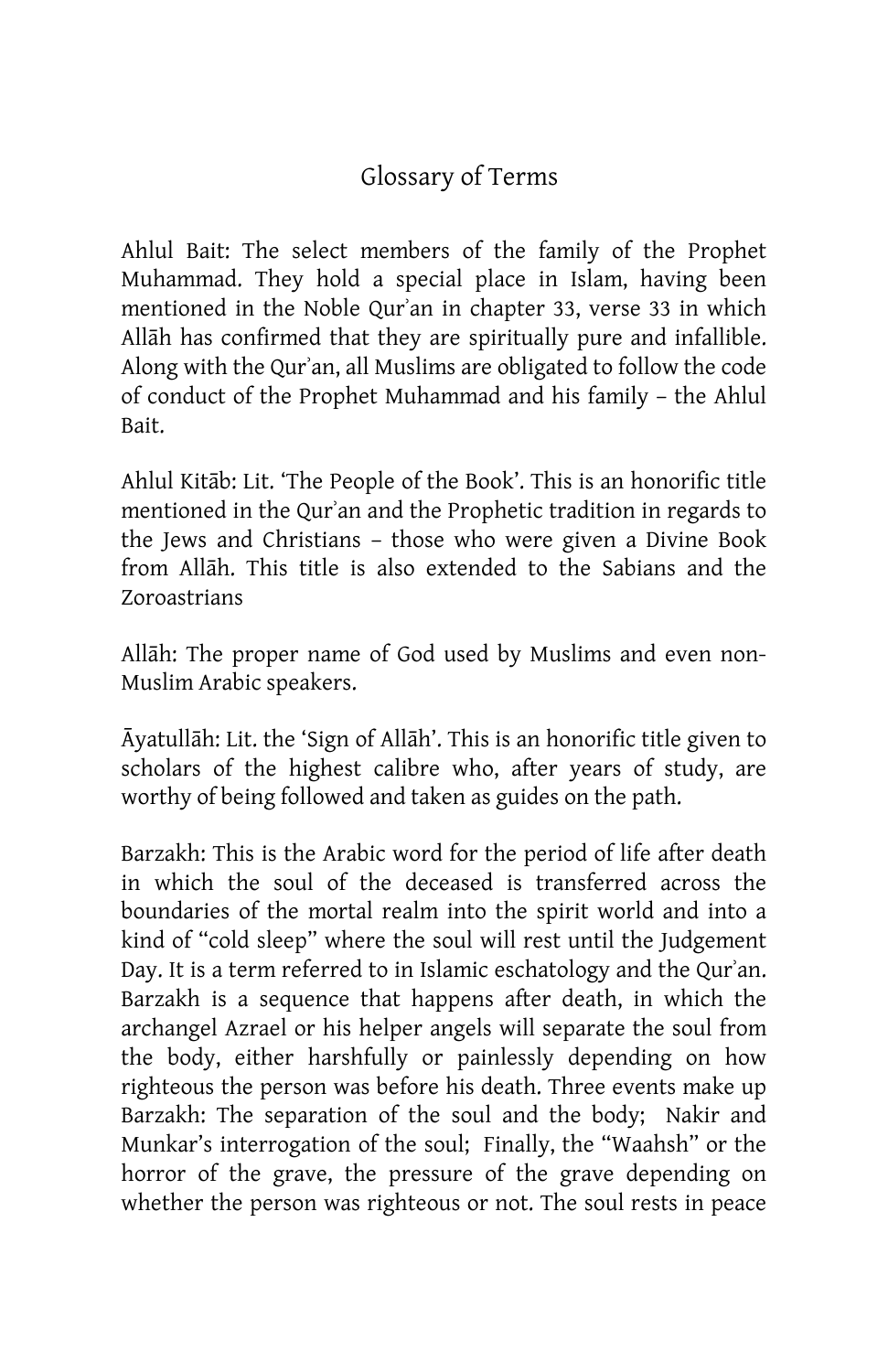or torment until Judgement Day, based on whether the soul answered the three questions correctly or falsely.

Faqīh: Lit. 'Jurisprudent.' A scholar of Islāmic law who has reached to the status of being able (and permitted) to elucidate upon the Islāmic injunctions found in the corpus of Islāmic legal tradition.

Hajj - One of the fundamental acts of Islam which each and every Muslim, male or female, is obliged to perform at least once in his/her lifetime if the requirements are fulfilled.

Imam - Lit. 'leader.' This word has a general and specific meaning attached to it. The general meaning is any guide or scholar who leads the community in acts of worship and other areas. The specific meaning of this word is restricted to the 12 infallible leaders which came after the death of the Prophet Muhammad and were Divinely appointed by Allāh to lead the Muslim nation.

Imamate: The belief in the guidance of the 12 infallible leaders who came after the death of the Prophet Muhammad.

Jihad: Lit. 'to struggle.' This word, which has been misused in the recent past, carries many definitions with it including a war fought to preserve the Islamic lands, the religion Islam and the Muslims. However, its initial meaning and that which is seen in the Noble Qur`an is its literal meaning which is to strive and struggle in various walks of life. The Qur`an refers to the spending of wealth to promote goodness as being a "Jihad", just as it refers to protecting the downtrodden and oppressed people as a form of "Jihād".

Khārijites: Lit. 'Those who split off or depart.' The name of a reactionary 'Islamic' group that emerged during the fighting between Imam 'Ali and the Umayyad Dynasty founder who tried to establish his own caliphate to enforce his own personal gains and interests.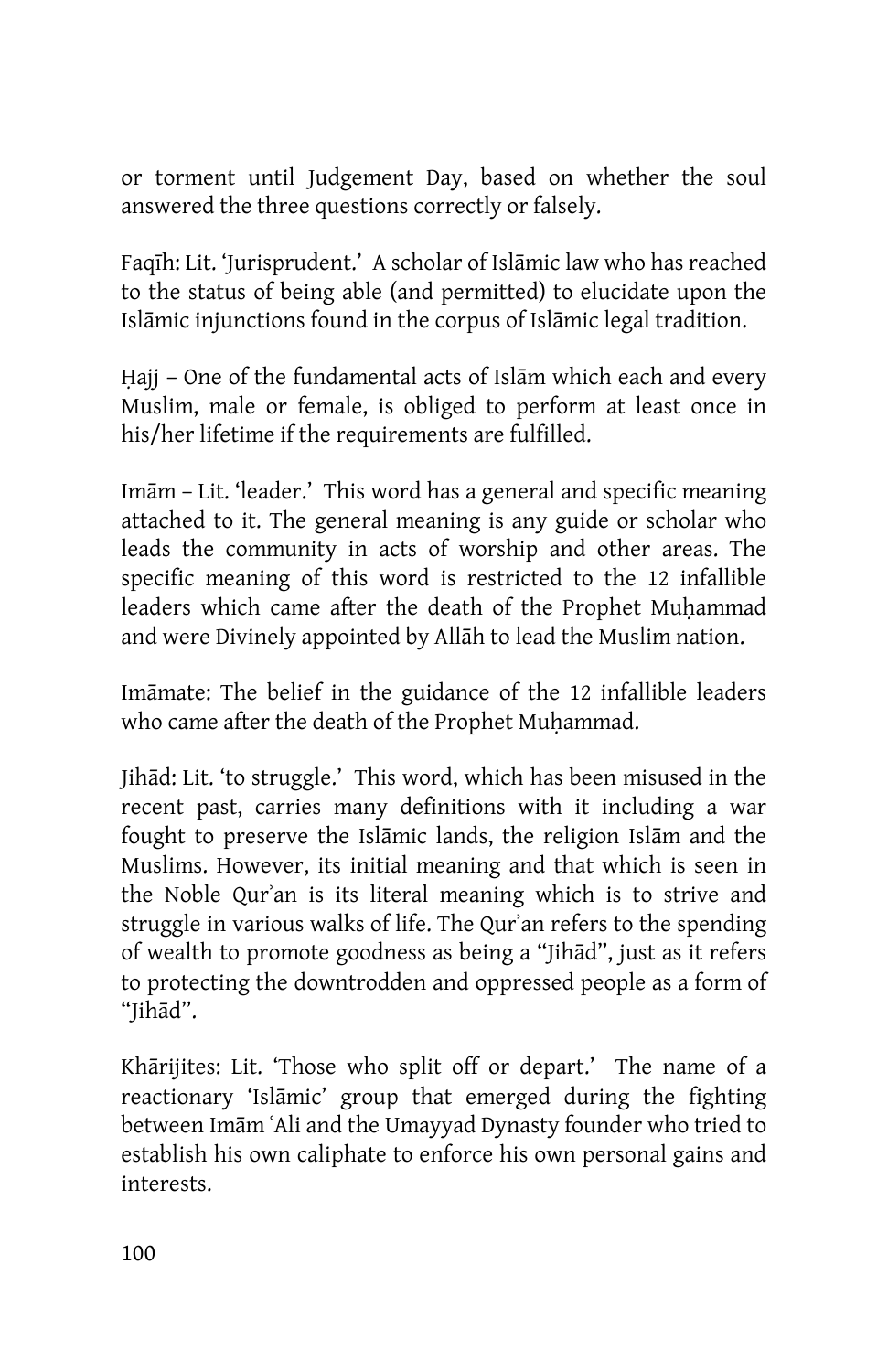Madressah: Lit. 'A place to learn.' The common application of this word is any form of school – whether it be a state run school such as kindergarten, primary, secondary schools which impart 'secular' knowledge, or even religious schools which run on a weekly basis (such as a Sunday school) or a full-time Islamic theological seminary.

Mi'raj: Lit. 'The Night Ascension.' This is in reference to the miraculous night journey of the Prophet Muhammad which took place in the city of Mecca in which he journeyed to Jerusalem and then into the heavens to witness the greatness of the world of creation. The Qur`an refers to this event in atleast two passages – chapter 17, verse 1 and chapter 53, verses 1 to 18.

Mujtahid: The status or title one arrives to after having completed his Islāmic studies in Jurisprudence after which he would be given the authority to extract the Islamic legal rulings from the Qur'an and the Traditions of the Prophet and the Ahlul Bait.

Murji': The Murji' appeared on the Islamic arena during Umayyad era. They played a dangerous role in formulating the political events at those times and had supported and defended the Umayyad government.

Qur'an: Lit. "The Recitation", it is the holy book of Islam. Muslims believe that the Qur`an is the literal word of God and the culmination of God's revelation to mankind, revealed to the Prophet Muhammad over a period of 23 years through the Angel Gabriel.

Quraysh: Refers to the Meccan tribe that Muhammad belonged to. Ironically, it was his own tribe that was his chief opponent for most of his life.

Ramadhān: The ninth month of the lunar calendar, it is the month in which the Qur'an was revealed to the Prophet Muhammad and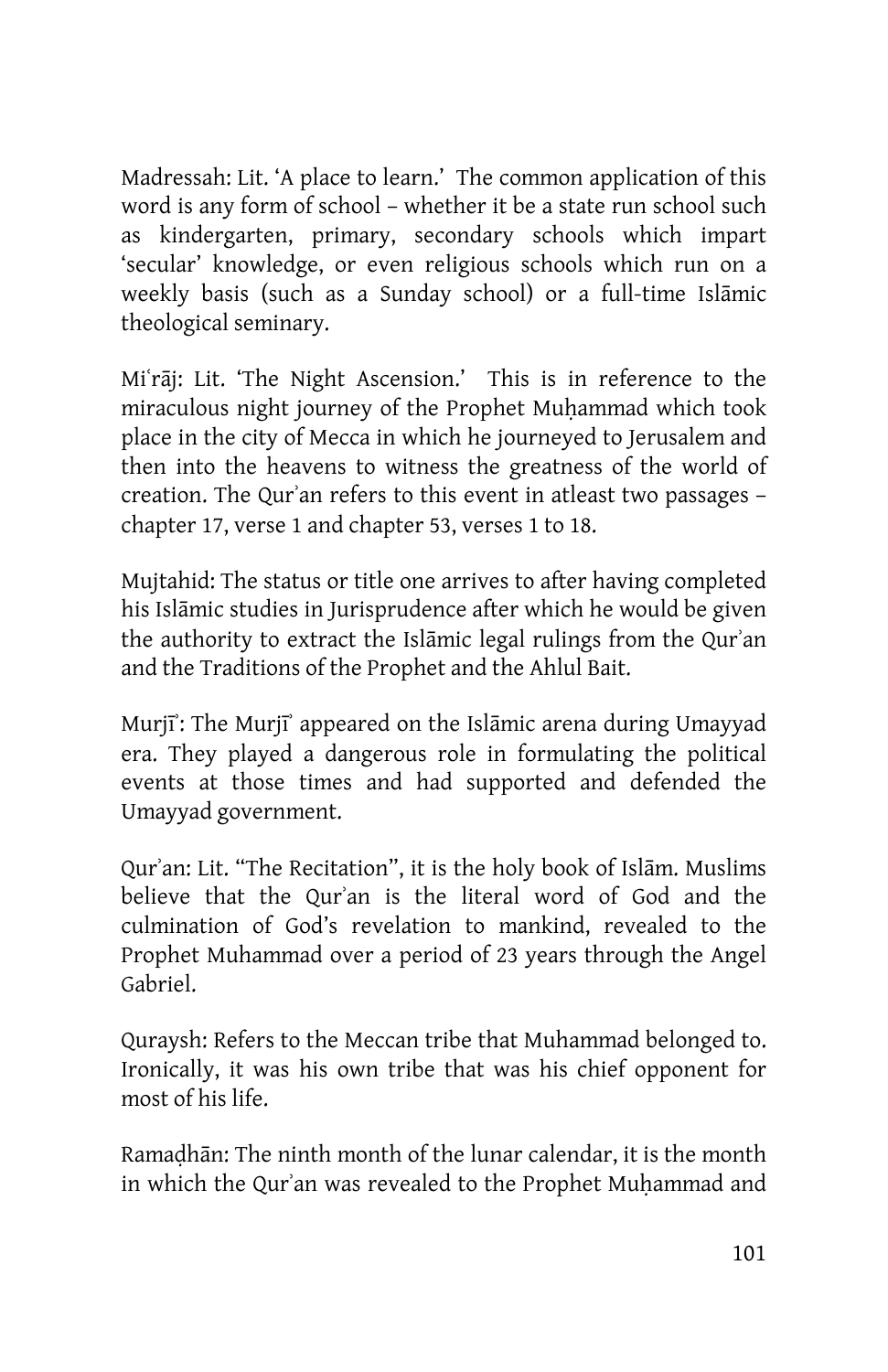in which all Muslims over the age of maturity are obligated to fast from the break of dawn until the end of the day.

Sayyid: An honorific title given to those who are the blood relations to the Prophet Muḥammad through the clan of Banī Hāshim.

Shi<sup>a</sup>: Lit. 'a follower.' The Shi<sup>a</sup>, which make up roughly 25% of the total Muslim population of the world today with large concentrations in Iran, Iraq, Pakistan, India, Bahrain, Syria, Lebanon, North America and Europe follow the Noble Qur`an and the way of the Prophet Muhammad. However, based on the directive of the Prophet in following his Ahlul Bait (family), the Shi<sup>a</sup> also follow Imam `Ali and the eleven successors which come from his progeny. It is a misnomer to claim that the Shi<sup>ć</sup>a do not follow the 'Sunnah' of the Prophet Muhammad as this is a required aspect of faith in Islam which the Qur'an itself testifies to. Rather, the Shi<sup>a</sup> follow the Sunnah as conveyed to them through the legitimate channel of conveyance of the knowledge – his pure and immaculate family members.

Shaykh: Lit. 'an elder.' This word is customarily used as an honorific title for a scholar due to his wisdom and sagacity which normally is seen in older people.

Taqlid: Lit. 'to follow.' This is a term which refers to the laity following the scholars of the faith in order to fulfil their religious responsibility to Allāh.

Tawhid: Lit. 'monotheism.' This is the cornerstone upon which the faith of Islam is built. The main belief of the Muslims is that All{h (God) is one – He has no partners, children, spouse, etc… to help or share in His Authority.

Wilayat: This word means means power, authority or a right of certain kind. In Shī'a theology, 'wilayat' is the authority invested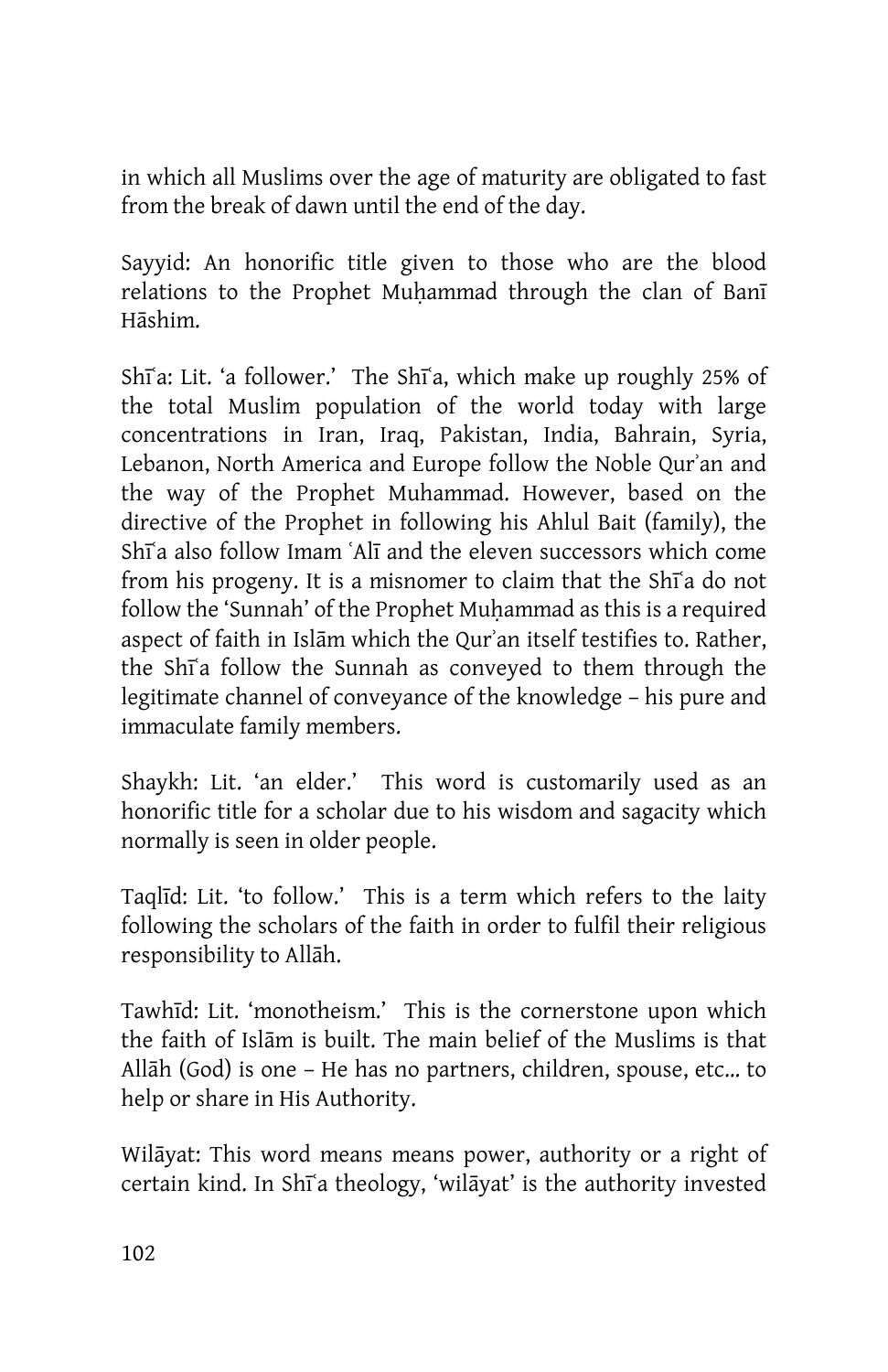in the Prophet and the Ahlul Bayt as representatives of Almighty Allāh on this earth.

Zakāt - A general `Arabic term which refers to 'purification', its legal definition in the Islamic legislation refers to a specific 'tax' levied on Muslims. The amount of this 'tax' differs according to various circumstances and the detailed rules of this obligatory act can be found in the works of Islāmic jurisprudence.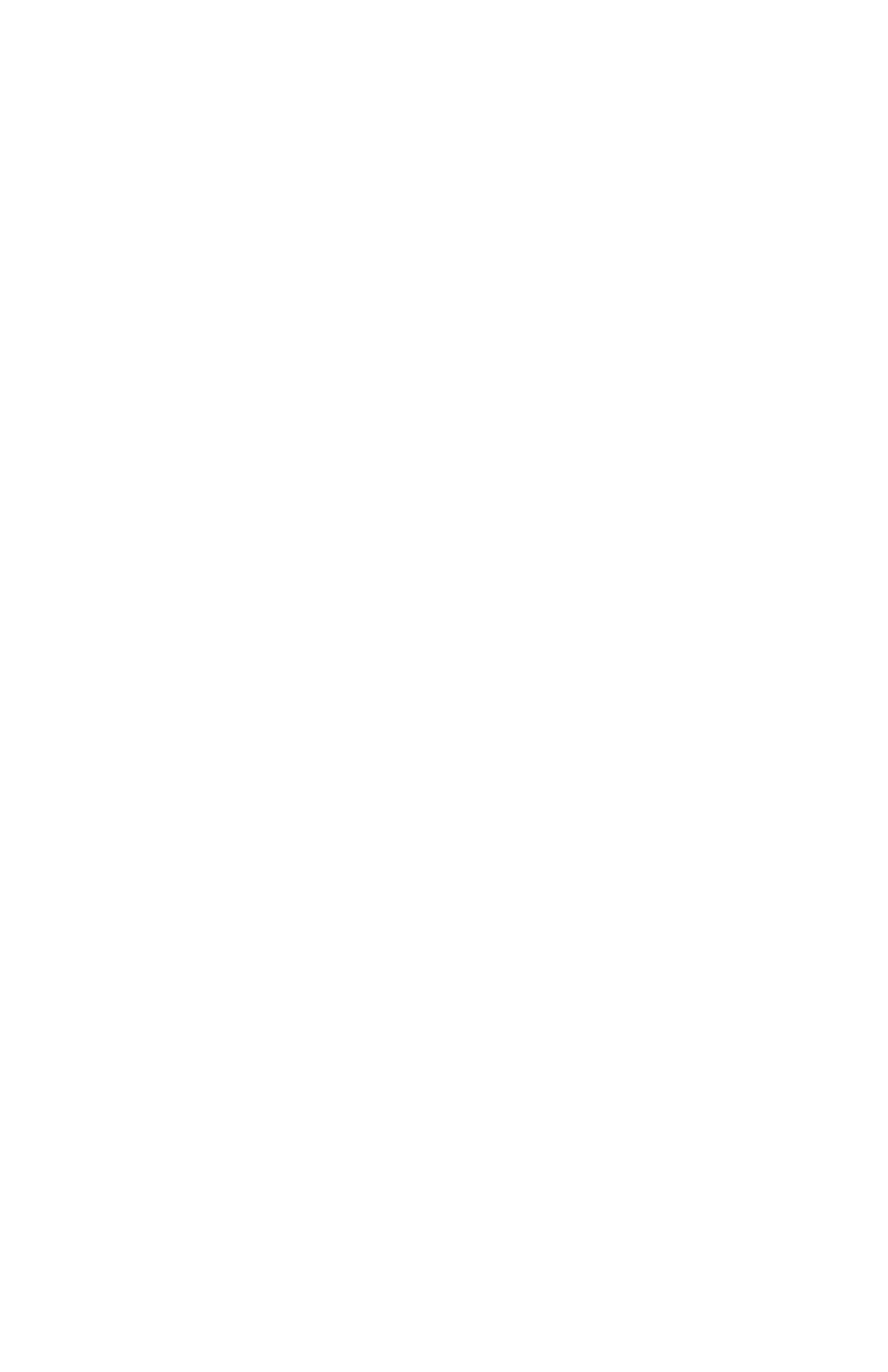# Notes

1 The Noble Qur'an, 2:253, which states: "We have made some of these messengers to excel the others among them are they to whom Allah spoke, and some of them He exalted by (many degrees of) rank; and We gave clear miracles to Jesus son of Mary and strengthened him with the holy spirit. And if Allāh had pleased, those after them would not have fought one with another after clear arguments had come to them, but they disagreed; so there were some of them who believed and others who denied; and if Allah had pleased they would not have fought one with another, but Allah brings about what He intends." Also, 17:55 which reads: "And your Lord best knows those who are in the heavens and the earth; and certainly We have made some of the prophets to excel others, and to David We gave a scripture." [Please note that the first number denotes the chapter, while the second number is the verse.] verse.]

2 The Noble Qur'an, 33:7 which states: "And when We made a covenant with the prophets and with you, and with Noah and Abraham and Moses and Jesus, son of Mary, and We made with them a strong covenant." Also see The Noble Qur'an, 42:13: "He has made plain to you the religion that He enjoined upon Noah, and that which We have revealed to you, and that We have enjoined upon Abraham, Moses, and Jesus…"

#### 3 The Noble Qur'an, 3:84

4 It took the Catholic Church almost two thousand years to recognize the non-Christians including the Muslims. The Second Vatican Council declared in 1964 that "Those who, through no fault of their own, do not know the Gospel of Christ or his church, but who seek God with a sincere heart, and moved by grace, try in their actions to do his will as they know it through the dictates of their conscience–those too may achieve eternal salvation." Vatican Council II: The Conciliar and Post Conciliar Documents (Wilmington, Delaware: Scholarly Resources, 1975) pg. 367.

5 The fourth in a chain of twelve Divinely appointed successors to the Prophet Muhammad.

6 Imām ʿAlī Zaīnul ʿĀbidīn, Risālatul Huqūq, tr. SSA Rizvi (Vancouver: VIEF, 1989) pg. 36.

7 Ira Lapidus writes: "The Ottomans, like previous Muslim regimes, considered the non-Muslim subjects autonomous but dependent peoples whose internal social, religious, and communal life was regulated by their own religious organizations, but their leaders were appointed by, and responsible to, a Muslim state." A History of Islamic Societies (NY: Cambridge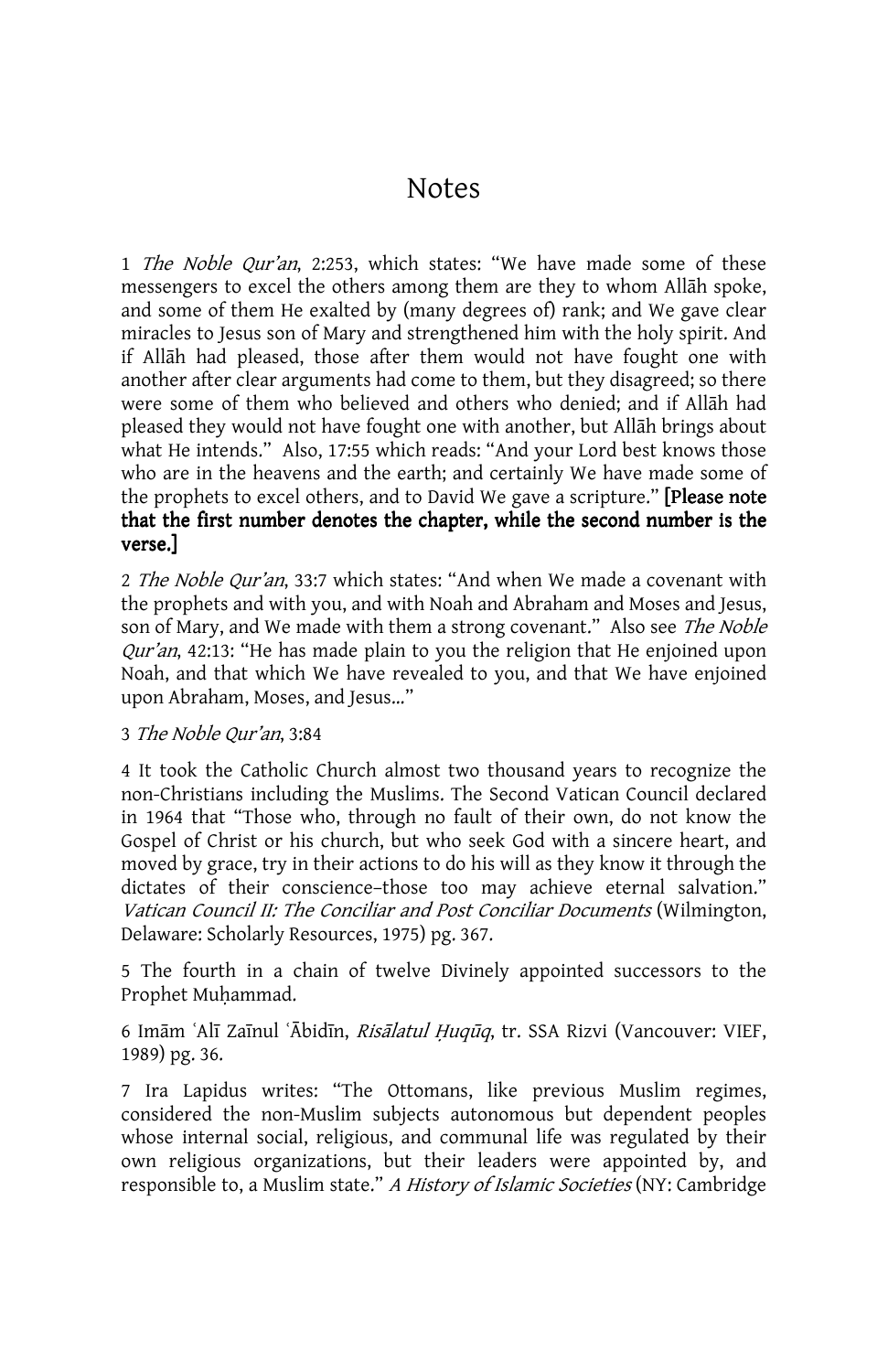University Press, 1990) pg. 323. Also see Marshall Hodgson, The Venture of Islam, vol. 1 (Chicago: University of Chicago Press, 1974) pg. 306.

8 Ira Lapidus, A History of Islamic Societies (NY: Cambridge University Press, 1990) p. 323. Also see Marshall Hodgson, The Venture of Islam, vol. 1 (Chicago: University of Chicago Press, 1974) p. 306.

9 Hick, God and the Universe of Faith (London: Macmillan, 1977) pg. 140.

10 Hick, An Interpretation of Religion (New Haven: Yale University Press, 1989) pp. 364-365.

11 John Hick, An Interpretation of Religion, p. 241. In other words, we cannot really know God; what we know is our perception of Him. Muslim philosophers do not accept Kant's theory. For more on the theory of knowledge from the Islamic perspective in English, see Sayyid Muhammad Husayn Tabā'tabā'ī, The Elements of Islamic Metaphysic, tr. S.A.Q. Qarā'i (London: ICAS Press, 2003) pp. 115-132 and also Part One of S.M. Bāqir as-Ṣadr, Our Philosophy, tr. Shams C. Inati (London: Muhammadi Trust, 1987).

12 The Essential Rumi, translated by C. Barks (New Jersey: Castle Books, 1997) pg. 525.

13 The Noble Qur'an, 2:257

14 See the discussion in this book. Ayatullah Mutahhari's comment that "the reality of submission has a particular form in each age" is also key to the proper understanding of The Noble Qur'an, 2:62.

- 15 The Noble Qur'an, 3:19
- 16 The Noble Qur'an, 3:19-20

17 Muhammad Ibrāhīm Āyatī, Tārīkh-e Payghambar-e Islam (Tehran: Tehran University Press, n.d.) pp. 480-482.

18 Ibid, pp. 483-494.

19 The Noble Qur'an, 31:15

20 This sketch of the life and works of Ayatullah Mutahhari is based chiefly on Muhammad Wa'izzāda Khurāsānī's, Sayrī dar Zindagi-yi 'Ilmī wa Inqilābīyi Ustad Shahīd Murtadhā Mutahharī, in Yadnāma-yi Ustād Shahīd Murtadhā Muțahharī, ed. ʿAbdul Karīm Surūsh, Tehran, 1360 Sh./1981, pp. 319-380, an article rich in information on many aspects of the recent history of Islamic Irān. Reference has also been made to Mujtabā Muțahhari, Zindagi-yi Pidaram, in Harakat (journal of the students at the Tehran Faculty of Theology), no. 1 (n.d.), pp. 5-16; M. Hoda, In Memory of Martyr Muțahharī, a pamphlet published by the Ministry of Islamic Guidance, Tehran, April, 1982;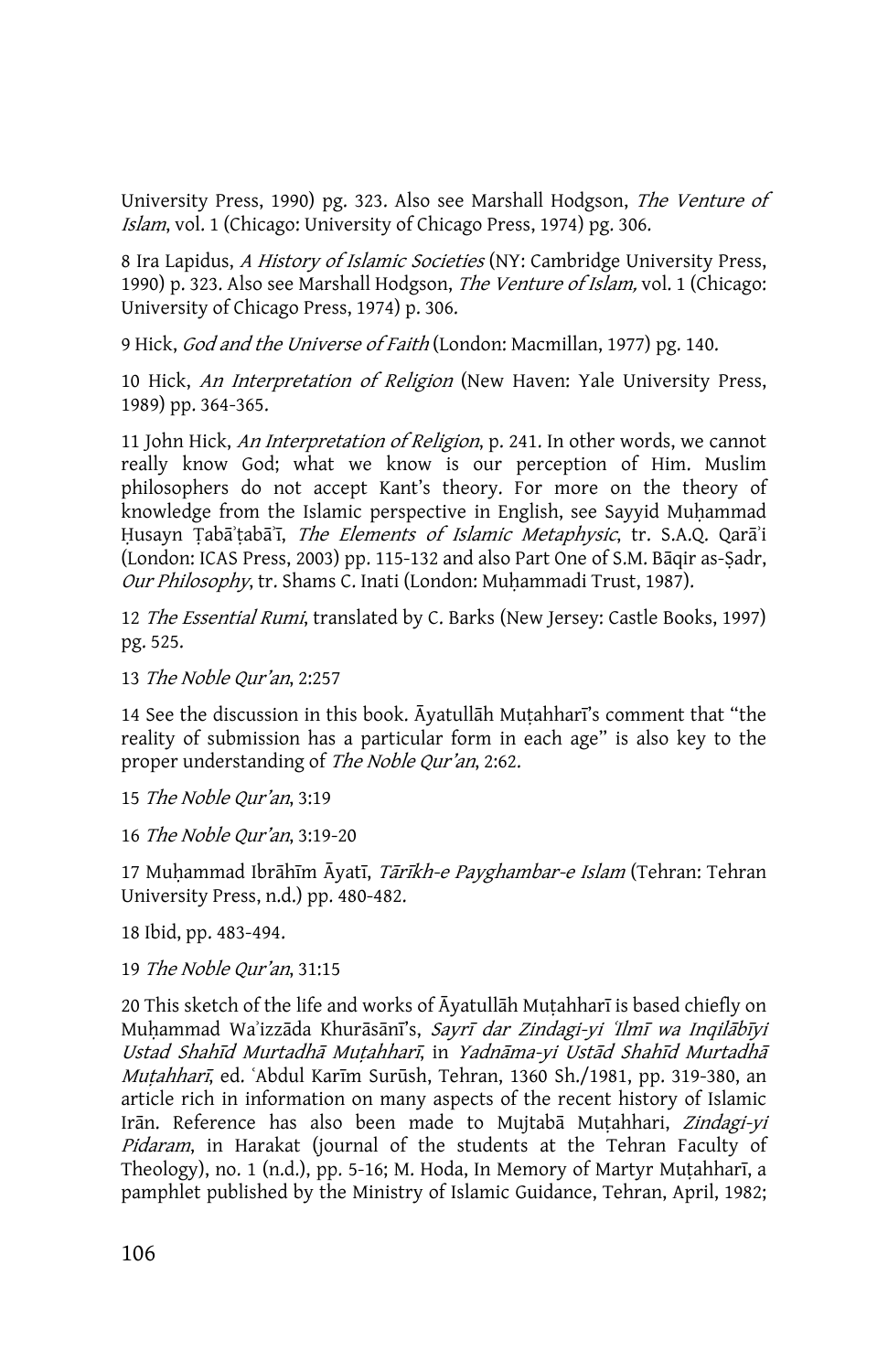and Āyatullāh Mutahharī's autobiographical introduction to the eighth edition of *'Ilal-i Girayish ba Maddīgarī*, Qum, 1357 Sh./1978, pp. 7ff.

21 *'Ilal-e-Girayish ba Maddīgarī*, pg. 9.

22 Mutahhari's name comes ninth in a list of clerical detainees prepared by the military prosecutor's office in June, 1963. See facsimile of the list in Dihnavi, Qiyam-e-Khunin-i 15 Khurdad 42 ba Rivāyat-e-Asnād, Tehran, 1360 Sh./1981, pg. 77.

23 Text of Āvatullāh Khumaynī's eulogy in Yādnama-vi Ustād-i Shahīd Murtadha Mutahharī, pp. 3-5.

24 The belief of the Shi'a Muslims is that before passing away, the Prophet Muhammad appointed (through the directive of Allāh), twelve individuals who would succeed him. This chain of successors continued from the day of the death of the Prophet and continues until the end of the world. The twelfth of these successors, according to the Shi'a belief, went into occultation and will re-appear along side Prophet Jesus to establish the kingdom of God upon the Earth. (Ed.)

25 A famous Shi'i scholar who had produced numerous works, some of which are still taught in the traditional seminaries, thus, earning him a high rank in the traditional scholarship. He left this world in 1281 AH/1864 CE. (Ed.)

26 A famous Shi˜a scholar who passed away in 637 AH/1239 CE. He has left behind countless works which Muslims of today refer to and follow. (Ed.)

27 A famous Shi˜a scholar who has left behind countless works which Muslims of today refer to and follow. (Ed.)

28 A descendent of the Prophet Muḥammad buried in the city of Ray, Iran. (Ed.)

29 A descendent of the Prophet Muhammad and sister of the 8th Divinely appointed Imām of the Shiʿa tradition, ʿAlī ibne Mūsā al-Ridā. (Ed.)

30 The son of `Ali, the first Imam of the Shiʿa tradition and nephew of Prophet Muhammad. (Ed.)

31 The son of the nephew of Prophet Muhammad. (Ed.)

32 A companion of the Prophet Muhammad. (Ed.)

- 33 Usd al-Ghaba, under 'Uthmān ibn Maz'ūn
- 34 The Noble Qur'an, 46:9

35 The objection may come to mind that the purport of this verse is contrary to what is accepted by Muslims as established fact, meaning that the Prophet was informed of his praiseworthy place on the Day of Judgement and of his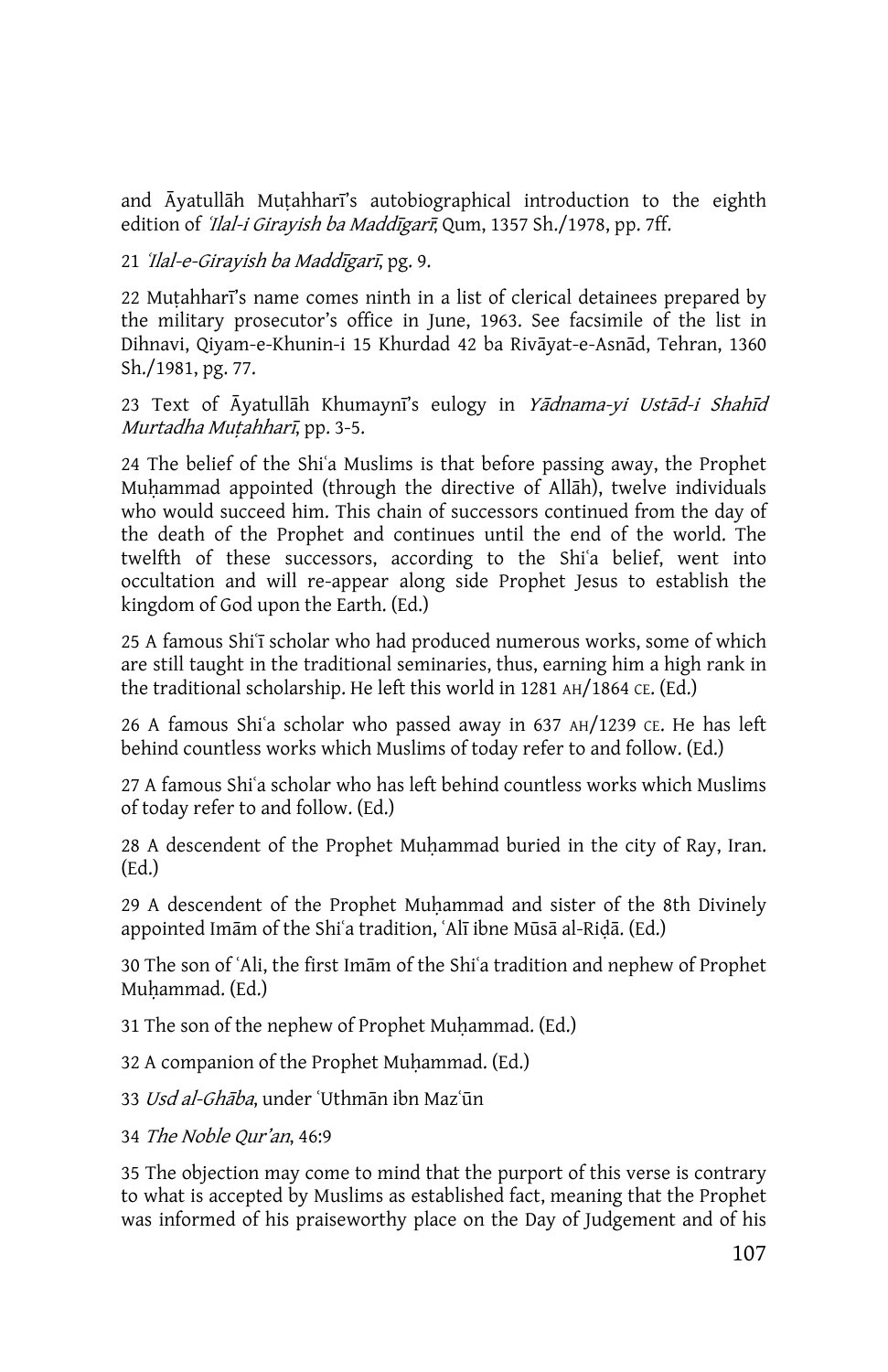intercession for various sinners, and is rather contrary to the purport of various verses, like "And verily your Lord will grant you until you are pleased" (The Noble Qur'an, 93:5) and "For God to forgive that which has passed of your mistake and that which is to come." (The Noble Qur'an, 49:2)

The answer is that the purport of the verse, as is also understood from the preceding tradition, is that the end result of a person's actions are not known with certainty by anyone; only God has certain knowledge of the final result, and if others come to know, it is only by Divine revelation. So the verse that negates knowledge of the final end relates to the Prophet Muhammad or someone else making a forecast relying on his or her own actions; and the verses that indicate that the Prophet Muhammad has knowledge of his own or other people's final end are through Divine revelation.

#### 36 Bihārul Anwār, vol. 3, pg. 165

37 George Jordac's words about the Prophet Muhammad indicate he believed in his prophecy and receiving Divine revelation, and he also believed firmly that `Alī was a man of God and regarded him as being like Jesus, but at the same time he did not abandon Christianity. Gibrān Khalīl Gibrān says of ʿAlī "In my view, `Alī was the first Arab to have contact with and converse with the universal soul [of the world]."

He expresses greater love for `Alī than even the Prophet Muhammad. He has unusual statements about `Alī; for example, he says: "He died while prayer was between his two lips."

And he also says of 'Ali, "'Ali was before his time, and I don't know the secret of why destiny sometimes brings people to the world before their time."

Incidentally, this point is the meaning of one of 'Ali's own statements; he says: "Tomorrow you will see my days and my secrets will be exposed to you, and you will know me after my space has become empty and others take my place."

#### 38 The Noble Qur'an, 2:256

#### 39 The Noble Qur'an, 3:85

40 Of course, this does not mean that all things have the same relation to God and deserve the same treatment. The relation of things to God is not the same, but the relation of God to things is the same. God is equally close to all things, but things are different in their closeness and distance from God. There is an interesting sentence in one of the supplications read during the month of Ramadhān in this regard: In this sentence, God has been described thus: "Who is distant and thus cannot be seen, and Who is near and thus witnesses all conversations."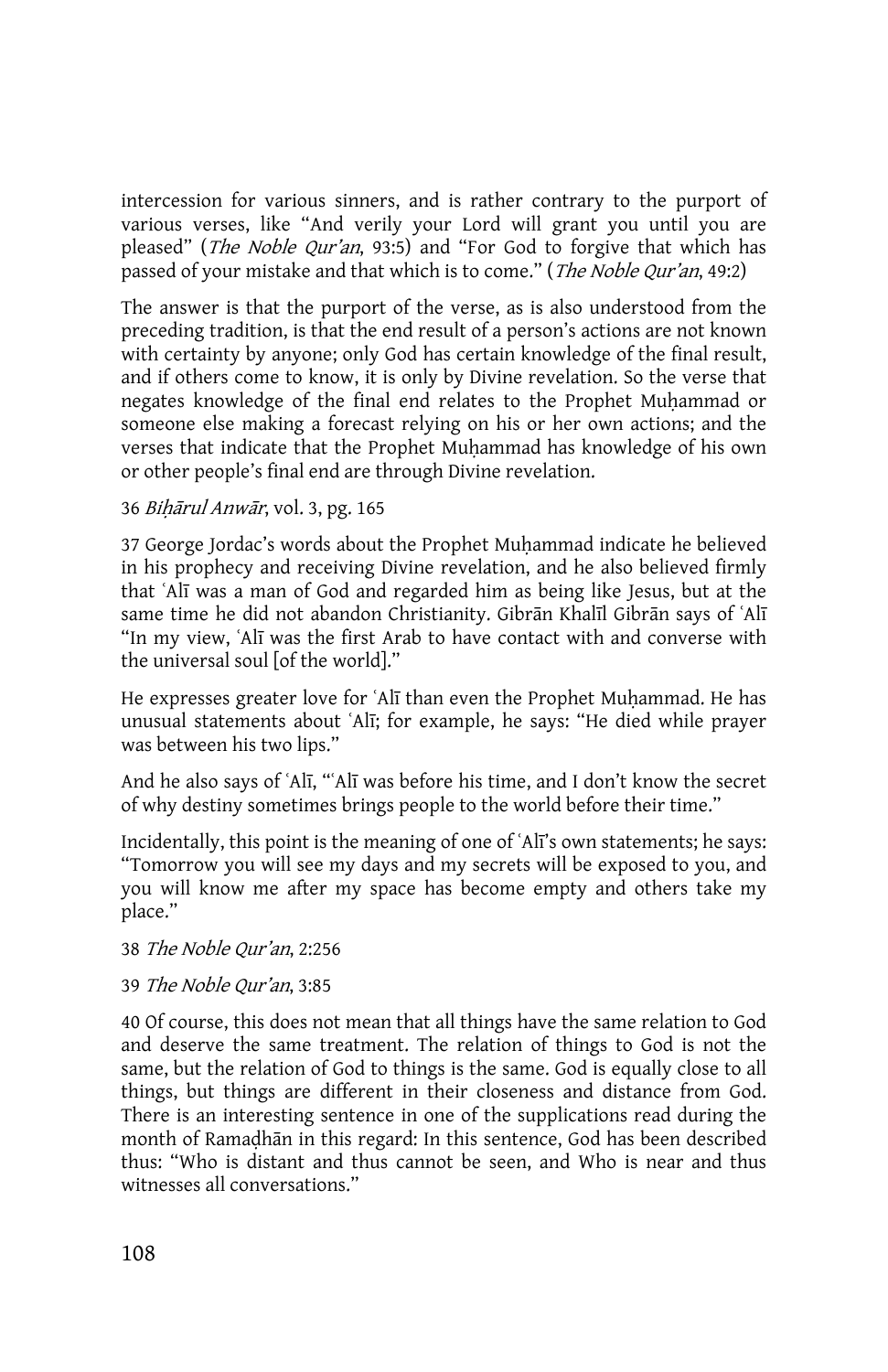In fact, it is we who are far from Him, while He is close to us. This is an enigma; how is it possible for two things to have a different relation with each other in terms of closeness and distance? But yes, such is the case here; God is close to things, but things are not close to God – that is, they have varying states of closeness and distance.

The interesting point in this sentence is that when it describes God as being "far," it mentions an attribute of His creations as evidence, which is the attribute of sight: "None can see Him." And when it describes God as being "near," it mentions an attribute of God as evidence, which is the attribute of Divine presence and awareness. When speaking of our state, we use the attribute of "distance" for God, and when speaking of His state, we use the attribute of "closeness." Sa'dī says:

"He is a Friend closer to me than myself, and amazing it is that I am far from Him. What to do; who can I tell that the Friend is by my side, and I am forsaken!"

41 The Noble Qur'an, 2:80-82

42 The Noble Qur'an, 3:24-25

43 The Noble Qur'an, 2:111-112

44 The Noble Qur'an, 4:123-124

45 The Noble Qur'an, 99:7-8

46 The Noble Qur'an, 9:120

47 The Noble Qur'an, 18:30

48 The Noble Qur'an, 5:69

49 The Noble Qur'an, 14:18

50 The Noble Qur'an, 24:39

51 Ibid.

52 Al-Kafi is one of the prime books of reference for the Shi<sup>®</sup>a Muslims and contains traditions (the sayings and related actions) of the Prophet Muhammad and his twelve appointed successors. (Ed.)

53 Wasa'ilush Shi'a is another prime reference book for the Shi'a Muslims. (Ed.)

54 Mustadrak al-Wasā'il is another reference book for the Shī'a Muslims. (Ed.)

55 The largest reference text of the Shi<sup>2</sup>a Muslims which has been compiled in 110 volumes. (Ed.)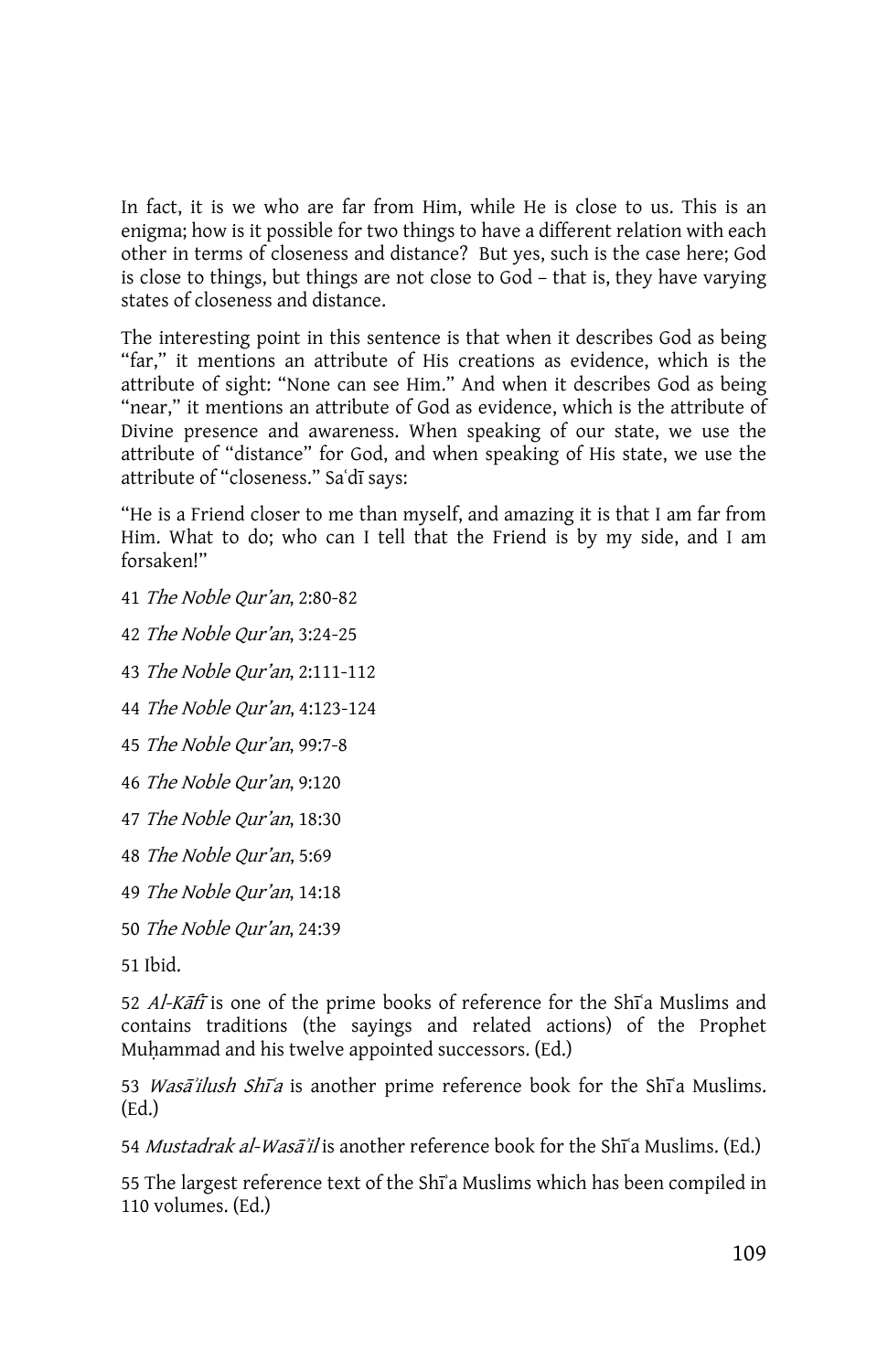56 The 5<sup>th</sup> Divinely appointed leader after the death of the Prophet Muhammad.

- 57 Wasa'ilush Shī'a, vol. 1, Part 1, pg. 90
- 58 The Noble Qur'an, 26:88-89
- 59 The Noble Qur'an, 27:64
- 60 The Noble Qur'an, 2:208
- 61 Ibid., Verse 34
- 62 The Noble Qur'an, 7:12
- 63 Ibid., Verse 14
- 64 The Noble Qur'an, 38:82-83
- 65 The Noble Qur'an, 17:15
- 66 The Noble Qur'an, 67:2
- 67 The Noble Qur'an, 9:111
- 68 This and the previous two traditions are in *Wasa<sup>'</sup>ilush Shi<sup>√</sup>a*, vol. 1, pg. 8
- 69  $\sinh{al-Mus}$  vol. 6, pg. 48
- 70 The Noble Qur'an, 98:5
- 71 The Noble Qur'an, Chapter 76
- 72 The Noble Qur'an, 76:9

73 Bahlūl was a companion and disciple of the  $6<sup>th</sup>$  Shi'a Imam who was forced to pretend that he was mental unstable to avoid being executed. Anecdotes of his life are well known throughout the Muslim community and are commonly quoted as a basis of learning important lessons from.

- 74 The Noble Qur'an, 35:10
- 75 The Noble Qur'an, 83:18
- 76 Ibid., Verse 7
- 77 The Noble Qur'an, 17:18-19
- 78 Ibid., Verse 20

79 An honorific title given to Muslim scholars of the highest ranking.

80 Bihārul Anwār, vol. 3, pg. 377 (Kumpānī print)

81 Ibid., vol. 3, pg. 382, (Kumpānī print), from  $A\rightarrow K\bar{a}\bar{f}$ 

110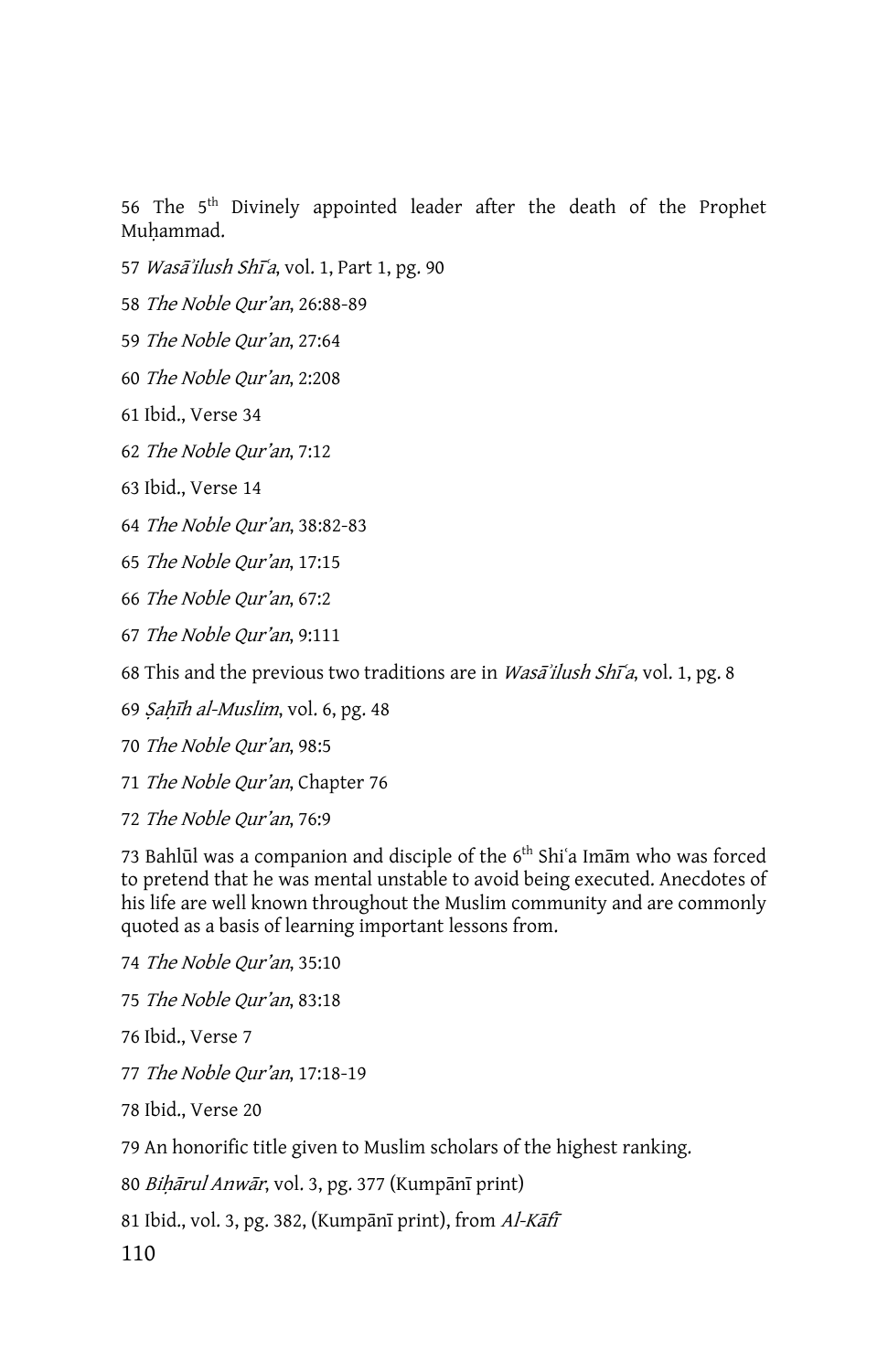82 Both this and the previous tradition are in *Bihārul Anwār*, vol. 3, pg. 382, (Kumpānī print), as recorded from  $Al$ -Kāfī.

83 The Noble Qur'an, 3:20

84 Ibid., Verse 64

- 85 The Noble Qur'an, 2:264
- 86 Bihārul Anwār, vol. 15, Part 3, pg. 132-133 (Ākhūndī print)
- 87 Nahjul Balāgha, Saying 125

88 The Noble Qur'an, 8:32

89 The Noble Qur'an, 2:112

90 Al-Kāfī, vol. 2, pg. 387

91 This work is one of the most renowned and comprehensive compendiums of Shi'a Islāmic Jurisprudence compiled in the 18<sup>th</sup> Century.

92 The Noble Qur'an, 14:18

93 Nafas al-Mahmūm, pg. 393

94 Wasā'ilush Shī'a, vol. 1, pg. 55

95 *al-Mīzān*, vol. 5, pg. 51

96 Ibid., vol. 5, pg. 56-61, "Discussion of the Traditions"

97 Ibid., vol. 9, pg. 406, from al-Kāfī

98 A tradition is report of the sayings and reported actions of the Prophet Muhammad and one of his twelve Divinely designated successors which form the basis of law for the Muslims alongside the Noble Qur'an. (Ed.)

99 Ibid., vol. 9, pg. 407, from Tafsīr al-'Ayyāshī

100 al-Kāfī, vol. 2, "Kitab al-Īmān wa al-Kufr," section "Aʿnāf al-Nās," pg. 381 (Ākhūndī print)

101 Ibid., pg. 382 102 Ibid., pg. 388 103 Ibid. 104 Ibid., vol. 1, pg. 183 105 Ibid., pg. 203 106 Ibid., pg. 187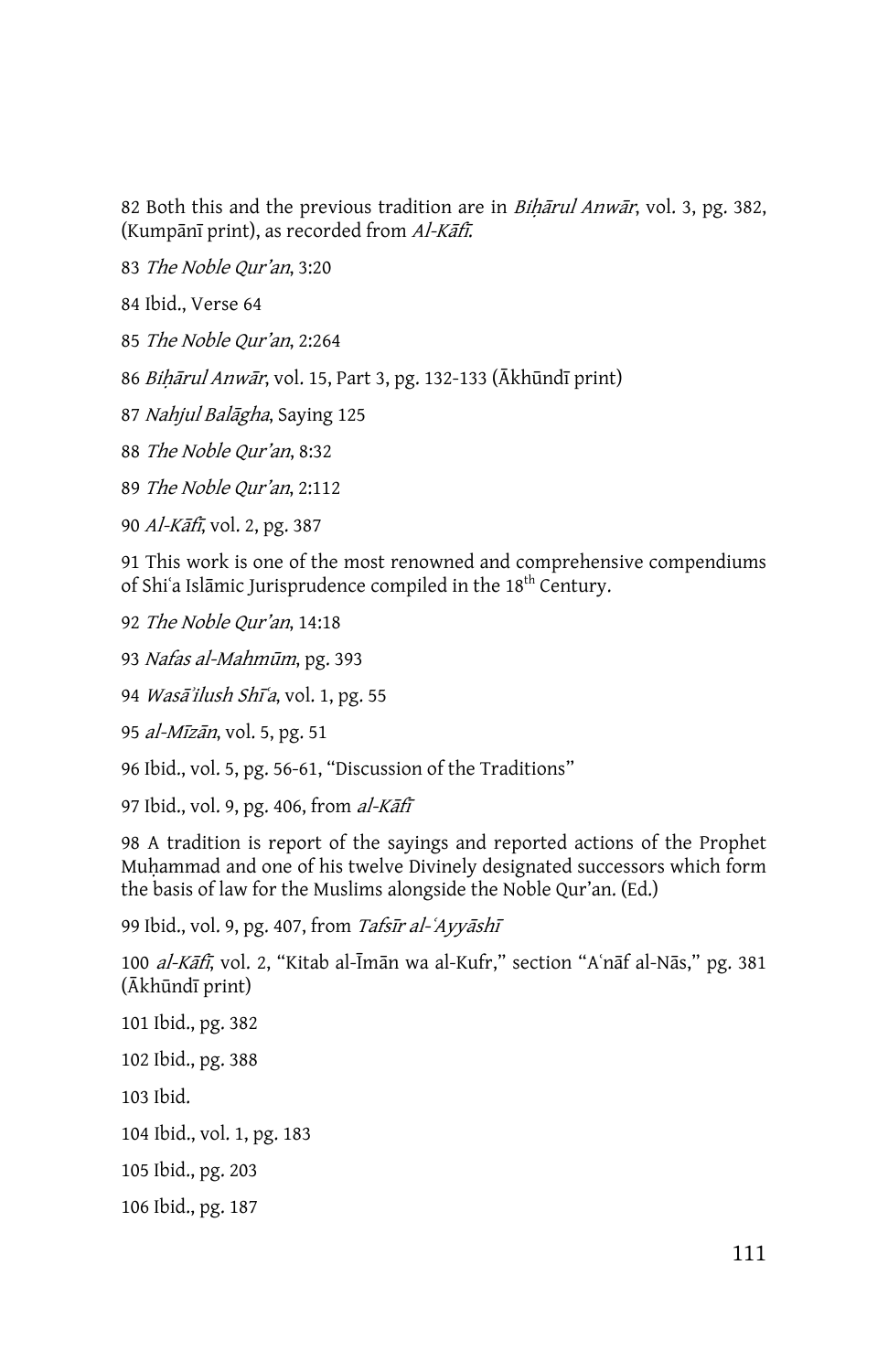107 Ibid., pg. 399

108 Ibid., vol. 2, chapter on deviation (Dhalal), pg. 401

109 Ibid., vol. 2, pg. 463

110 Ibid., vol. 2, pg. 464

111 *al-Ishārāt*, towards the end of the seventh section (nama).

112 Mustadrak al-Wasā'il, vol. 1, pg. 24

113 *al-Kāfī*, vol. 2, pg. 464

114 Bihārul Anwār, vol. 12 (Kumpānī print)

115 Ibid., vol. 11, pg. 25, "Chapter on the Noble Morals of the Fourth Imam"

116 Bihārul Anwār (Ākhūndī print), vol. 21, pg. 111, from Attributes of the Shī'a by Shaykh Şadūq.

117 Commentary of Nahjul Balāgha by Ibne Abil Hadīd, vol. 2, pg. 863

118 Bihārul Anwār (old print), vol. 10, pg. 65

119 Meaning that the person bears witness that there is no creature or entity worthy of worship except for Allah and that Muhammad is His Prophet and Messenger. (Tr.)

120 The Noble Qur'an, 14:36

121 The Noble Qur'an, 49:13

122 Tārīkh al-Yaʿqūbī, vol. 2, pg. 110

123 The Noble Qur'an, 19:39

124 The Noble Qur'an, 78:23

125 Bihārul Anwār (Kumpānī print), vol. 3, pg. 376-7

126 Shaykh ʿAbbās Qummī  $\ddot{\in}$ , *Manāzilul Ākhirah* (Islamiyya print), pg. 5-6

127 Ibid., pg. 24-25

128 Bihārul Anwār (Kumpānī print), vol. 3, pg. 153, from Thawābul Aʻmāl and al-Amālī of Shaykh Sadūq

129 The Noble Qur'an, 23:100

130 Bihārul Anwār (Kumpānī print), vol. 3, pg. 151, from Tafsīr ʿAlī b. Ibrāhīm